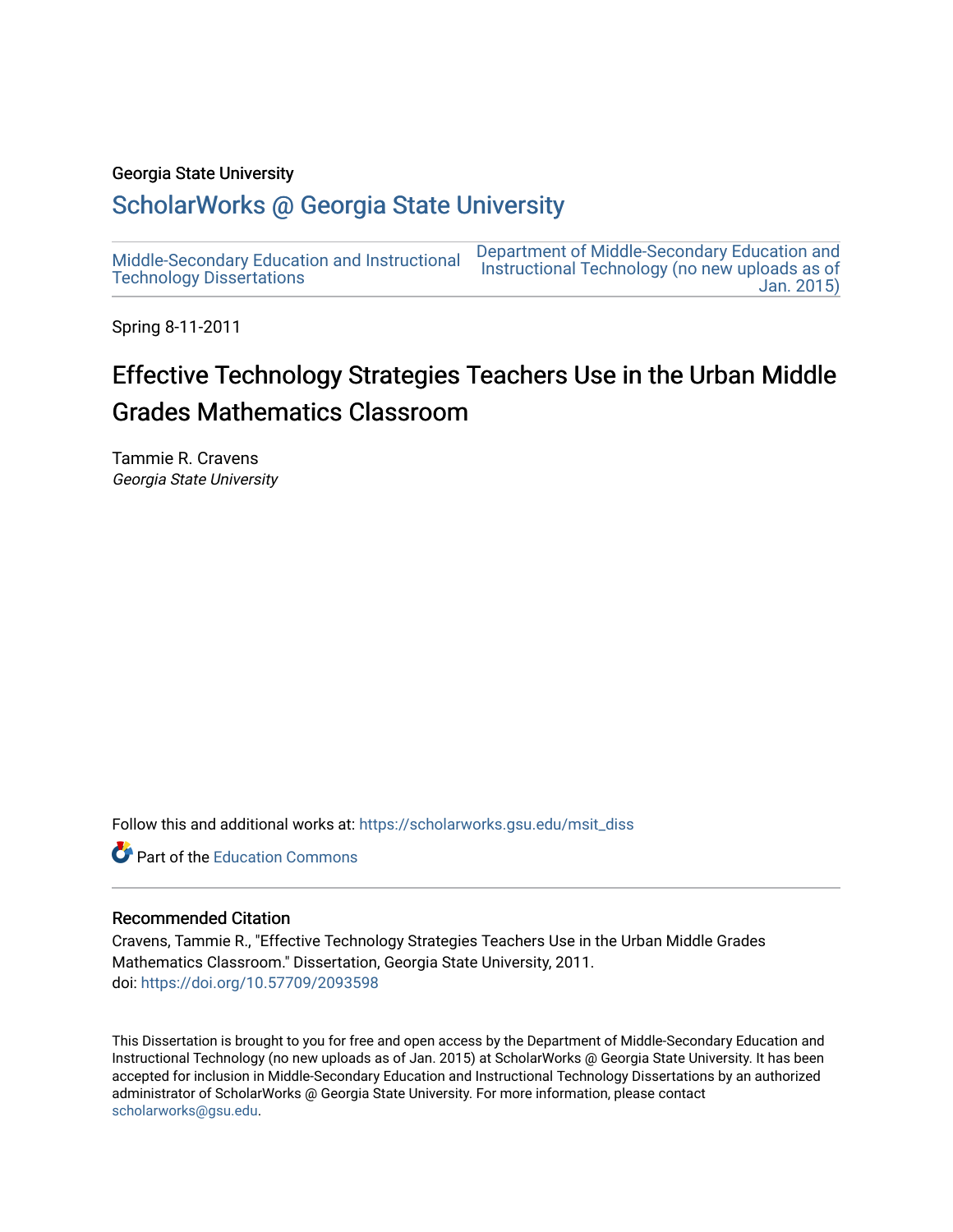## **ACCEPTANCE**

This dissertation, EFFECTIVE TECHNOLOGY STRATEGIES TEACHERS USE IN THE URBAN MIDDLE GRADES MATHEMATICS CLASSROOM, by TAMMIE R. CRAVENS, was prepared under the direction of the candidate's Dissertation Advisory Committee. It is accepted by the committee members in partial fulfillment of the requirements for the degree Doctor of Philosophy in the College of Education, Georgia State University.

The Dissertation Advisory Committee and the student's Department Chair, as representatives of the faculty, certify that this dissertation has met all standards of excellence and scholarship as determined by the faculty. The Dean of the College of Education concurs.

\_\_\_\_\_\_\_\_\_\_\_\_\_\_\_\_\_\_\_\_\_\_\_\_\_\_\_\_\_\_ \_\_\_\_\_\_\_\_\_\_\_\_\_\_\_\_\_\_\_\_\_\_\_\_\_\_\_\_\_\_

\_\_\_\_\_\_\_\_\_\_\_\_\_\_\_\_\_\_\_\_\_\_\_\_\_\_\_\_\_\_ \_\_\_\_\_\_\_\_\_\_\_\_\_\_\_\_\_\_\_\_\_\_\_\_\_\_\_\_\_\_

Committee Chair Committee Member

Christine D. Thomas, Ph.D. Pier A. Junor Clarke, Ph.D.

Wanjira Kinuthia, Ph.D. Desha L. Williams, Ph.D. Committee Member Committee Member

\_\_\_\_\_\_\_\_\_\_\_\_\_\_\_\_\_\_\_\_\_\_\_\_\_\_\_\_\_\_

\_\_\_\_\_\_\_\_\_\_\_\_\_\_\_\_\_\_\_\_\_\_\_\_\_\_\_\_\_\_

\_\_\_\_\_\_\_\_\_\_\_\_\_\_\_\_\_\_\_\_\_\_\_\_\_\_\_\_\_\_

Date

Dana L. Fox, Ph.D. Chair, Department of Middle-Secondary Education and Instructional Technology

R. W. Kamphaus, Ph.D. Dean and Distinguished Research Professor College of Education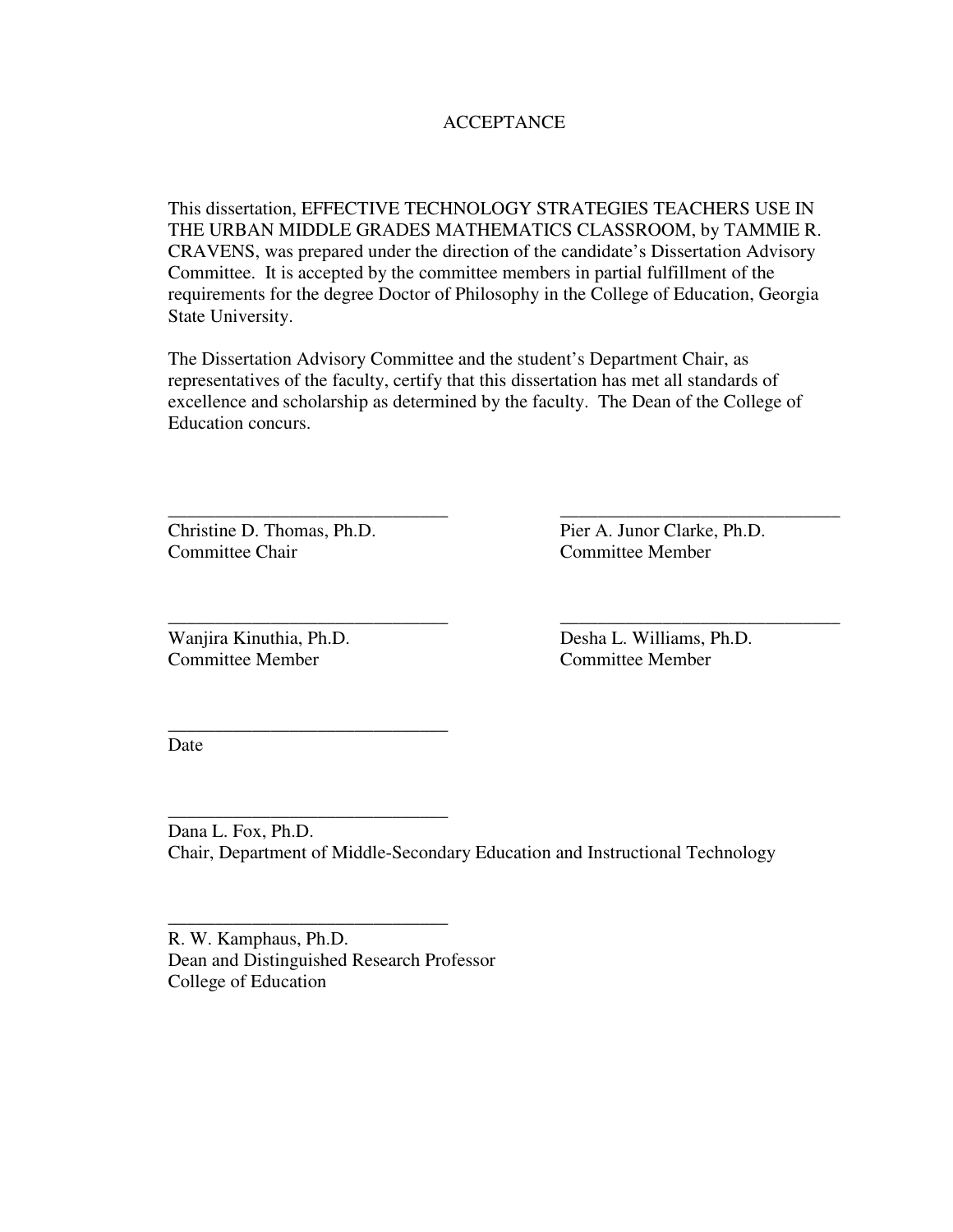## AUTHOR'S STATEMENT

By presenting this dissertation as a partial fulfillment of the requirements for the advanced degree from Georgia State University, I agree that the library of Georgia State University shall make it available for inspection and circulation in accordance with its regulations governing materials of this type. I agree that permission to quote, to copy from, or to publish this dissertation may be granted by the professor under whose direction it was written, by the College of Education's director of graduate studies and research, or by me. Such quoting, copying, or publishing must be solely for copying from or publication of this dissertation which involves potential financial gain will not be allowed without my written permission.

> \_\_\_\_\_\_\_\_\_\_\_\_\_\_\_\_\_\_\_\_\_\_\_\_\_\_\_\_\_\_\_\_\_\_\_\_ Tammie R. Cravens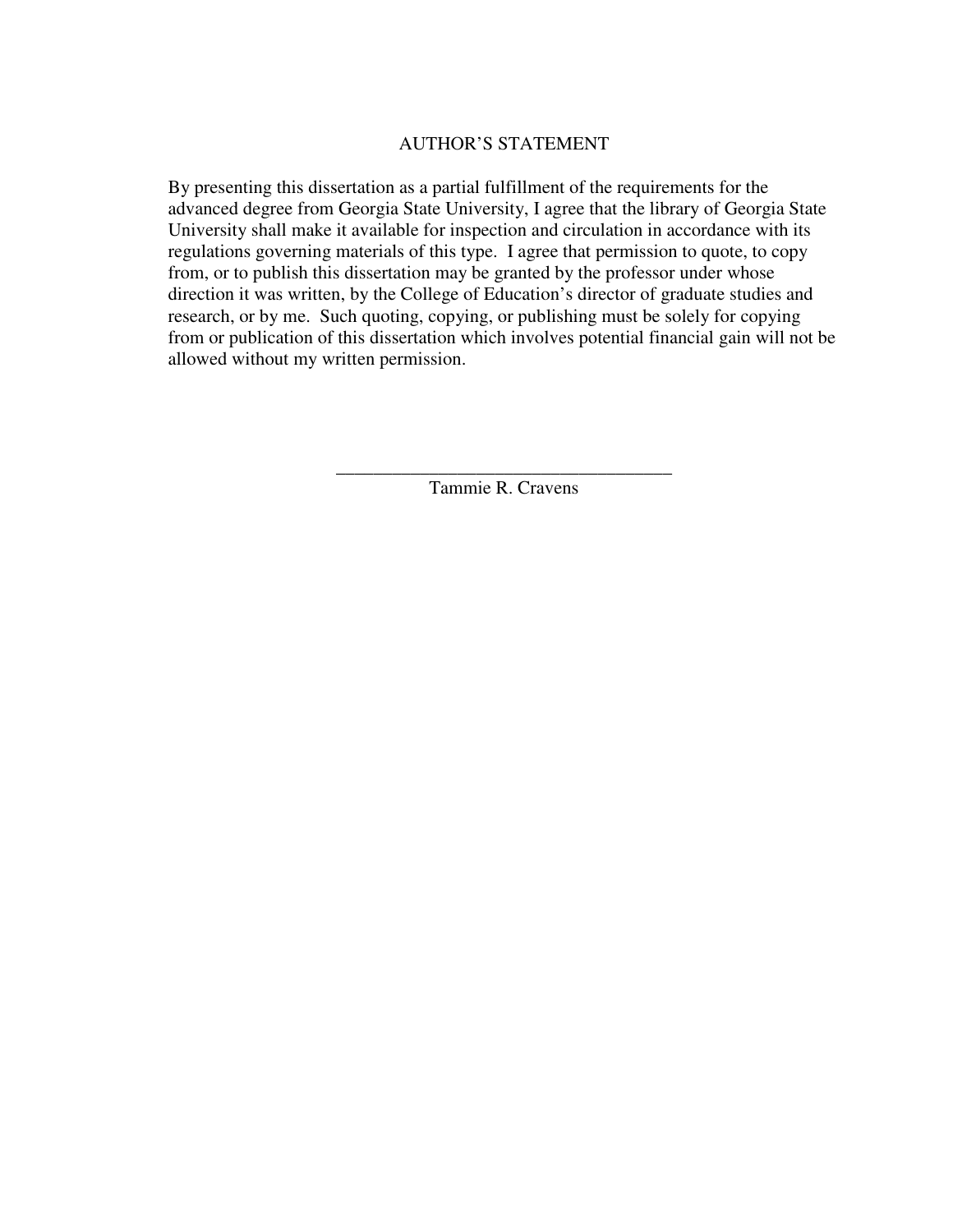## NOTICE TO BORROWERS

All dissertations deposited in the Georgia State University library must be used in accordance with the stipulations prescribed by the author in the preceding statement. The author of this dissertation is:

> Tammie R. Cravens P. O. Box 310197 Atlanta, GA 31131

The director of this dissertation is:

Dr. Christine D. Thomas Department of Middle-Secondary Education and Instructional Technology College of Education Georgia State University Atlanta, GA 30303-3083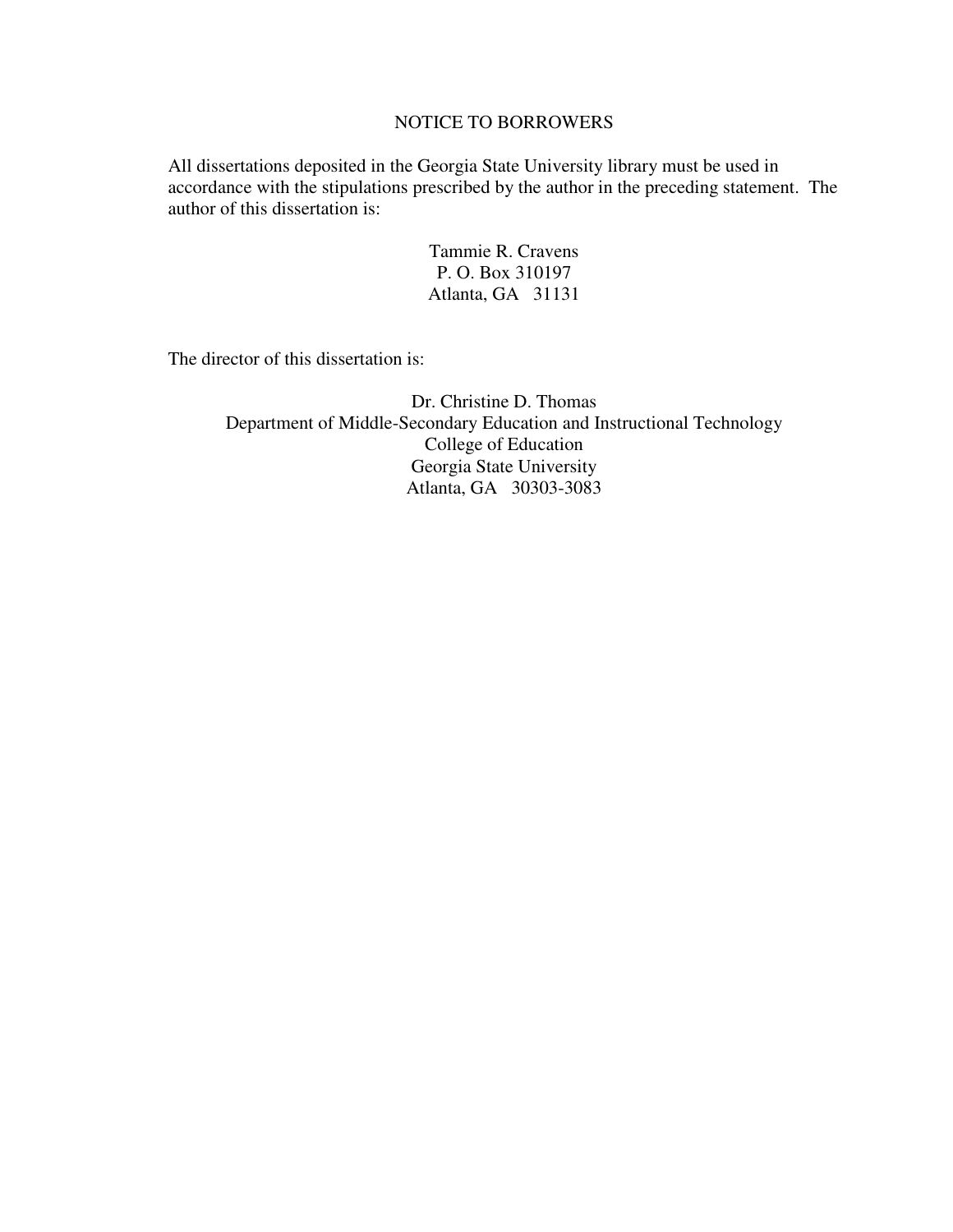## VITAE

## Tammie R. Cravens

| ADDRESS: | P. O. Box 310197       |  |
|----------|------------------------|--|
|          | Atlanta, Georgia 31131 |  |

#### EDUCATION:

|      | Ph.D. 2011 Georgia State University                         |
|------|-------------------------------------------------------------|
|      | Teaching and Learning                                       |
|      | NBCT 2003 National Board of Professional Teaching Standards |
|      | Early Adolescent Mathematics                                |
|      | 1995 Georgia State University                               |
|      | Administration Add-On Certification                         |
|      | M.A. 1993 Georgia State University                          |
|      | Middle Grades Education                                     |
| B.A. | 1983 Clark-Atlanta University                               |
|      | <b>Middle Grades Education</b>                              |
|      |                                                             |

## PROFESSIONAL EXPERIENCE:

|           | 2010-Present Instructional Coach-Math/Science |
|-----------|-----------------------------------------------|
|           | Young Middle School, Atlanta Public Schools   |
| 2009-2010 | Gifted and Talented Endorsement Instructor    |
|           | Atlanta Public Schools, Atlanta, GA           |
| 2002-2006 | Pre-Service Mentor Teacher                    |
|           | Young Middle School, Atlanta Public Schools   |
| 1997-2001 | After School Program Coordinator              |
|           | Young Middle School, Atlanta, GA              |
|           | 1994-Present Mathematics Teacher              |
|           | Young Middle School, Atlanta, Public Schools  |
| 1983-1994 | <b>Financial Analyst</b>                      |
|           | Wachovia Corporation                          |

## PROFESSIONAL SOCIETIES AND ORGANIZATIONS:

| 2011-present Pi Lambda Theta International Honor Society and |
|--------------------------------------------------------------|
| Professional Association in Education                        |
| 1993-present Georgia Council of Teachers of Mathematics      |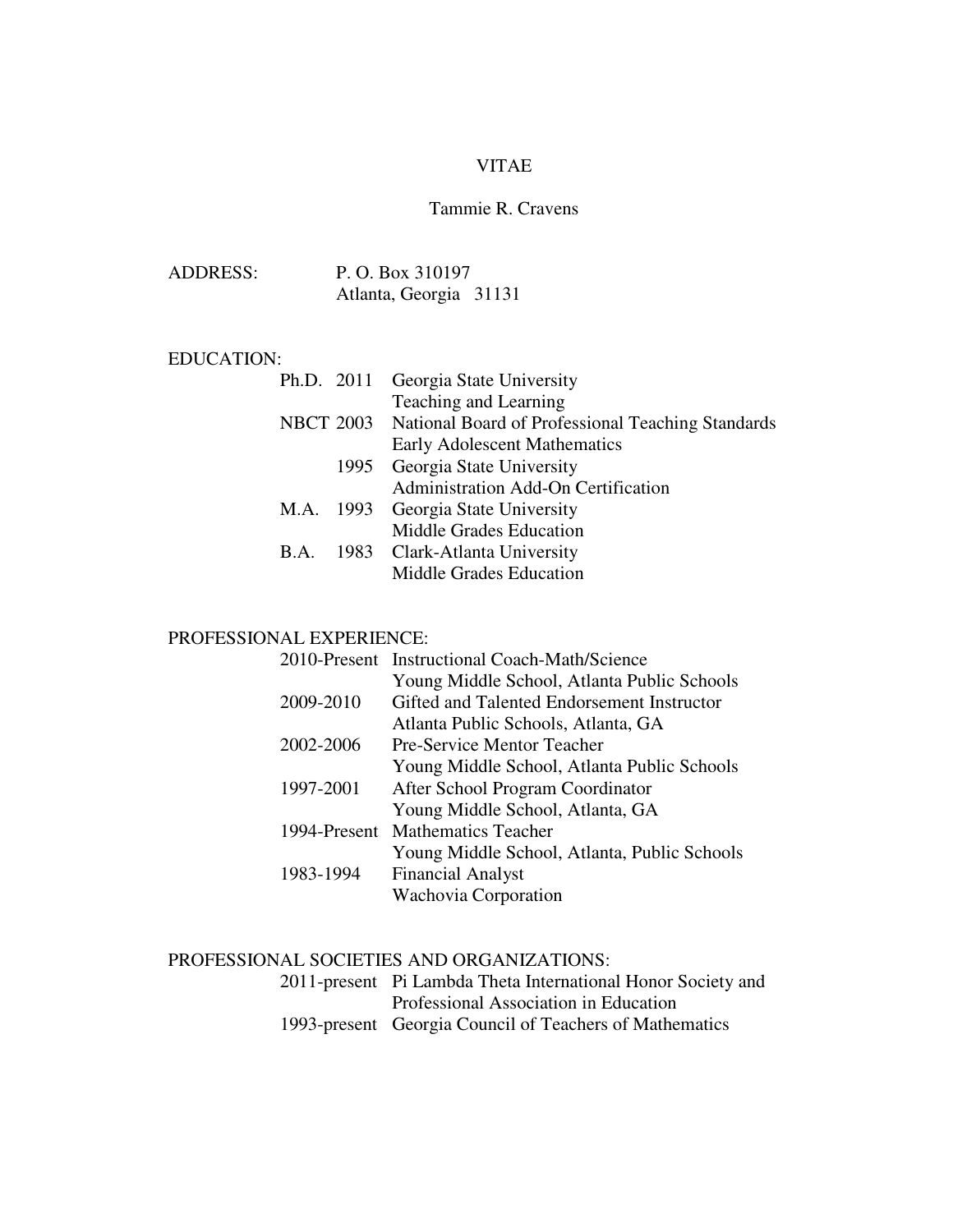## PRESENTATIONS:

| Response to Intervention                         |
|--------------------------------------------------|
| In-service Workshop, Young Middle School         |
| 2009-present The New Mathematics Curriculum      |
| <b>Annual Family Math Night</b>                  |
| Young Middle School, Atlanta, GA                 |
| <b>Multiple Representations in Mathematics</b>   |
| In-service Workshop, Young Middle School         |
| <b>Using Data</b>                                |
| In-service Workshop, Atlanta Public Schools      |
| Math is Out of Site!                             |
| GSCA Peer Helper's Conference, Milledgeville, GA |
| Touched by an Angle                              |
| South Carolina Regional Conference               |
| National Council of Teachers of Mathematics      |
|                                                  |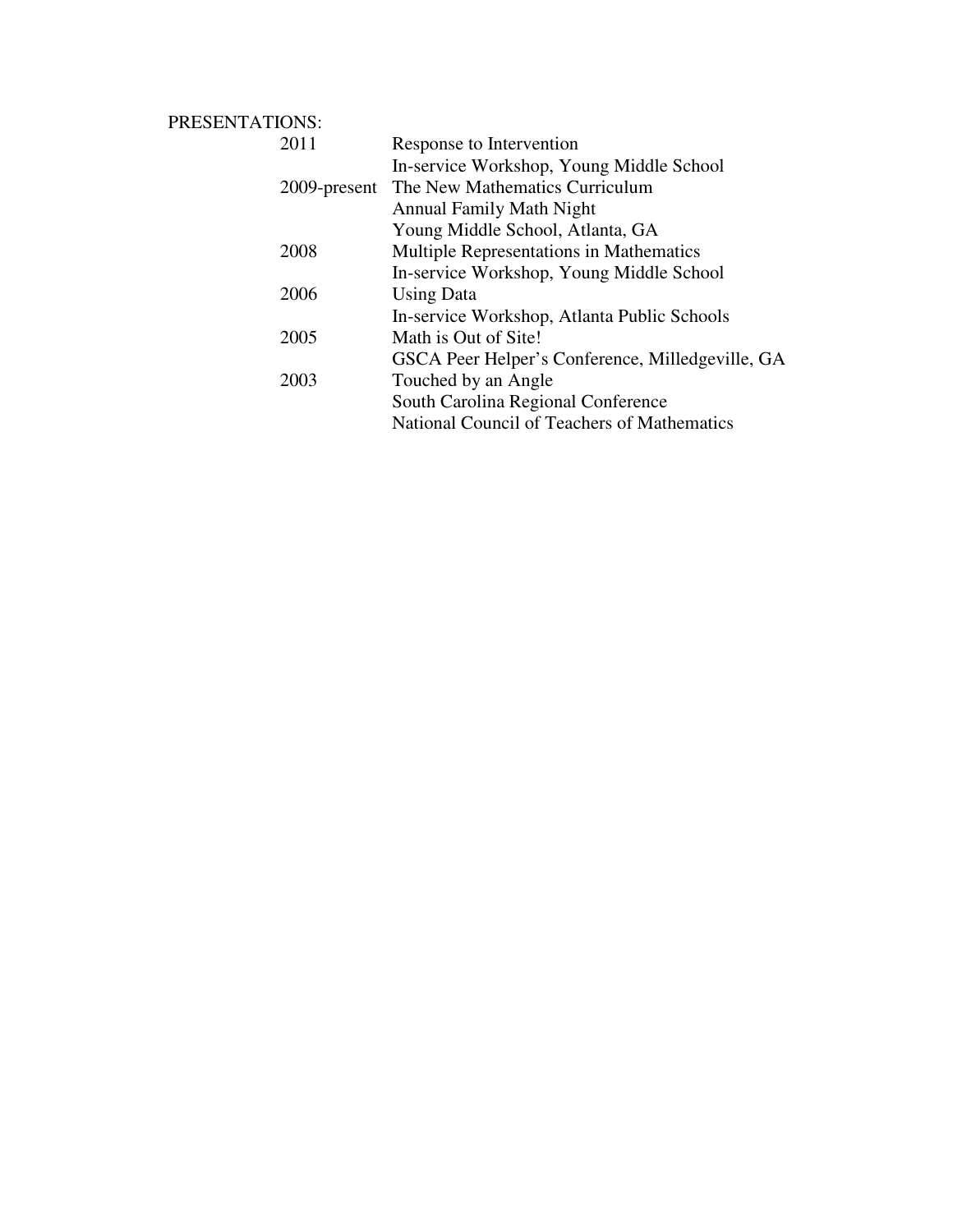## ABSTRACT

## EFFECTIVE TECHNOLOGY STRATEGIES TEACHERS USE IN THE URBAN MIDDLE GRADES MATHEMATICS CLASSROOM by Tammie R. Cravens

The 21<sup>st</sup> century mathematics classroom looks and operates differently than it did half a century ago. Not only are teachers expected to facilitate activities rather than lecture, they are also expected to utilize technology. The National Council of Teachers of Mathematics established the technology principle to guide teachers into this practice in 2000. Today there are middle school mathematics teachers who use technology effectively in the classroom. However, there is a dearth of literature in this area on how they select and use technology. The purpose of this qualitative study is to understand the process by which these teachers select and use technology in their classroom. Activity theory and teacher thinking process model provided a conceptual framework for this study. The guiding research questions are: (1) How do successful urban middle grades mathematics teachers, who use technology effectively, describe their teaching practices? (2) What are the strategies teachers use when integrating technology effectively in the classroom?

 Using a case study approach, the researcher collected data over 4 months from 3 urban middle school teachers – one on each grade level  $6<sup>th</sup>$ ,  $7<sup>th</sup>$ , and  $8<sup>th</sup>$ . Data sources included lesson plans, semi-structured interviews, and classroom observations. Findings revealed that teachers consider the types of learners when deciding what technology is appropriate to use. Teachers also preview technology prior to using it in the classroom. Emerging themes were grouped in five categories to describe how teachers plan and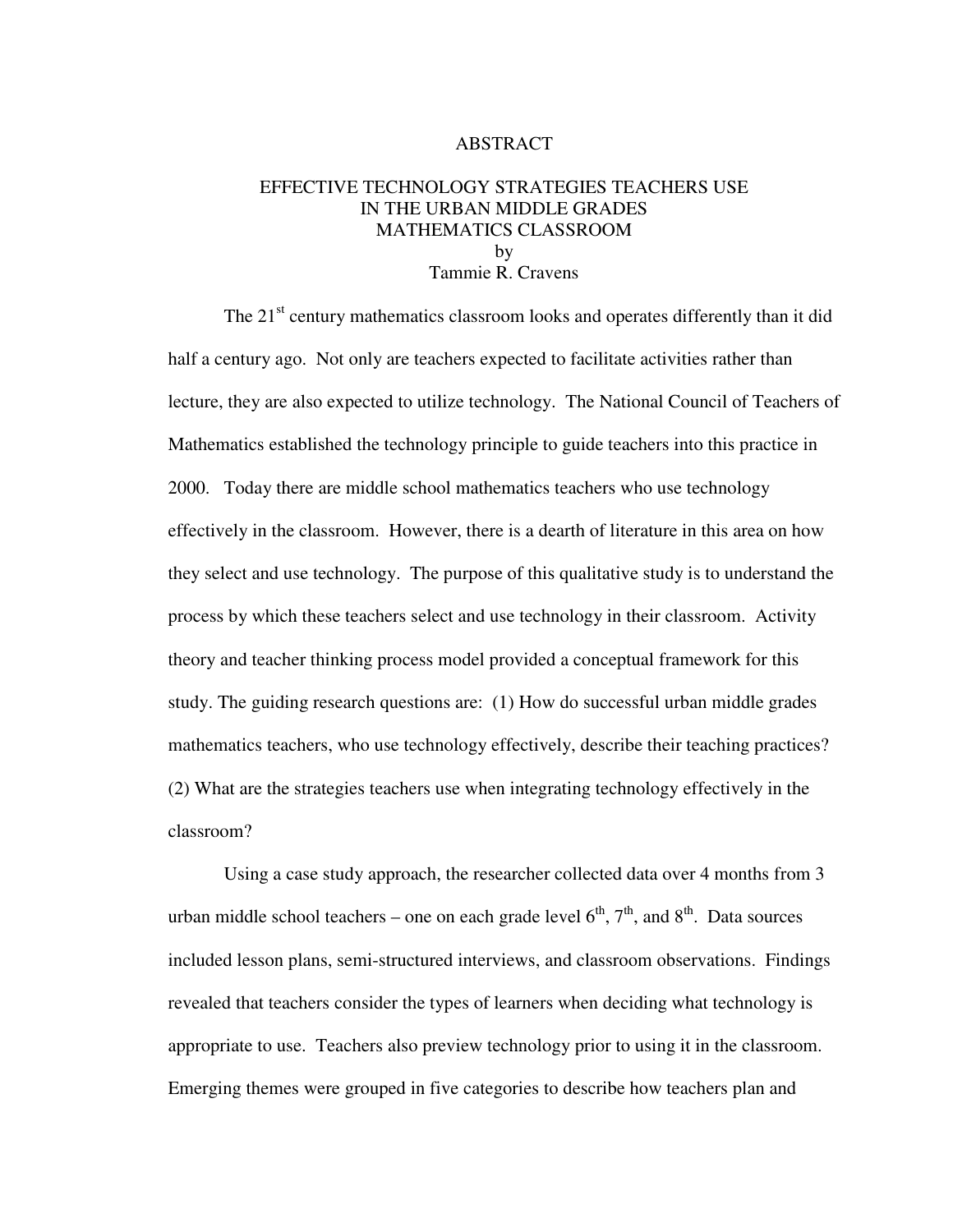implement technology effectively. They are preparation, engagement, assessment, communication, and evaluation. The research findings give strategies to support teacher's decisions about using technology for all types of learners and how to be effective in every phase of learning – whether it is introducing a lesson, remediating skills, or assessing knowledge. These findings also enable stakeholders to make informed decisions about technology in their school so that teachers will be able to elevate the quality of instruction with appropriate technology resources. Extended research should measure the impact that technology has on student learning. The likelihood of teachers using technology and using it more often would increase at a faster rate if there is evidence that the growth of student achievement occurs more rapidly when using technology.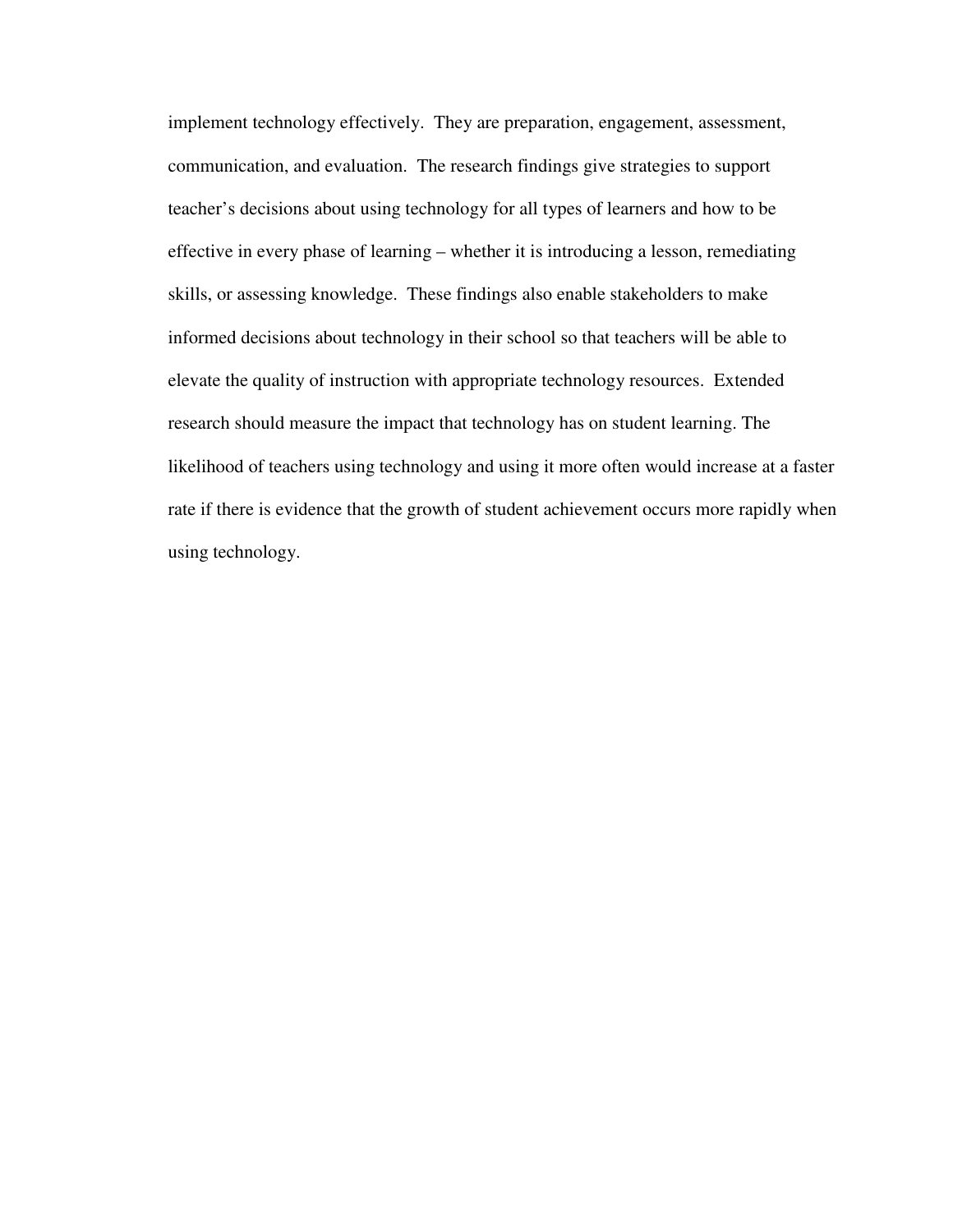## EFFECTIVE TECHNOLOGY STRATEGIES TEACHERS USE IN THE URBAN MIDDLE GRADES MATHEMATICS CLASSROOM by Tammie R. Cravens

A Dissertation

Presented in Partial Fulfillment of Requirements for the Degree of Doctor of Philosophy in Teaching and Learning in the Department of Middle-Secondary Education and Instructional Technology in the College of Education Georgia State University

> Atlanta, GA 2011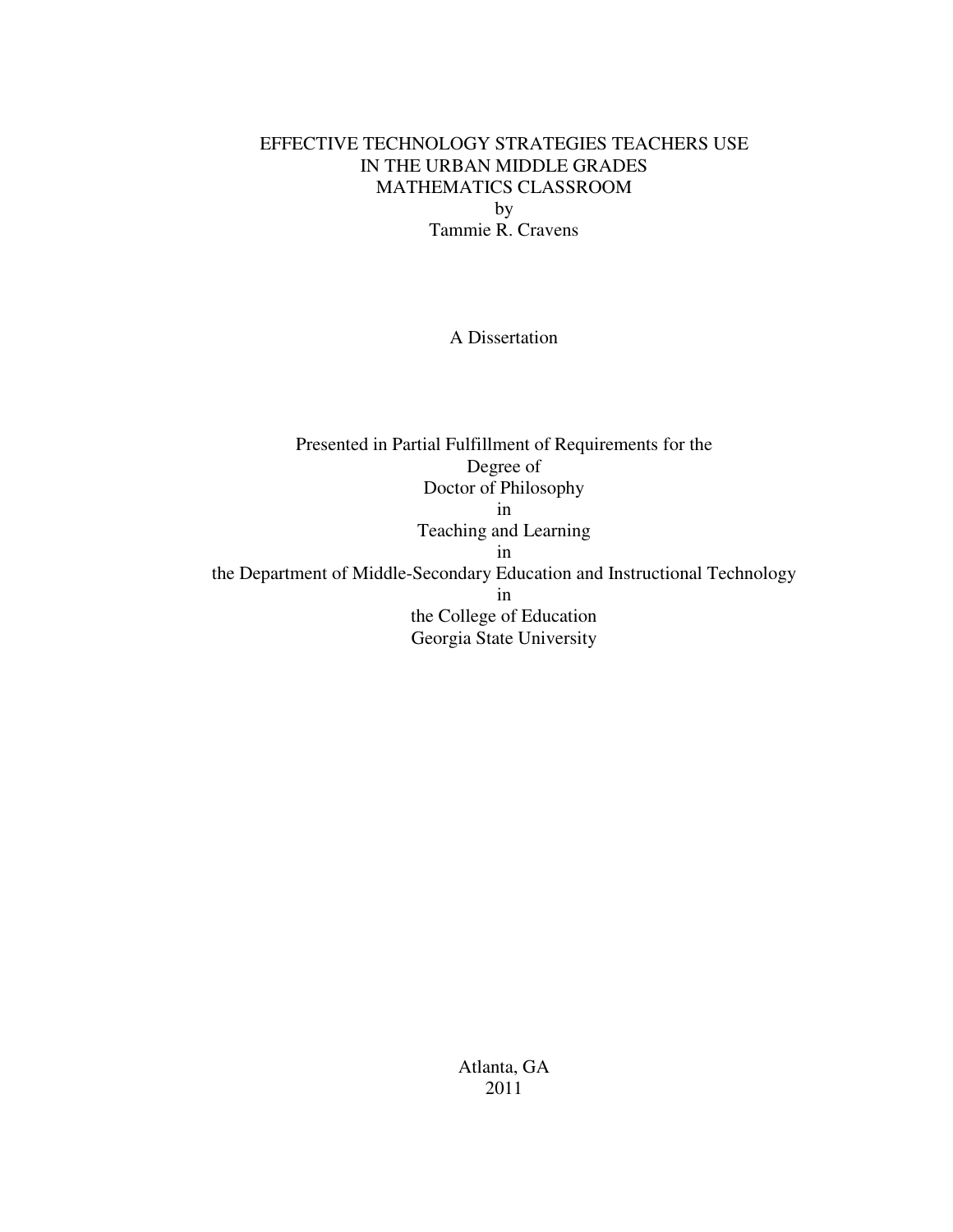Copyright by Tammie R. Cravens 2011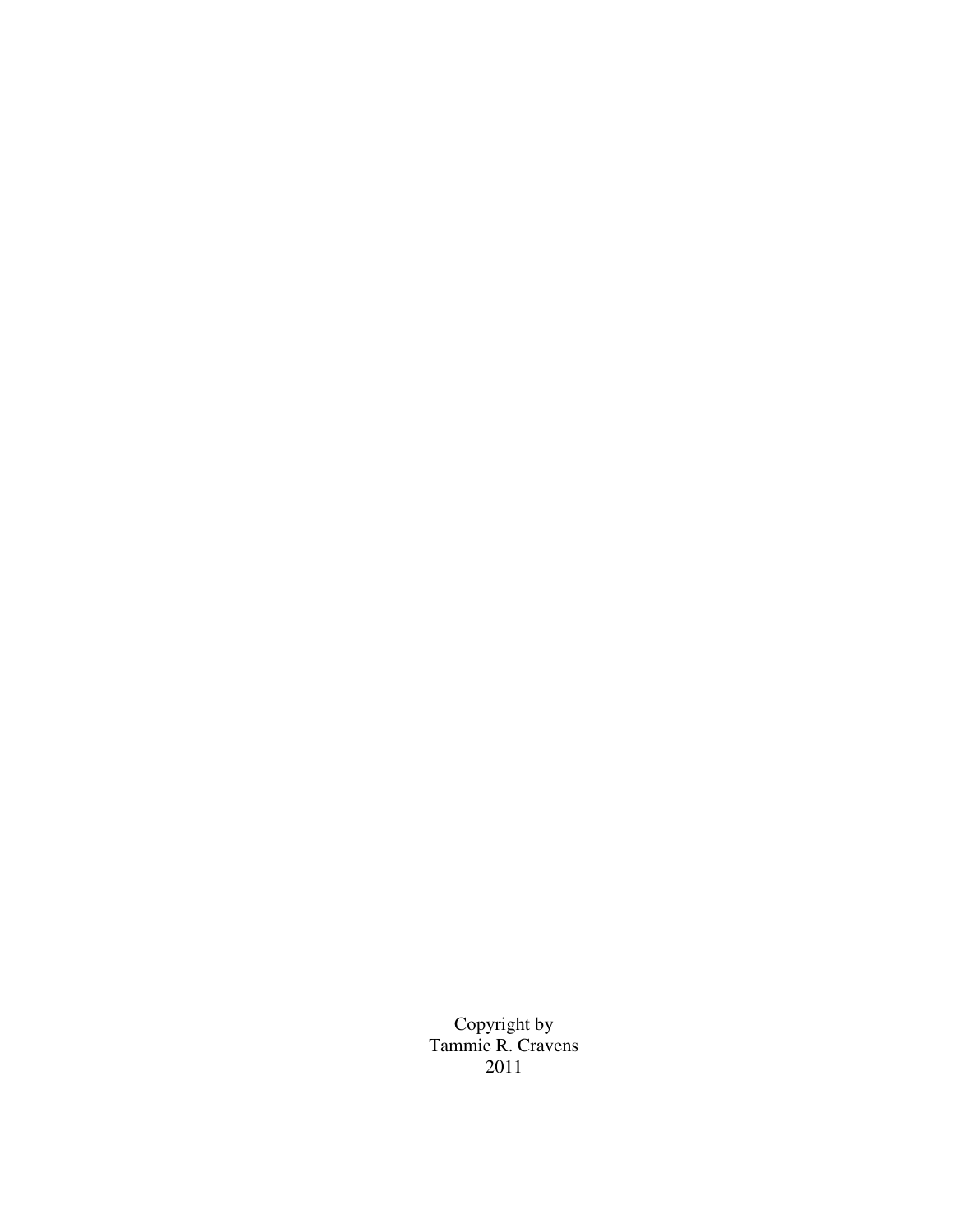#### ACKNOWLEDGMENTS

 I am grateful to everyone who supported me and inspired me on this journey. First, to my husband, Joseph, who kept me encouraged from the very beginning. Thanks for the sacrifices you made so that I could accomplish this goal.

Thanks to my Godmother, Raye, for the many nights of prayer and making me laugh when times were tough.

 Most sincere gratitude goes to my committee chair, Christine Thomas for believing in me and investing countless hours of preparation to make this goal achievable. I am forever grateful for your understanding and patience in maturing me throughout this process. To my committee, Drs. Junor Clarke, Kinuthia, and Williams, I am so very appreciative to you for your expertise and your guidance. It has been such a pleasure having a committee who knows how to turn obstacles into triumphs.

To Bobbie and Carla for keeping me informed of all the matriculating issues. Thanks for being there when I needed you.

 A special thanks to my principal and the participants of this study, for whom without their willingness, I may have encountered greater challenges. I also wish to thank those who cheered for me and played a part at any time in this process from the initial doctoral application to final publication of the dissertation. Every expression of concern sustained and motivated me in some way.

 Lastly, none of this would have ever been possible without the late Jessie Andrews (Aunt J), my other mother. My life is what it is because of you. I appreciate the ability to teach and learn because you lived the example before me. I learned to accept challenges because you taught me 'with God, all things are possible'.

My love to you all!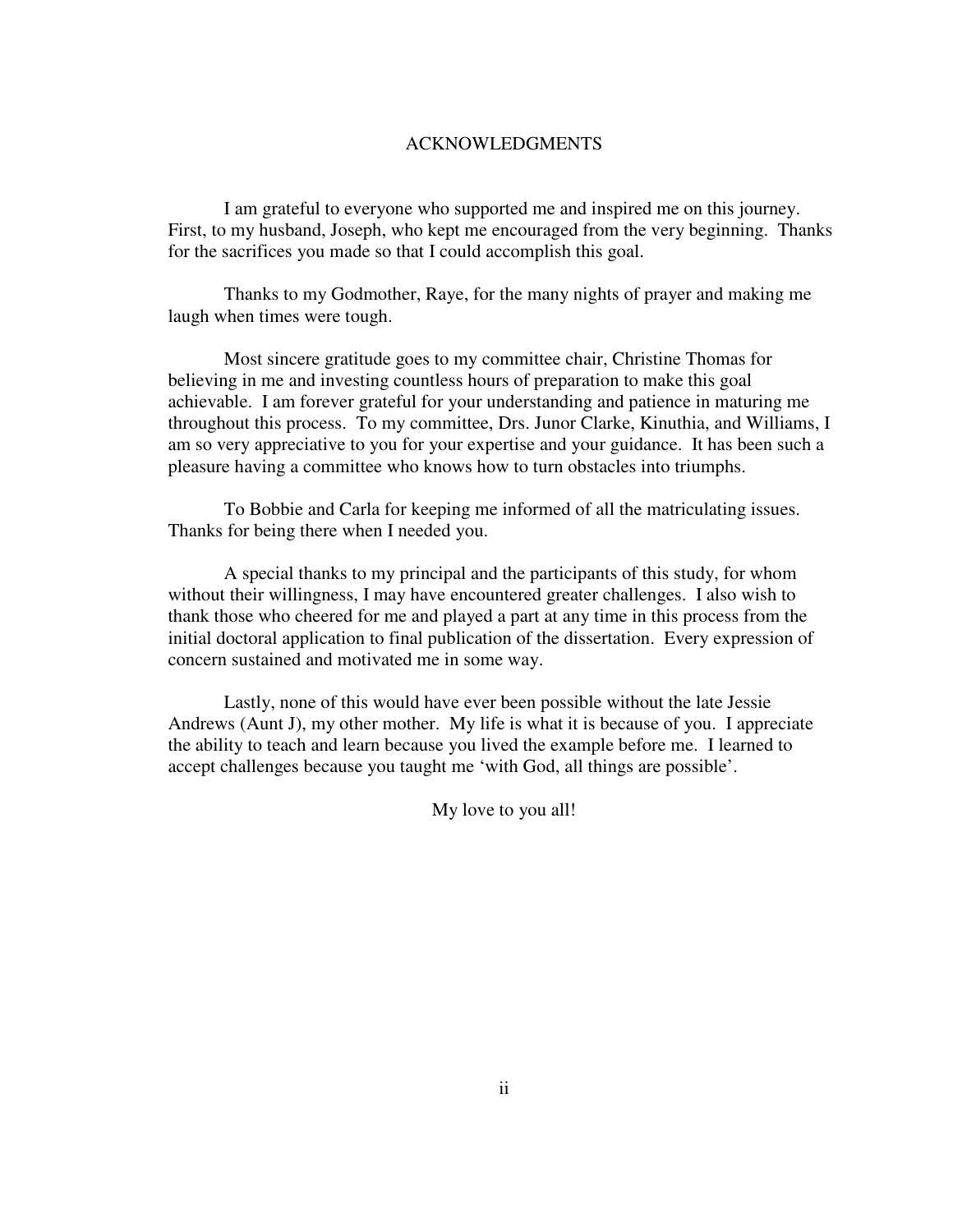## TABLE OF CONTENTS

## Chapter

| $\mathbf{1}$ | $\mathbf{1}$ |
|--------------|--------------|
|              | 9            |
|              | 12           |
|              | 12           |
|              | 16           |
|              | 16           |
|              | 23           |
| 2            | 28           |
|              | 28           |
|              | 35           |
|              | 37           |
|              | 41           |
|              | 42           |
|              | 45           |
|              | 47           |
|              | 50           |
|              | 52           |
| 3            | 54           |
|              | 57           |
|              | 60           |
|              | 62           |
|              | 64           |
|              | 65           |

Credibility …………………………………………..…………...………… 65 Transferability ………………………………….……………………...….. 65 Confirmability …………………………………………………..…...……. 66 Dependability ………………………………………...…..…..……...……. 68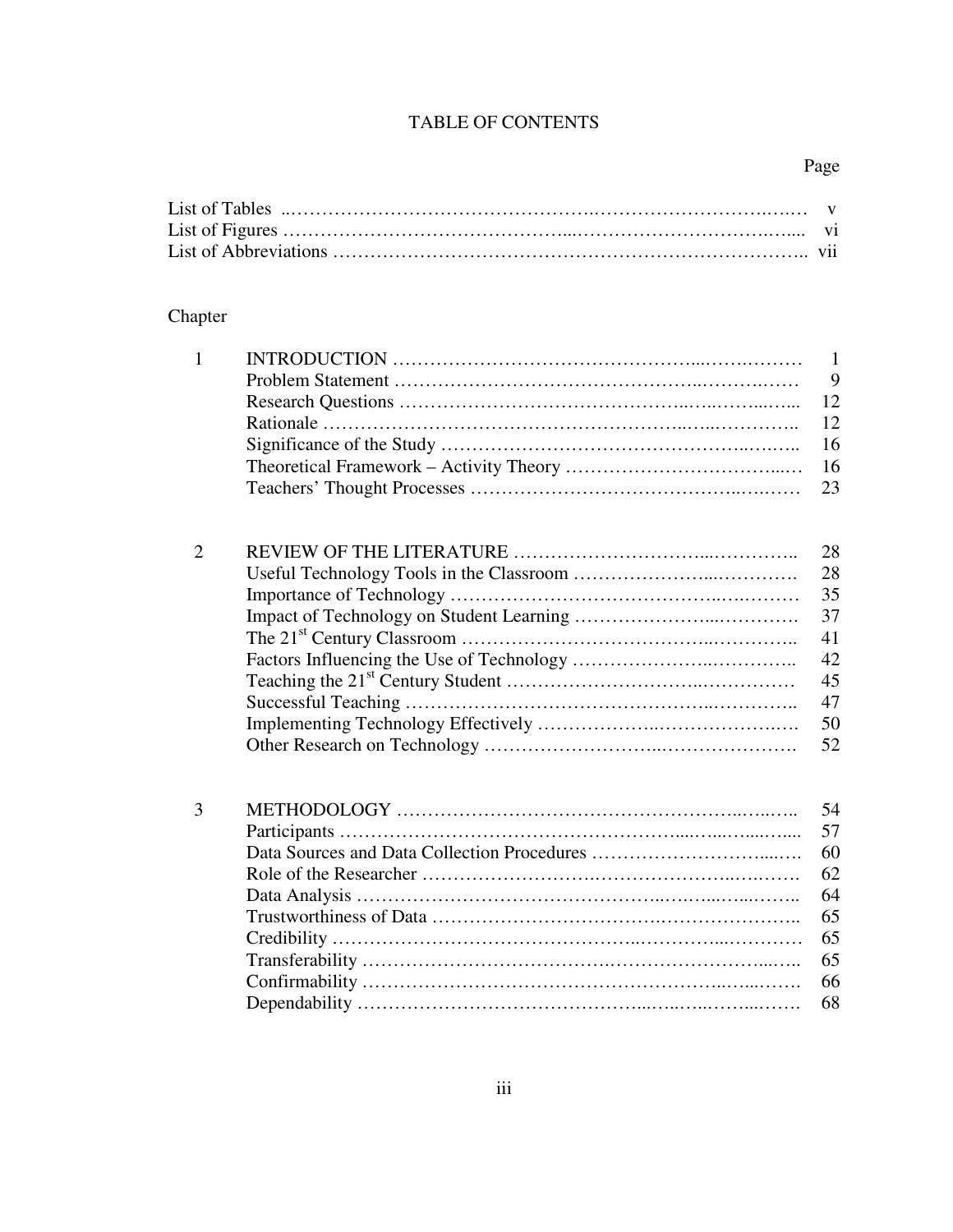#### Chapter Page

| $\overline{4}$ | 69  |
|----------------|-----|
|                | 70  |
|                | 71  |
|                | 74  |
|                | 77  |
|                | 78  |
|                | 83  |
|                | 84  |
|                | 87  |
|                | 91  |
|                | 94  |
|                |     |
|                | 97  |
|                | 98  |
|                | 100 |
|                | 103 |
|                | 104 |
|                | 106 |
|                | 109 |
|                | 112 |
|                | 113 |
|                | 115 |
|                | 121 |
|                |     |
|                |     |
| 5              | 122 |
|                | 123 |
|                | 124 |
|                | 126 |
|                |     |
|                | 128 |
|                | 137 |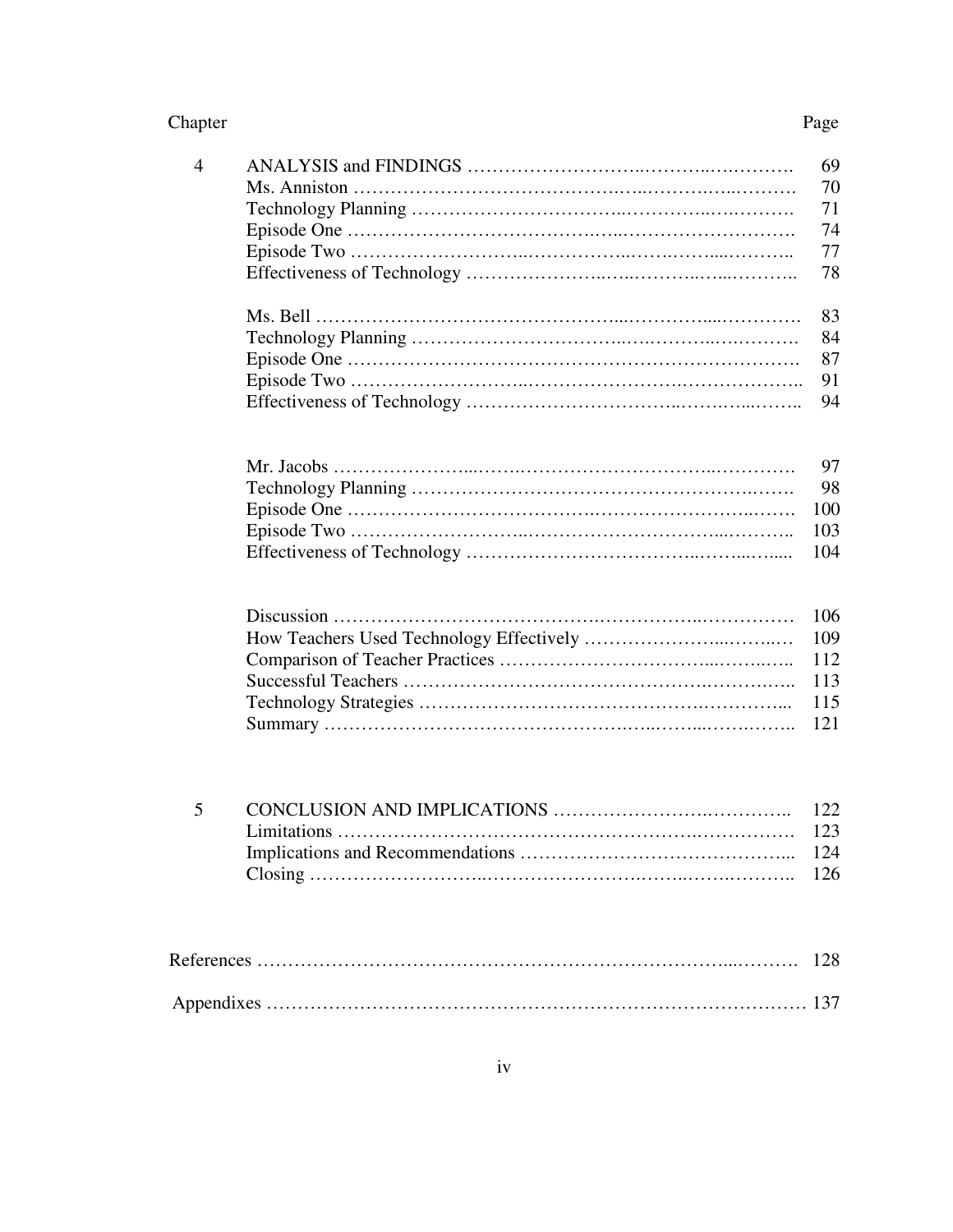## LIST OF TABLES

| TABLE          |                                                        | <b>PAGE</b> |
|----------------|--------------------------------------------------------|-------------|
| 1              |                                                        | 14          |
| 2              | Percent of Teachers Using the Internet for Instruction | 14          |
| 3              |                                                        | 15          |
| $\overline{4}$ |                                                        | 59          |
| 5              |                                                        | 67          |
| 6              |                                                        | 67          |
| 7              | Evidence of Successful Teacher Characteristics         | 114         |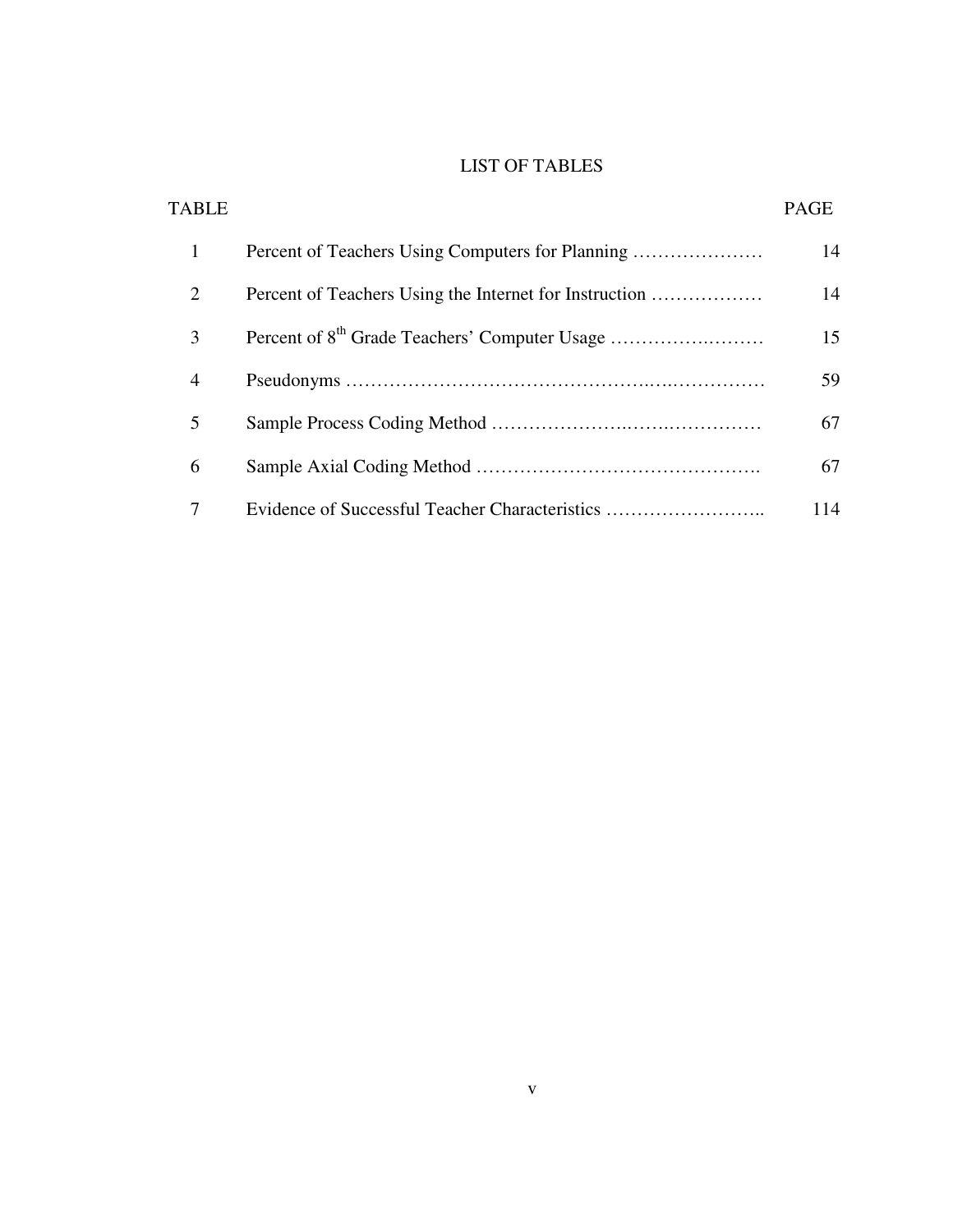## LIST OF FIGURES

| FIGURE         |                                                       | PAGE |
|----------------|-------------------------------------------------------|------|
|                |                                                       | 8    |
| 2              |                                                       | 19   |
| 3              | Constraints and Opportunities Model (Teacher Thought) | 24   |
| $\overline{4}$ |                                                       | 29   |
|                |                                                       | 107  |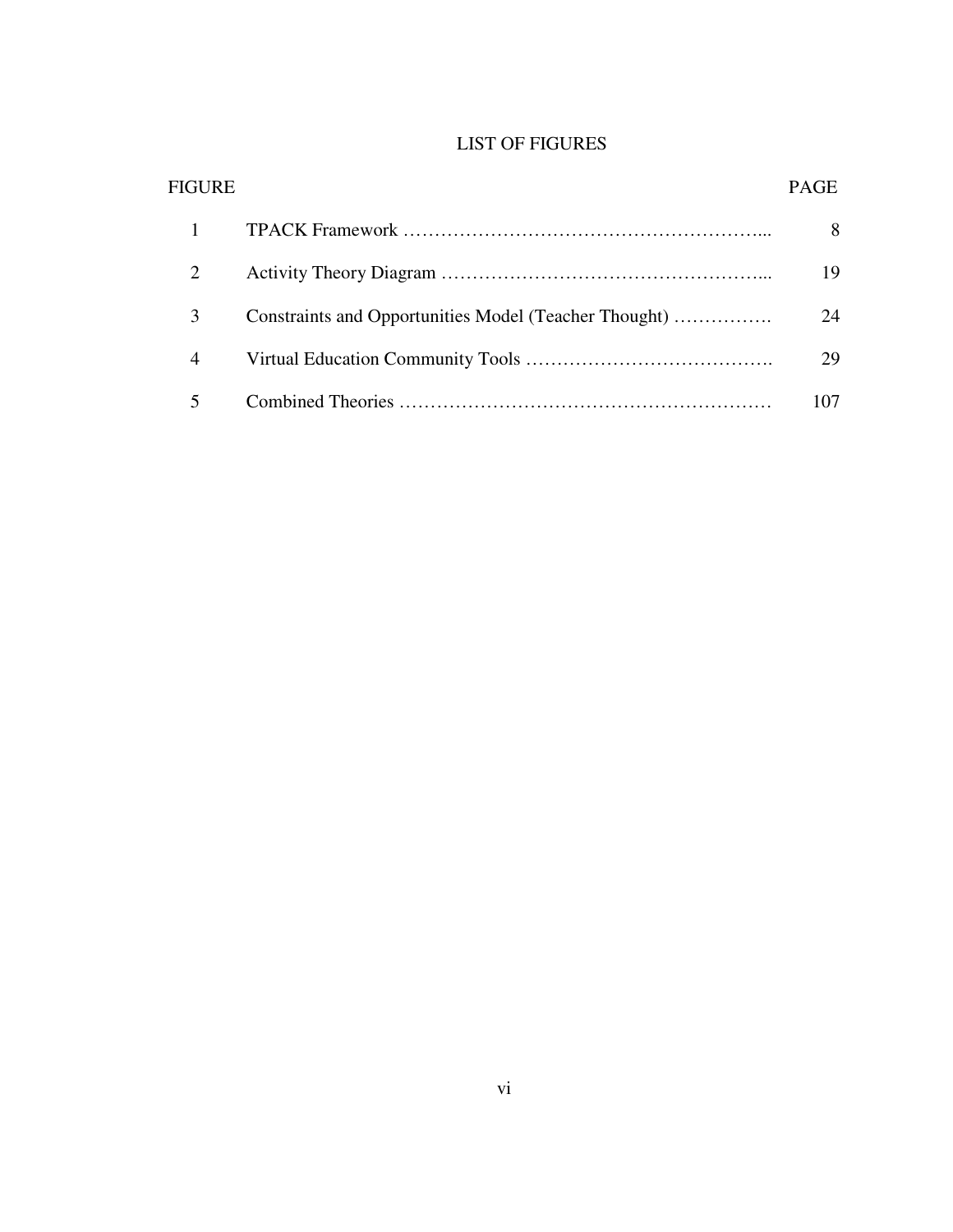## LIST OF ABBREVIATIONS

| <b>ACOT</b>  | Apple Classroom of Tomorrow                                                                      |
|--------------|--------------------------------------------------------------------------------------------------|
| <b>ALN</b>   | <b>Asynchronous Learning Networks</b>                                                            |
| <b>CHAT</b>  | <b>Cultural-Historical Activity Theory</b>                                                       |
| <b>GOMS</b>  | Goals, Operators, Methods, and Selection (model used to analyze human-<br>computer interactions) |
| <b>IRB</b>   | <b>Institutional Review Board</b>                                                                |
| <b>ISTE</b>  | International Society for Technology in Education                                                |
| <b>LCD</b>   | <b>Liquid Crystal Display</b>                                                                    |
| <b>NAEP</b>  | National Assessment of Educational Progress                                                      |
| <b>NCES</b>  | <b>National Center for Education Statistics</b>                                                  |
| <b>NCLB</b>  | No Child Left Behind Educational Act of 2001                                                     |
| <b>NCREL</b> | North Central Regional Education Laboratories                                                    |
| <b>NCTM</b>  | National Council of Teachers of Mathematics                                                      |
| <b>NETS</b>  | <b>National Educational Technology Standards</b>                                                 |
| <b>OTA</b>   | Office of Technology Assessment                                                                  |
| <b>USDOE</b> | United States Department of Education                                                            |
| <b>VEC</b>   | <b>Virtual Education Community</b>                                                               |
|              |                                                                                                  |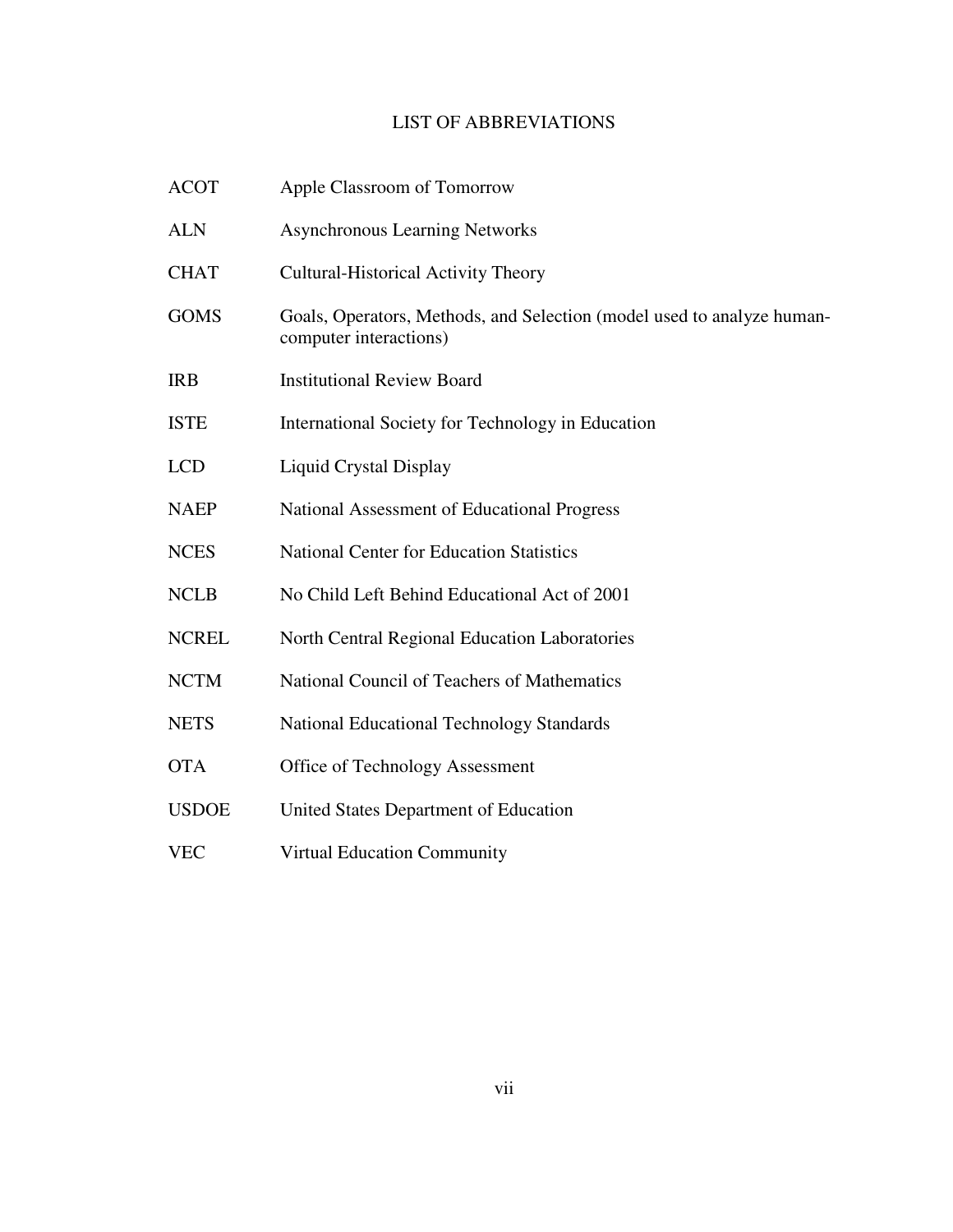#### Chapter One

#### Introduction

The effective use of technology in the mathematics classroom depends on the teacher. Technology is not a panacea. As with any teaching tool, it can be used well or poorly. Teachers should use technology to enhance their students' learning opportunities by selecting or creating mathematical tasks that take advantage of what technology can do efficiently and well – graphing, visualizing, and computing (National Council of Teachers of Mathematics, 2000, pp. 25-26).

The  $21<sup>st</sup>$  century classroom looks and operates differently than it did half a century ago. Not only are teachers expected to facilitate activities rather than lecture, they are also expected to utilize some form of technology that promotes mathematical thinking and strengthens the likelihood of skill mastery. Why is the implementation of technology the expectation in today's classroom? Why aren't the old methods just as effective? It is because we are immersed in a completely new era, termed by Thomas Friedman as Globalization 3.0 (Friedman, 2007). Our world has transformed from an Industrial Age to an Information Age to a Global Society, and the ability to use technological tools determines to a large degree how successful a person will be in a global economy. This new era is shrinking the world from a size small to a size tiny and flattening the playing field at the same time – empowering individuals to collaborate and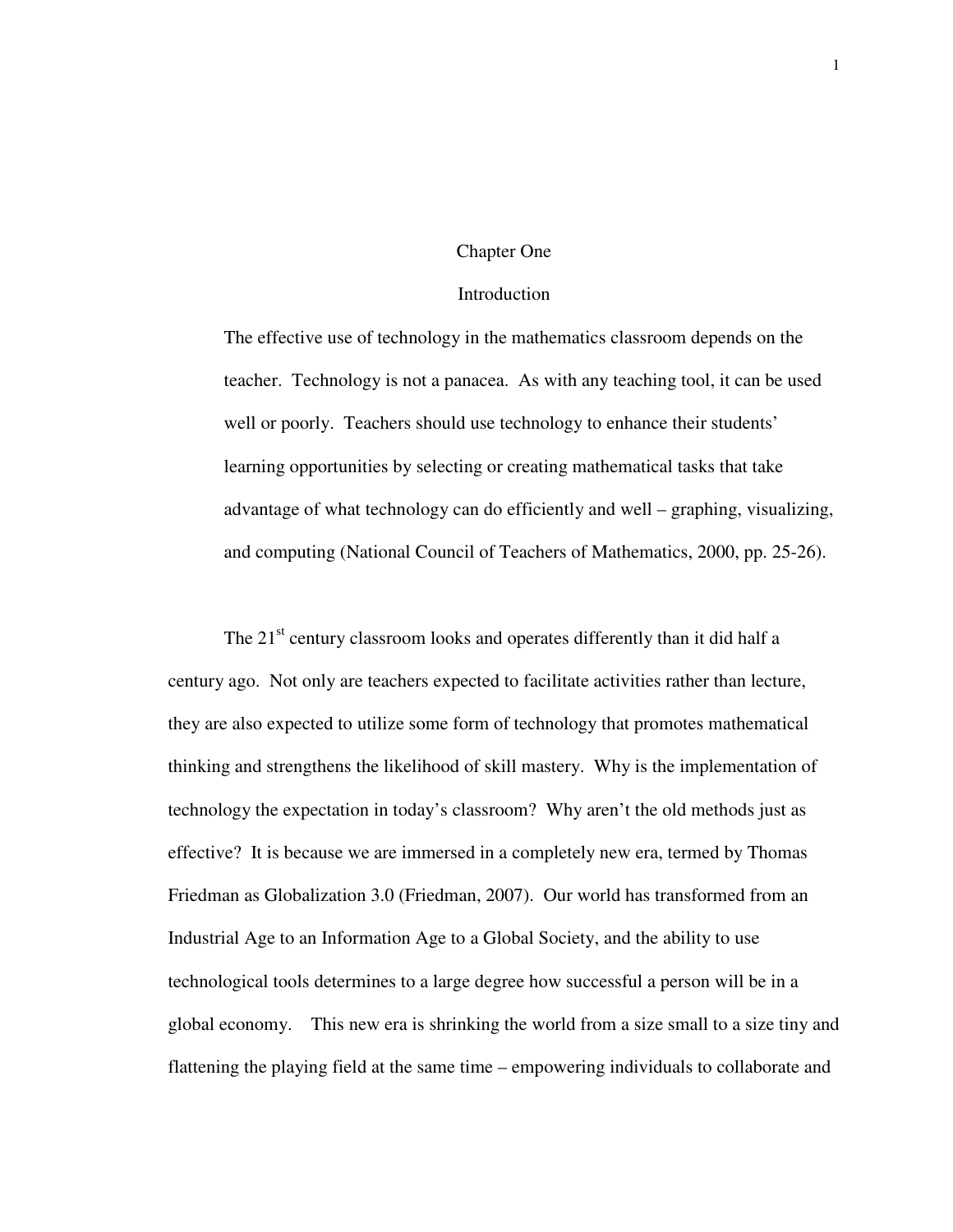compete globally (Friedman, 2007). Teachers' willingness, comfort, and ability to utilize and integrate technology into classrooms are keys to providing a rigorous classroom experience (Leu, 2000) and bridge learning beyond four walls into the real-world.

The role of technology in today's classroom is explained in five ways according to Bransford, Brown, and Cocking (2000). Technology is able to bring real-world experiences into the classroom. It provides scaffolding that allows learners to participate in complex cognitive tasks and increases opportunities to receive sophisticated and individualized feedback. Technology also builds communities of interaction between teachers, students, parents, and other interested groups, and expands opportunities for teacher development. According to the National Center for Education Statistics (2002), technology literacy is defined as computer skills and the ability to use computers and other technology to improve productivity and performance. This technology literacy should be employed by teachers on varying levels in their instructional setting to prepare students to meet the requirements of today's job market, which is now more competitive than ever, and involves a hi-tech work environment.

The purpose of this research is to investigate effective use of technology by successful teachers in urban middle schools as a tool for advancing mathematics achievement in the classroom. The teachers selected for this study not only know how to use technology, but they know what technology is appropriate to use with students to support their learning. "Technology involves the tools with which we deliver content and implement practices in better ways; . . . Integration is defined not by the amount or type of technology used, but by how and why it is used" (Earle, 2002, p. 11).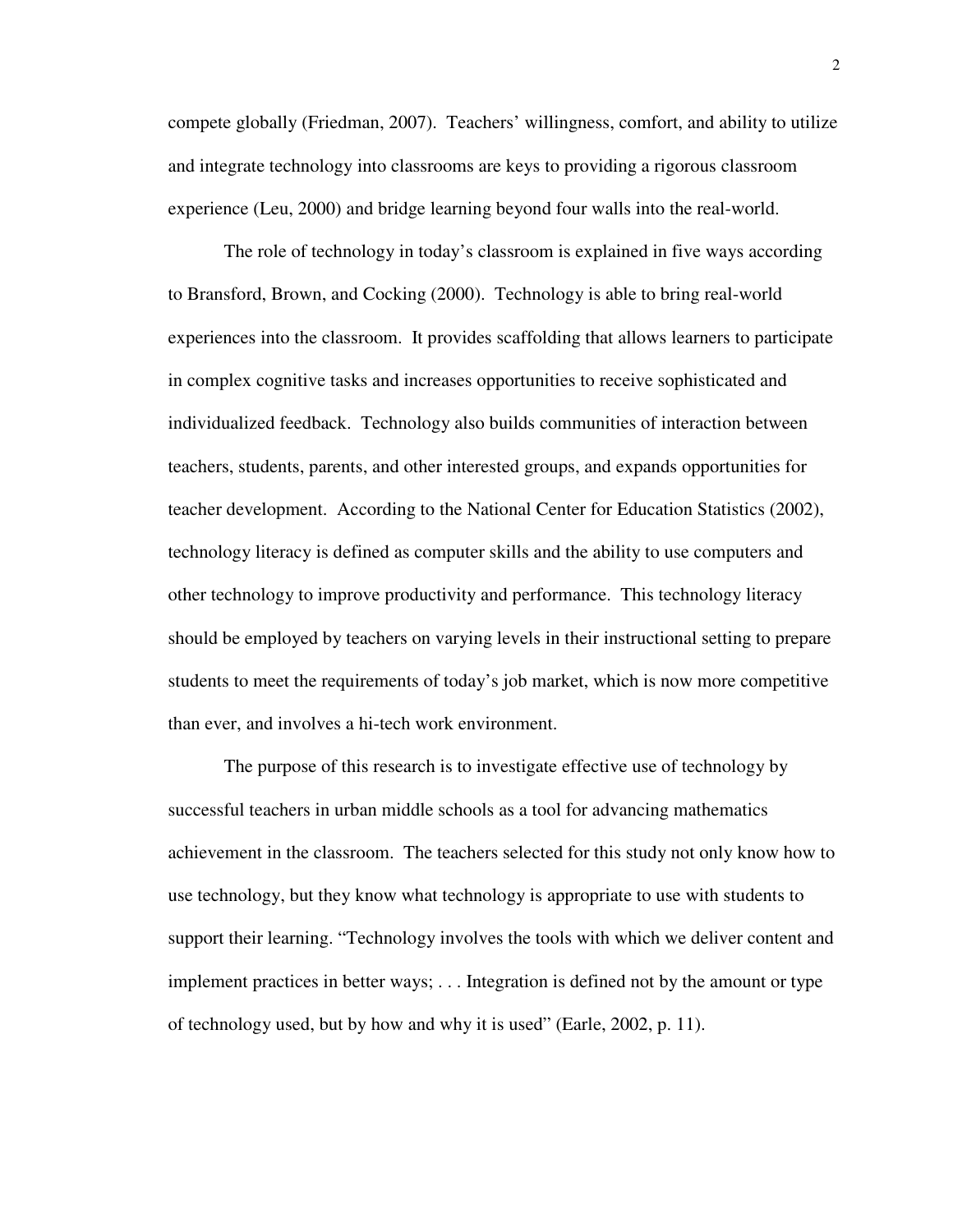Using technology effectively is important in this study because the goal is to report to the audience those characteristics and practices successful teachers employ that make using the technology effective. Although teachers may be technology literate in varying degrees, it matters not how much they know, but how well they use what they know to engage students and advance student learning that matters most. It is not just merely having technology in the classroom and available whenever students want to use it. Neither is it meant to use as a substitute for teaching to keep students occupied while teachers work on other tasks. There are varying uses of technology to help teachers in the classroom. Teachers either use technology as a communication tool or as an instructional tool. For example, teachers use e-mail to exchange information among colleagues, parents, and students, and also to develop lesson plans. These are ways teachers use technology as a means of communication. Examples of using technology as an instructional tool are utilizing software programs to promote understanding of mathematical concepts by posing real-world problems, creating graphics to model mathematical situations, or using illustrations and interactive software programs to remediate skills.

This study focuses on how successful teachers effectively use technology with instruction, and examine their actual classroom practices with technology with respect to student learning. In order to approach this study in a manner that eliminates misinterpretation of terms used, it is important to first justify why this study focuses on urban classroom settings, and then define the terms 'successful teacher', 'technology', and 'effective use'.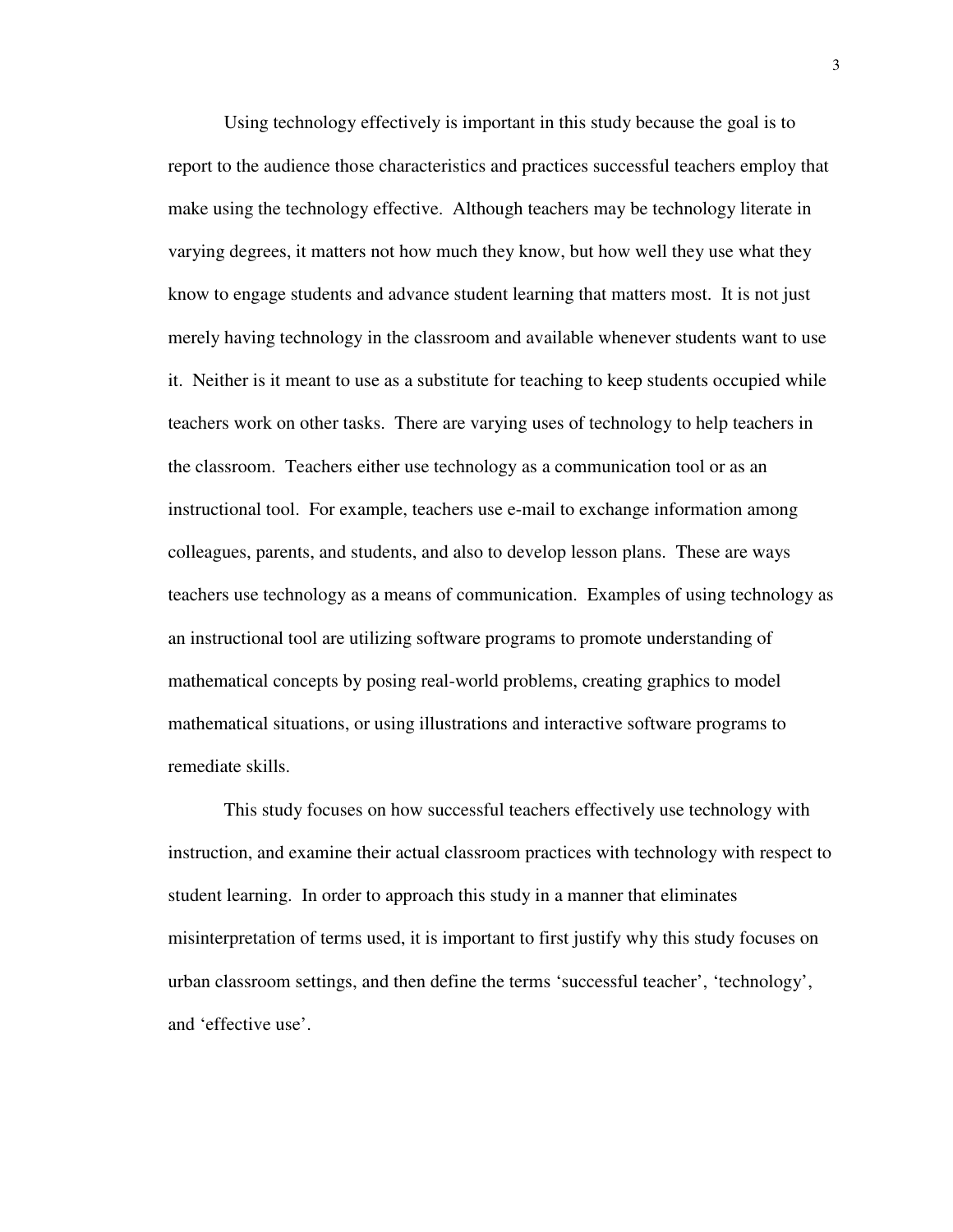Urban schools are defined as schools located within a large metropolitan area and serving socially and academically at-risk children (Ballou, 1996). Urban schools serve a large population of minority and poor students who are at risk of failing in school (Wang, Haertel & Walberg, 1998). Moreover, urban classrooms are often characterized by "disciplinary problems, large class sizes, lack of time for individual interaction, busing policies, and lack of student participation in extracurricular activities" (Lomotey & Swanson, 1989). This study focuses on the urban classroom because despite these characteristics teachers are engaging students and advancing student achievement with their effective use of technology. In addition, acquiring technology is often more challenging for rural schools than it is for their urban counterparts (Katsinas & Moeck, 2002, Silvis, 2000) and rural households are less likely to have computers and internet service than are urban households (U. S. Department of Commerce, Economics and Statistics Administration and National Telecommunication and Information Administration, 2000). Since home access is considered important, research indicates that students who use computers at home generally come to school already comfortable with computers and do not need to learn basic skills before they can begin reaping the benefits of information technology in education (Lauman, 2000). Therefore, a wealth of resources, accessibility, and student knowledge in the urban schools provides a more appropriate setting for this research.

Primarily, teachers whose students consistently perform well on formative and summative assessments in mathematics are considered successful teachers. However, other tenets of successful teaching are also rooted in the frameworks of Ladson-Billings (1995) and Gehrke (2005). Ladson-Billings (1995) identified the successful teacher as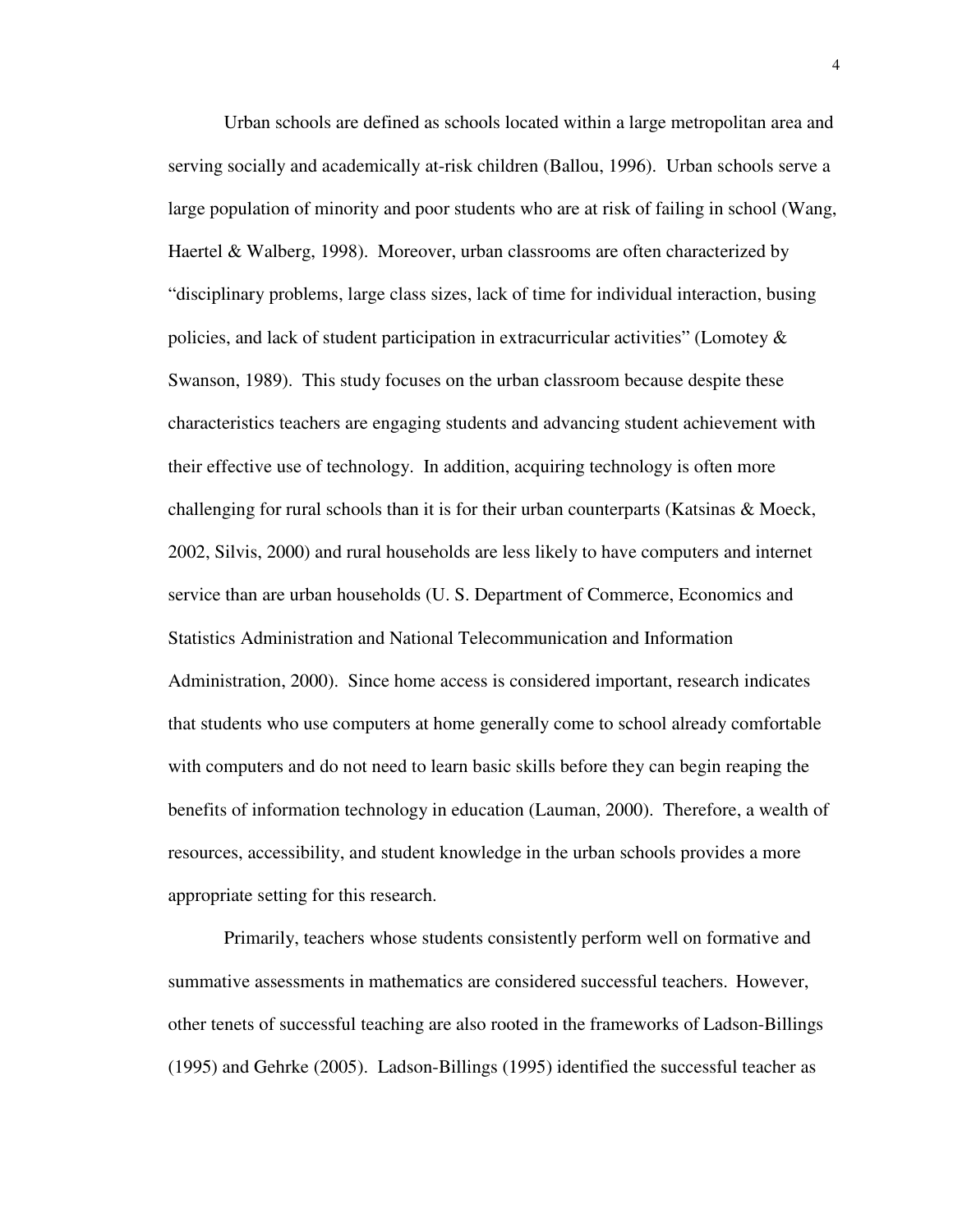one who uses culturally relevant pedagogy, which consists of demanding academic excellence of students, helping students develop and maintain cultural competence, and helping students to develop a critical consciousness through which they challenge the status quo of the current social order. Successful teachers studied by Ladson-Billings (1995) were committed to teaching with a standard of excellence and attempted to create a bond with their students. Those teachers were not dependent on state curriculum frameworks or textbooks to decide what and how to teach. They created alternate strategies using explorative methods to meet mandated standards. The teachers exhibited a passion and vitality about what they taught. They worked to help students with skill deficiencies build bridges or scaffolding so they could be proficient in the more challenging work they experienced in the classroom.

 Gehrke's philosophy of successful teachers in urban schools is embedded in three primary characteristics: knowing themselves, knowing the environment in which they teach, and maintaining high expectations (Weiner, 1993; Guyton, 1994; Brophy, 1999 as cited in Gehrke, 2005). Successful teachers of urban students are aware of their own personal beliefs and philosophies and how their background may be different from those they teach. They are able to select strategies, methods, and materials that engage their learners, enable students to relate learning to their lives, and subsequently lead to increased achievement. Secondly, successful teachers in urban schools have a strong knowledge base about teaching in schools in urban areas and the lack of resources and services that form the basis for current legislation designed to remedy inequities in educational opportunities. Lastly, clear expectations are the result of an underlying pedagogy where successful teachers believe that all children can learn and that the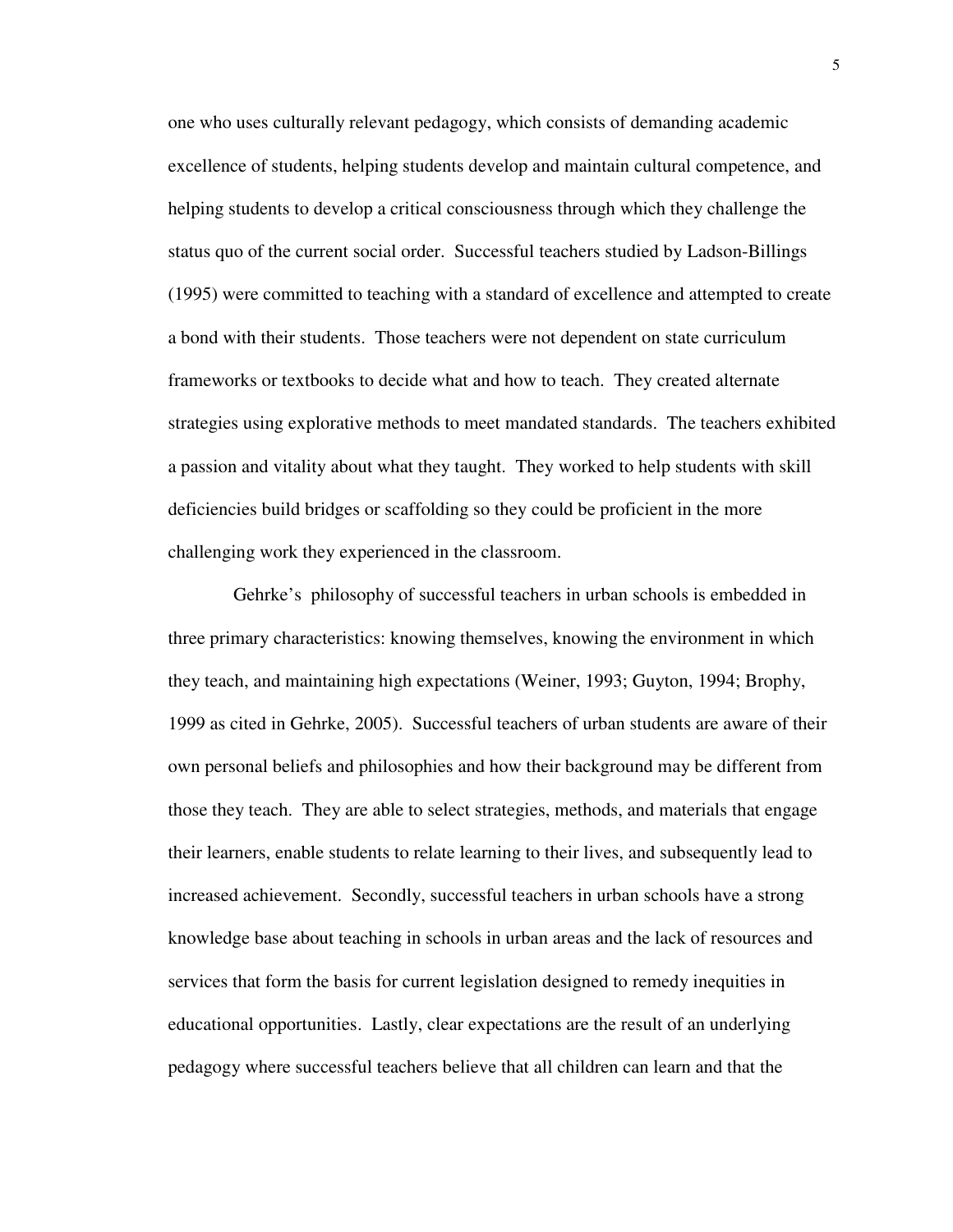environment is not an excuse to lower expectations. These teachers also are able to communicate that belief to their students. In today's standards-based accountability environment, where schools are categorized as effective based on annual standardized test scores, it is even more critical that teachers in urban settings adhere to this premise (Gehrke, 2005). From this perspective, the successful teacher is defined in this study as those teachers who have high expectations of their students and use the curriculum standards as a guide to select appropriate methods, strategies, and materials to engage all students in meaningful activities that lead to student achievement.

When the word 'technology' is mentioned in this day and time, computer hardware and software applications usually come to mind. Historically, technology has been used to refer to anything requiring batteries or electricity. This includes the old adding machines, tape recorders, film strip projectors, and televisions; but it also includes today's electronic devices such as DVD players, iPods, PSPs, PDAs, graphing calculators, and computers. For the purpose of this study, however, technology is defined as those applications accessed through the use of computers (laptops or desktops), Promethean Boards or Smartboards, and handheld devices, such as calculators and iPods. This does not include the use of overhead projectors because they are typically used as a visual aid tool for note taking in lieu of writing on a chalkboard, and the equipment does not require any student interactivity leading to student mastery of mathematical skills.

Teachers who use technology as an instructional tool have acquired the necessary training to operate it effectively, and expect a positive learning outcome from students. Research from the 1995 Apple Classroom of Tomorrow (ACOT) project produced a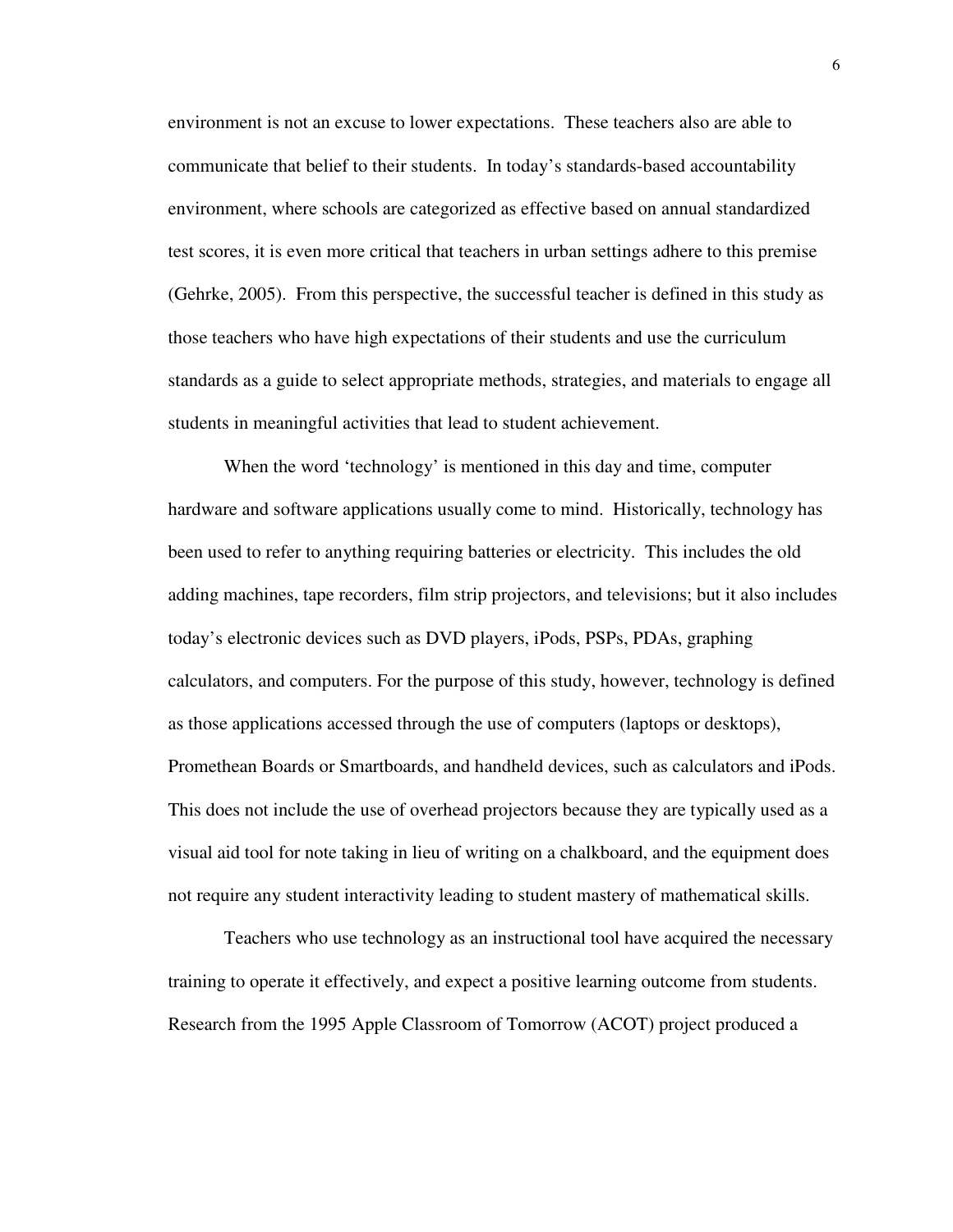model showing the stages of development teachers go through for using technology in the classroom. These five stages are:

- Entry Learn the basics of using technology
- Adoption Use new technology to support traditional instruction
- Adaption Integrate new technology into traditional classroom practice
- Appropriation Focus on cooperative, project-based, and interdisciplinary work, incorporating the technology as needed and as one of many tools
- Invention Discover new uses for technology tools (Apple Computer, Inc., 1995).

These Stages of Instructional Evolution are representative of the level of technology literacy a teacher possesses to be effective in the classroom. The more technology is used and viewed as effective the more likely the teacher will increase its use to disperse throughout the curriculum, to broaden students' experiences and advance their understanding. The effective use of technology, however, is not dependent solely on the technology. The teacher must also be knowledgeable of the curriculum standards and demonstrate an acceptable level of competence in the content area, as well as know the appropriate methods and pedagogical strategies to implement. All combined, this is known as technological pedagogical content knowledge, or TPACK (Koehler & Mishra 2009).

TPACK is the basis of effective teaching with technology, requiring an understanding of the representation of concepts using technology; pedagogical techniques that use technologies in constructive ways to teach content; knowledge of what makes concepts difficult or easy to learn and how technology can help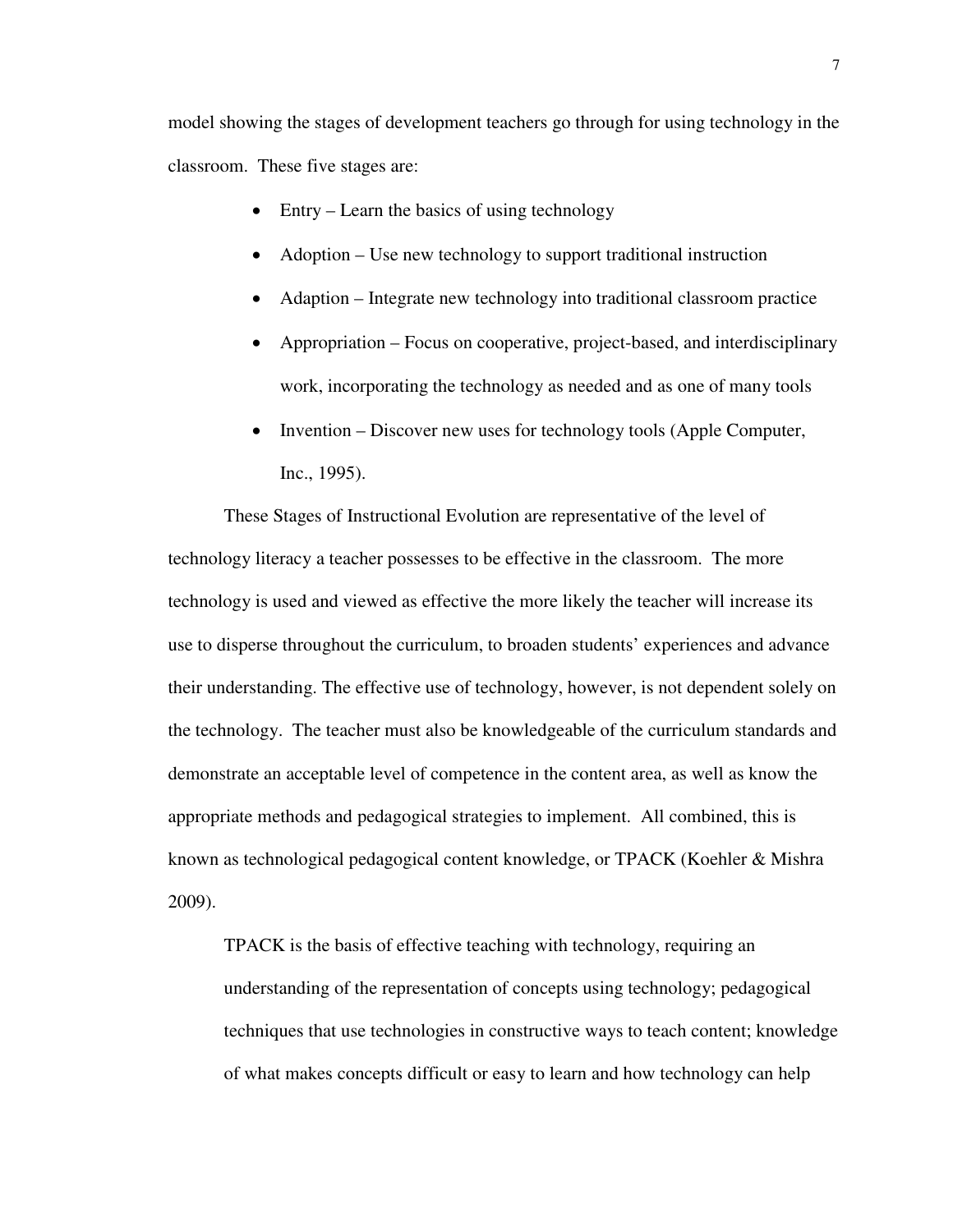redress some of the problems that students face; knowledge of students' prior knowledge and theories of epistemology and knowledge of how technologies can be used to build on existing knowledge to develop new epistemologies or strengthen old ones (Koehler & Mishra 2009, pp. 66).



*Figure 1*. The TPACK framework and its knowledge components. Adapted from "What is Technological Pedagogical Content Knowledge? by M. J. Koehler and T. Mishra, 2009, *Contemporary Issues in Technology and Teacher Education*, 9(1), p. 63.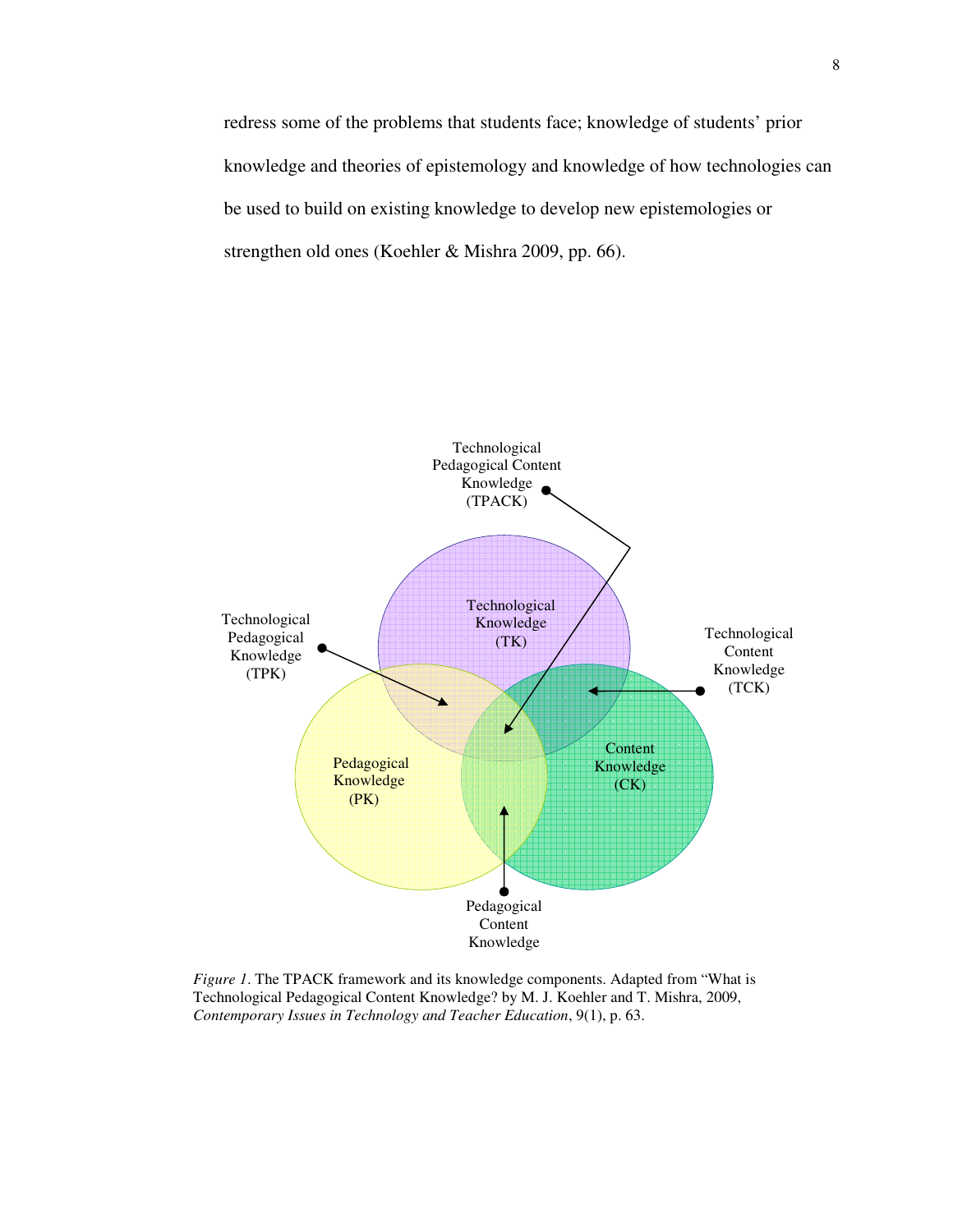In the model shown (Figure 1) teachers use three main bodies of knowledge (content, pedagogy, and technology). Although each has its own significance, the overlapping of them increases the variety and quality of instruction for teachers and students. At the center of the model is where these successful teachers operate. In this study a teacher who 'uses technology effectively' is defined as one who is able to combine their content knowledge, pedagogical knowledge, and technological knowledge (TPACK) to facilitate classroom activities, using technology as a tool to support learning where students are able to understand, analyze, and synthesize information by constructing representations of their own knowledge.

#### *Problem Statement*

There are middle school mathematics teachers who are successfully using technology in the classroom. However, there is a dearth of literature in this area that describes how they select and use technology. Many of the mathematics classrooms today have not shifted into the  $21<sup>st</sup>$  century to meet the demand for technology usage with instruction. Therefore, much of the research has focused on the lack of technology in the classroom, the impact of technology in the classroom, or the barriers to using technology. According to Hativa and Lesgold (1996), there is substantial survey evidence that, almost three decades after the computer was first introduced in schools, it has not brought about a widespread revolution in methods of teaching or in school structure and organization.

Those who are using technology effectively should be exposed so that teachers who are not using technology will learn the appropriate strategies and hopefully begin implementing them in their classroom. As technology innovation emerged to enhance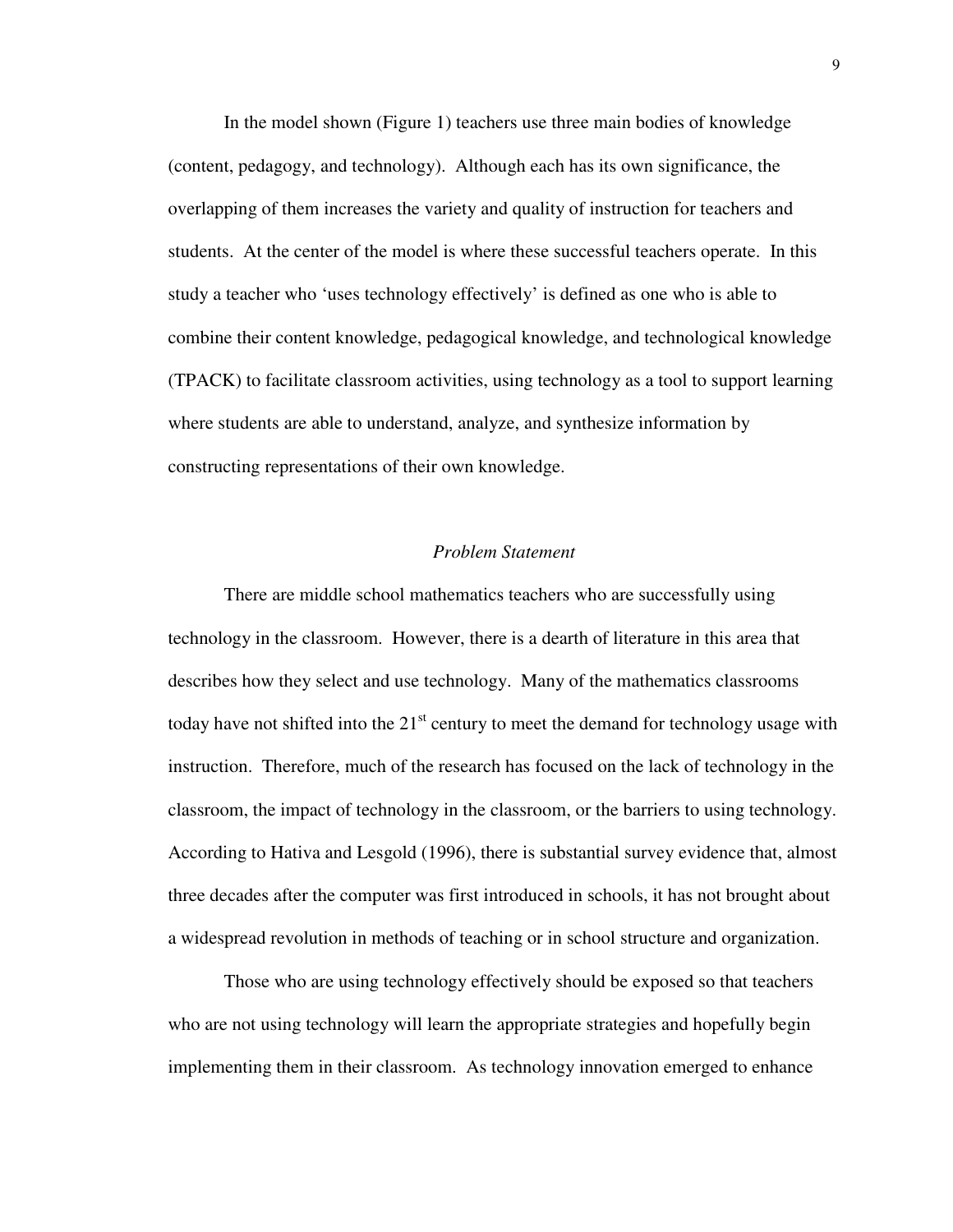the quality of instruction, teachers were provided with more resources that would enable students to visualize mathematics and make real-world connections. One of the major forces driving change has been the assumption that meanings are lost if learning is simply the transmission of information. Technology is a determining factor of the learning environment because of the influences it exerts on cognitive, motivational, and social aspects of the activity performed by the user with this technology (Bottino  $&$  Chiappini, 2002). In fact, the International Society for Technology in Education (ISTE, 2008) defined successful schools as those that provide integrated technology experiences for their students to:

- Increase their technology capabilities
- Seek, analyze and evaluate new information
- Become problem-solvers and decision-makers
- Use tools creatively and effectively to assist them in decisions
- Become communicators, collaborators, publishers and producers.

According to the National Council of Teachers of Mathematics (NCTM, 2000), technology is an essential tool for teaching and learning mathematics effectively. As one of NCTM's six principles for high quality mathematics, technology extends the mathematics effectively taught, and enhances student learning. It should be used as a tool to model, graphically represent, and analyze data as an aid in building new knowledge so students will generalize, recognize connections, and represent ideas and thoughts differently (NCTM, 2000). Technology offers teachers options for adapting instruction to special student needs. Students who are easily distracted may focus more intently on computer tasks, and those who have organizational difficulties may benefit from the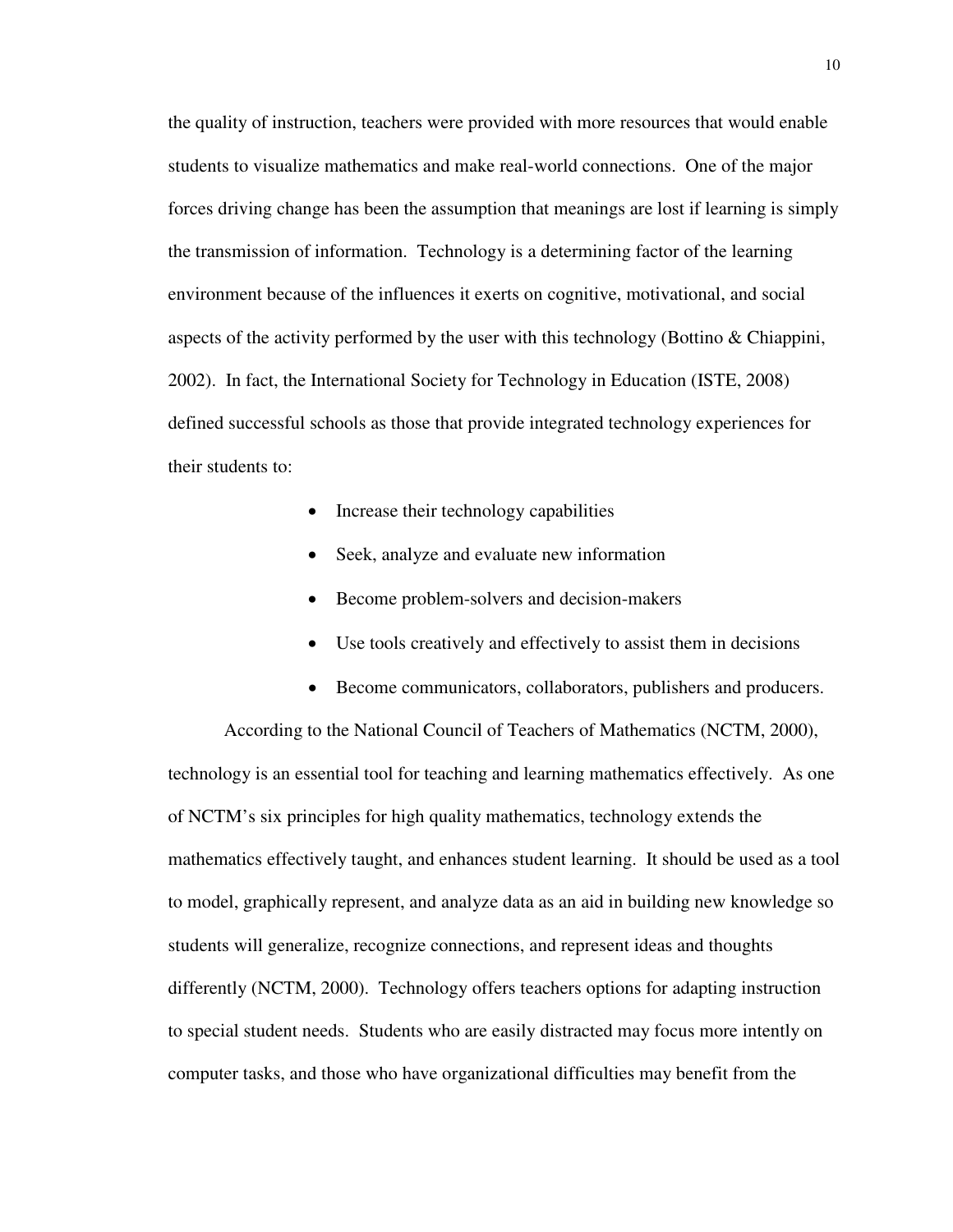constraints imposed by a computer environment. Students who have trouble with basic procedures can develop and demonstrate other mathematical understandings, which in turn can eventually help them learn the procedures (NCTM, 2000).

Students from different mathematics background and those who have done poorly on mathematics concepts can benefit from multimedia technology because it has the capability of demonstrating higher order mathematics concepts (Landesman, 1999). Bellamy (1996) reveals how technologies must be designed to support not only students' learning activities but also teachers' activities, because it is only by understanding and designing for the whole education situation that effective and valuable changes can be brought about in the classroom.

Because technology and society are always in a state of change, successful teachers find and use a variety of resources to help them present interesting and relevant information to students (Reeve, 2006). Technological advances afford teachers many opportunities to appropriately apply, and implement new technological learning experiences within their classroom. However, these opportunities are not being seized in many mathematics classrooms due to teacher apprehension about using technological tools that foster innovative, inquiry-based approaches to learning (Blumenfeld, Fishman, Krajcik, Marx, & Soloway, 2000; Mariotti, 2002). In order to achieve the level of expectancy from society, NCTM and district curriculum guides, teachers should develop innovative practices and use technology flexibly and purposefully to assist students in successful mathematical thinking processes; visualization, communication, and representational skills; mathematical understandings and self-awareness; and problem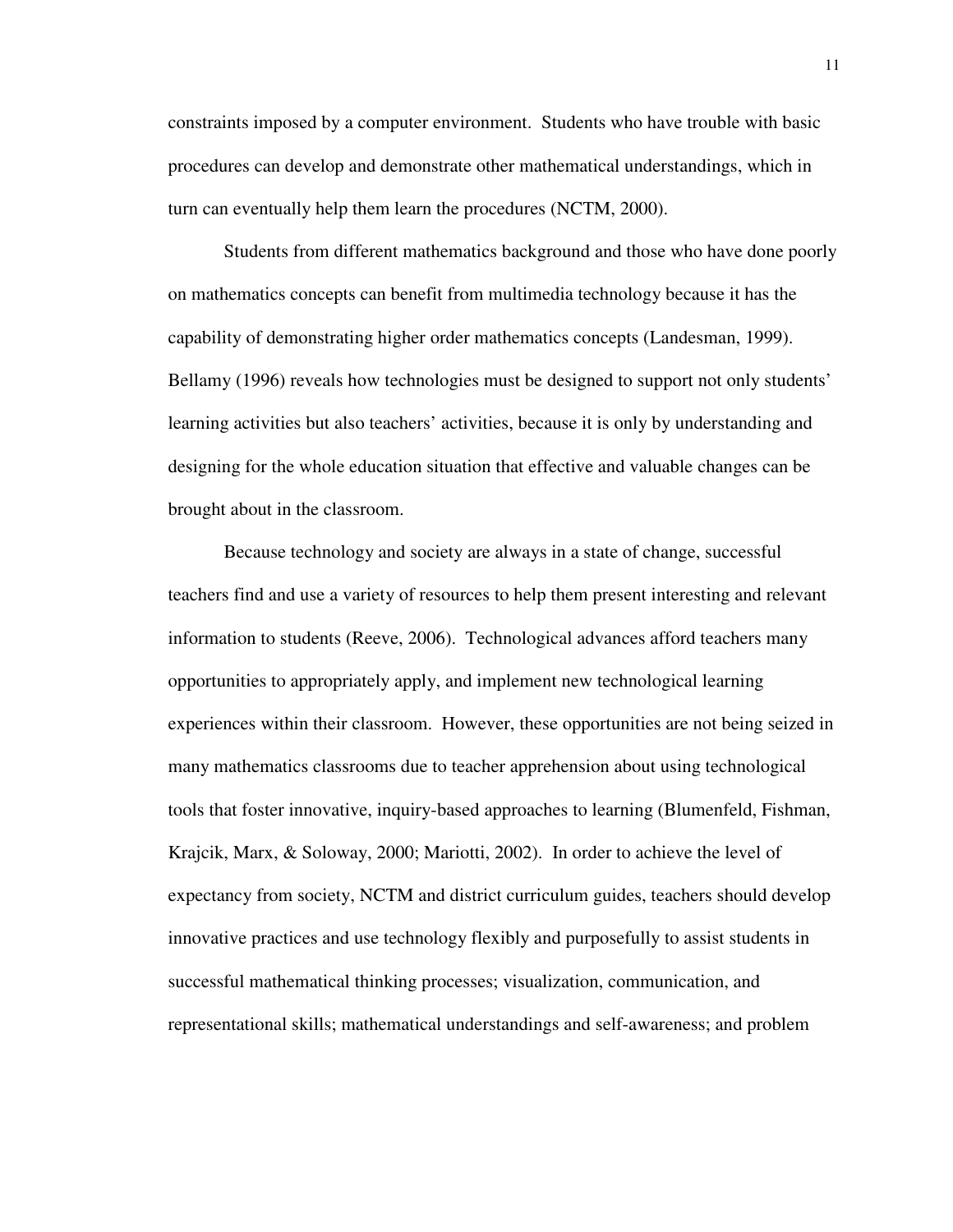solving. This study will report the findings of those teachers who consistently (at least 3 lessons per week) incorporate these practices and receive positive results.

#### *Research Question*

This study explores the following questions to guide the data collection process. How do successful urban middle grades mathematics teachers who use technology effectively, describe their teaching practices? What strategies do teachers use when integrating technology effectively in the classroom? In order to answer these questions the researcher will explore the conditions and practices that influence effectiveness, and the relationship between what teachers say about their use of technology and their actual practices in the classroom.

#### *Rationale*

Prior research has focused on the implementation, exploration, and learner outcomes of various technologies used in the classroom, and on professional development training models used to prepare teachers for technology integration. However, this study is unique in that its focus is not on the technology, but on the teacher's process of when and how to select and use appropriate technology, and their effective classroom practices with technology. Realizing that educational technology and its use is changing and expanding so rapidly, I am excited with learning about the diverse resources available, and knowing what is appropriate to use and when. I feel students are at a disadvantage when I visit other schools and see technology not being used, whether it is due to a lack of funding for equipment and teacher training, non functioning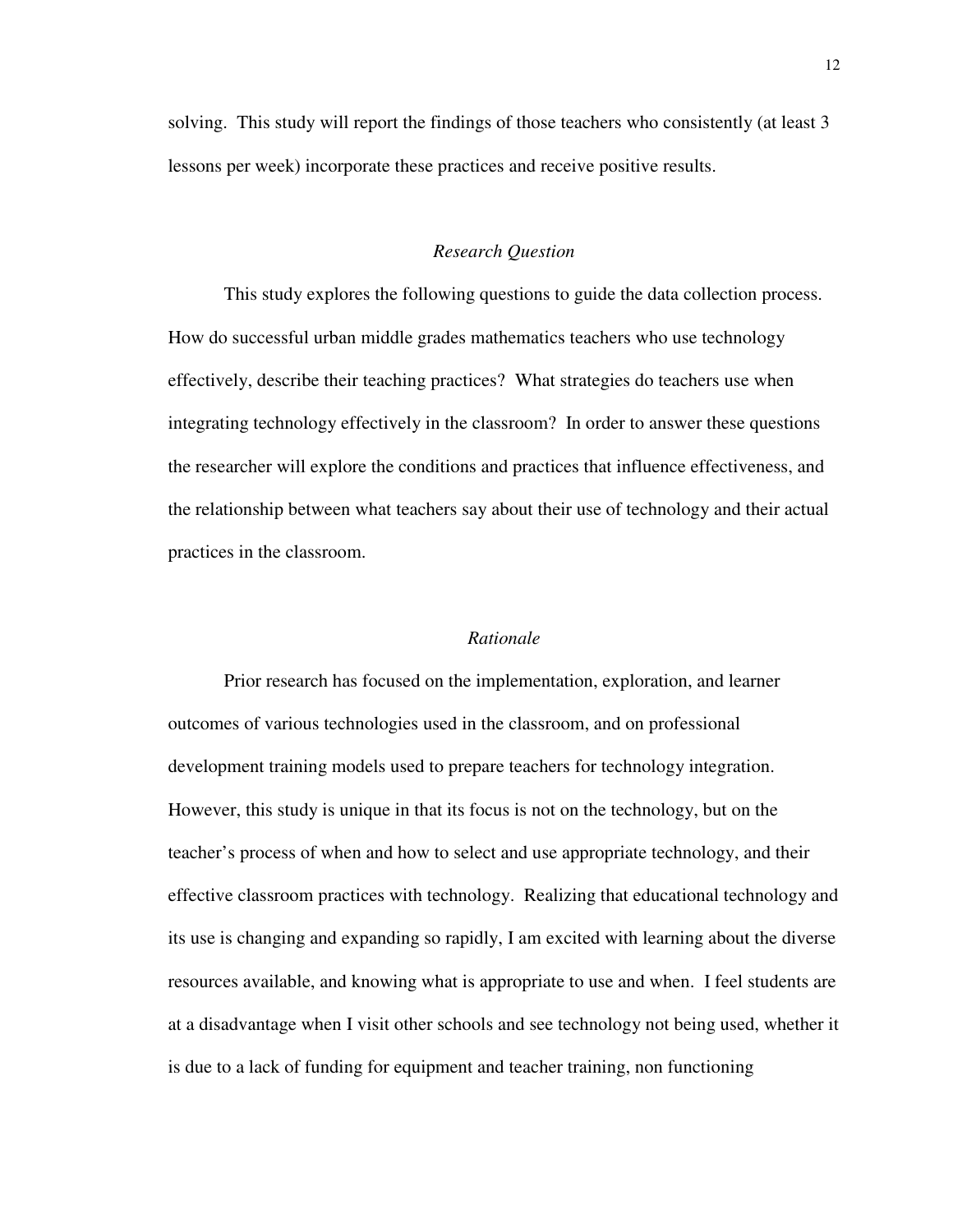equipment, or obsolete equipment. Knowing that NCTM encourages and supports the use of technology in the classroom, and given the increasing demand from the labor market for employees to have some degree of technology literacy, teachers should be more willing to embrace the use of technology as a support of today's teaching methods. In order to ensure that students will adequately meet the demands of the global market, teachers should use more technology research-based strategies in the classroom.

The table listed below (see Table 1) shows statistical data retrieved from the Education Counts database, which collects data for annual reports published in the Education Week, Quality Counts and Technology Counts Magazines (EdCounts, 2009). School administrators, teachers, and students throughout the United States participated in a survey about the technology used during classroom instruction. Although the data shows inconsistent growth over the years in teachers' use of computers for planning and teaching (Table 1), there is a steady increase in their use of the Internet for instruction (Table 2). The data in Table 3 specifically identifies mathematics teachers of  $8<sup>th</sup>$  grade students who use the computers for math instruction. Data was collected by asking teachers, "If you do use computers, what is the primary use of these computers for mathematics instruction?" The phrasing of the question lends itself to the obvious, that teachers choose the kind of technology to use, and when to use it in their classroom, which supports the question at the base of this study. Their response revealed that the majority of computer time is used for drill and practice, followed by math games, and then least of all simulations and applications. Upon noticing that this number is extremely low, the reader may want to know how many of the teachers surveyed in Table 2 are mathematics teachers.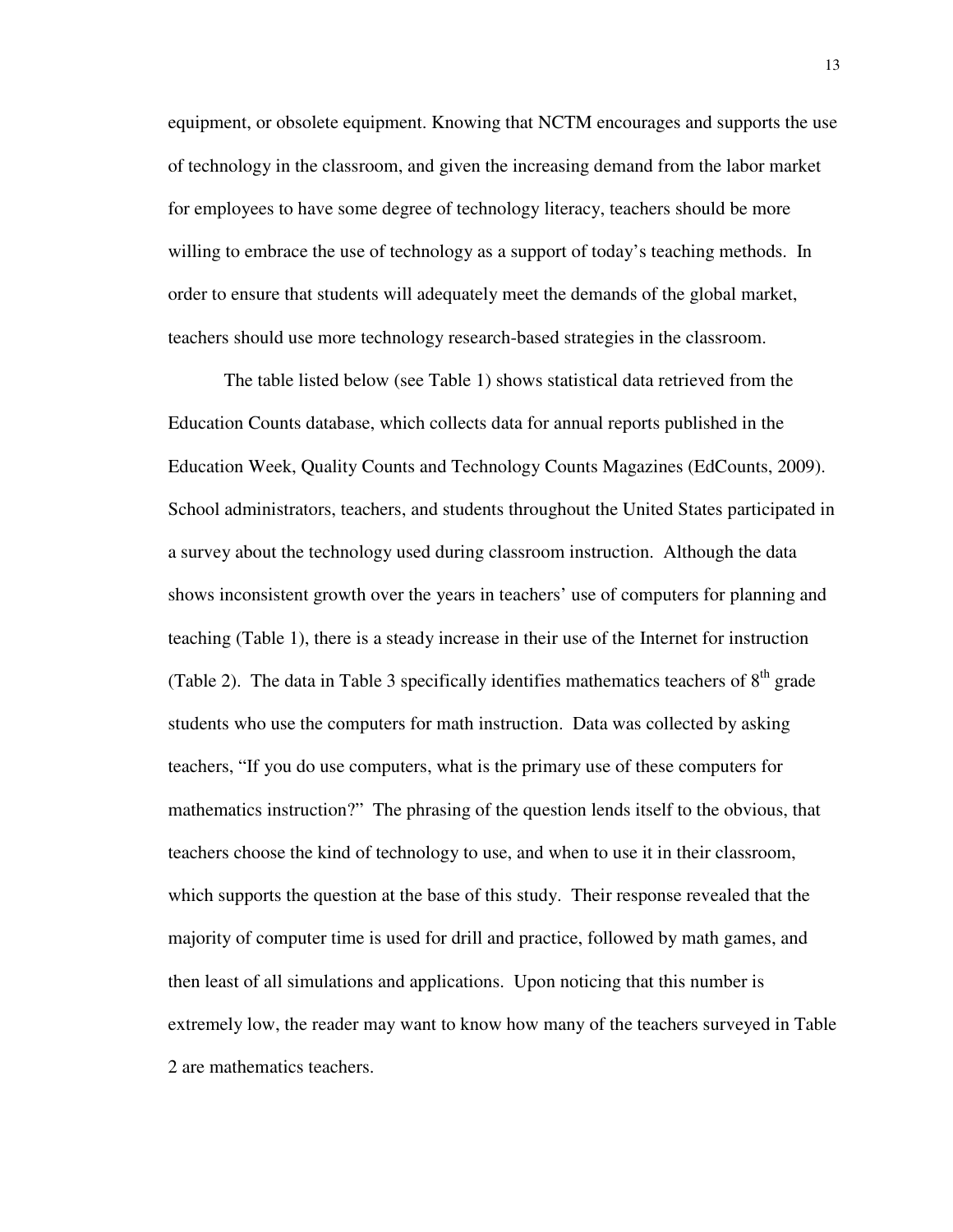## Statistical Data on Technology Usage in the Classroom by Teachers

## Table 1

| Computer Usage |                     |                     |                     |  |  |
|----------------|---------------------|---------------------|---------------------|--|--|
|                | 2000                | 2001                | 2002                |  |  |
|                | Percent of teachers | Percent of teachers | Percent of teachers |  |  |
| Southeastern   | using computers for | using computers for | using computers for |  |  |
| <b>States</b>  | planning and/or     | planning and/or     | planning and/or     |  |  |
|                | teaching            | teaching            | teaching            |  |  |
| Alabama        | 69                  | 78                  | 83                  |  |  |
| Florida        | 80                  | 84                  | 79                  |  |  |
| Georgia        | 84                  | 89                  | 89                  |  |  |
| Mississippi    | 64                  | 74                  | 78                  |  |  |
| South Carolina | 81                  | 82                  | 79                  |  |  |
| Tennessee      | 80                  | 73                  | 82                  |  |  |
| U. S. Average  | 76                  | 78                  | 83                  |  |  |

*Note.* Adapted from Editorial Projects in Education Research Center (2009, November 7). Retrieved from http://www.edweek.org/rc/2007/06/07/edcounts.html

#### Table 2

 *Internet Usage* Southeastern States 2000 Percent of teachers using the Internet for Instruction 2001 Percent of teachers using the Internet for Instruction 2002 Percent of teachers using the Internet for Instruction Alabama 1 58 63 74 Florida 17 47 57 63 Georgia 1 53 66 72 Mississippi 65 65 78 South Carolina 70 75 81 Tennessee 71 71 73 U. S. Average 63 69 73

*Note.* Adapted from Editorial Projects in Education Research Center (2009, November 7). Retrieved from http://www.edweek.org/rc/2007/06/07/edcounts.html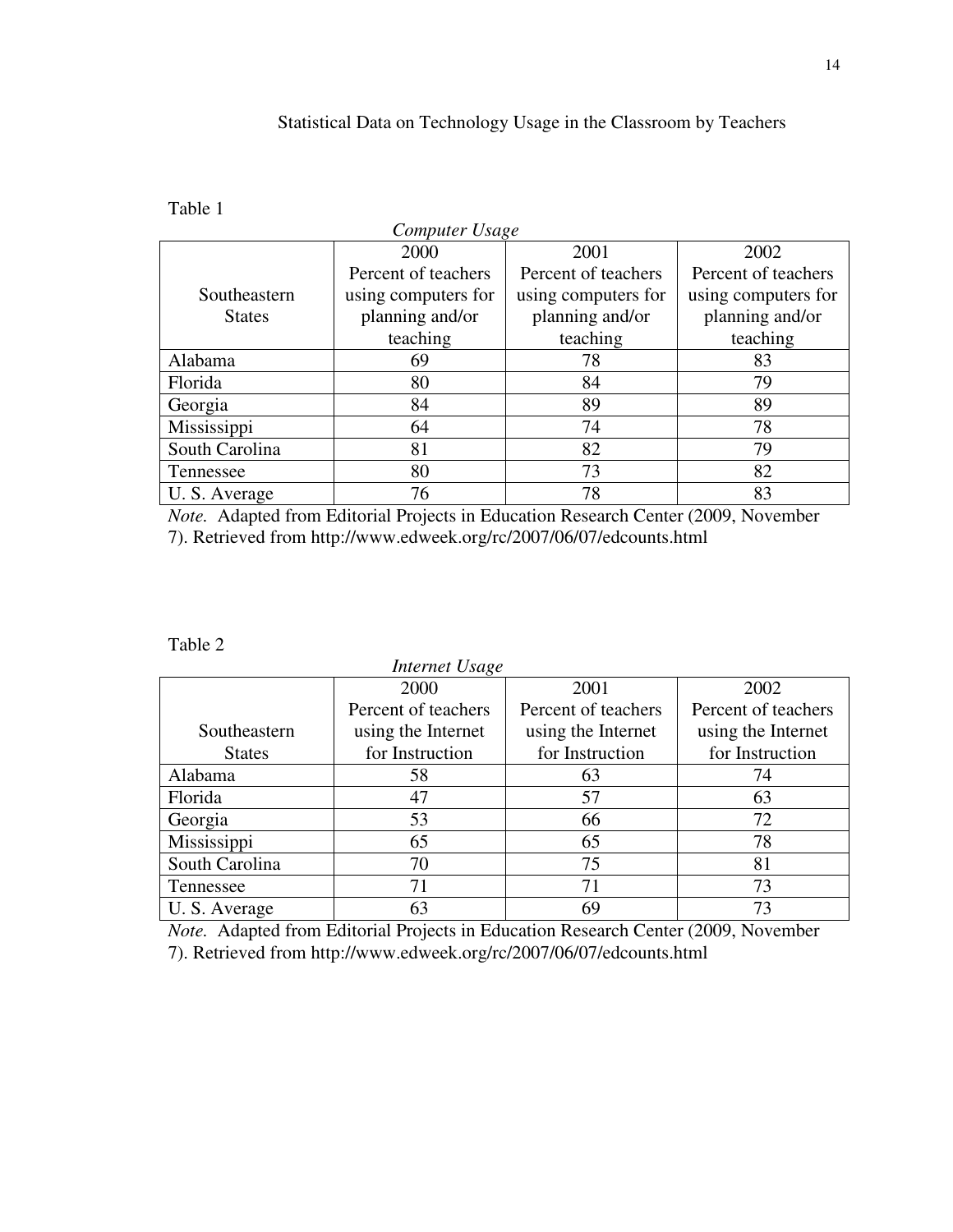|                | 2000                       | 2000                       | 2000                       |
|----------------|----------------------------|----------------------------|----------------------------|
|                | Percent of 8 <sup>th</sup> | Percent of 8 <sup>th</sup> | Percent of 8 <sup>th</sup> |
| Southeastern   | graders whose              | graders whose              | graders whose              |
| <b>States</b>  | teachers use               | teachers use               | teachers use               |
|                | computers for drill        | computers to play          | computers for              |
|                | and practice during        | math games for             | simulations and            |
|                | math instruction           | math instruction           | applications for           |
|                |                            |                            | math instruction           |
| Alabama        | 28                         | 13                         |                            |
| Florida        |                            |                            |                            |
| Georgia        | 29                         | 11                         | 14                         |
| Mississippi    | 16                         | 12                         | 3                          |
| South Carolina | 33                         | 12                         | 12                         |
| Tennessee      | 20                         | 22                         | 8                          |
| U.S. Average   | 16                         | 13                         | 12                         |

*Computer Usage for Math Practice with Eighth Graders* 

*Note.* Adapted from Editorial Projects in Education Research Center (2009, November 7). Retrieved from http://www.edweek.org/rc/2007/06/07/edcounts.html

As students and teachers become more adept at capitalizing in technological opportunities, the more they need to understand, reflect on, and critically analyze their actions; and the more researchers need to address the impact of these technologies on students' and teachers' mathematical development (Niss, 1999). We need to be more innovative in the ways we use technology in the teaching of mathematics. As Roschelle, Kaput, & Stroup (2000) emphasized, routine applications of technology will not meet the order of magnitude of challenges we face in bringing much more mathematics learning to many more students of diverse backgrounds. More research needs to be done on technological advances in mathematics education, including the design and implementation of appropriate learning experiences and how they impact the development of both students and teachers (English, 2002). This study is designed to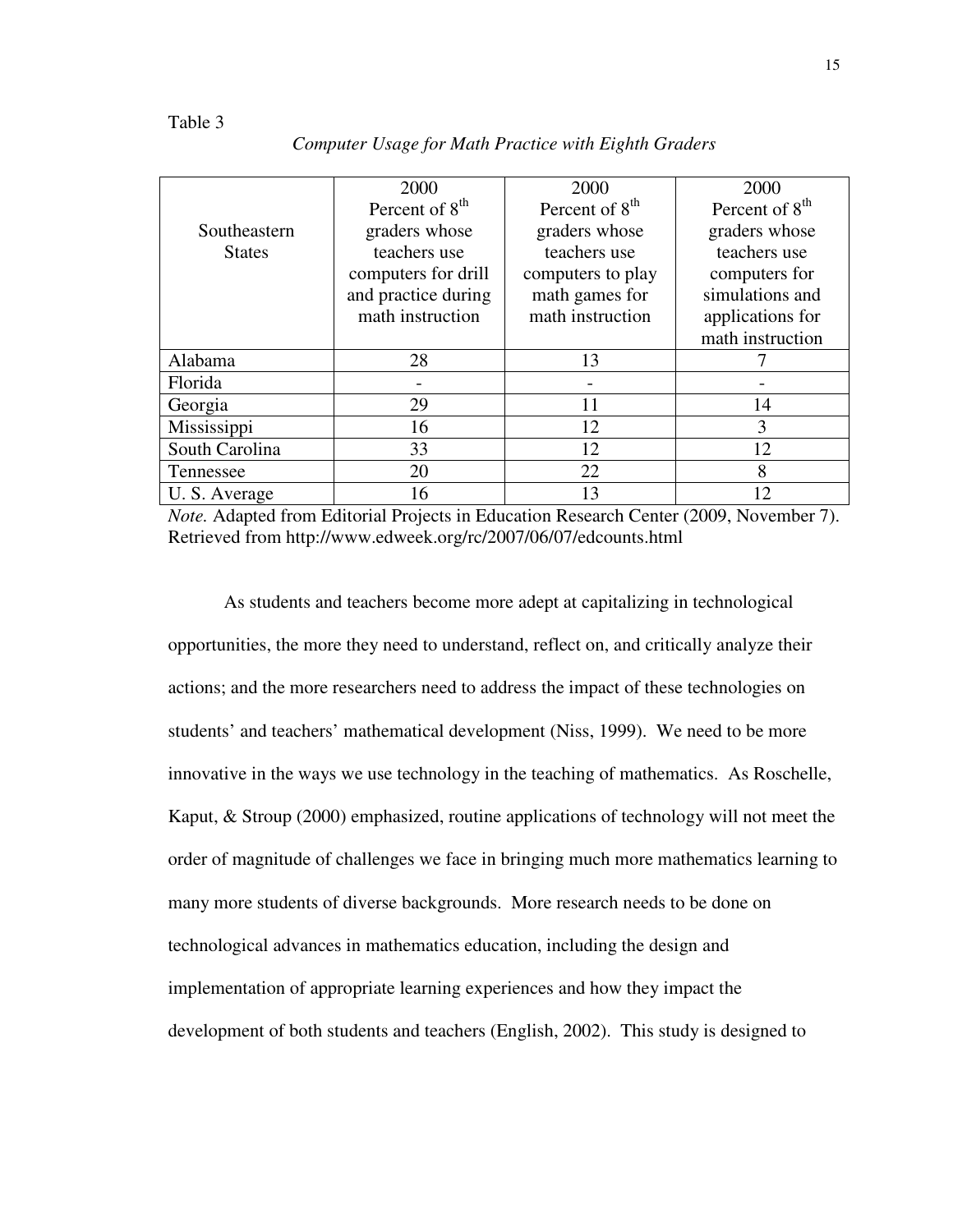provide research-based evidence of effective strategies utilizing technology in the urban middle school mathematics classroom.

#### *Significance*

A study of how teachers effectively use technology in the mathematics classroom is important for several reasons. Primarily, the study is designed to provide a deeper understanding of when and how to use technology with students in a middle grades mathematics classroom and the benefits it provides. Secondly, it focuses on the teacher rather than the technology, which will provide insights to educators and coordinators of professional development to make effective decisions about evaluative procedures and teacher training. Saliently, this study may provide encouragement and motivation to the reluctant teacher on progressive measures to practice utilizing technology and provide new insights on what teachers think they do and what actually takes place in the classroom.

## *Theoretical Framework*

The theoretical framework chosen for this study is based on Activity Theory and Teachers' Thought Process Theory. Activity theory has its threefold historical origins in classical German philosophy, in the writings of Marx and Engels, and in the Soviet Russian cultural-historical psychology of Vygotsky, Leont 'ev and Luria. Aleksey Leont'ev, a disciple of Vygotsky, founded activity theory while studying under the direct supervision of Vygotsky. Many ideas underlying cultural-historical psychology were assimilated into activity theory, and because the line between the two is so fine, these two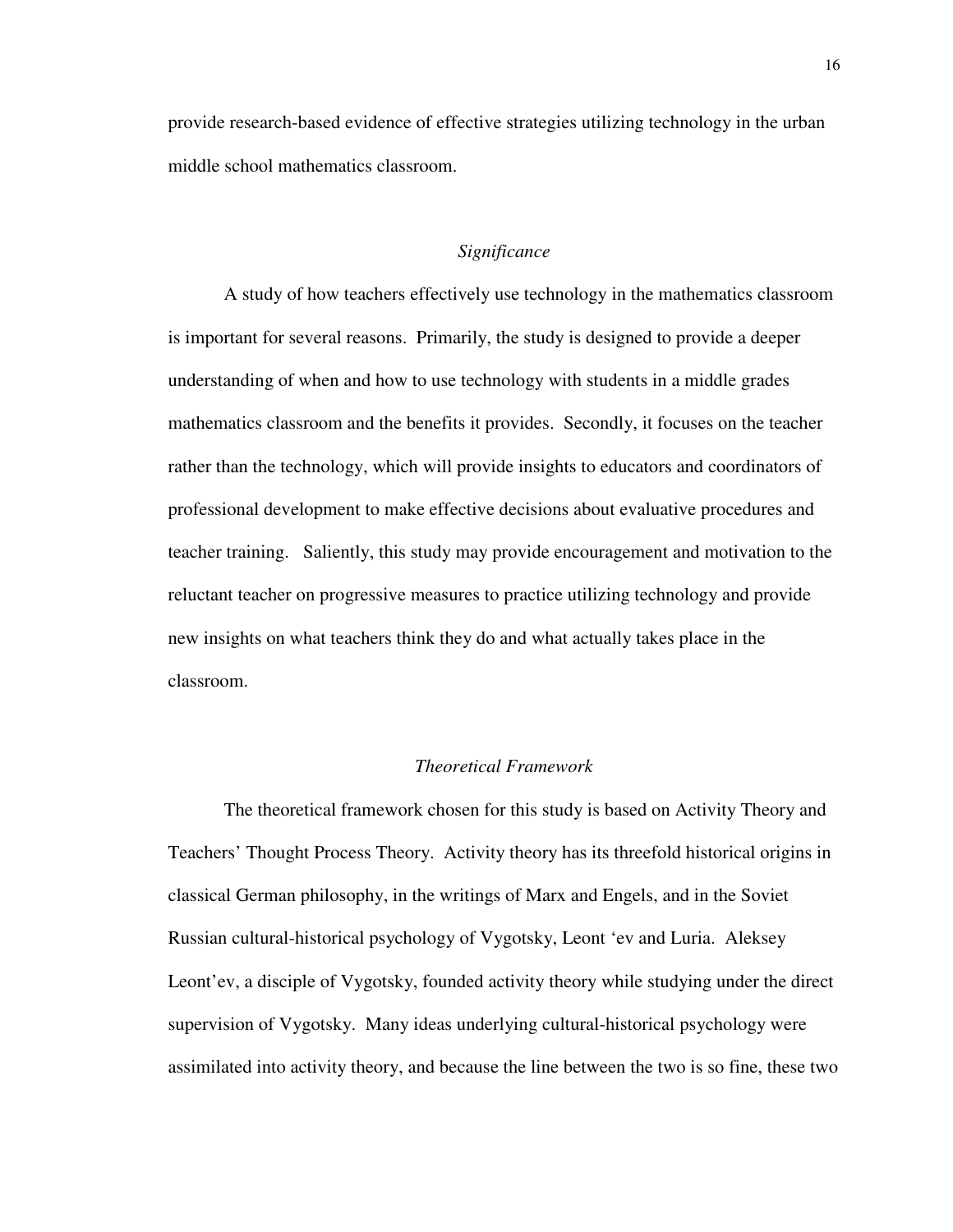approaches are referred to as cultural-historical activity theory (CHAT). Activity theory was introduced to an international audience in the late 1970s and early 1980s. Today activity theory is transcending its own origins: It is becoming truly international and multidisciplinary. This process entails the discovery of new and old related approaches from American pragmatism to theories of self-organizing systems (Engestrom, 1999). Activity theory seeks to understand the unity of consciousness and activity. It is a social theory of human consciousness, construing consciousness as the product of an individual's interactions with people and artifacts in the context of everyday practical activity (Kaptelinin & Nardi, 2006). Kuutti (1996) defines activity theory as a framework that enables the study of different forms of human praxis as developmental processes, both individual and social levels interlinked at the same time, viewing it as a framework that focuses on the interaction of human activity and consciousness within its relevant environment context. Hence, it enables the researcher to analyze the context within which the activity is taking place and to report on the interactions (Divaharan, 2002).

 Activity Theory operates as a philosophical and cross-disciplinary theory for studying different forms of human practice, such as teaching-learning practice, as development processes mediated by artifacts, in which individual and social levels are interlinked at the same time (Kuutti, 1996). In activity theory the cultural role of the teacher is emphasized and it offers a system of tools to relate the global level of activity developed over time to the individual operations realized by the teacher on the spot. It focuses on the activities which community members engage, the goals of those activities,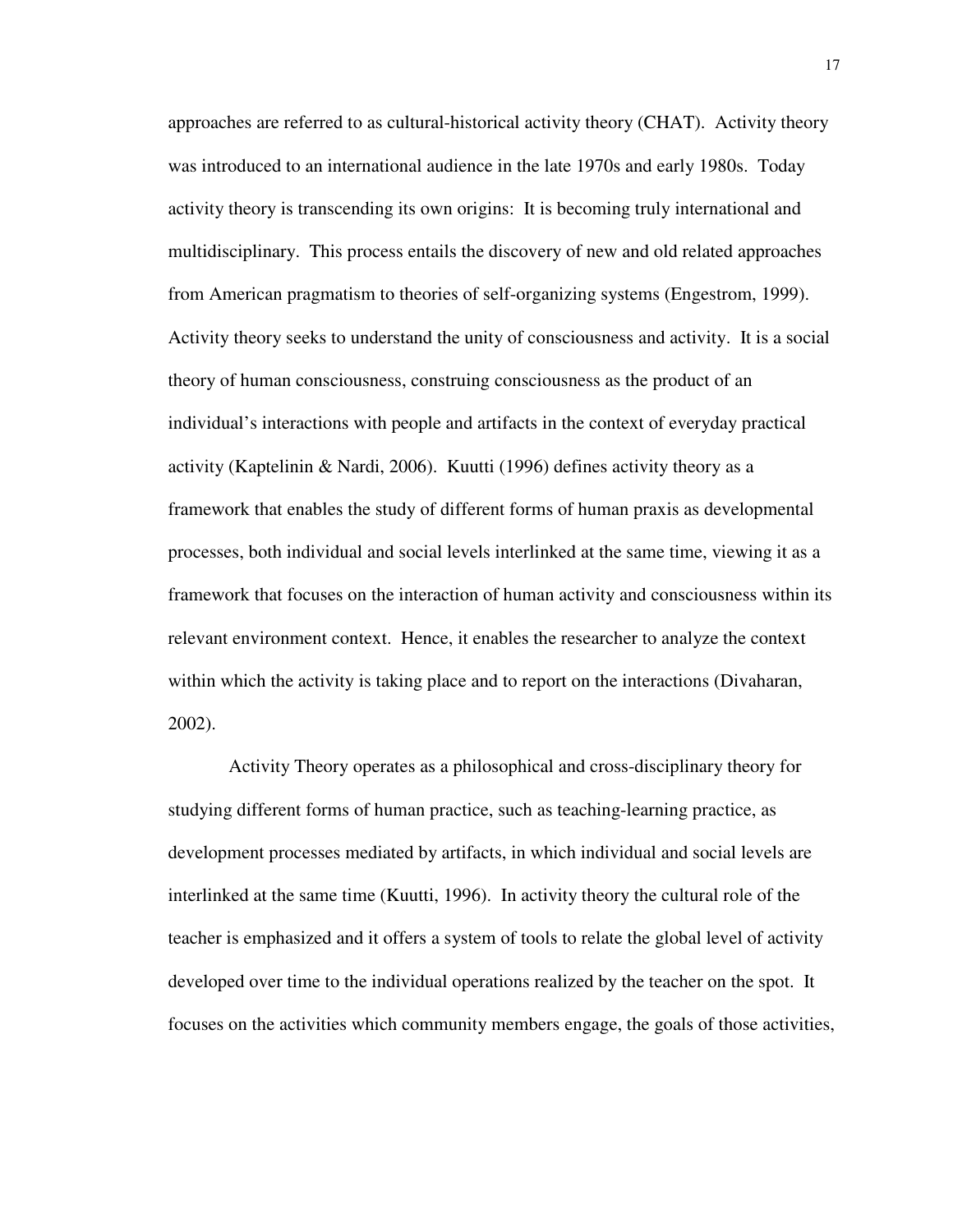the physical setting that constrains and affords certain actions, and the tools that mediate activity.

Bellamy (1996), asserts that activity theory is an appropriate framework for analysis of technological innovation because it is part of a general process of cultural evolution in which artifacts mediate human activity, and that all of the inter-relationships in the systematic model (Figure 2) should be taken into consideration in the design process. Activity theory recognizes two basic processes operating continuously at every level of human activities: internalization and externalization. Internalization is related to reproduction of culture; externalization as creation of new artifacts makes possible its transformation. These two processes are inseparably intertwined (Engestrom, 1999).

Activity theory provides an effective lens for analyzing tasks and settings and provides a framework for designing constructivist learning environments (Jonassen & Rohrer-Murphy, 1999). Cole and Engestrom (1993) developed a model to formulate the complex relationships between elements in an activity and is particularly appropriate to study the relationships that take place in the teaching-learning activity (see Figure 2). Their systematic model highlights three mutual relationships involved in every activity, which are the relationship between subject and community, subject and object, and community and object. Each of these relationships is mediated by the tools, rules, and the different roles characterized by the labor organization.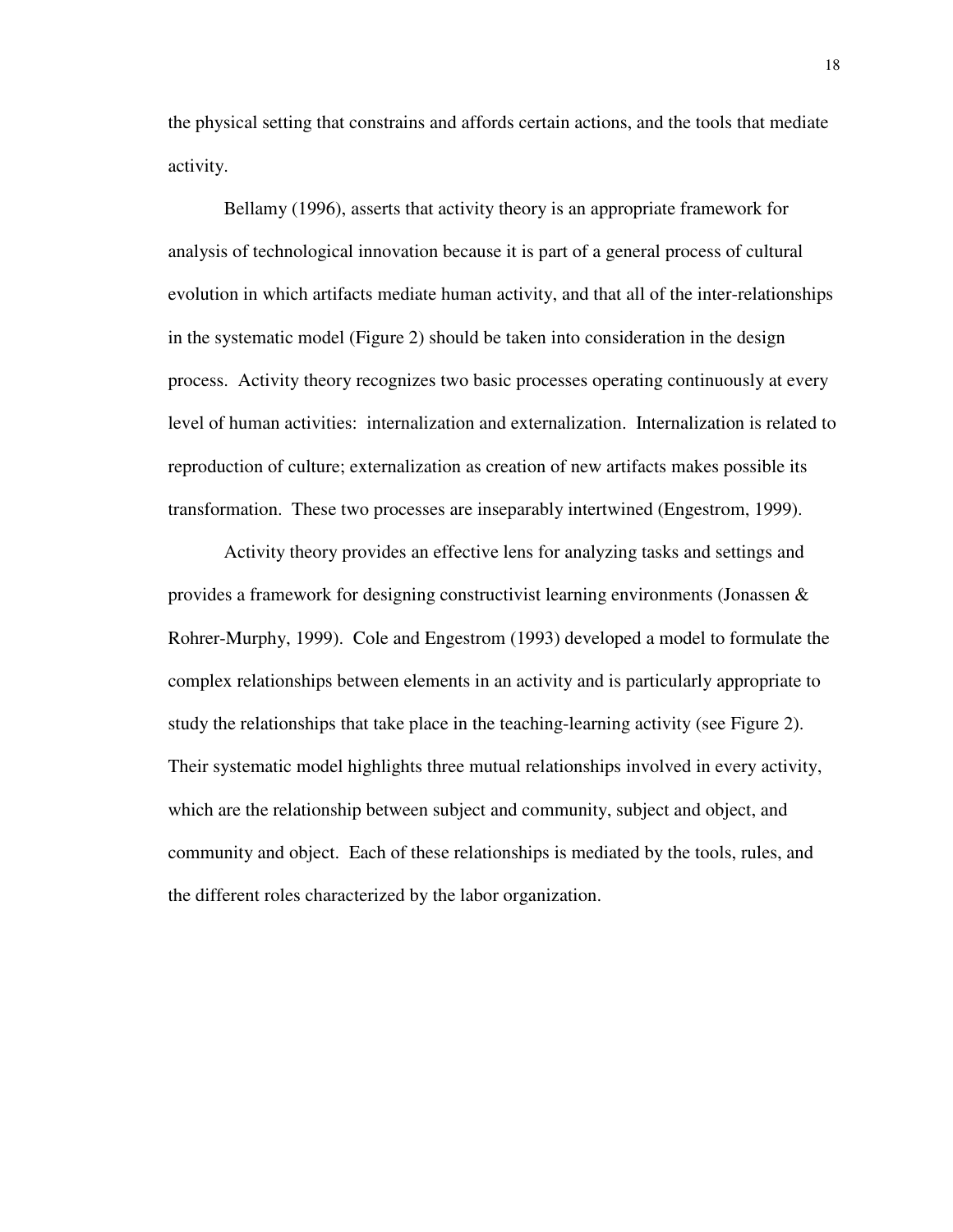

*Figure 2.* Activity Theory Model adapted from Perspectives on Activity Theory, by Y. Engestrom, R. Miettinen, and R. Punamaki, p. 31, Copyright, 2009, Cambridge University Press, New York

The activity model (Figure 2) consists of subject, object, tools (or artifacts), rules, community and division of labor. The subject of any activity is the person or group of people under study, which in this particular study, the teachers are the main focus; therefore, they are the subjects of the activity model. The object of the activity model is the eventual product that the activity hopes to achieve. In this case, effective technology strategies are the end products. Traditional analytical thinking, typical, for instance, of natural sciences, would assume that to understand an activity it is necessary to understand the subject and the object separately and then make an inference about their interaction (Kaptelinin & Nardi, 2006). Activity theory, however, proposes that an understanding cannot be achieved by focusing on the subject or object separately. Some situations may present a cause-effect relation between the subject and object operating in reverse of what is predicted or anticipated, and therefore, could not be identified if examined separately.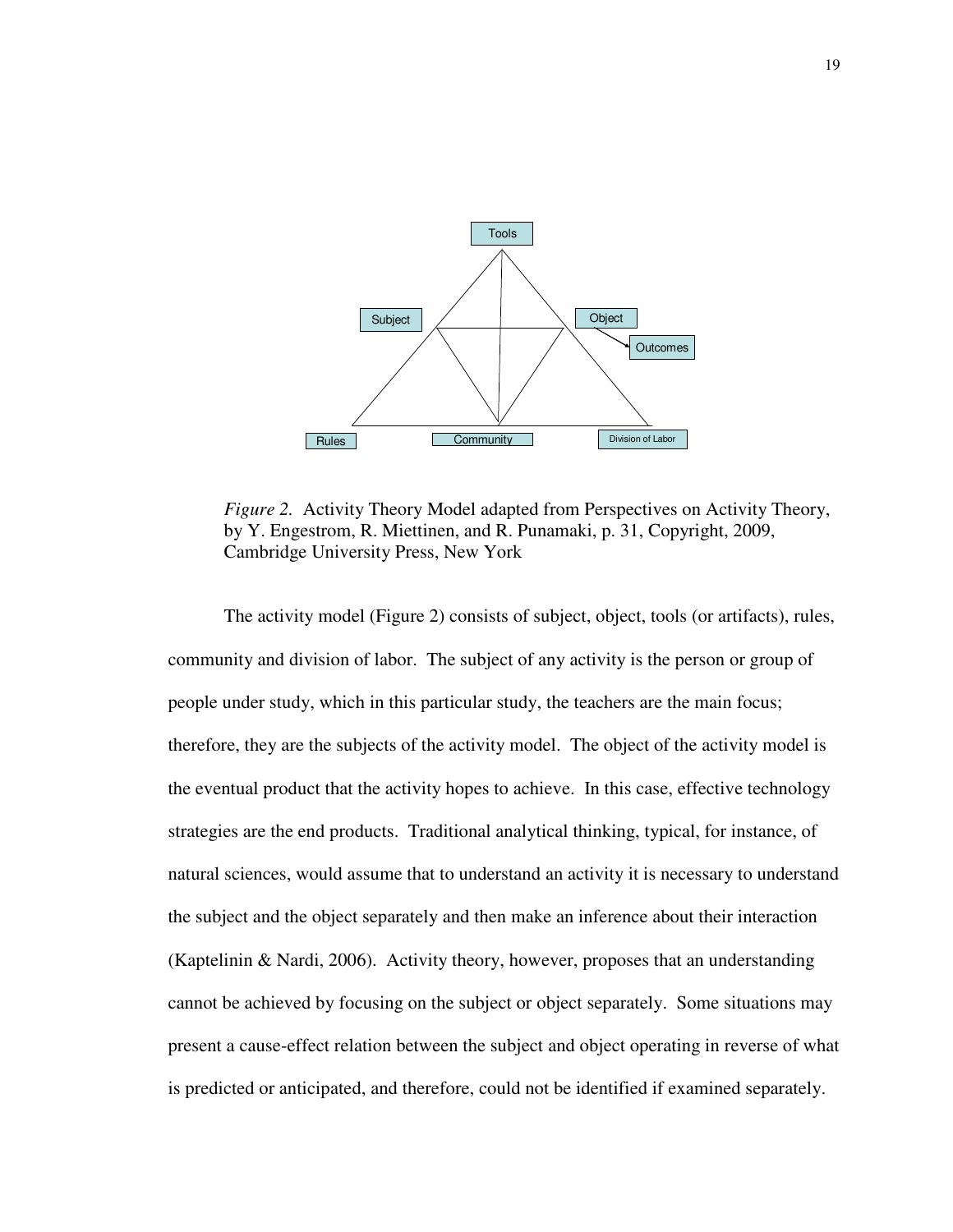The tools used in this model would be the lesson plans, curriculum standards, and any form of technology used in the classroom to support student learning. Rules refer to those expectations established by the teacher while working individually or in groups during class time. Rules may also represent the process of selecting the technology tools to use in the lesson. Identifying effective strategies begins with evaluating the selection of tools chosen to advance student achievement. The community would be the classroom setting consisting of students and adults with whom the teachers must interact with to use technology. Division of labor identifies the various roles each person assumes in order to complete the activity. The activity theory model will provide clarity when analyzing the data collected in the study, assisting the researcher with understanding the interconnection between all components of the model. The utilization of activity theory, according to Nardi (1996), provides a rich framework to study human activity and the tool that mediates or alters human activity in the context within which the tool is used.

Koszalka and Wu (2004) conducted a case study using CHAT (cultural historical activity theory) to investigate technology integration and how teaching methods and technology strategies changed over time. The study compared traditional cognitive research to cultural historical activity theory to identify the role each plays in the learning process. It suggests that those who use traditional cognitive paradigms believe that learning is a permanent change in schema that occurs through assimilating and accommodating external information into schema; CHAT, on the other hand, assumes that outcomes (knowledge) are constructed by interaction within an activity among users, technology, and environmental factors all within a context (Koszalka & Wu, 2004). The results of the study noted that many changes occurred. Those changes were traced to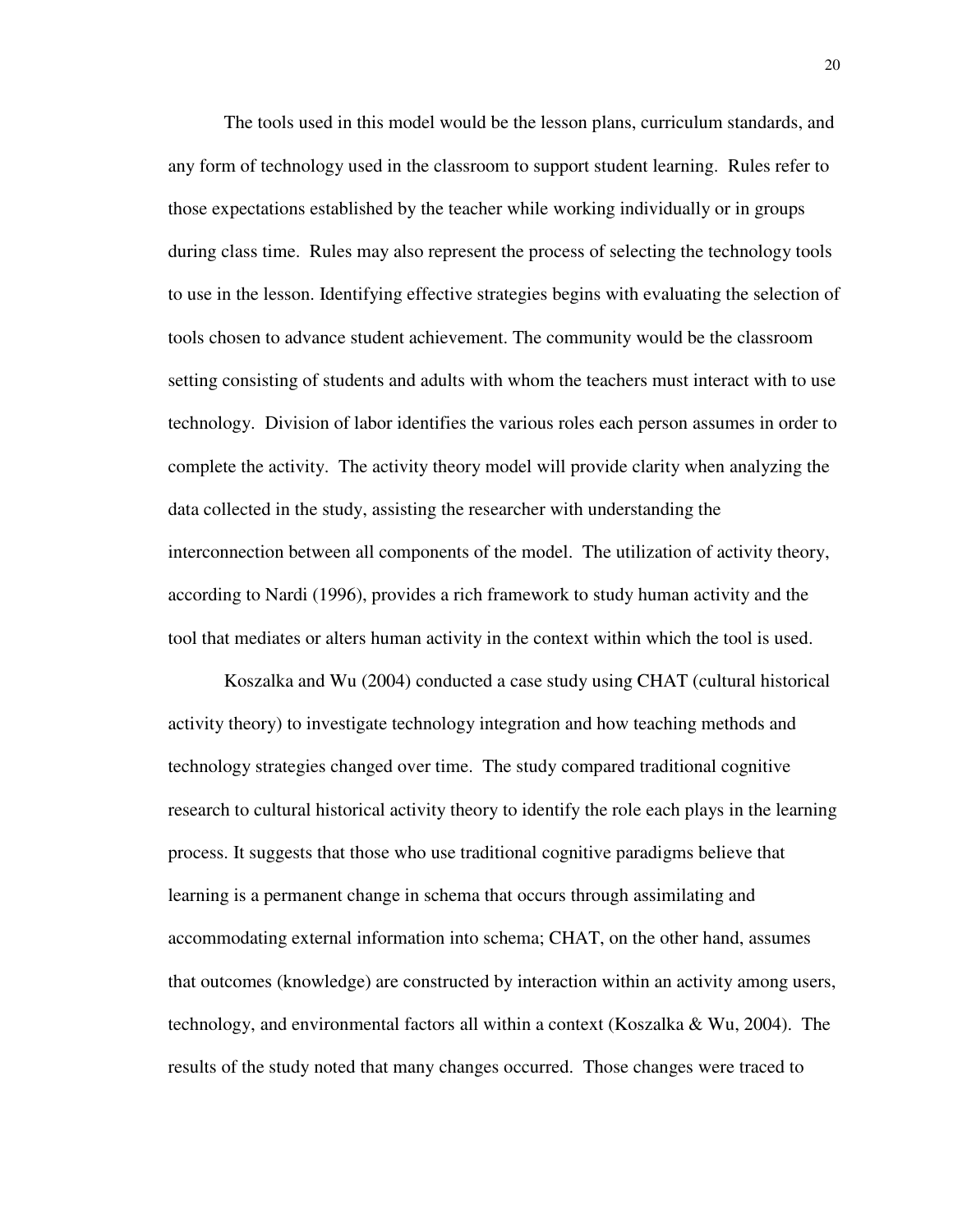historical and activity factors, which included development of new knowledge of strategies and resources, support mechanisms, curriculum requirements, peer collaborations, technology access, and teachers' personal perceptions, attitudes, and experiences. In addition, the researchers were convinced that using a CHAT framework yields richer data, more comprehensive results and understanding of the changes within the activity, and provide a holistic view by investigating the relationships across different analysis results. They also concluded that using a CHAT strategy helps to reveal technology integration activity's content, structure, organization and fundamental characteristics as they exist within the training and classroom context (Koszalka & Wu, 2004).

Schneiderman (2002) identified five types of roles and uses of theories (which are not mutually exclusive) (1) descriptive theories identify key concepts or variables and make basic conceptual distinctions; (2) explanatory theories reveal relationships and processes; (3) predictive theories, such as Fitts' Law or GOMS, make it possible to make predictions about performance in a range of potential contexts; (4) prescriptive theories provide guidelines based on best practice; and (5) generative theories facilitate creativity, invention, and discovery (as cited in Kaptelinin & Nardi, 2006). Activity theory can play at least three of these roles. First, it is a descriptive theory that identifies a number of fundamentally important concepts such as mediation. Second, it is an explanatory theory that suggests mechanisms explaining why and how certain phenomena take place. And, it is a generative theory, with application to problems of interaction design as well (Kaptelinin & Nardi, 2006).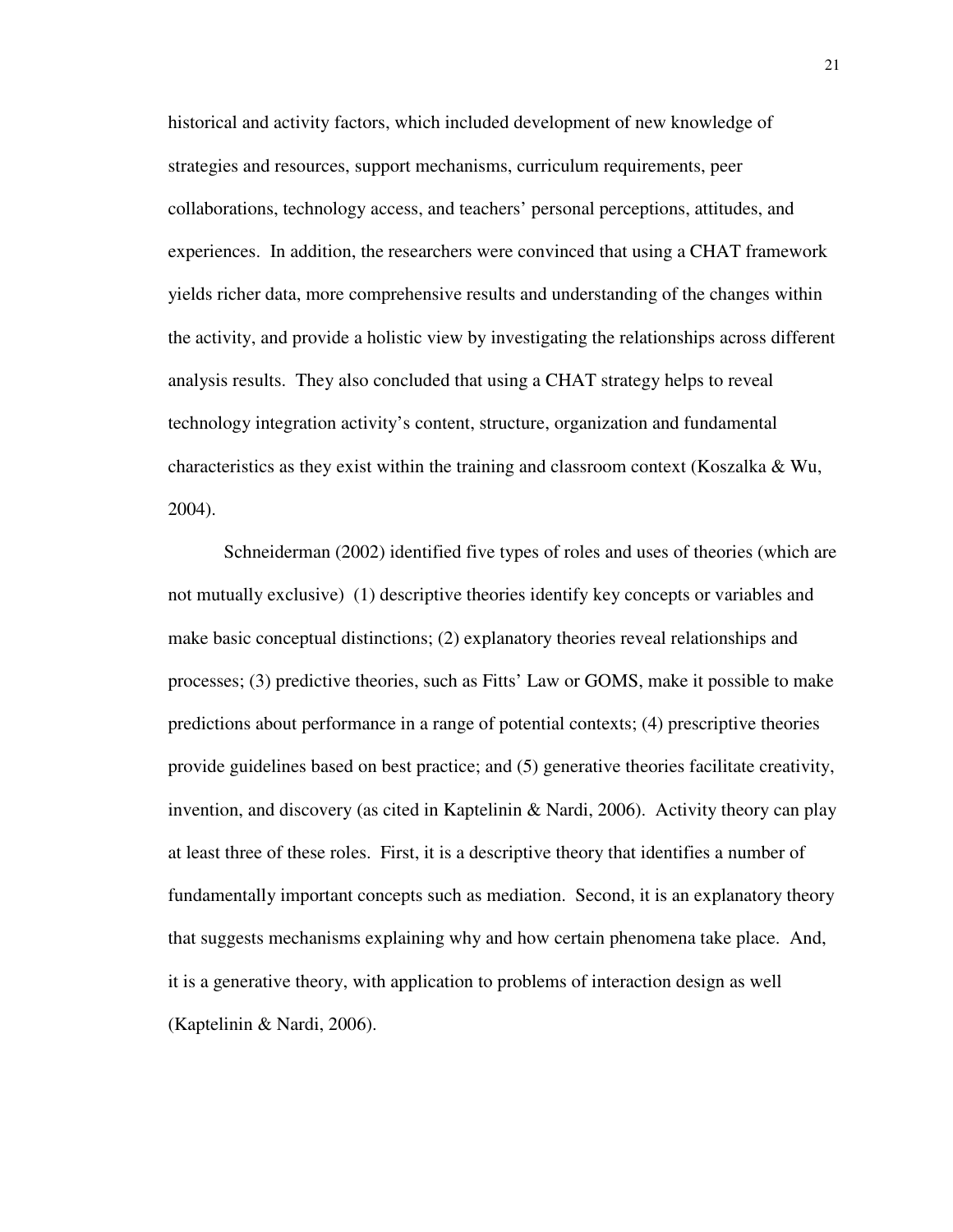Activity theory has been criticized by some philosophers and psychologists because it is alleged to be an expression of totalitarian ideology (Lektorsky, 1999). Among those who severely criticized activity theory was Christopher S. L. Rubinstein (Toulmin, 1999). Rubenstein maintained that activity as a whole cannot be the subject matter of psychology. He stressed that human activity cannot be understood as simple internalization of ready-made standards, while Leont'ev objected to that position, emphasizing that psychological research should focus on the activity as a whole in order to understand the interdependent components of the activity (Kaptelinin & Nardi, 2006).

Some of Leont'ev's colleagues within the Moscow School of Psychology developed their own approaches, which were somewhat similar to activity theory, but differed in a number of ways. Galperin developed a theory of stage-by-stage formation of psychological functions, which deals with mechanisms and conditions of internalization.

Davydov (1999) identified several problems with activity theory, and therefore, developed a theory of essential generalization, which is a mixture of Vygotskian concepts, Ilyenkov's dialectical logics, and activity theory. This approach supports the idea that education should aim at creating optimal conditions for conceptual transformations referred to as essential generalizations, which requires the student to reach an understanding that reveals the underlying principle of a concept and apply the principle to specific instances of the concept. One of the problems he found with activity theory was the transformation that is said to take place. Transformation is thought of as a process by which an object changes. However, Davydov argues that every change is not necessarily a transformation because it is possible to change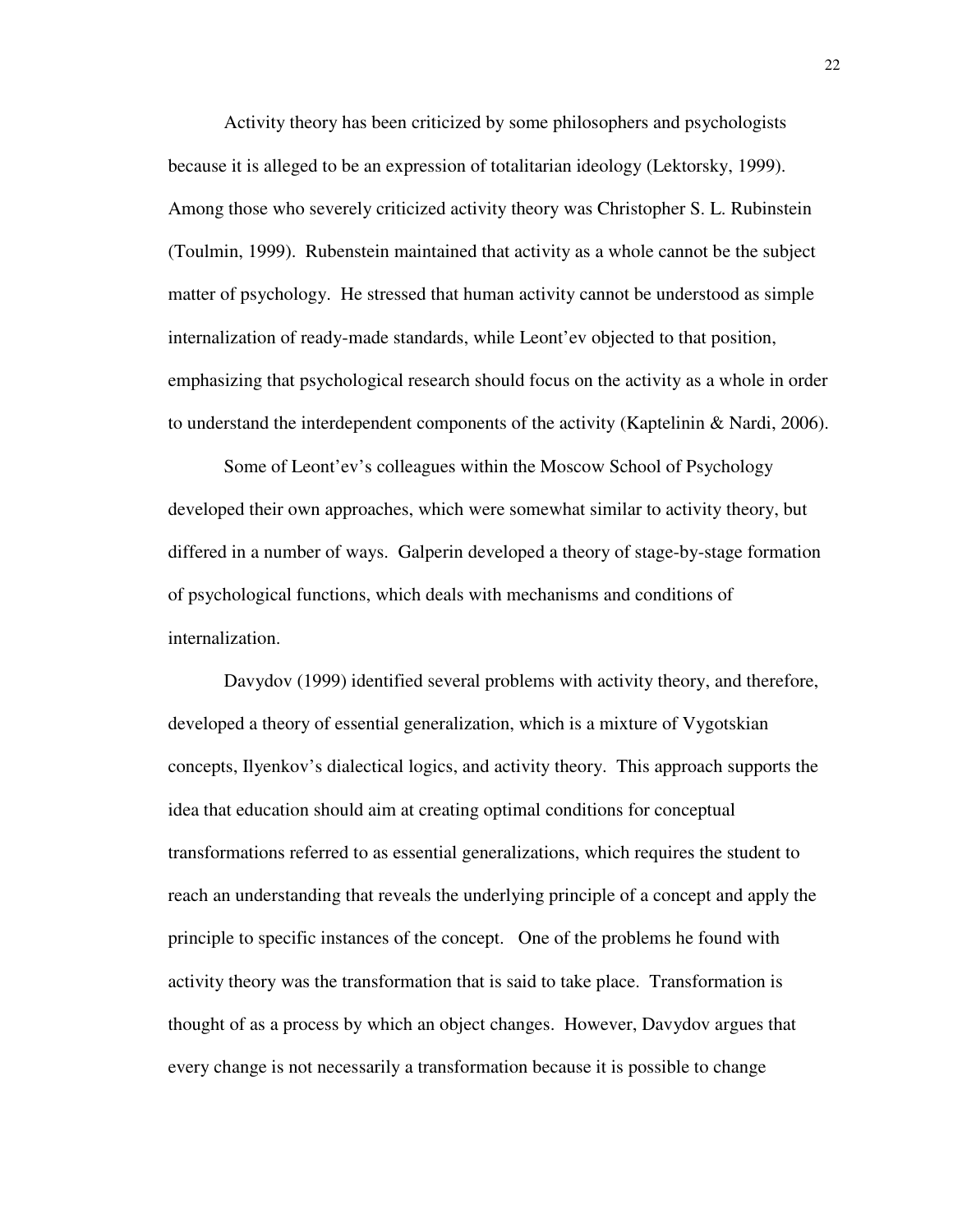externally without changing internally. Transformation means changing an object internally, making evident its essence and altering it (Davydov, 1999). Another problem Davydov found with activity theory is the various meanings attached to the term activity. Activity is a broad term that is too inclusive of different types. Activity in one arena may refer to learning or playing, while in another setting may refer to scientific, political, or psychic process. Different disciplines classify different types of activity, whose meaning may vary, and should be defined. In this study, activity refers to the use of technology applied in a learning environment.

In summary, the educational system in the United States is transforming its teaching practices to include technology in order to prepare students to compete locally, nationally, and globally; but first it must also prepare its teachers, who may be reluctant, transitioning, or fully enveloped in today's world of technology, to be competent and accountable for these students. Knowing that technology is regularly mainstreamed in today's classrooms, research continues to explore what is functioning well, and what issues need to be addressed. This research is examining an aspect of technology that is functioning well. This is a study about teachers who know how to utilize technology effectively in the classroom. In this study the audience will learn about teacher practices that make using technology effective.

#### *Teachers' Thought Processes*

 Effective teaching often begins with thinking, planning, and making decisions about what to teach, how to teach it, and when and how to evaluate its effectiveness. What to teach is usually established, in most cases, by the curriculum standards adopted

23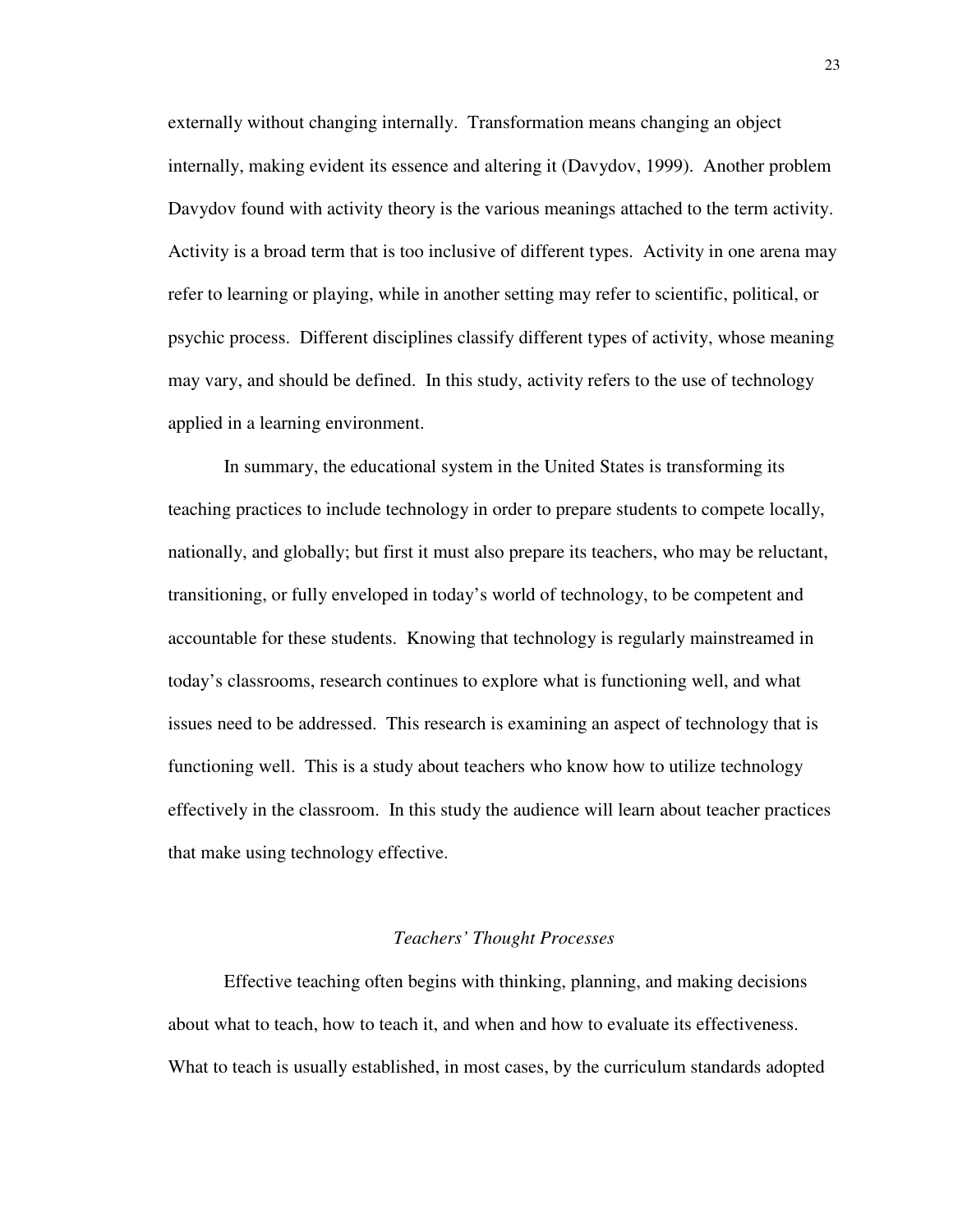by the school district. However, teachers spend a lot of time thinking and deciding on ways to deliver instruction. Clark and Peterson (1986) developed a model to represent teacher thought and action in order to understand how they relate to one another in the overall process of teacher effectiveness.



Constraints &



*Figure 3.* Clark and Peterson's Model of Teacher Thought and Action. Adapted from Teachers' Thought Processes by C. Clark and P. Peterson in the *Handbook of Research on Teaching*, p. 257, Copyright 1986, by the American Educational Research

Association, Simon & Schuster Macmillan, New York.

**Opportunities**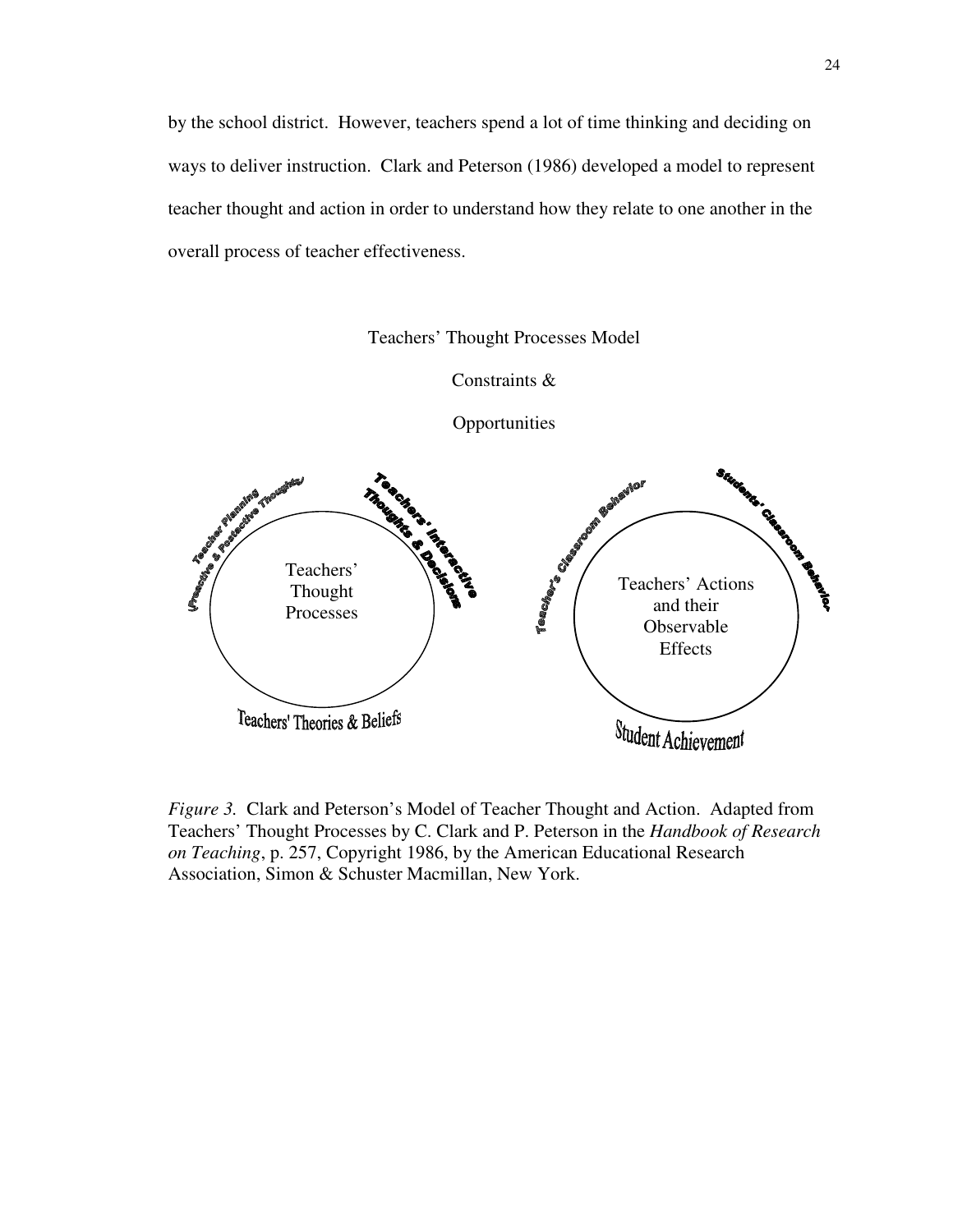The diagram in Figure 3 represents the two major components of teacher thought processes. The circle on the left reveals the thought process teachers experience when planning to teach a lesson. This contains the inside approach, meaning the unobservable dimension teachers involve themselves when planning. The circle on the right represents the observable dimension of teaching. These are the thoughts put into action and the outcome of those actions. This model is particularly significant to this study because it focuses largely on the left circle, as it captures the elements of the planning stage the participants will experience when deciding on which technology activities to use with their lesson. Within the thought process are three categories occurring at different phases of a lesson - the teacher planning – preactive and postactive thoughts, teachers' interactive thoughts and decisions, and teachers' theories and beliefs. The first two categories may occur before, during, or after a classroom lesson or activity. The third category, teachers' theories and beliefs, represents the rich store of knowledge that teachers have that affects their planning and their interactive thoughts and decisions (Clark & Peterson, 1986).

 Constraints and opportunities are a part of the teacher thought process due to the nature of their school climate. Teachers may operate under certain constraints dictated by district personnel, or by their physical environment. Consequently, teachers may have more flexibility to make decisions about their classroom activities. "The extent to which responsibility and participation in the decision making process is given to teachers (here defined as constraints and opportunities) has been shown to be an important variable that defines effective schools. Therefore, we deem this variable an important one that needs to be included in any model of the process of teaching "(Clark & Peterson, 1986, p. 258).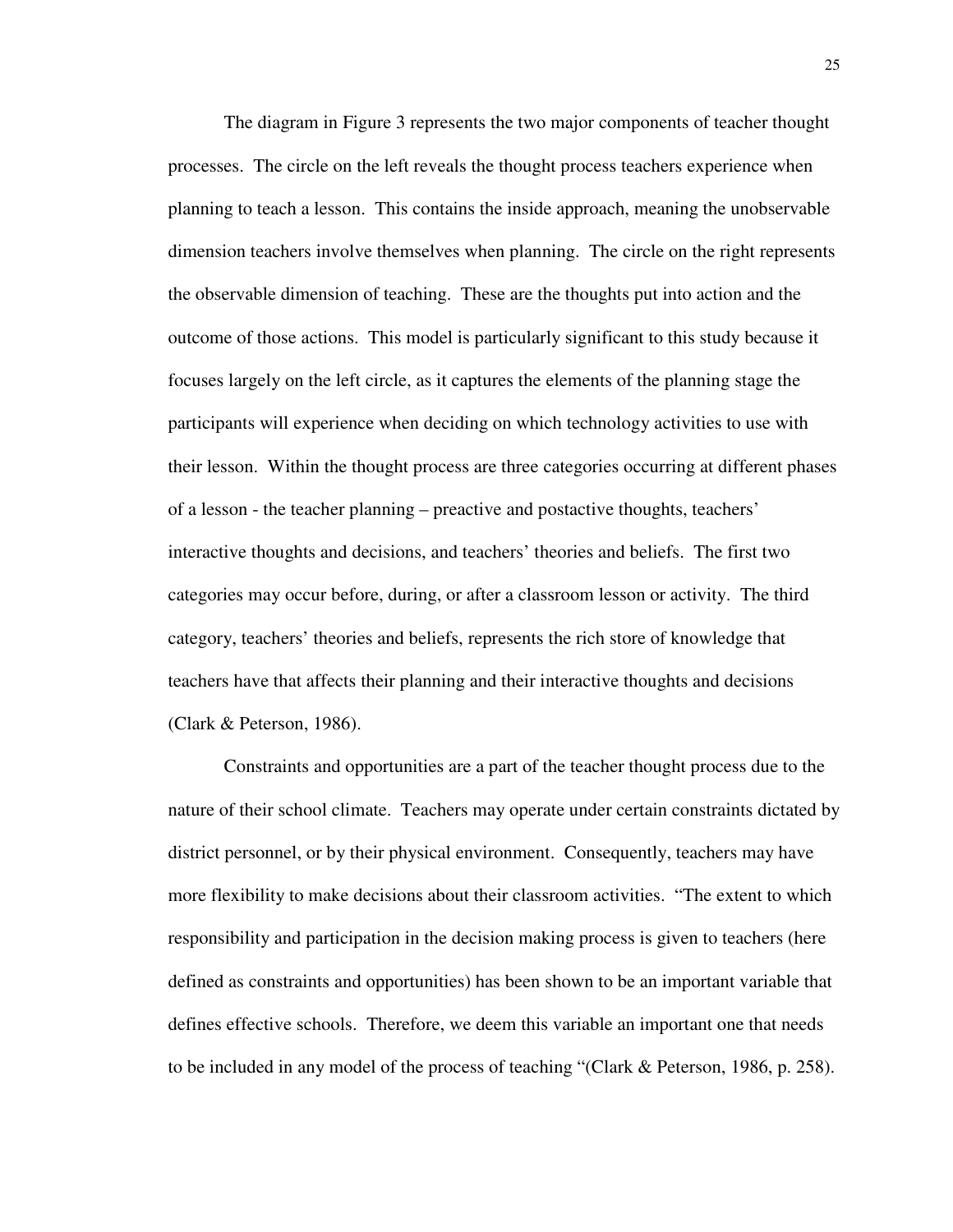To better understand how the participants of this study select their technology activities, it is helpful to know the various types of teacher planning derived from the findings of eight studies conducted in the late 70s and early 80s. First, the definition of teacher planning as defined by Clark and Peterson is as follows:

 Researchers have thought of planning as a set of basic psychological processes in which a person visualizes the future, inventories means and ends, and constructs a framework to guide his or her future action. This conception of planning draws heavily on the theories and methods of cognitive psychology. Researchers have also defined planning as "the things that teachers do when they say that they are planning", which suggests a phenomenological or descriptive approach to research on teacher planning, in which the teacher takes on an important role as informant or even as research collaborator (p. 260).

 Yinger (1977) and Clark and Yinger (1979) determined that there are eight basic types of planning utilized by experienced teachers. They are weekly, daily, unit, long range, lesson, short range, yearly, and term planning. Cited in their studies as the most important types of planning were unit planning, weekly planning, and daily planning. Yinger (1977) further discovered that planning produces routines, which are a set of established procedures for both teacher and students that function to control and coordinate specific sequences of behavior. These routines are classified as instructional routines, management routines, activity routines, and executive planning routines. These routines "played such a major role in the teacher's planning behavior that such planning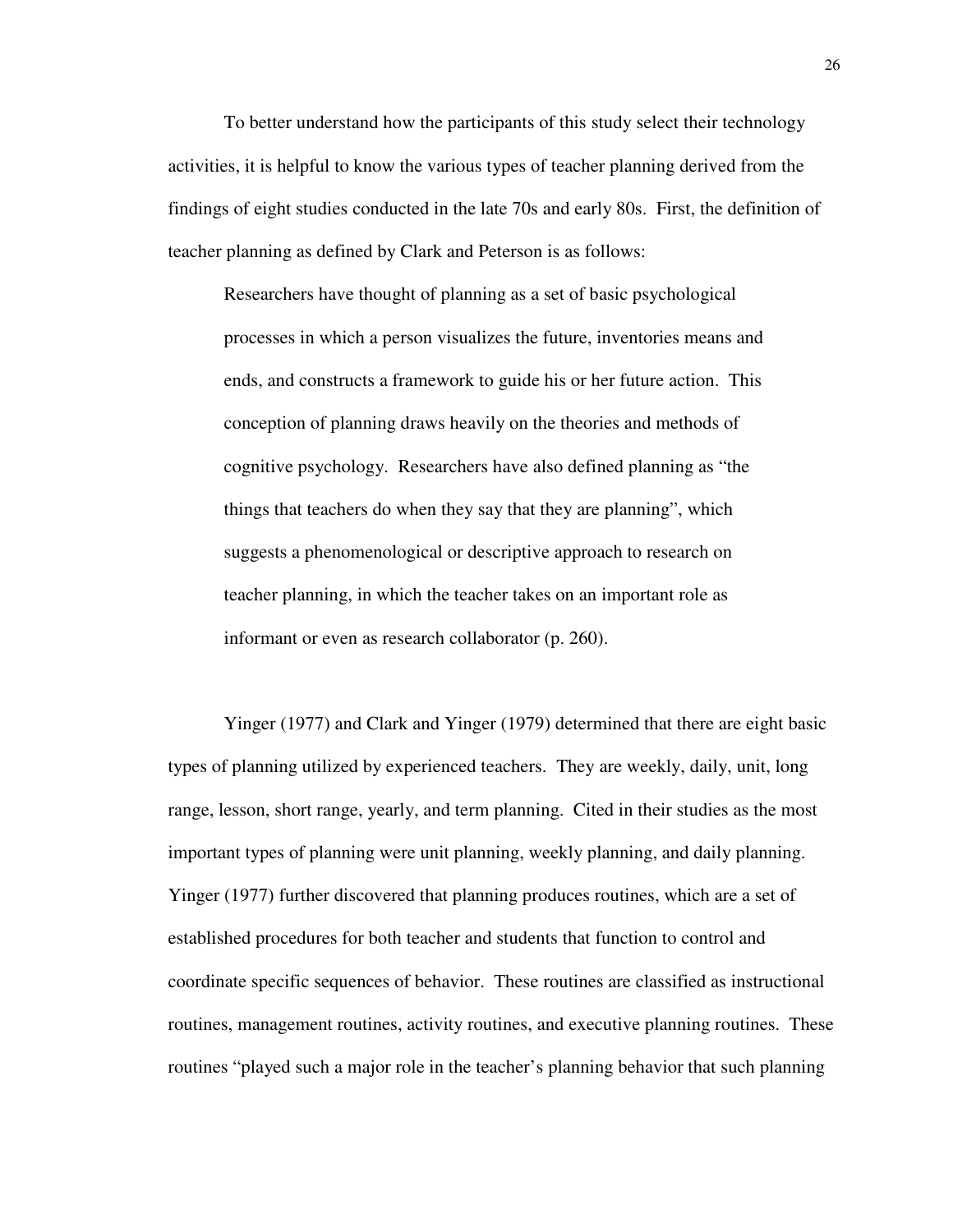could be characterized as decision making about the selection, organization, and sequencing of routines" (Clark & Yinger, 1979, p.165).

 To further understand the planning process Ralph Tyler (1950) developed a linear model that described teacher planning as a sequence of four basic steps. These steps require teachers to state the objective, select the activities to support the learning objective, organize the activities, and finally, select a method of evaluation. It was years later when Yinger (1977) discovered that the planning process was not a linear process as once thought, but rather a cyclical process of three stages.

 The first stage is a discovery cycle in which the teacher's goal conceptions, knowledge and experience, notion of the planning dilemma, and the materials available for planning interact to produce an initial problem conception worthy of further exploration. The second stage is problem formulation and solution, known as the design cycle. He characterized problem solving as a design process involving progressive elaboration of plans over time. The third stage of the planning model involves implementation, evaluation, and eventual routinization of the plan (pp. 263, 265).

As a cyclical process, planning is continuous. Each stage is influenced by prior planning and teaching experiences, and interconnects to one another, operating interdependently to develop activities that have successful learner outcomes.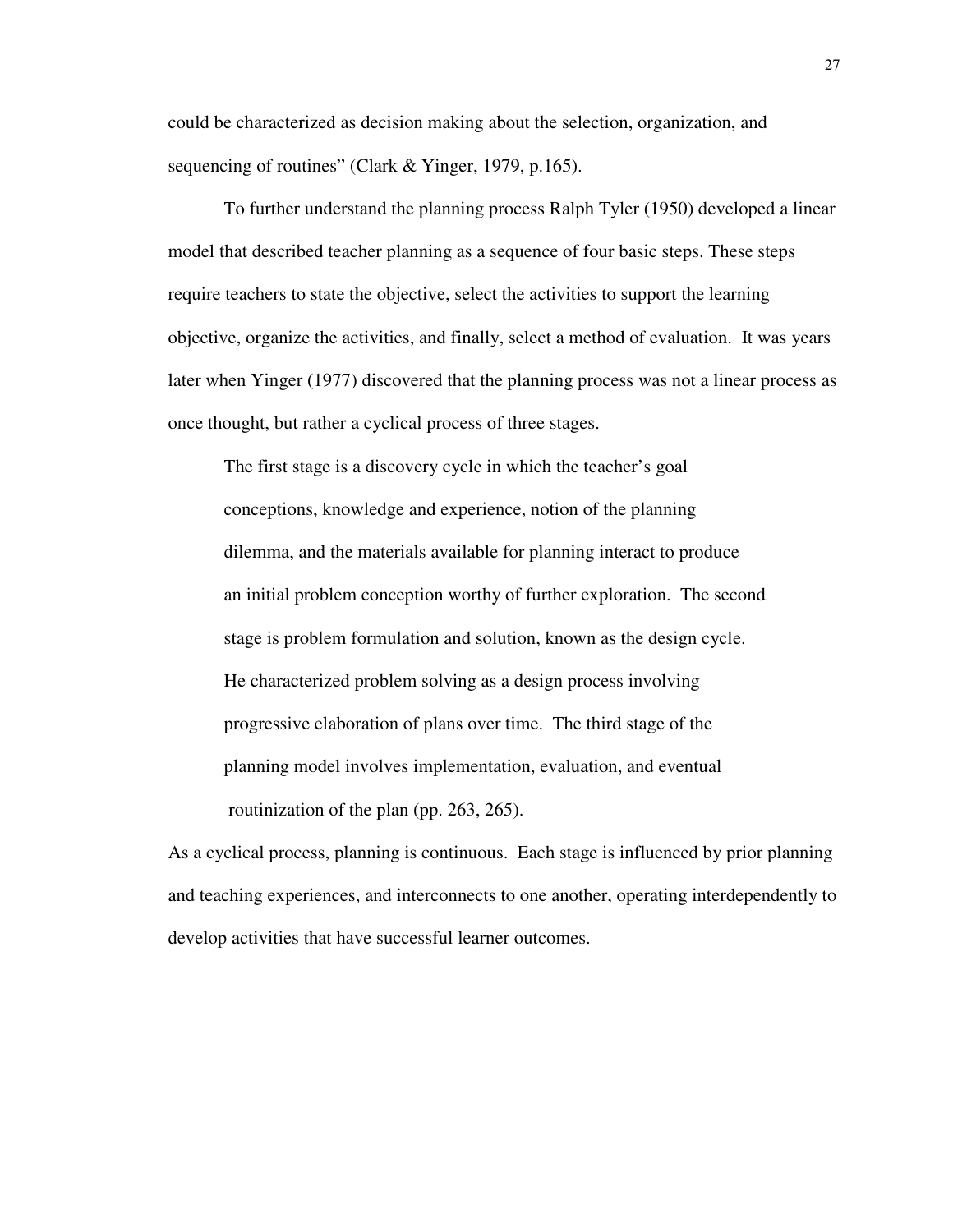### Chapter 2

# Literature Review

 In this chapter I present information to help the reader understand why it is important for teachers to use technology in the classroom. It begins with an in-depth look at current technology and the most frequently used technologies one might see in a modern day classroom. We also need to know what the literature says about the impact technology has on the classroom and what strategies have been documented already to support the effectiveness of using technology. It is also helpful to be enlightened about who these  $21<sup>st</sup>$  century students are and how they differ today than in the previous century. Finally, this chapter concludes with understanding more about successful teachers using technology. These topics support this study to find out what strategies successful urban middle school mathematics teachers use to implement technology effectively.

## *Useful Technology Tools in the Classroom*

The evolution of technology goes much farther back than perhaps anyone can remember. Over a half century ago teachers used film-strip, slide projectors, and two-reel projectors to enhance instruction. However, it was in the 1960s when computers were first introduced in schools. Since then the world of education changed drastically. We have seen computers reduce in size going form the huge mainframe computer to the mini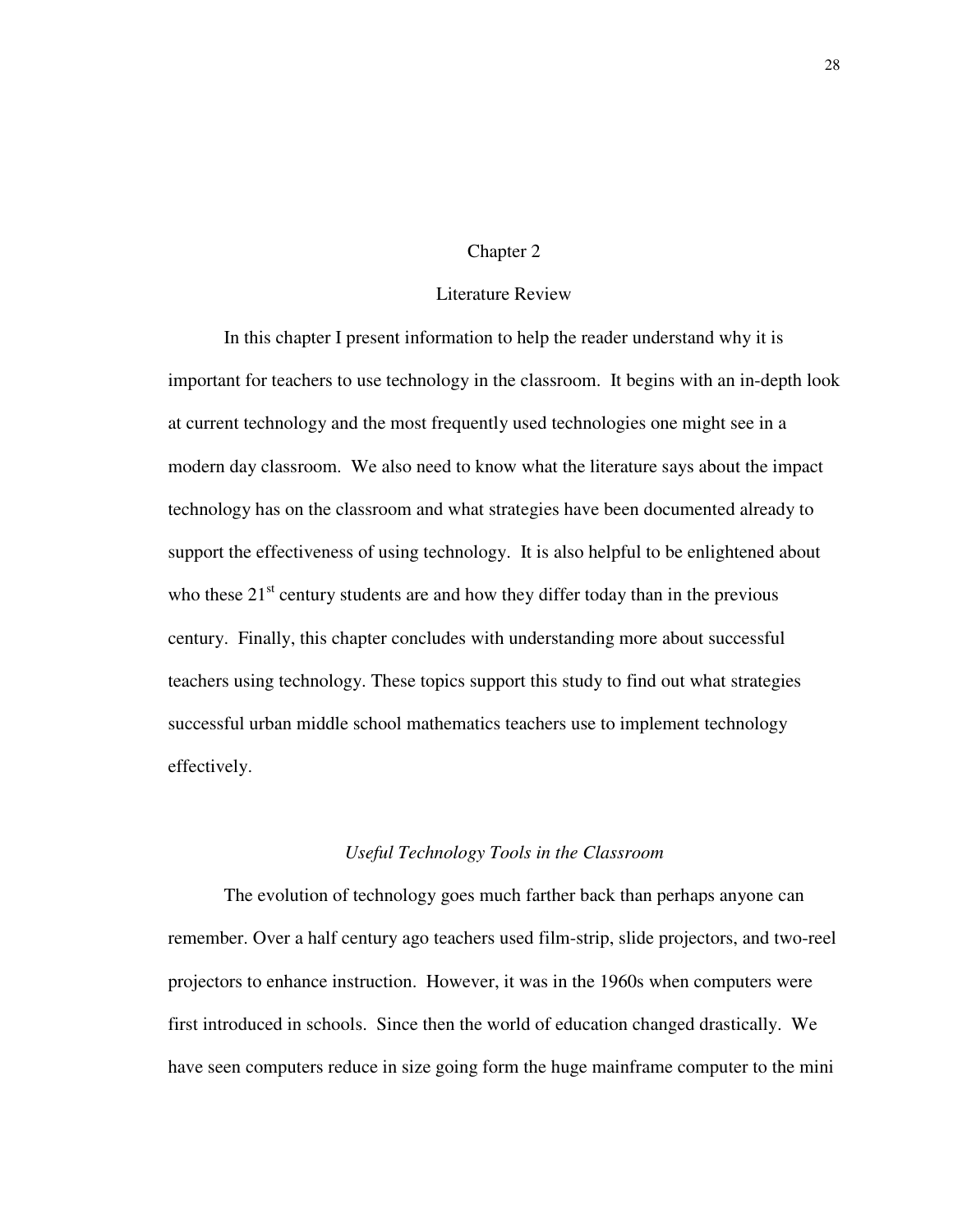computer, microcomputer, and laptop computer to what we now know as the IPad. Consequently, the usage of computers has changed from teaching about the computer to teaching with the computer. In today's classroom, teachers combine the computer, software, video, and /or laserdisc with a large-screen projection device to make polished, professional-looking, subject matter presentations to students, taking advantage of its capabilities (Finkel (1991). This chapter begins with a close-up of the technology tools used in today's classroom.



*Figure 4.* Virtual Education Community representing the tools teachers use to help students learn. Adapted from *6 Steps Success in Teaching with Technology* by L. Kent, 2008, Bloomington, IN, iUniverse, p. 5. Copyright 2003 by Lucas Kent.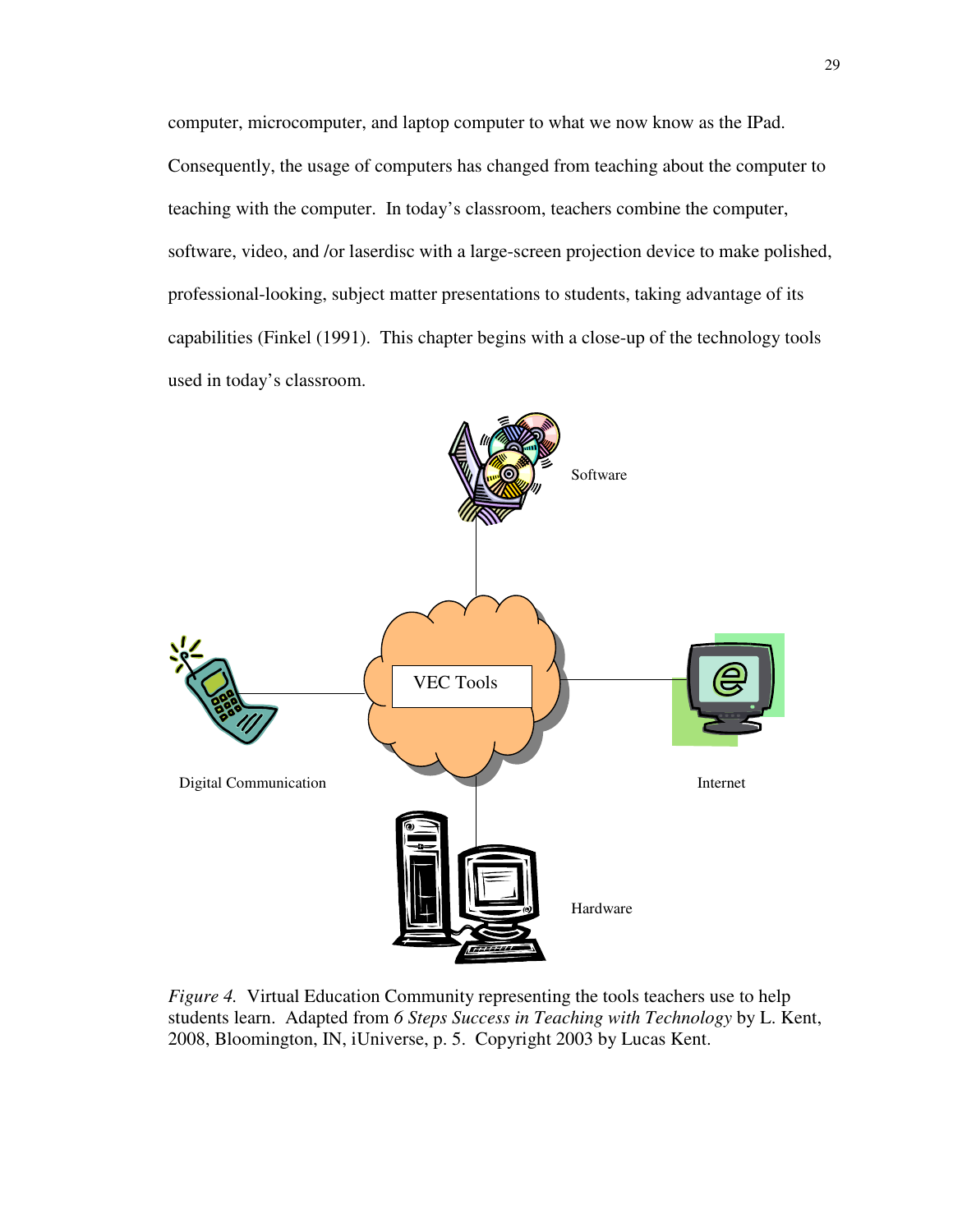Kent, (2008) introduces the VEC (Virtual Education Community), which includes all stakeholders - parents, teachers, students, and the community, and the tools of the VEC, namely, the hardware, software, internet, and digital communication devices that help facilitate the role of the teacher and their interaction within the VEC (see Figure 2). In today's classroom, the most frequently used hardware includes digital whiteboards, computers, cameras, PDAs, calculators, and LCD projectors. Using this hardware allows the teacher to present dynamic and meaningful lessons, and provide useful information and activities that allow instant assessment of student understanding with feedback, and the option to extend the learner's knowledge base.

The teacher should know what hardware is available in the school or district (Kent, 2008). In addition to having a portable computer for each teacher, many schools have computer labs to enable each student to access technology tools necessary to complete classroom assignments. Some schools even have portable laptop carts so that instruction could continue without interruption in the comfort of their own classroom. This provides flexibility for the teacher to differentiate instruction individually or in small groups.

Digital whiteboards have replaced the chalkboard, and is not considered a luxury, but rather a norm. They can be interactive to increase student engagement, and allow the teacher to manipulate slides with ease, saving all information presented and editing lessons as needed. Some of the accessories that can be purchased with the whiteboard are student-response systems and digital slates. The digital-response system allows the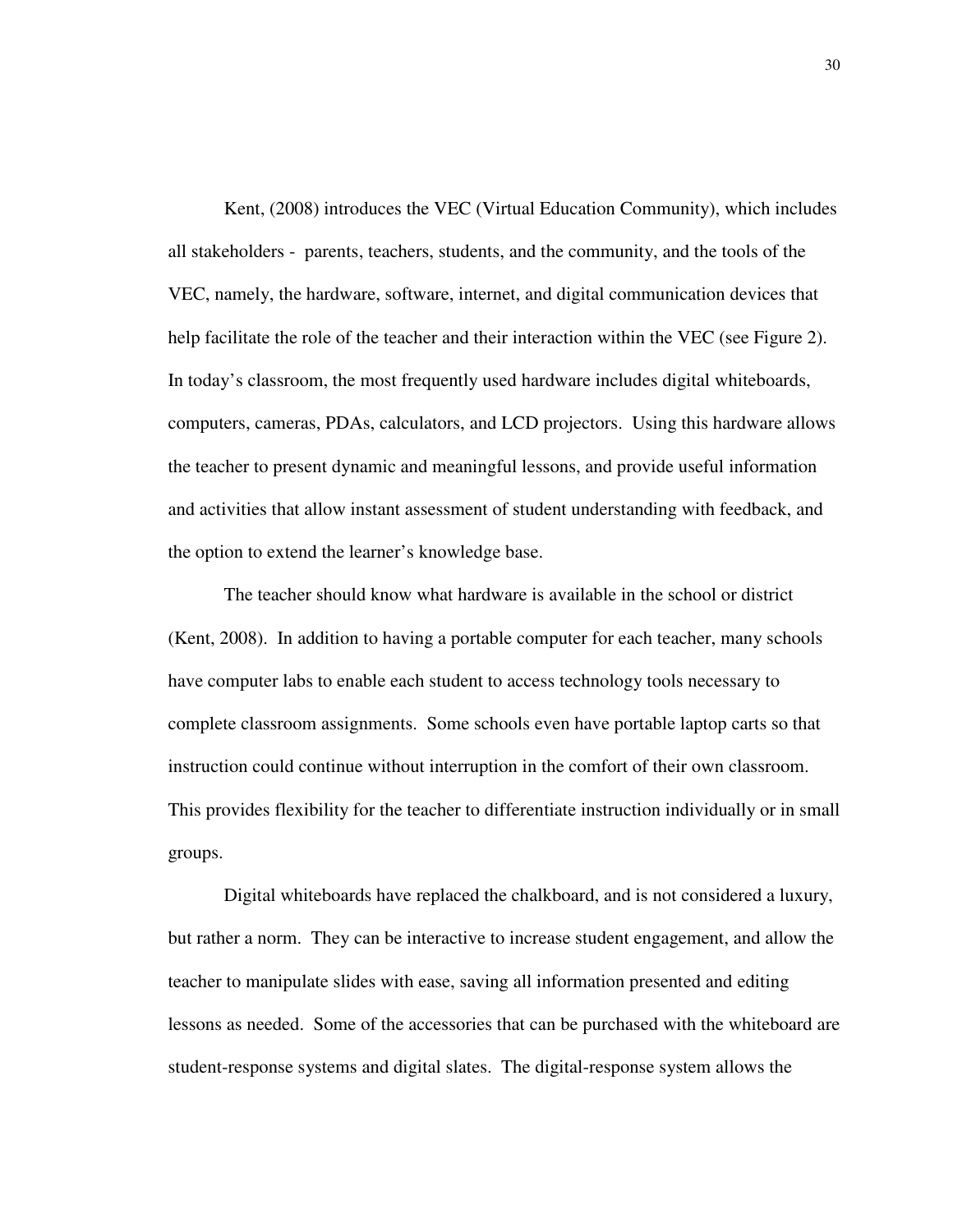teacher to assess student understanding by creating multiple-choice questions. The students respond as each question is projected on the board using a hand-held device that is linked to the whiteboard. The teacher has instant data to use for making decisions about further instructional needs. Digital slates are used to project writing on the whiteboard without actually walking to the board. All of these tools enhance instruction for the teacher and student while making efficient use of instructional time (Kent, 2008).

Teachers use software in multiple ways. It may be videos or textbook publisher's CD-Rom software used to introduce, explain, or enhance the skills taught. It can be used as a backup storing device for important documents, and it can be used for storing and retrieving quality lesson plans, activities, and assessments (Kent, 2008).

The internet engages students and teachers by providing quick, easy access to information worldwide; and digital communication is an information tool used to connect the community to the classroom. This is especially resourceful because parents are kept abreast of their child's progress, and teachers don't have to play phone tag trying to conference with parents.

 If teachers are to be effective, Kent (2008) suggests that each teacher adapt technology to fit their own teaching style. For example, if a teacher assesses students frequently, an alternate form of assessment would be to use competition by playing games that allow students to show what they know; if a teacher enjoys facilitating independent projects, the internet offers enough resources for students to use; and if the teacher wants variety in the lesson, using interactive activities and videos also provide the instructional support needed. One area that should not be avoided, however, is to know the technologies that fit various types of learners (Kent, 2008). For visual learners who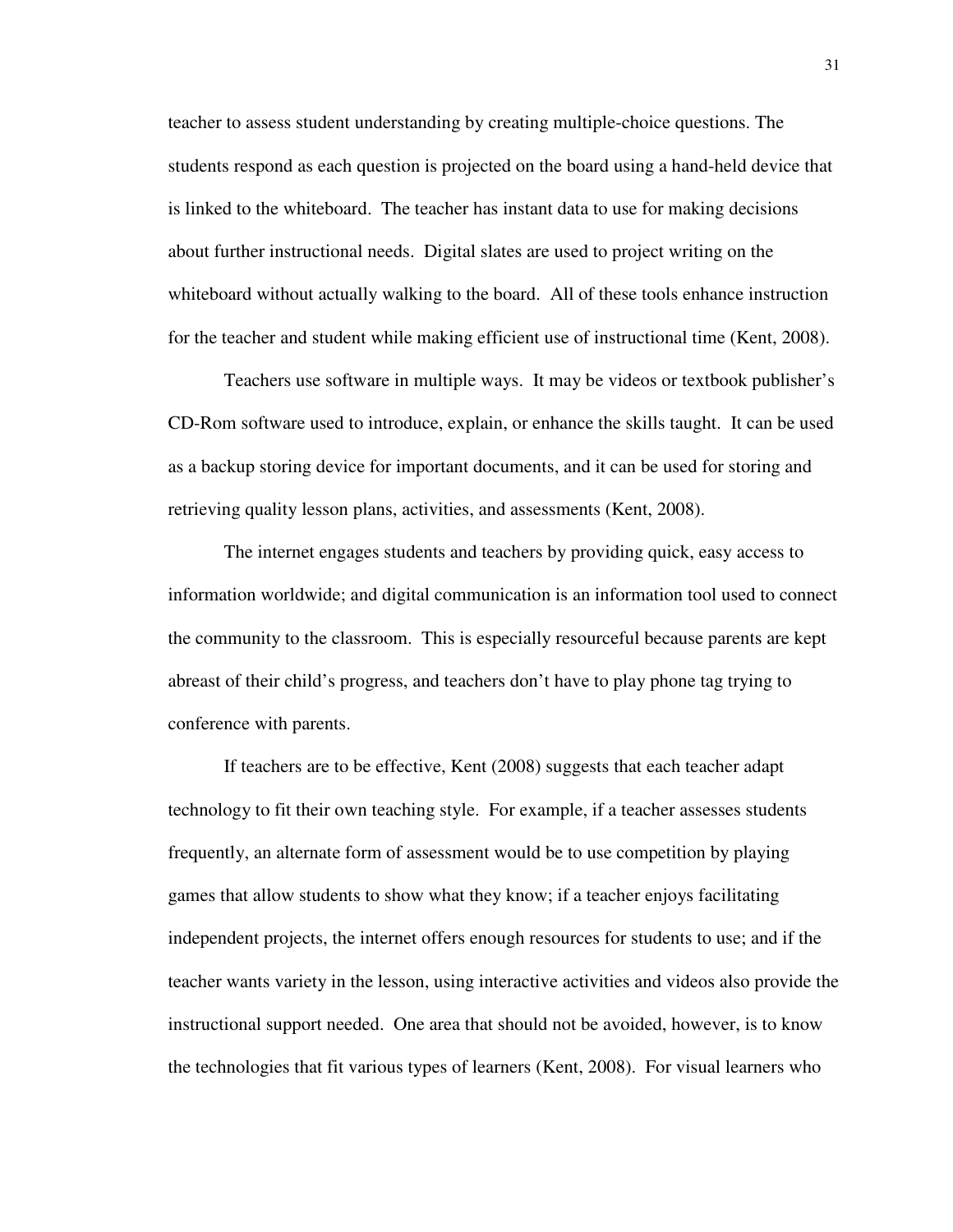learn by reading or watching, websites, videos, graphics, and blogs are preferred technological activities to use. The auditory learner, who responds by listening and talking, would benefit mostly from podcasts, videos, and online discussion groups. Kinesthetic learners, who learn by touching and doing, would respond better to digital whiteboards, interactive software and video games.

The internet is one basic technology tool every teacher has access to. It is such a useful tool for classroom instruction because it provides the teacher with access to a plethora of resources to use in a variety of ways. It also exposes students to a world of information beyond what a textbook can provide. Some teachers enjoy developing a classroom website to keep the VEC informed. Some of the features of the website include a school calendar, upcoming events, homework, and special assignments. Parents and students may also have access to the teacher after normal school hours via this website, which benefits them when questions arise about homework and deadlines, or when a student is absent from school.

Skype is one of those communication technologies, which can be used in the classroom to connect to other students around the world at no cost. With a web camera installed on the computer, teachers can even videoconference or form collaborative partnerships live from their location via skype.

Since students have become obsessed with the latest craze – My Space and Facebook, blogging has also become more popular for teachers. A blog is an interactive web page where individuals can post entries, articles, links, and pictures, and ask others to join into conversations (November, 2008). With a blog, teachers are able to create content for students to think about and respond to immediately or over a long period of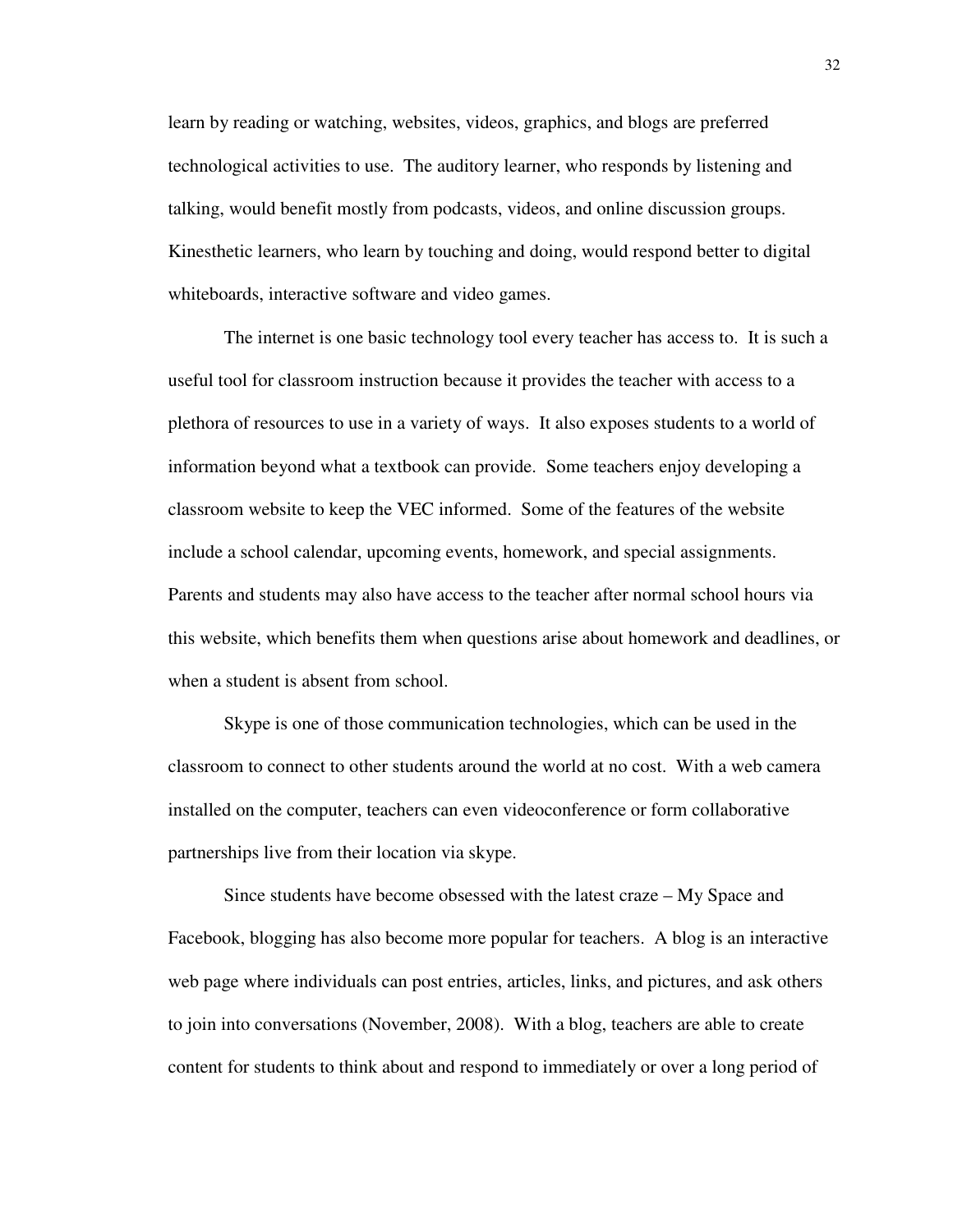time or post student work for review by an authentic, world-wide audience (November, 2010). There are some concerns, however, with teachers about blogging. Some teachers feel that they have no control over the comments made in the blog site, or that published work adds pressure to other students to perform better. Ultimately, if this form of technology is going to be used, the teacher should model the expected behaviors and establish protocol for classroom use.

Podcasts are audio or video content that can be downloaded or fed to a mobile music player (MP3 player or iPod). Creating podcasts is a creative way to reach learners and tap into a technology students may already be using outside of class (November, 2008). It is a way to publish multimedia projects online to a wide audience. For example, parents could see a video or hear a recording of their child's performance in the school's band concert, or see their child's math portfolio or presentation at the annual math/science fair.

One area of instruction that has not typically used technology in the  $20<sup>th</sup>$  century is with assessments. However, more tools are available now, providing options for teachers in lieu of paper-pencil tests. Although a form of technology, scantron machines are not considered a technology-based assessment tool because they only allow teachers to score student responses quickly, but do not give meaningful feedback on student errors. With scantron machines, teachers still create their own paper-based assessment. These electronic devices only score answers as right or wrong, and the teacher decides how and when to address misconceptions.

Clicker assessment tools are small wireless keypads with alphanumeric keypads that are linked to a computer, often called "student response systems" (Duncan, 2005).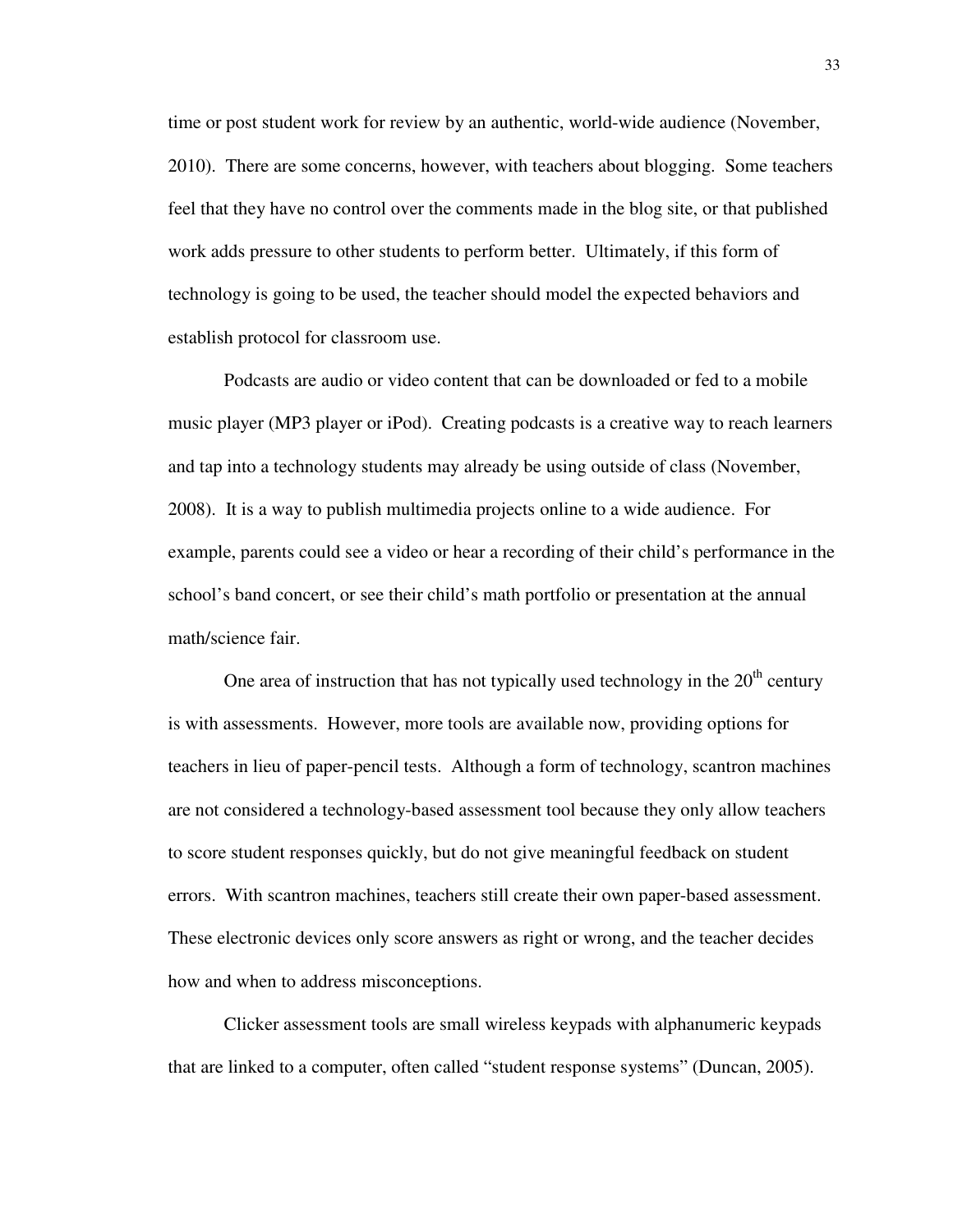These hand-held devices allow individuals to respond to multiple choice questions anonymously. Their responses are transmitted to the computer, which projects the answers of the entire class. A classroom teacher can use them to assess student understanding at any time during a unit. They can be used during pre-assessment to find out what students already know, as a quiz immediately after introducing new concepts, or as a formal assessment at the end of a unit to guide further instructional needs. The advantage in using this tool is that it enables the teacher to see the item analysis and identify and address misconceptions early.

Another technology tool used to assess learning is computer-based tests. These type assessments save time in grading and giving immediate feedback to students. They also save desk space by storing information in a database rather than collecting piles of paper-based tests. Some computer-based assessments provide links to on-line tutorials to support student understanding.

Today there are many different types of technology used to support instruction. While some are preferred in one content area over another, there is some form of technology that today's classroom teacher uses. In a mathematics classroom, a teacher may use computers with mathematics software such as the geometer sketchpad or geometric supposer. These tools aid the visual learner to construct and manipulate objects and explore relationships within and between these objects (Schwartz & Yerushalmy, 1987). Handheld graphing calculators are also visual tools that assist students with problem solving, manipulating, organizing and representing data. Those mentioned here are some of the most commonly used forms in the first decade of the new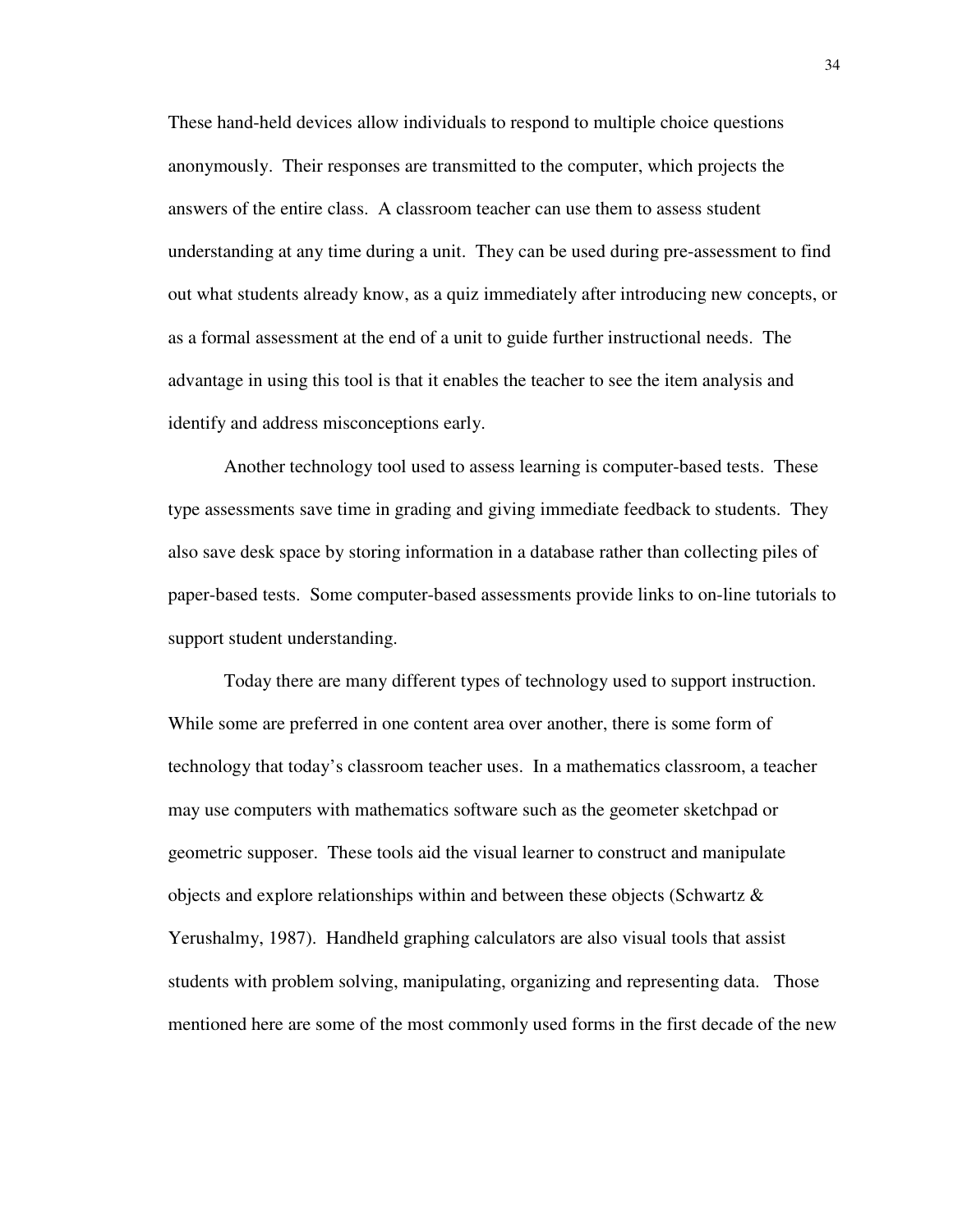millennium. Who knows how these will change in the next decade, or by halfway through the  $21<sup>st</sup>$  century.

## *Importance of Technology in the Classroom*

 The use of technology (whether accessing the Internet, using basic software tools, podcasting, or anywhere in between) is so important in this generation of learners that it impacts every area of life whether it is personal, political, social, or economic. Wickman (2009) believed that students would not be prepared for the real world and the expectations of employers unless they are given an opportunity to use technology.

Goals established by the United States Department of Education (USDOE) required all students and teachers to have access to information technology, and for teachers to effectively use technology to help students achieve high academic standards (Department of Public Education, 2000). The USDOE also stated that technologies provide students with access to a vast array of information and resources far greater than could ever be provided within the four walls of a classroom, allowing students to retrieve and analyze primary documents (Department of Education, 2000).

Another advantage of using technology is that it provides the teacher the opportunity to work one-on-one with students while others work independently at their own pace. Monk (1989), stated that stand-alone programs are completely self-contained in the sense that they do not require the presence or involvement of an on-site teacher. The internet allows teachers and students to form relationships, learning communities that give teachers the ability to collaborate and learn about strategies that will increase achievement, and promote critical thinking and organization to help students synergize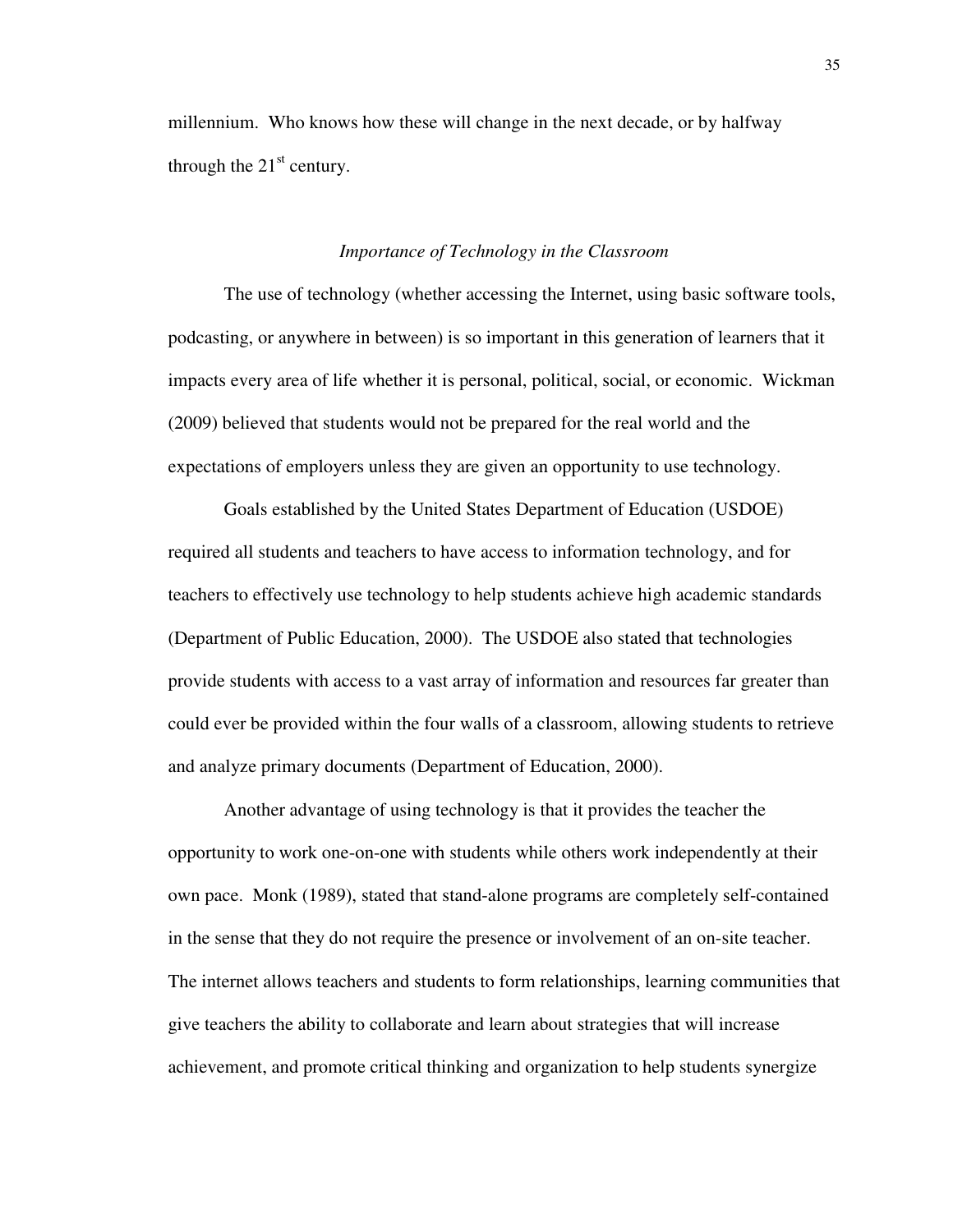and become better problem solvers. Researchers Bransford, Brown, & Cooking (1999) found that technology can help to create an active environment in which students not only solve problems, but also find their own problems, which is very different from the typical school classrooms. Technology offers powerful tools for addressing (the school's physical) constraints, from video-based problems and computer simulations to electronic communications systems that connect classrooms with communities of practitioners in science, mathematics, and other fields.

For many students, the lack of visual representation of many higher-order concepts makes learning them difficult. Teachers have been limited in what they can teach by the tools to which they have access. New technologies allow teachers to teach complex ideas and address intellectual challenges more easily (Department of Education, 2000).

A survey conducted at Middle Tennessee State University assessed the impact of technology on teaching and learning (Draude & Brace, 1999). Its findings revealed the following:

- Technology helped students better organize their notes and also appealed to different learning styles.
- When technology is utilized effectively, learning is more interesting and fun.
- The effectiveness of technology depends on the teacher. When a teacher lacks creativity and energy, technology is no longer effective.
- Technology helps students prepare for the future.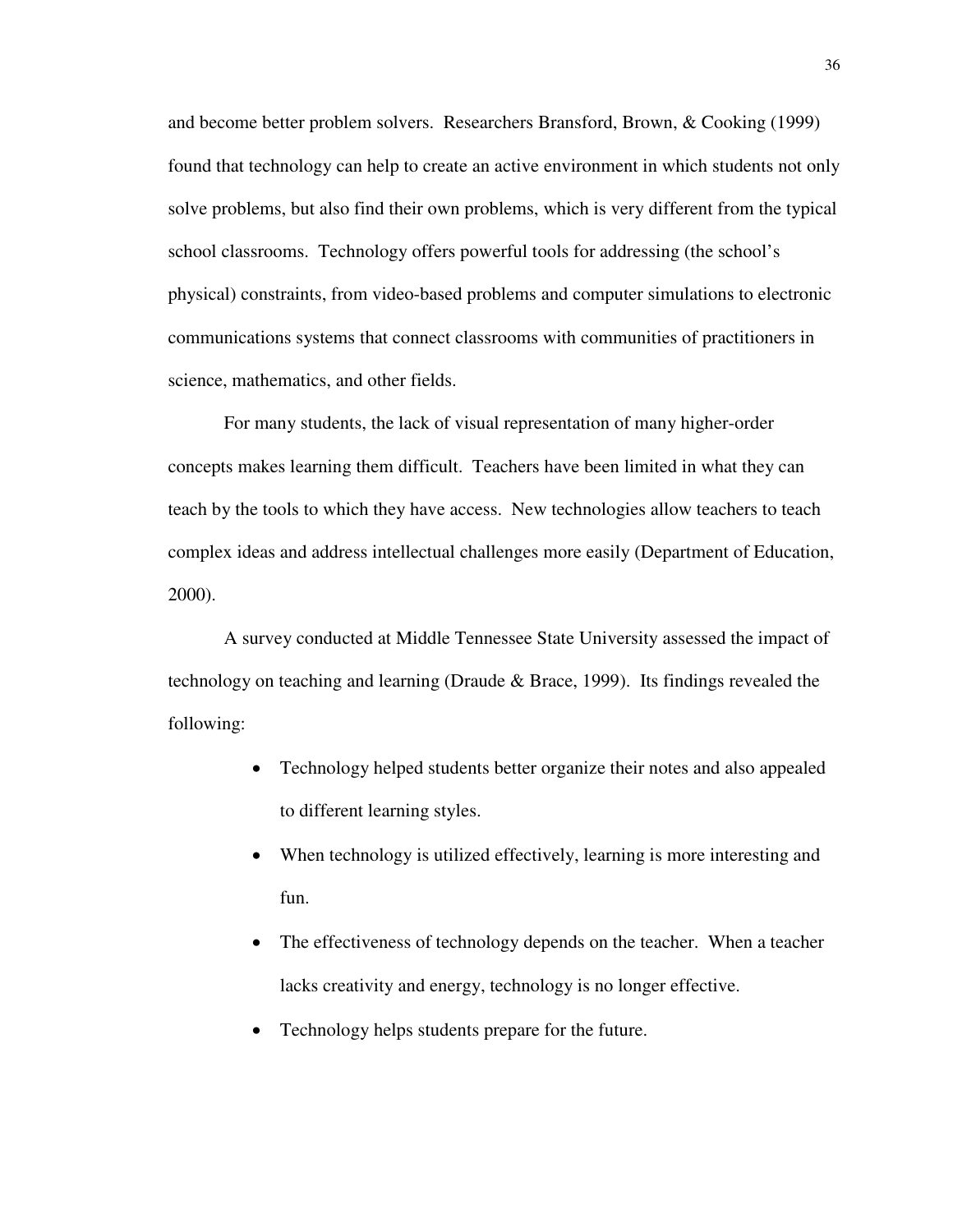A recent study was conducted at the Southern University of New Orleans to promote their E-learning program, which was established due to the aftermath of Hurricanes Rita and Katrina (Omar & Kwanbunbumpen, 2008). With so many students displaced, and the campus in ruins, a decision was made to offer courses on-line so that students would not suffer setbacks in their degree efforts. The program proved to be very effective and satisfying to both faculty and students, resulting in an increase in student enrollment of over 2000 students.

# *Impact of Technology on Student Achievement*

There has been a plethora of research on whether and how technology impacts student achievement. Because all technologies are not the same, researchers have to distinguish between technology that students can learn from and technology students can learn with. Students can learn "from" computers – where technology used essentially as tutors and serves to increase students basic skills and knowledge; and can learn "with" computers – where technology is used as a tool that can be applied to a variety of goals in the learning process and can serve as a resource to help develop higher order thinking, creativity and research skills (Reeves, 1998; Ringstaff & Kelley, 2002). A study by the Software and Information Industry Association, Sivin-Kachala and Bialo (2000) reviewed 311 research studies on the effectiveness of technology on student achievement, and found that when students were engaged in technology-rich environments there were significant gains and achievement in all subject areas. Michigan's Freedom to Learn (FTL) initiative, provided middle school students and teachers with wireless laptops, and found that grades improved, motivation and better discipline in classrooms across the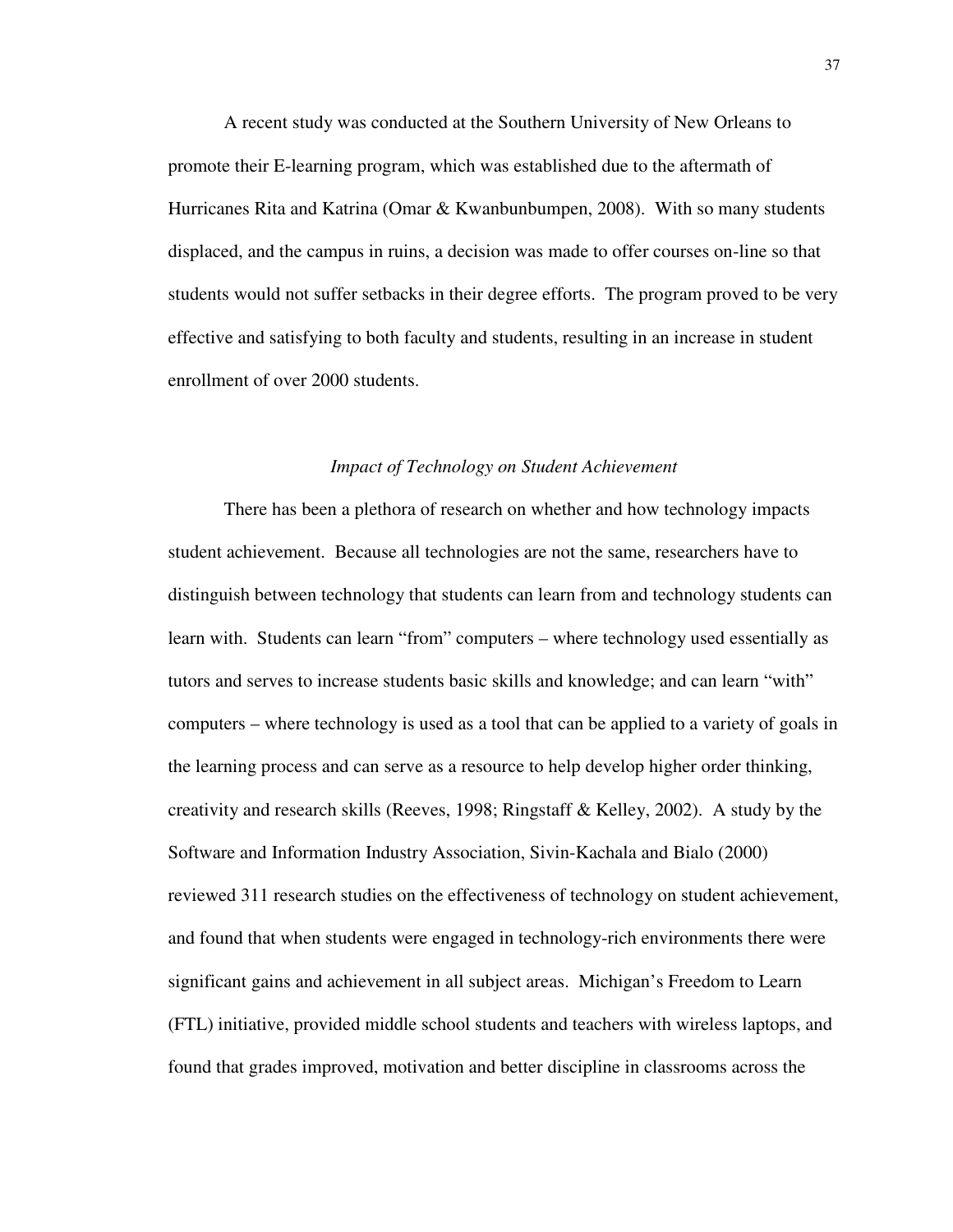state increased (NCREL, 2005). Wenglinsky (1998) noted that technology had a positive impact on the achievement of fourth and eighth graders as measured in NAEP's mathematics test. Wenglinsky also found out those using computers to teach low order thinking skills, such as drill and practice, had a negative impact on academic achievement.

The Milken Exchange on Education Technology used a meta-analysis of research studies to examine the impact of technology on student achievement and found that there were measurable increases in achievement in classrooms where technology is embedded and properly utilized (The Education Alliance, 2005). Being able to access computers and utilize them on a consistent basis is one of the elements present in a modern day classroom. Without adequate access to technology, even the most technologically proficient teachers will not be able to capitalize on the benefits computers bring to the classroom. Those schools with higher computer density per student and higher student access typically show larger achievement gains (Mann, Shakeshaft, Becker, & Kottkamp, 1999; Glennan & Melmed, 1996).

Another important factor that contributes to the successful integration of technology and its impact on student achievement is the amount of preparation and training teachers receive. As teachers expand their knowledge base, and become more comfortable, their ability to implement instructional technology strategies successfully in their classroom will increase. The National Center for Educational Statistics conducted a study and found that teachers who report a high degree of comfort with technology are more likely to use it than teachers who are uncomfortable with it (The Educational Alliance, 2005). Even the International Society for Technology in Education's (ISTE,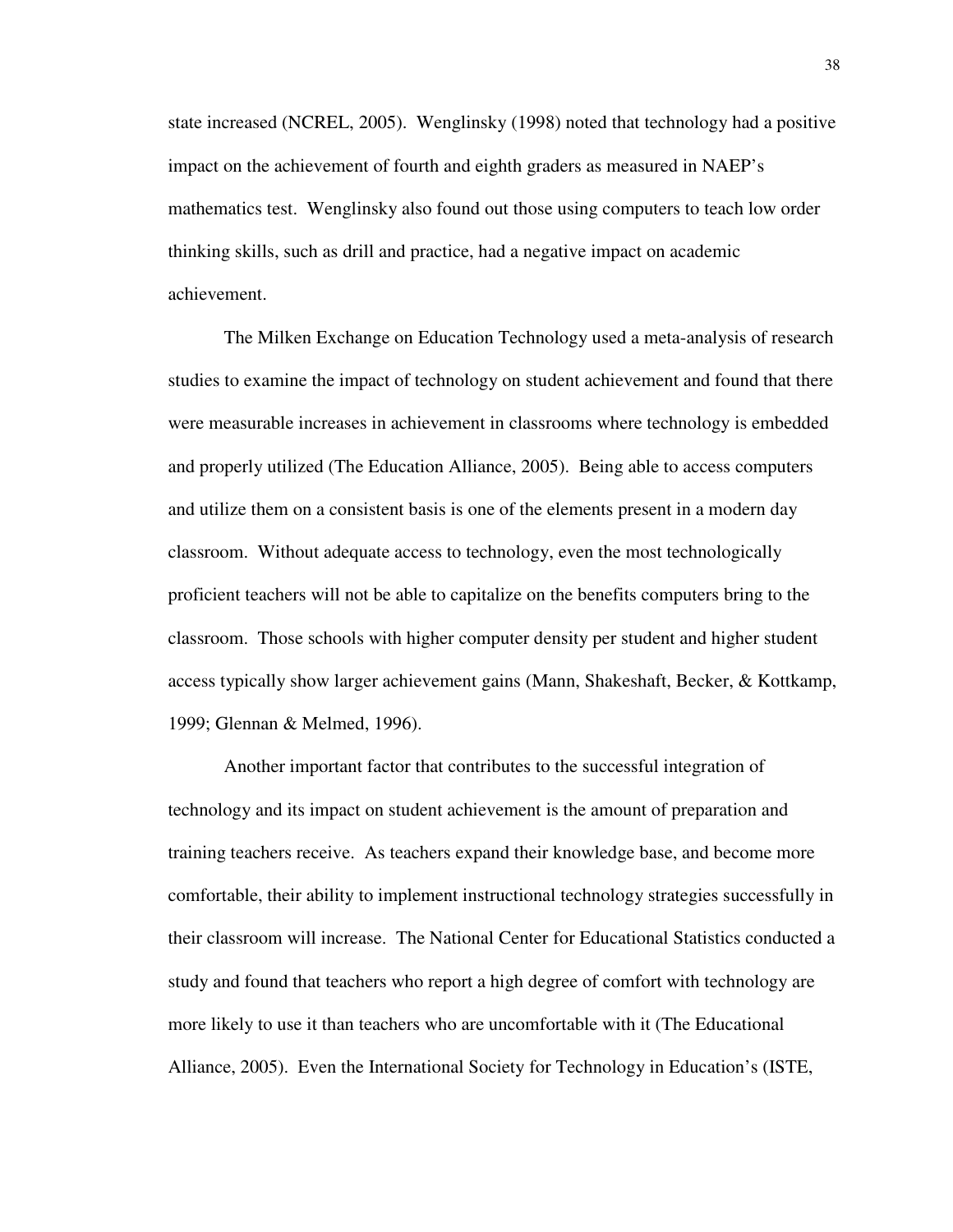2008) Standards for teachers addresses these same concerns. They created five detailed standards that guide the role and responsibility of teachers in utilizing technology in the classroom. These standards are:

- Teachers use their knowledge of subject matter, teaching and learning, and technology to facilitate experiences that advance student learning, creativity, and innovation in both face-to-face and virtual environments.
- Teachers design, develop, and evaluate authentic learning experiences and assessment incorporating contemporary tools and resources to maximize content learning in context and to develop the knowledge, skills, and attitudes identified in the NETS.
- Teachers exhibit knowledge, skills, and work processes representative of an innovative professional in a global and digital society.
- Teachers understand local and global societal issues and responsibilities in an evolving digital culture and exhibit legal and ethical behavior in their professional practices.
- Teachers continuously improve their professional practice, model lifelong learning, and exhibit leadership in their school and professional community by promoting and demonstrating the effective use of digital tools and resources.

The expectation of ISTE is for teachers to use technology in every aspect of their job – communicating with parents, collaborating with colleagues, and creating assessments, in addition to providing activities using technology that promote students achievement by engaging students in critical thinking.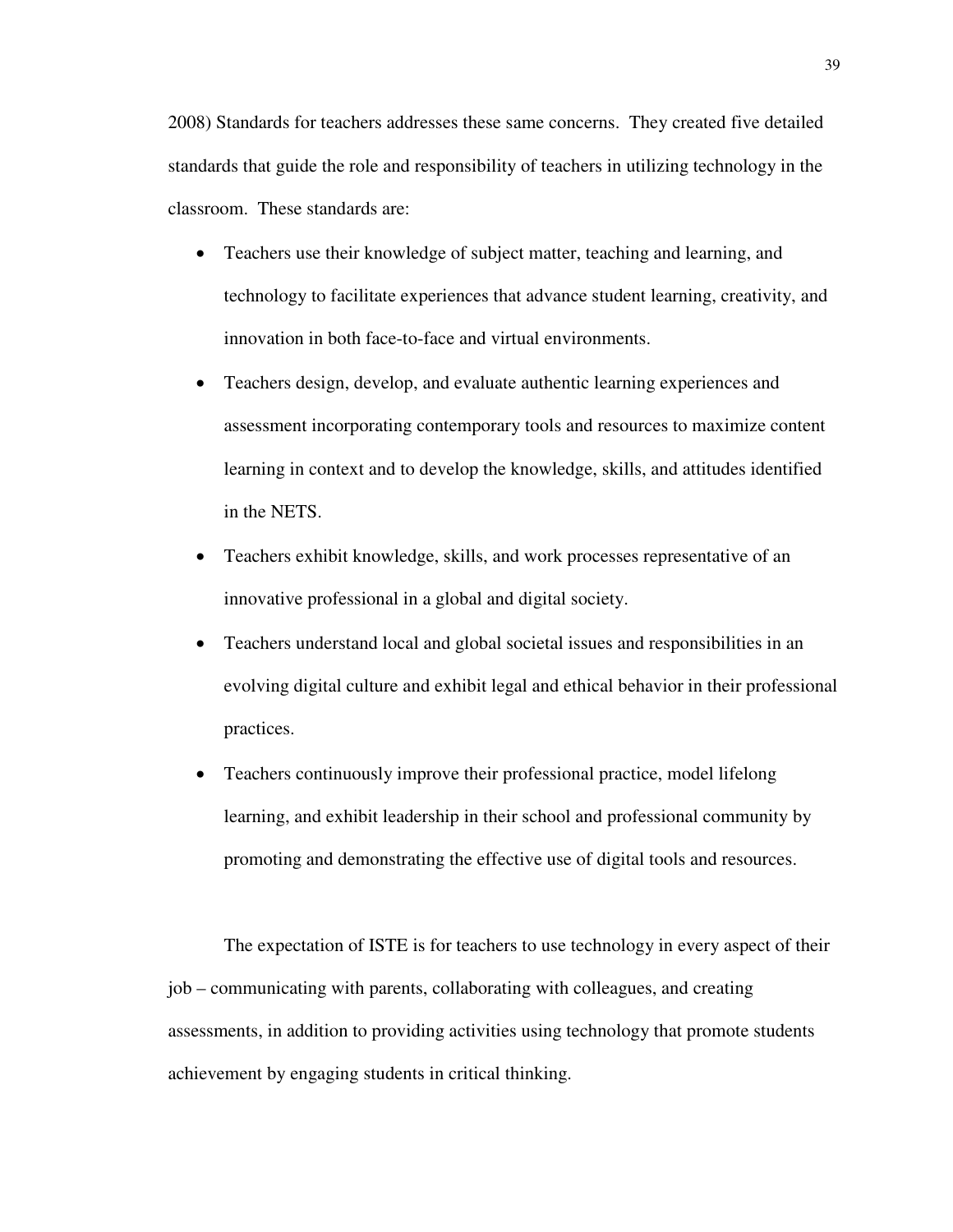A review conducted by Cradler (1995) of research from various students determined that the integration of technology and telecommunications into education produced the following benefits:

- Increases performance when interactivity is prominent
- Increases opportunities for interactivity with instructional programs
- Is more effective with multiple technologies
- Improves attitude and confidence especially for 'at risk' students
- Increases the preparation of students for most careers and vocations
- Significantly improves student problem-solving skills

Studies reviewed by Cradler consistently showed, however, that technology alone does not have a significant impact on teaching and learning unless the following conditions are established:

- Technology and networking should offer opportunities for students to solve problems and construct solutions.
- Technology must give students more control over learning while teachers serve as facilitators.
- Government must promote educationally sound applications of technology and development of software and video programs that meet educational content standards.
- Teachers and administrators must jointly plan for the use of technology and networking.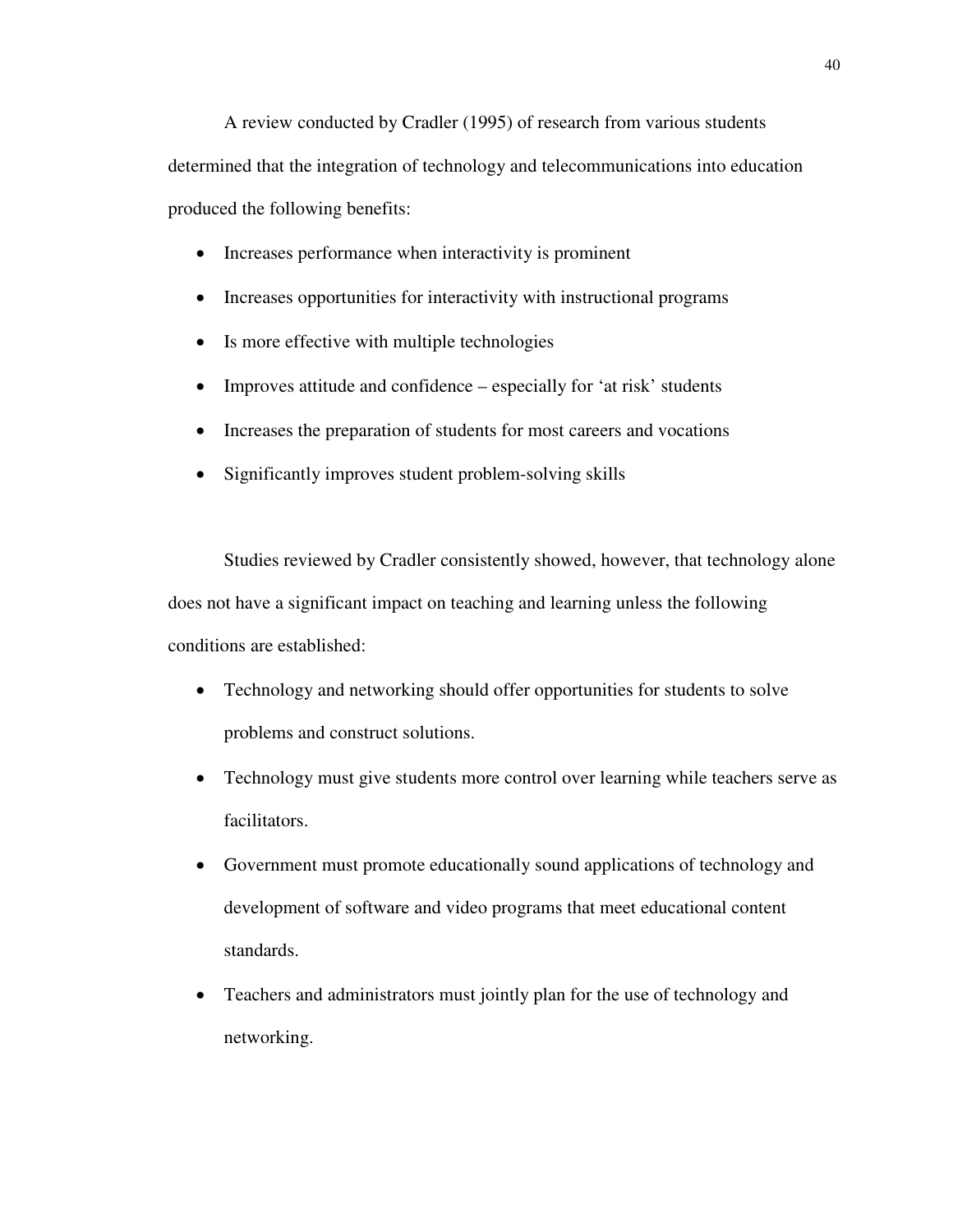Furthermore, the Office of Technology Assessment (OTA) has identified the minimum requirements for the effective use of technology in education as:

- Suiting technology to education goals and standards
- Having a vision for the use of technology to support curriculum
- Providing for both in-service and pre-service training
- Ensuring access to appropriate technology
- Providing for administrative support for technology use
- Providing time for teachers to plan and learn how to integrate technology
- Providing for ongoing technical support for technology use

These conditions and requirements will be revisited once the data is collected to explore them as possible rules for selecting technology, one of the components of activity theory, which will be used in this study. Through the lens of this theory each element, the role of the tools, rules, and community environment, will be clearly defined to explain its relationship in the effective integration of technology in a classroom lesson.

# *The 21st Century Classroom*

There is a challenge educators face with today's millennials, which is to bridge together the technological world they live in and the classroom environment we expect them to learn in. Failure to do so would result in a disconnection that affects student motivation, academic performance, and school dropout rates (Wickman, 2009). While technological advancements enhance the look of today's classroom, teachers, who choose to transform their methods of teaching, must be trained to integrate technology by creating richer more interactive lessons. Teachers using technology to enhance learning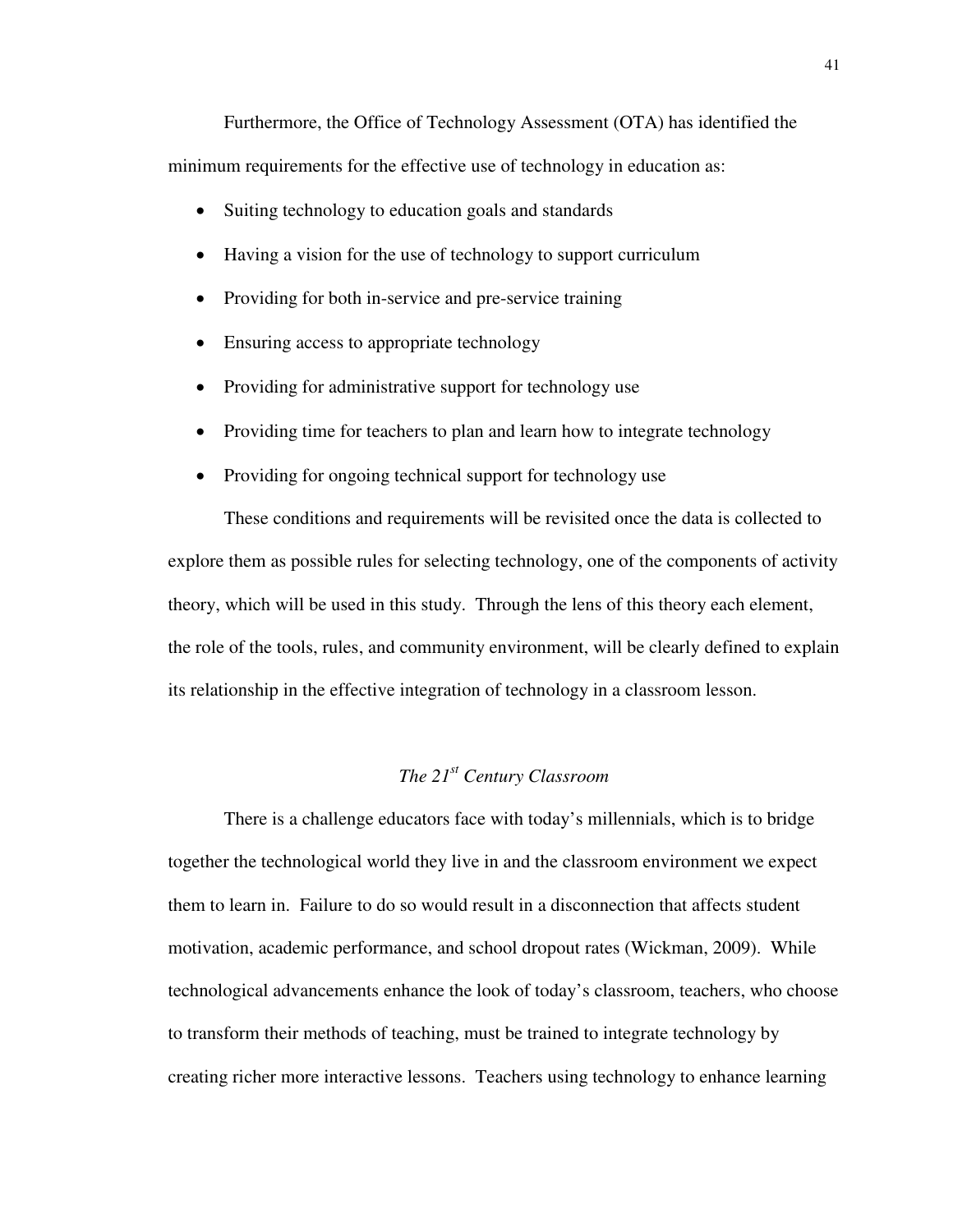must be taught not only how to harness new ways of delivering their "product" but also how to measure in new ways the success of their efforts (Keeping the Promise, 1992).

If schools are going to be more effective in the  $21<sup>st</sup>$  century, a transformation must take place that includes synchronizing instruction more closely to the ways students live and interact outside the classroom, develop curricula that addresses the soft skills required in today's global, information-driven workforce, integrate technology and pedagogy, and look for diverse partners that can add to their pedagogical strengths and help shore up their weaknesses (Christen, 2009). Traditional teaching methods of lecture and note taking is not a natural process with students who are accustomed to text messaging, Internet access and online networking. Technology can act as a catalyst that transforms the classroom into an interactive learning environment, having the power to make the instructor a better facilitator or coach, and bringing greater resources to bear in the classroom and adjusting the instruction to fit the individual (Christen, 2009). Middle school students in North Carolina completed a survey describing their vision for the ideal school. They basically want schools to be a reflection of the world in which they live. They want contemporary environments with aesthetically pleasing designs, colors, and amenities that inspire and motivate them to learn and achieve. They also envisioned using cell phones and laptops during class as a way to look up information on the Internet and having smart boards in every classroom (Spires, Lee, & Turner, 2008).

#### *Factors Influencing the Use of Technology*

Byrom & Bingham (2001) examined data from the South East Initiatives Regional Technology in Education Consortium (SEIR-TEC), which gave twelve schools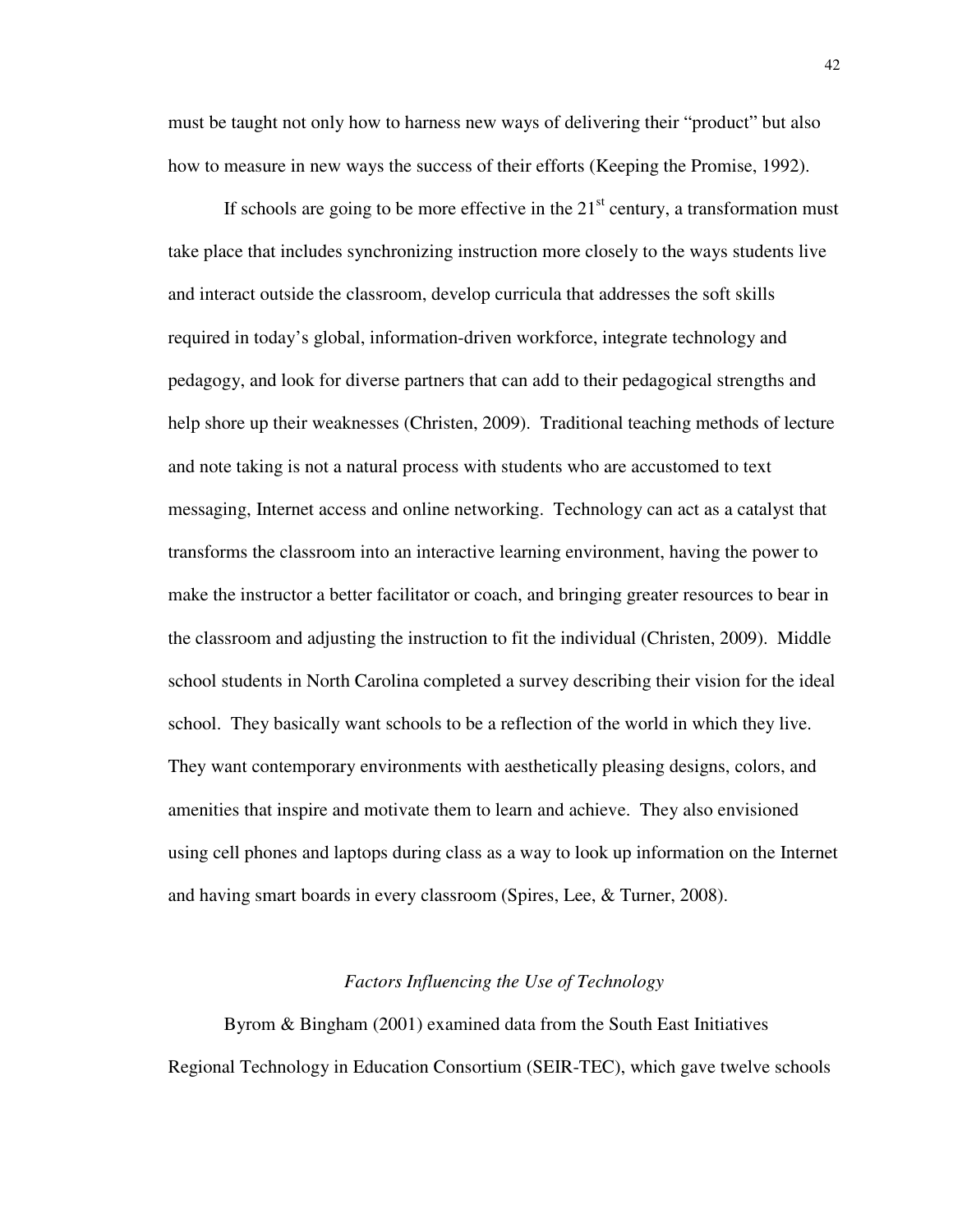workshops and technical support on technology adoption and integration in their curriculum. As a result substantial progress was made in those schools, and eight lessons learned from this endeavor and suggested steps towards moving technology forward in a school program were offered (Byrom & Bingham, 2001). The first lesson learned is that leadership is the key ingredient if technology integration is to be successful. The participating schools with the most progress had energetic and committed leaders who lead by example, supported the faculty, and used teacher evaluation instruments to encourage development and identify next steps to further extend their use of technology.

The second lesson learned is that every school needs to develop a comprehensive technology plan that supports the school's vision, mission, and goals. The plan must be useful, primarily focused on supporting teaching and learning. To eliminate common problems with implementing a technology plan successfully, the school must have stakeholder buy-in and community involvement, include professional development that covers the wide range of teacher and administrative needs, and decide how to evaluate the effectiveness of the plan.

Thirdly, technology integration does not happen instantly, but is rather a slow process. The Apple Classrooms of Tomorrow studies revealed that technology integration occurred in stages, and the process normally takes three to five years, and even longer in technology-poor schools.

Another lesson learned was that no matter how many computers are available or how much training teachers have had, there are still a substantial amount of teachers who have not made the transition to teach with technology. Byrom and Bingham (2001) suggest using "Features of Effective Learning Experiences", a research-based guide that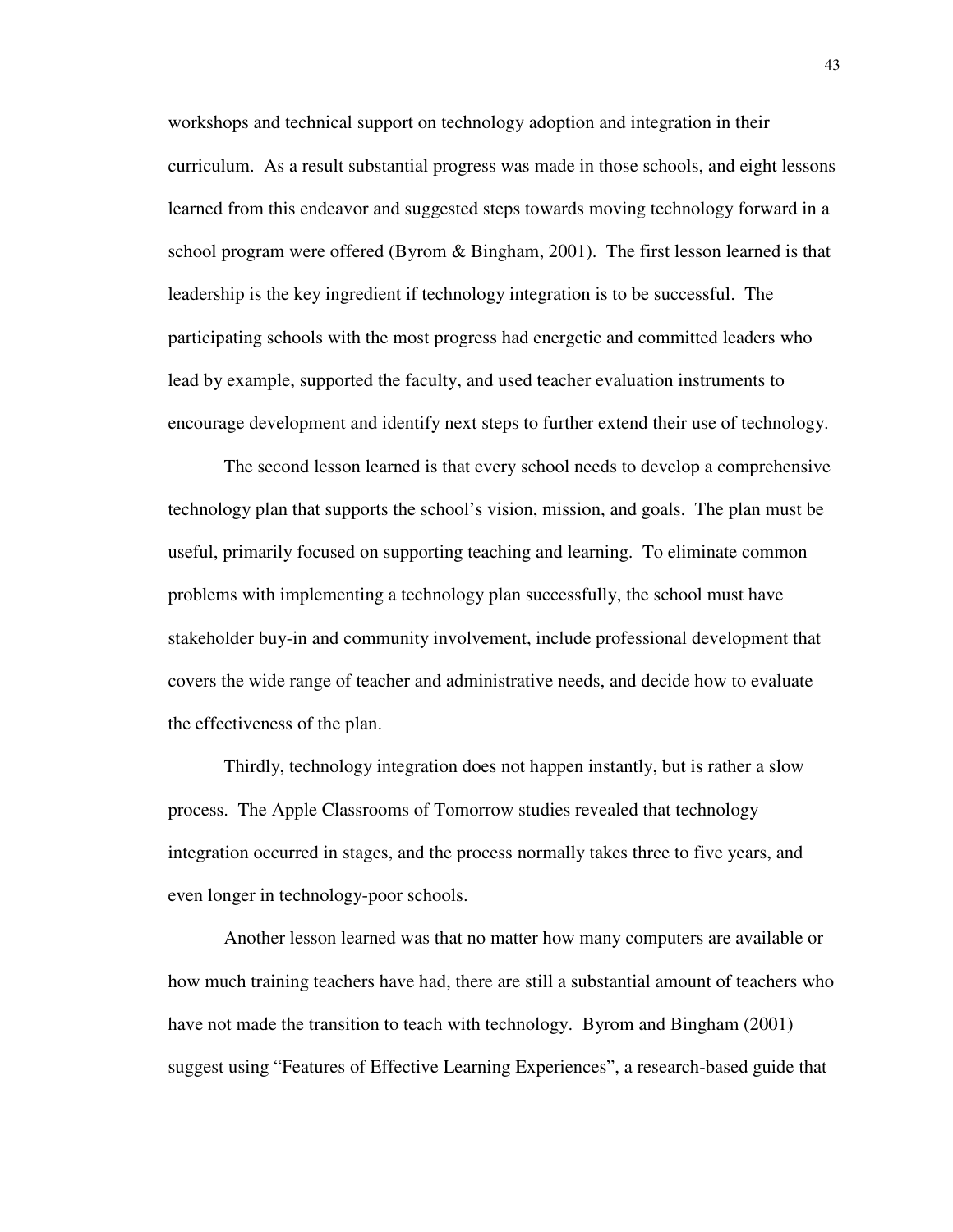will increase the likelihood that teachers will begin to use technology. Other effective strategies recommended to promote the use of technology are to use good professional development programs with a wide variety of strategies and use teachers as mentors and coaches.

Lesson five, effective use of technology requires changes in teaching; in turn, the adoption of a new teaching strategy can be a catalyst for technology integration. Technology alone does not improve student achievement. It is the combination of effective pedagogical practices as well as appropriate technologies that lead to student achievement. Byrom & Bingham (2001) found that it is more effective to use a particular teaching strategy that teachers believe students will benefit from to engage teachers and help them discover how to support the strategy using technology.

Each school needs easy access to professionals with expertise in technology and pedagogy. Lesson six finds the need to have someone on site to support the staff with technology integration and operation issues. If this person is not available, it is suggested that the administration document the amount of requests made in order to gauge the need to add someone on a full-time basis.

Barriers to using technology to support learning are the same for all economically disadvantaged communities, but some populations have additional issues. Byrom  $\&$ Bingham (2001) identified such barriers that affect the implementation of technology as old buildings with leaking roofs, electrical wiring problems, lack of security, high staff turnover, and limited resources. To overcome some of these barriers, first identify the educational problem that technology can help solve and focus on that problem; find out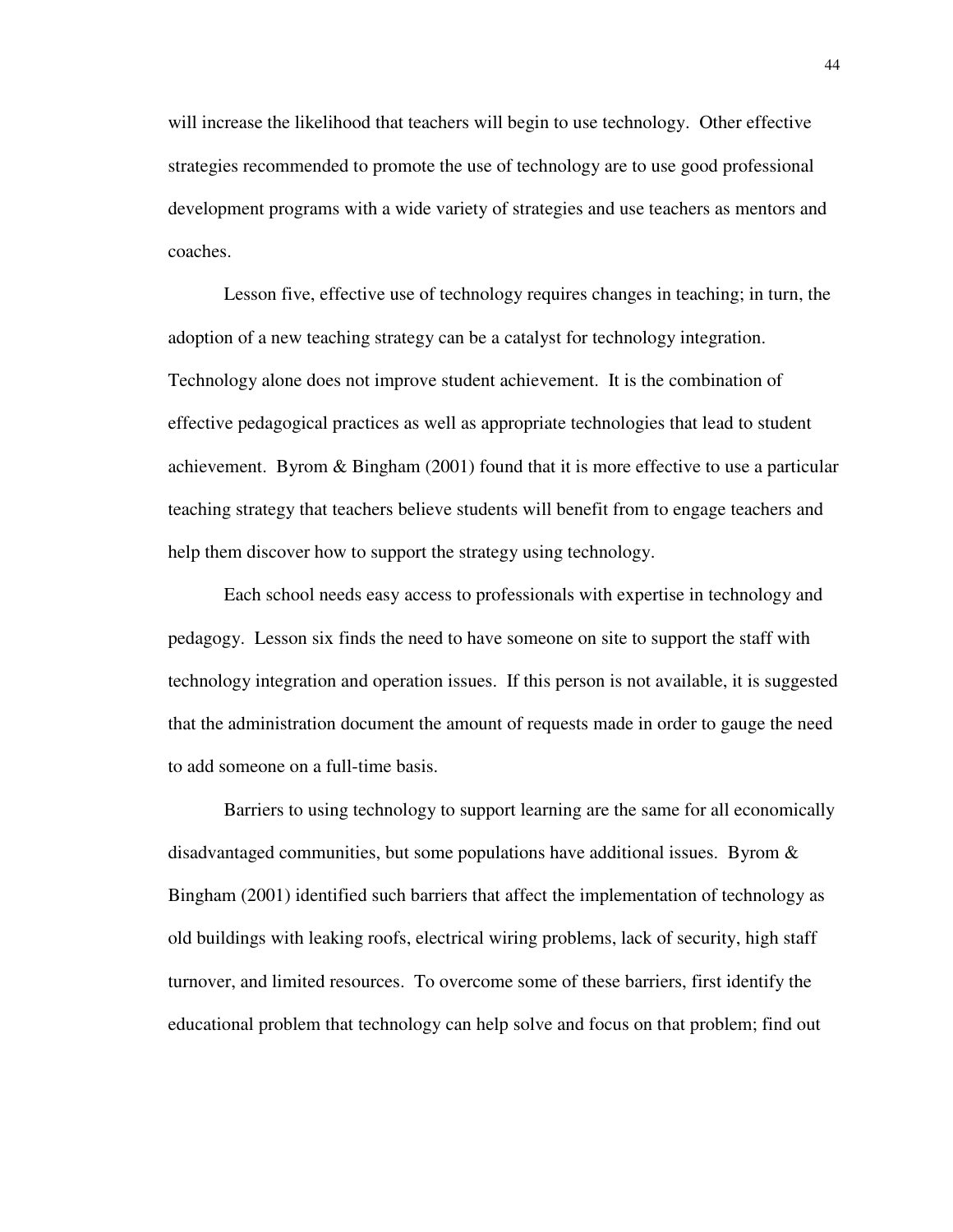how others with similar problems are addressing them; and learn what resources are available and advocate for the products needed.

Finally, evaluation is often the weakest element of technology programs (Byrom & Bingham, 2001). There are several reasons why the evaluation component is such a small aspect in technology plans. First of all, the developers of the technology plan may lack experience in designing an effective evaluation that will yield meaningful results. In addition a project budget should normally set aside ten percent to spend on evaluation. Very often, however, the money ends up being spent on acquiring staff or professional development. Lastly, finding a good evaluator is difficult, because there aren't many educators who have the expertise in evaluating a program and with integrating technology. Rather than eliminating the evaluation process, lesson eight's recommended action steps include first of all viewing evaluation as a way of documenting success and identifying growth opportunities. For each goal listed in the plan, the evaluator should identify at least one question to evaluate its level of progress, have evaluation tools readily available, be willing to modify the tools to fit your plan, and always reflect on your progress.

# *Teaching The 21st Century Student – 'The Millennial Child' – 'Digital Native'*

The term millennial was validated by a survey conducted in 1999 by Strauss and Howe of students in the Fairfax County, Virginia, school system (Junginger, 2008). Fifty-six percent of the students preferred the label millennial generation, because they are the first generation to reach adulthood in the new millennium. They came of age in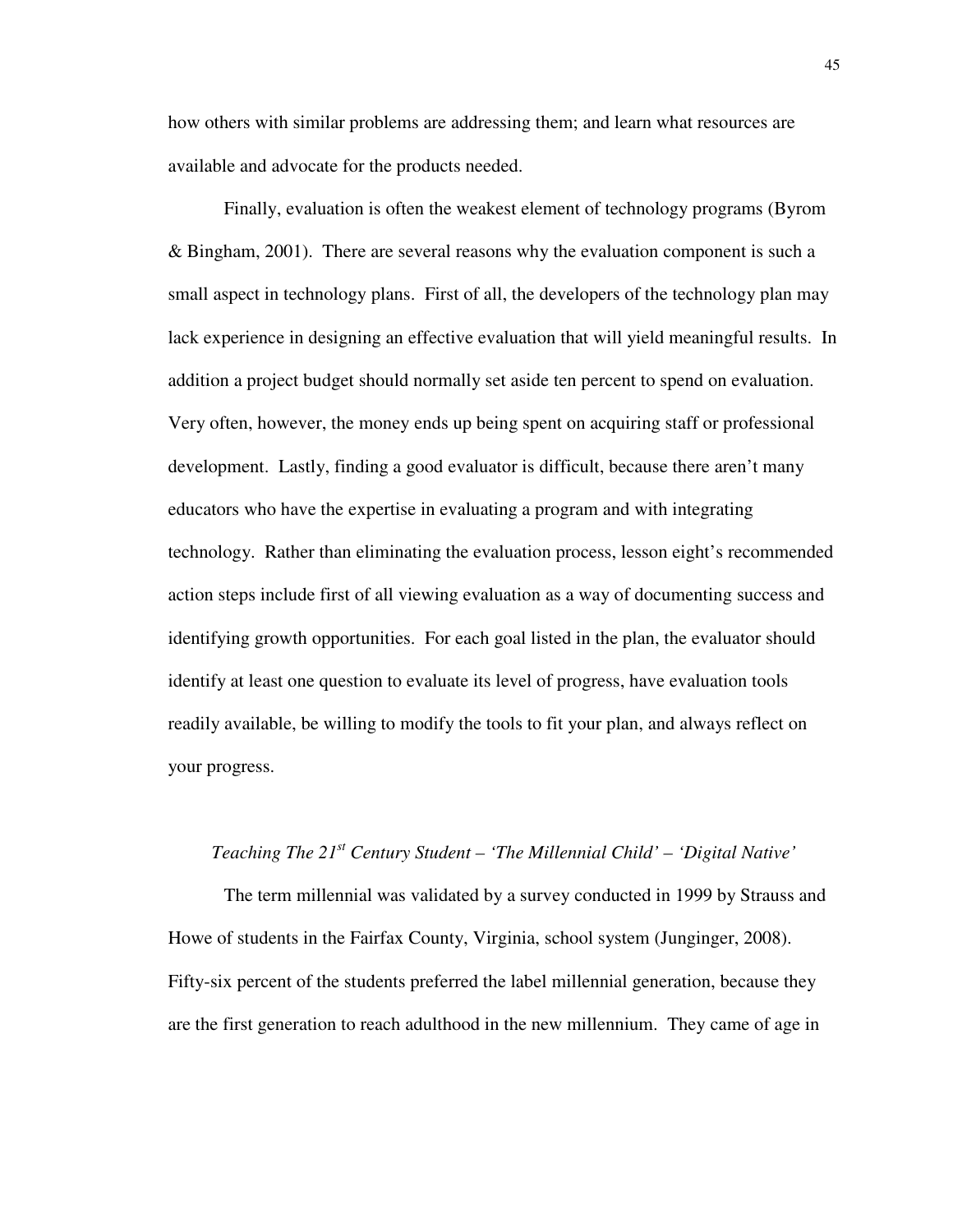the 1990s when the technology revolution exploded and, therefore, are extremely technologically sophisticated.

Prensky came along in 2001 and labeled this generation "digital natives", and the generations prior to them "digital immigrants" because they adapted to technology as it was introduced into our society (Prensky, 2001). Digitial natives understand the language of technology and have no concept of life without various technology tools. When they were born cell phones, MP3 players, digital cameras, Wii and Nintendo game sets, laptop computers, and iPods were already part of the normal function in society.

Educating the millennium generation, those children born after 1992, is quite a challenge from the past and requires different teaching techniques. They grew up in a time of largely uninterrupted economic prosperity; they're the most protected generation in history, in terms of government and safety regulations; and they're used to being indulged and consulted on family decisions (McGlynn, 2005). Millennial children were the first generation to grow up in the digital age, and therefore, thanks to cell phones, text-messaging devices, and e-mail, are better connected both to their parents and to each other. Because of these characteristics, these millennial children learn better with strategies that allow them to be decision makers and work cooperatively with each other. They have a preference to learn in their own time, and on their own terms. They seem to appreciate structured activities that permit creativity. They want to be involved in 'real life' issues that matter to them (McGlynn, 2005). Millennials can absorb information quicker, and they reach boredom sooner when subjected to traditional teaching methods (Junginger, 2008). They want to learn by using teamwork, technology, structure, entertainment, excitement, and experiential activities. Schools must discard traditional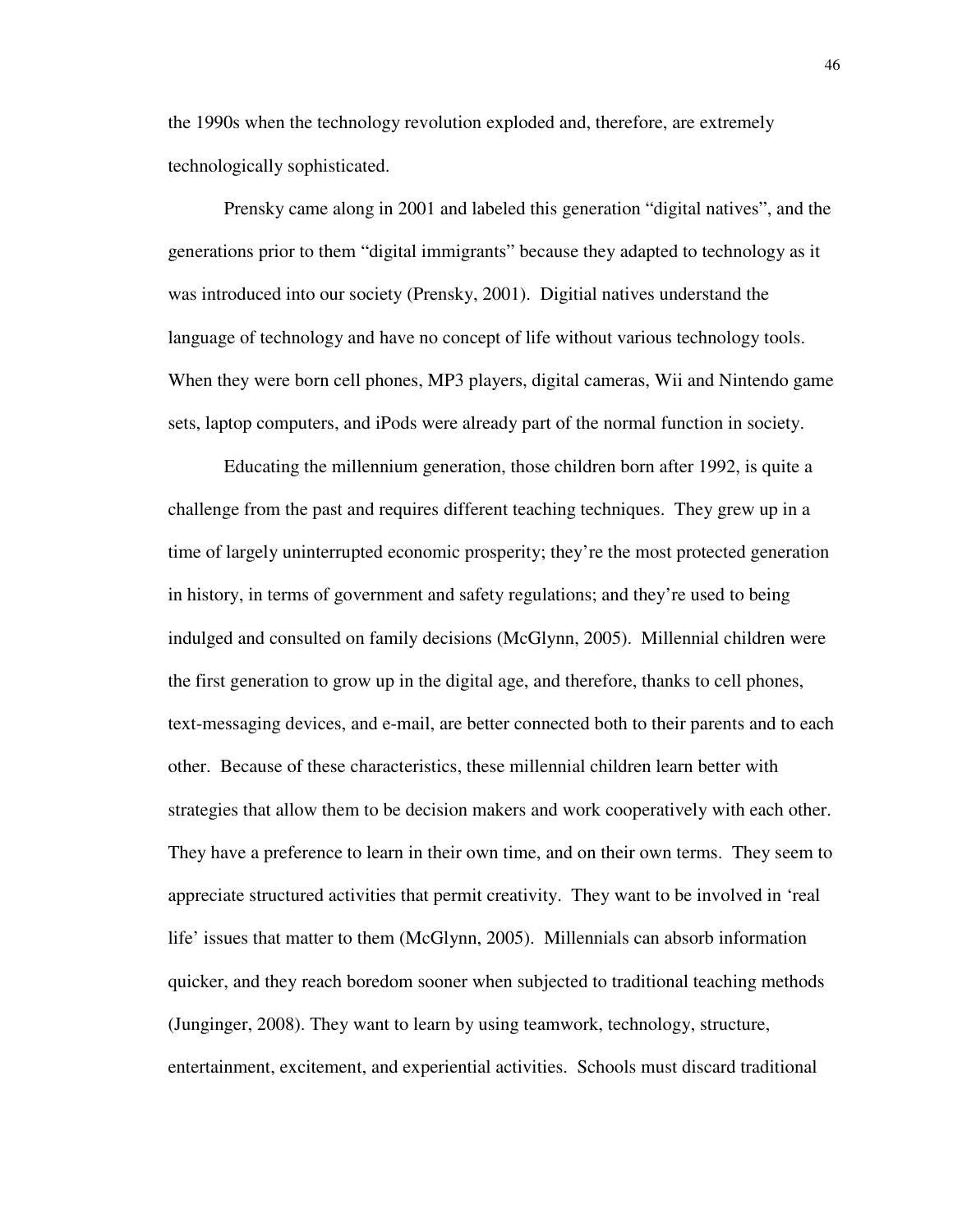learning and teaching methods and embrace new, technology-driven teaching by revamping the curriculum and using advancing technology in their presentations. Millennials have excellent visual-spatial skills. They understand multidimensional visual space, which is profoundly important in web site design (Levey, 2008).

A study conducted in a North Carolina Statewide After-School Program surveyed 4,000 students on the activities they liked best in school (Spires, Lee, & Turner, 2008). The activities rated included working on projects by themselves, doing research on the Internet, listening to the teacher explain things, working on projects in a group, using computers, and doing worksheets. The results revealed that students prefer using computers and doing research on the Internet as their favorite activities, while listening to the teacher explain things and doing worksheets as their least favorite activities.

## *Successful Teaching*

There was once a time when researchers believed that behavior characteristic of successful teachers could not be identified, and research failed to produce useful results to describe good teaching, suggesting that the research was socially biased (Turner, 1964; Goheen, 1966; Broudy, 1969). There were, however, researchers during that same era who identified two traits most common among successful teachers – flexibility and warmth. Flanders (1960) found that at times a teacher may need to be an authoritarian, while at other times the teacher may assume a more democratic role. Nonetheless, the teacher's ability to be flexible was a contributing factor of good teaching, which resulted in student achievement. Other researchers found similar results. Heil, Powell, & Feifer (1960) discovered that healthy, well-rounded, and specifically flexible teachers were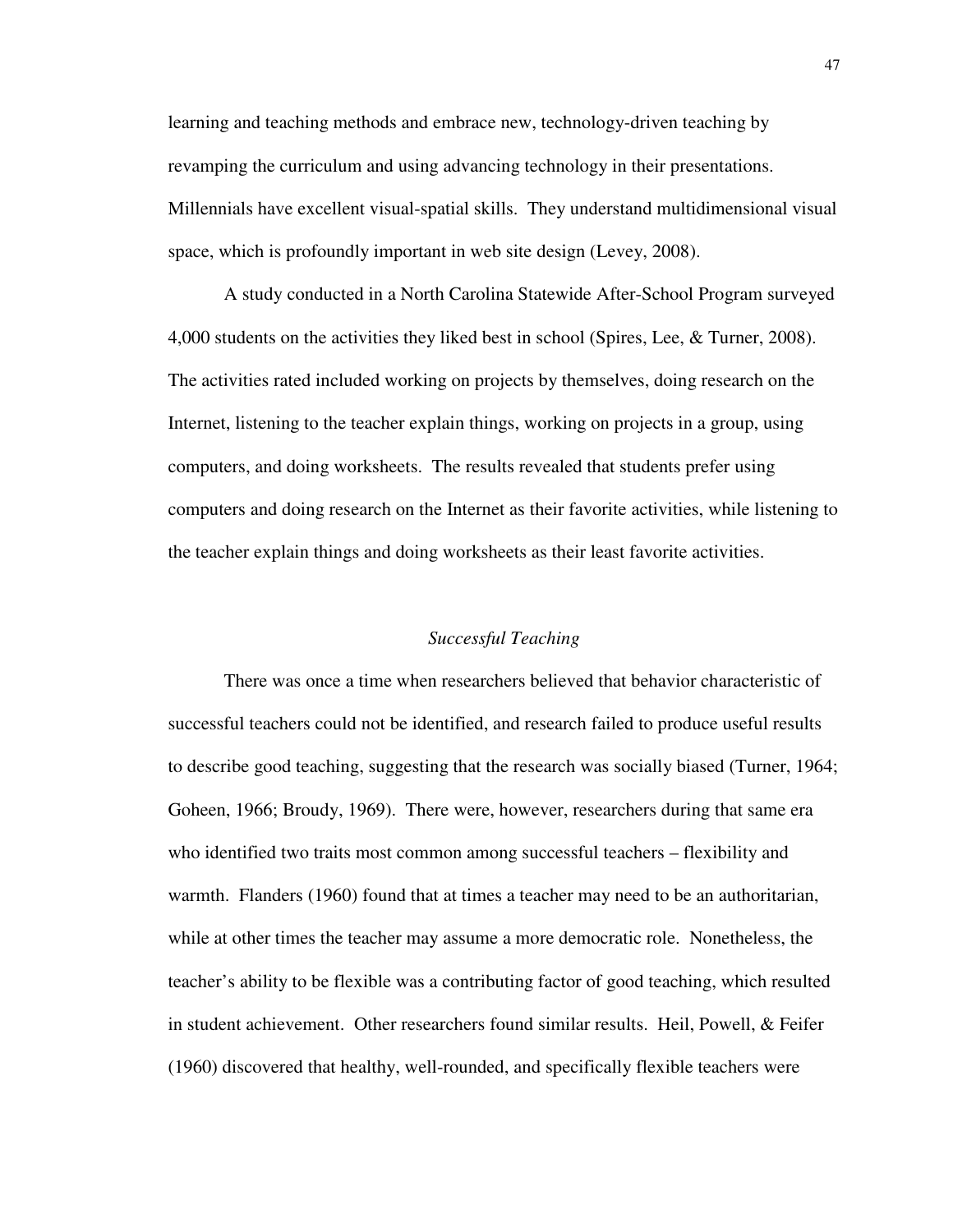successful teachers as measured by student achievement. Other researchers noticed that students are motivated and take greater interest in the core subject with teachers who are warm and friendly (Reed, 1962; Getzels & Jackson, 1963).

More recently, Brown (2003) conducted a study of 13 teachers in urban school settings, seeking to understand their classroom management system. He concluded that teachers who create a caring classroom environment by showing interest in the students, and display assertiveness, mutual respect, and effective communication give students a greater opportunity for success.

In order to increase the use of technology in the curriculum, Geoghegan (1994) identifies five needs that must be addressed as follows:

- Need for recognition and process involvement
- Need for vertical support structure to overcome technophobia
- Need for well-defined purpose or reason
- Need for ease of use and low risk of failure
- Need for institutional/administrative advocacy and commitment

Several studies on factors which affect teachers' use of technology have been conducted in prior years. Sheingold (1990), Wang and Chan (1995), Braak (2001), and Wetzel (2001) have investigated significant influences of technology integration into the classroom. Jaffe (1998), studied the resistance to asynchronous learning networks (ALN), which utilizes internet/web-based learning applications. He concluded that the cultural tradition of classroom teaching is a major factor to the reluctance in adopting ALN technology. Garry (2001), conducted a study which revealed that before teachers can begin utilizing the Internet as a curriculum resource tool they must possess a positive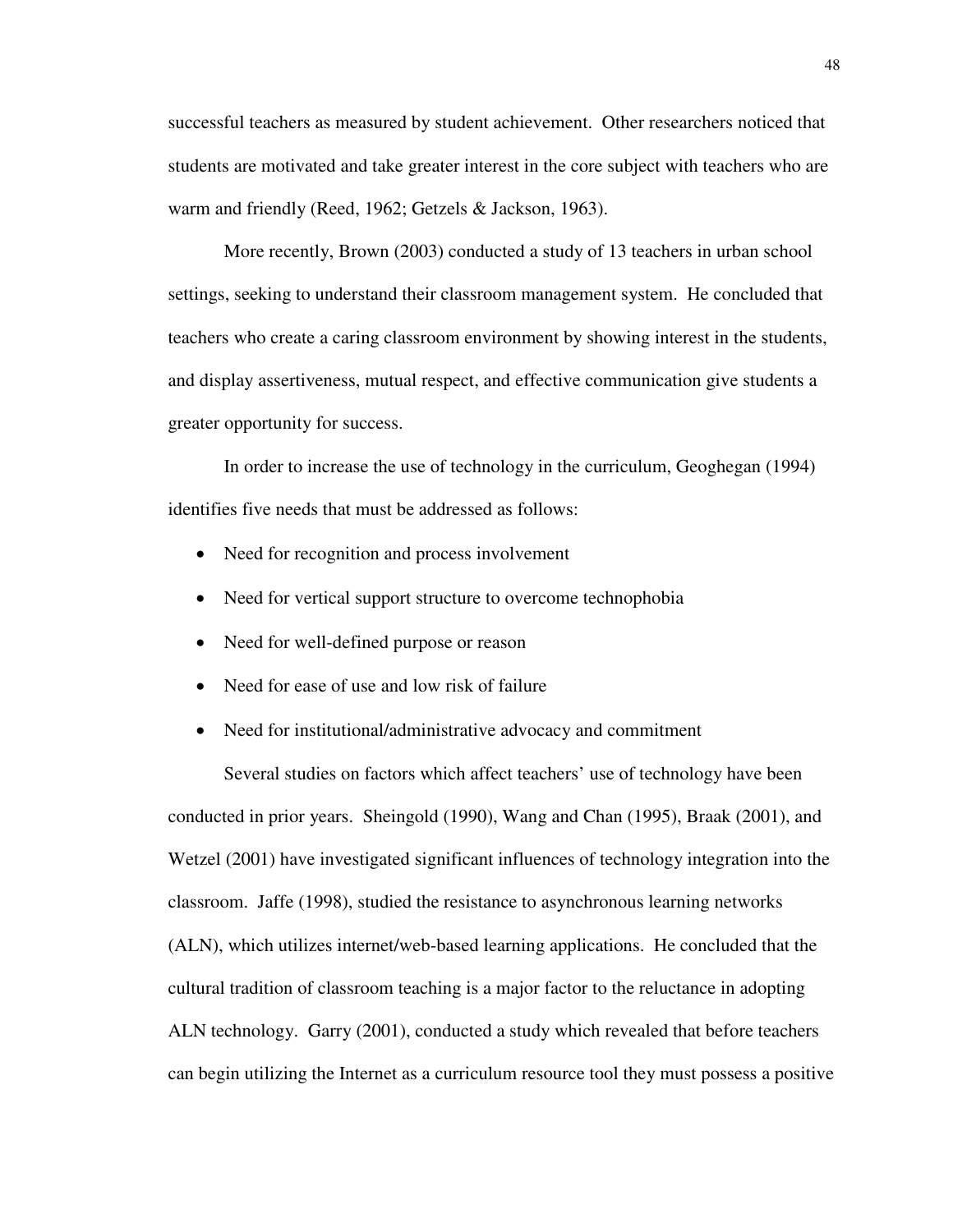attitude towards technology integration and a willingness to acquire the skills to use the web. According to Sion (1998), Lewis (1998), and Baker and Blue (1999), appropriate use of Internet resources in the classroom produced an increase in student performance and provided teachers with a powerful tool for communication, collecting information, and presentation. In addition, Rakes and Casey (2002) discovered that providing teachers with an understanding of technology as a curriculum delivery method, ensuring teachers' comfort with tangible technology, and helping them to make a paradigm shift allowed teachers to embrace possibilities that technology brings to the classroom of the future. Fleming's study (1992) of 596 Canadian teachers' views on technology and society suggested that teachers overwhelmingly took an artifact or tool perspective on technology, and the majority held an incomplete view of the nature of technology. Most of them felt technology was beyond the control of the individual.

A nationwide study of teachers in grades 4 through 12 who are experienced and accomplished at using technology in the classroom were surveyed to discover their teaching practices and the barriers and incentives that are significant to them (Sheingold & Hadley, 1990). The results of this study revealed that:

- Teachers are comfortable with using technology, and devote time outside of the classroom to learn how to use it. They also receive training and additional support towards its use.
- Teachers are able to present more complex materials to students, expect students to use technology and promote student independence in the classroom.
- Teachers work in schools that have far more technology resources than other schools.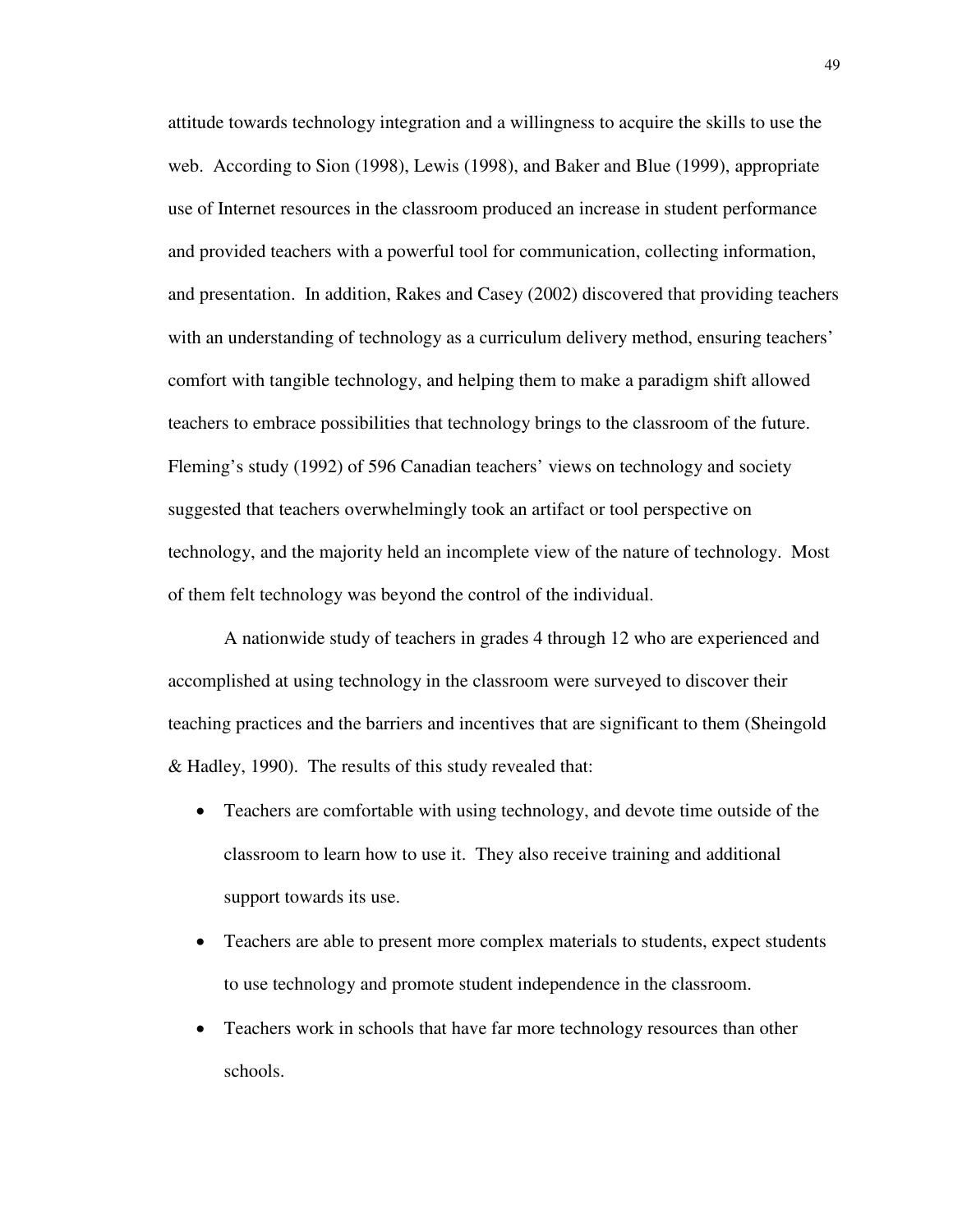- Teachers use the computer for various tasks word processing, demonstrations, instruction, and project-based activities.
- Teachers who use technology well developed over a five to six year period.
- Teachers identify barriers to integrating technology as inadequate amounts of hardware and insufficient time to plan and implement lessons.

# *Implementing Technology Effectively*

Kent (2008) developed a six-step plan for teachers to be successful with using technology. First, the teacher should understand why it is important to use technology in today's classroom. He continues that teachers must be open-minded and willing to adapt to having technology as a support tool. The next step is to plan for technology by knowing what is available, knowing what the district policy and guidelines are, selecting what fits you, and taking action. Teachers should do their homework and find out the security guidelines, and understand how to use the technology they have selected. The final steps are to implement effectively, which is described in depth below, and keep up to date with technology as it changes.

Kent (2008) believes the key to using technology effectively in the classroom is to make sure all the support is in place and being at your best when teaching. In other words, technology alone does not guarantee the lesson will be effective. The teacher must have the equipment, be knowledgeable of how to use the equipment, and be competent in the content area to deliver instruction effectively to students. His (Kent) organized plan for delivering instruction successfully with technology requires the following: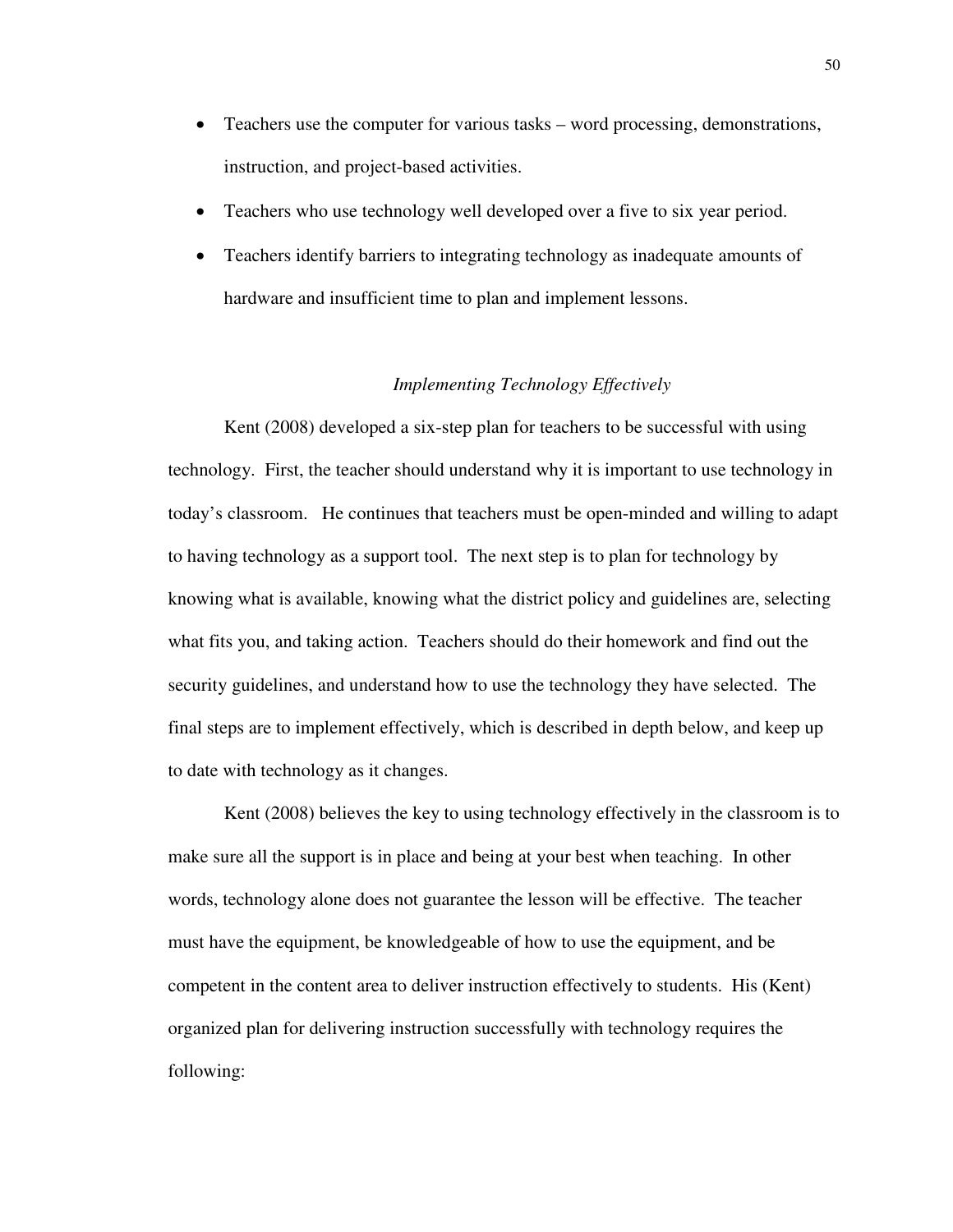- Understand the hardware, software, and website options available.
- Add variety. Overuse of one type or not using its full potential can limit student learning. Therefore, use multiple resources that keep students focused without overwhelming them.
- Take breaks. Too much time on one activity may get students off task. Limit the use of one technology or break up into parts to keep students focused.
- Encourage student involvement. This may be accomplished by creating learning stations in the classroom, assigning projects that require students to use technology, giving students free time to use technology, or designate students to facilitate the use of technology.
- Use technology to improve assessments in your classroom. This may include using student-response systems or online activities that automatically score the assessments upon completion. The teacher may also use computer-based tools to store data collected on students' performance.
- Have fun. Maintain a positive attitude and be open to explore and create those learning experiences others may find enjoyable.

Kent has methodically outlined steps to benefit teachers who want to transform their teaching practices from chalkboard to whiteboard, and from routine drill and practice to interactive engagement. As data is collected and analyzed in this study, the researcher may be able to recognize one or more of these steps from the participants.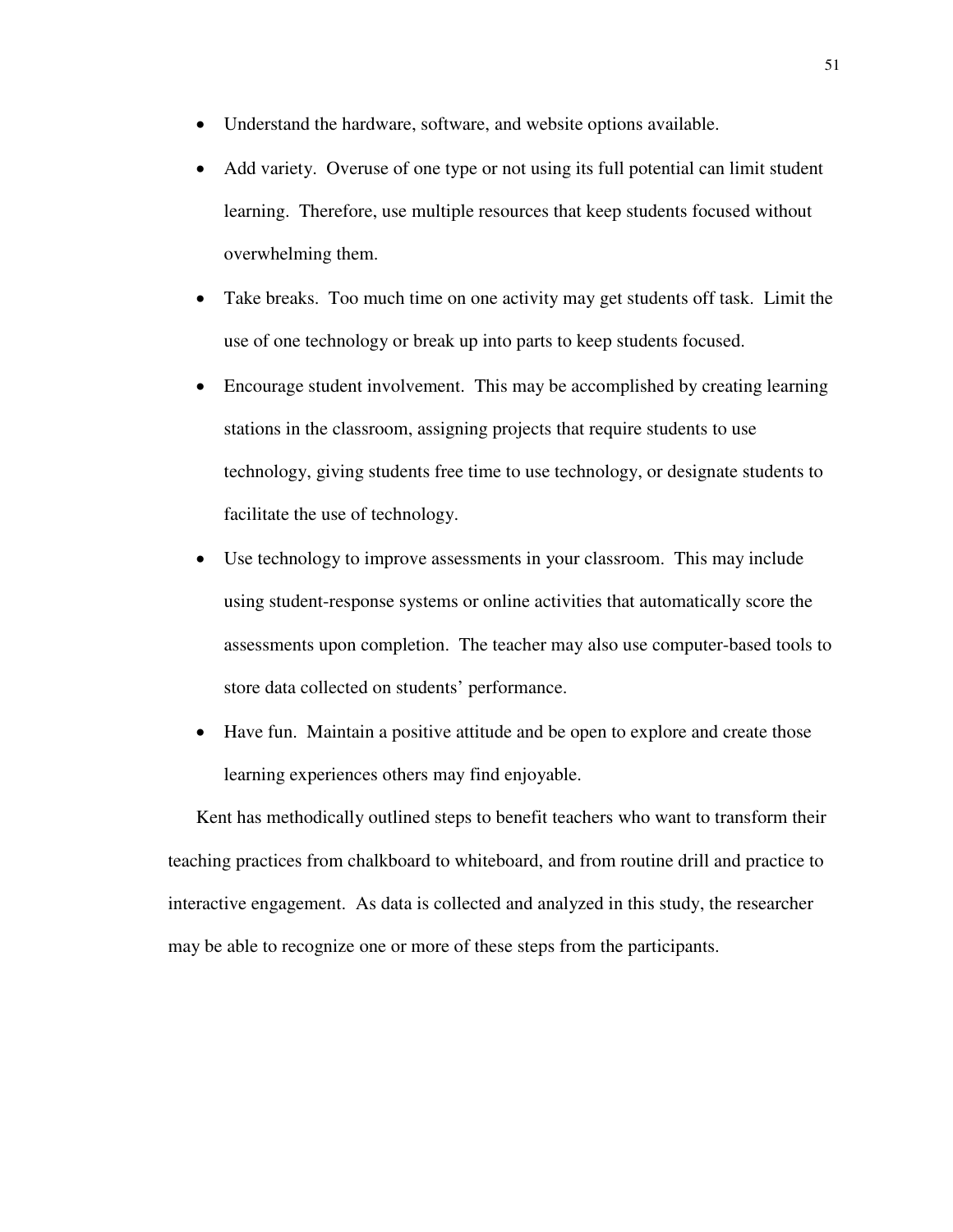#### *Other Research on Technology*

The No Child Left Behind Act (NCLB) required all school systems to establish technology literacy for every student by eighth grade regardless of the student's race, ethnicity, gender, family income, geographic location, or disability (U. S. Department of Education, 2001), and in 2002 the U. S. Department of Education called for a study of technology effectiveness. Not only are they conducting research, but numerous studies on technology have been conducted for more than a decade to evaluate various software products, uses of technology, technology training for pre-service and veteran teachers, and the correlation of technology and student achievement. Interestingly, there are two studies worth mentioning because their focus is linked to what this research study is about. The first one explores how teachers effectively integrate technology, and the second one examined how teachers decided to use technology in the classroom.

In an Idaho school district, teachers were asked to explain how technology should be implemented in the classroom. They found seven steps to be effective in utilizing technology. After choosing a core subject, decide what technology skills you want to teach or could be best taught in this area; choose one lesson or unit that could be enhanced or taught through the computer; develop that one lesson or unit in a software package or medium you know very well; use it; evaluate how it went; refine the lesson and/or start with the next lesson or unit (Dockstader, 1999).

 A study was conducted in 2006 of elementary and middle school teachers to identify predominant factors influencing teachers' decisions to use technology in the classroom setting (Baek, Jung, & Kim, 2006). Six factors emerged as a result. The leading factor reported was adapting to external requests and others' expectations. Most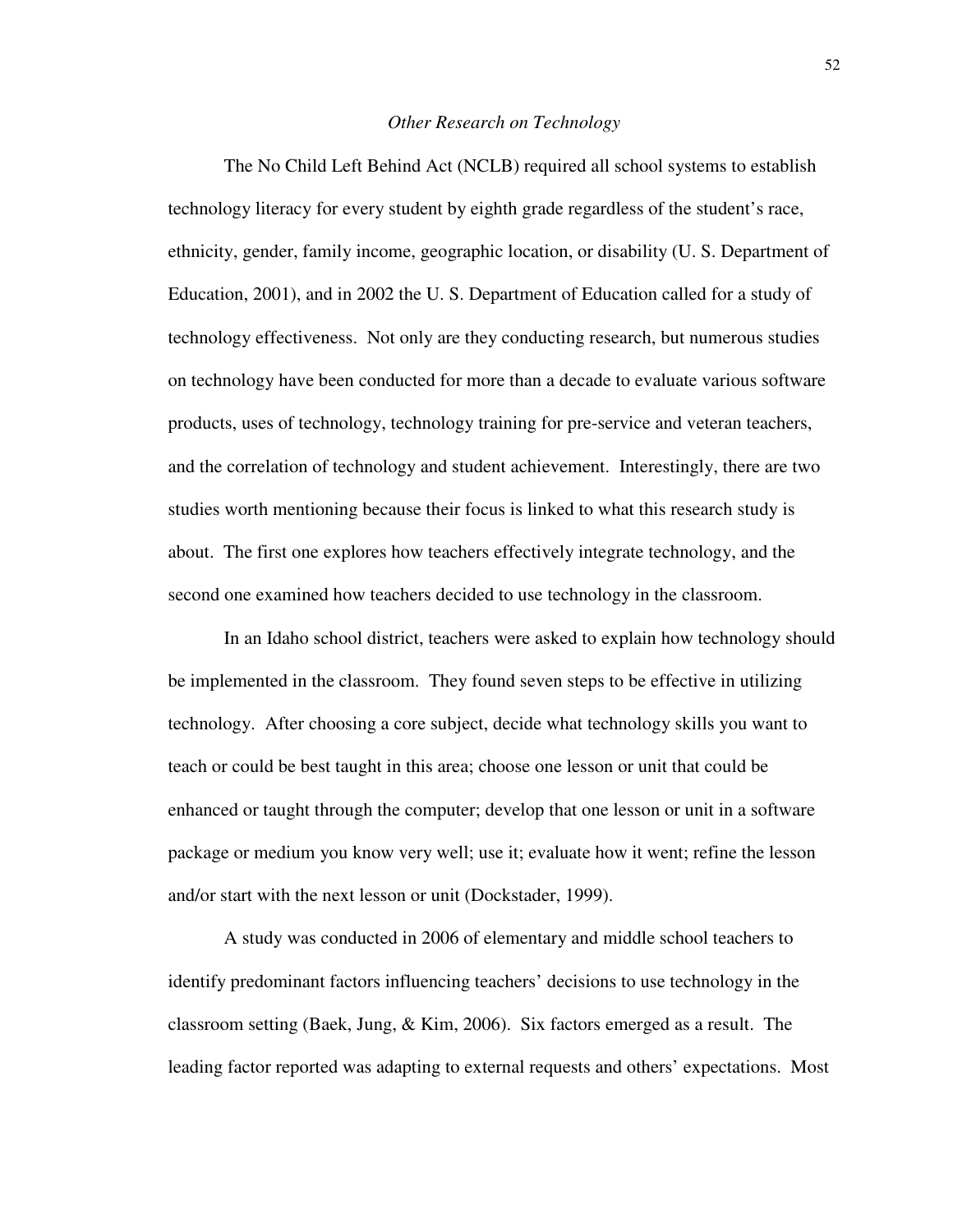teachers felt that they would be perceived as a 'good teacher' if they used technology with their lesson, or feel uncomfortable if they didn't use technology because most of their colleagues used it. The second factor, deriving attention, was explained as technology motivating and stimulating student interest. Teachers reported that they can get students' attention to learning content by using technology. The third factor is using the basic functions of technology. Teachers, in this case, use technology because it allows them to easily manipulate digital materials for copying, editing, and sharing. It is a convenient way to reorganize or reuse material, and it increases communication with students and parents through the school web site. The fourth reason teachers decide to use technology is to relieve physical fatigue. Teachers reported that using technology serves as a substitute for teaching to allow them to do routine work, or give them a break from teaching. Class preparation and management was the fifth factor that relates to why teachers decide to use technology. Teachers find that using information found on the internet make it easy to manage teaching materials and prepare content activities. The last factor, using the enhanced functions of technology, allows teachers to simulate experiments that are difficult to do in the regular classroom.

 While both studies discuss teachers' use of technology in the classroom, the first study is a generic process for all teachers to use without specific details of who the students are, or what the learning outcome should be. The second study only evaluates why teachers use technology. There is no consideration of its effectiveness in the classroom or details on how to use technology. This study, however, will explain what teachers do when utilizing technology effectively in the classroom.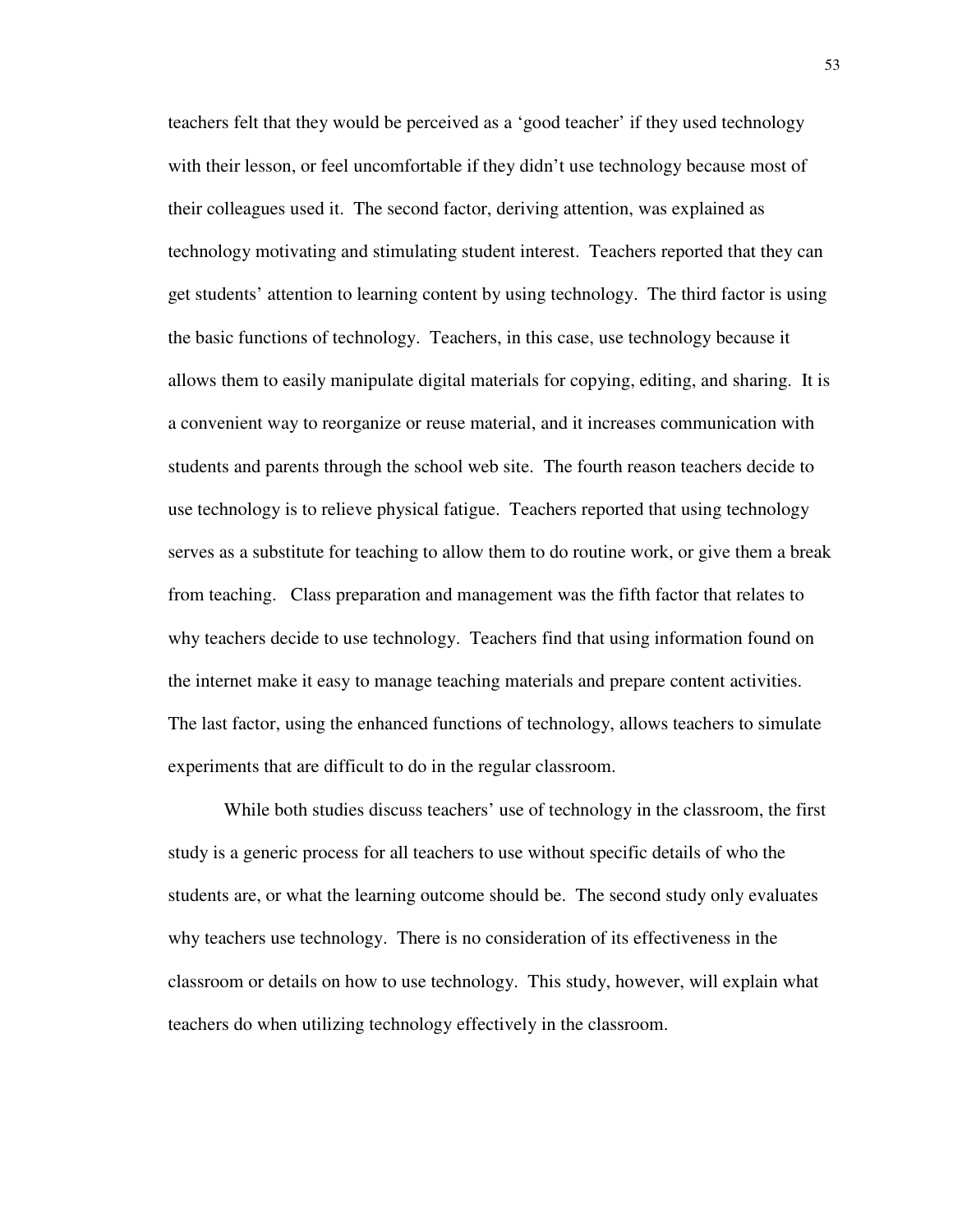#### Chapter 3

## METHODOLOGY AND RESEARCH DESIGN

This chapter describes the methodological design used to conduct this study. As stated earlier in chapter one, the purpose of this study is to investigate technology strategies used by mathematics teachers in the classroom by answering the focus questions: How do successful middle grades mathematics teachers of urban learners who use technology effectively, describe their teaching practices; and What are the strategies teachers use when implementing technology? In order to answer these questions qualitative study using case study research methods was used. Qualitative research basically helps us explain the meaning of social phenomena and understand it better with minimal disruption to the natural setting (Merriam, 2001). In this study I want the reader to gain a thorough understanding of the participants' strategies and experiences so that other teachers will be able to identify and adopt their procedures, and thereby, increase the population of teachers using technology with their instruction. Qualitative research allowed me to capture the complex nature of the planning, selection, and implementation process teachers of urban middle school mathematics experience.

According to its characteristics, I have determined that case study methodology was most appropriate for this study. A case study is defined as "an empirical inquiry that investigates a contemporary phenomenon within its real-life context, especially when the boundaries between phenomenon and context are not clearly evident (Yin, 2003). Case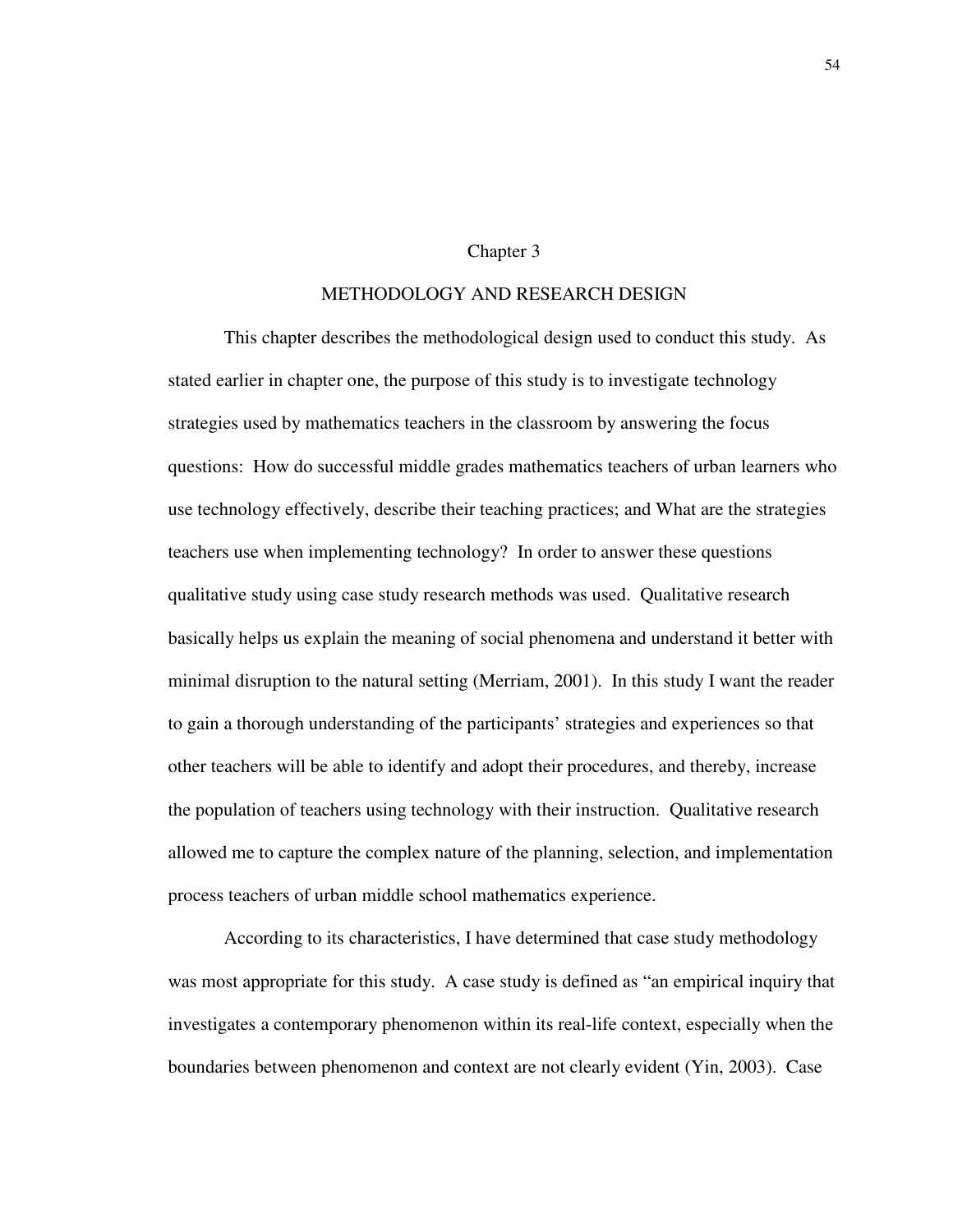studies have various applications. They can be used to explain, describe, illustrate, explore, or evaluate details from real-life, cause and effect situations that are not captured in surveys and quantitative analysis. While there are several types of case study applications, this study used a descriptive approach to report on teachers' use of technology and the real-life context in which it occurred. That is, as the researcher, I enlighten the reader's understanding of how teachers use technology by describing those conditions and practices that influence effectiveness using thick rick description of each case.

Case studies can also have a single-case design or multiple-case design. Singlecase research is particularly appealing to researchers and practitioners in education and psychology because it is based on an interest in the effectiveness of an intervention for a single, particular individual (Mertens, 1998). Multiple case study designs are used when the researcher replicates an experiment over and over and is expecting similar results, which strengthens the external validity of results. Single- case studies are best utilized when the case is thought to be critical or unique in some way, and the researcher wants to test the theory or analyze and document its occurrence. Some single-case studies are longitudinal, meaning that the researcher wants to examine the same case at two or more different points in time to analyze how circumstances change over a period of time. Single-case studies may also be revelatory, in which the researcher observes and analyzes a phenomenon others had no access to previously. Other single-cases are considered representative or typical. The objective in these cases is to capture the circumstances and conditions of an everyday or commonplace situation (Yin, 2003).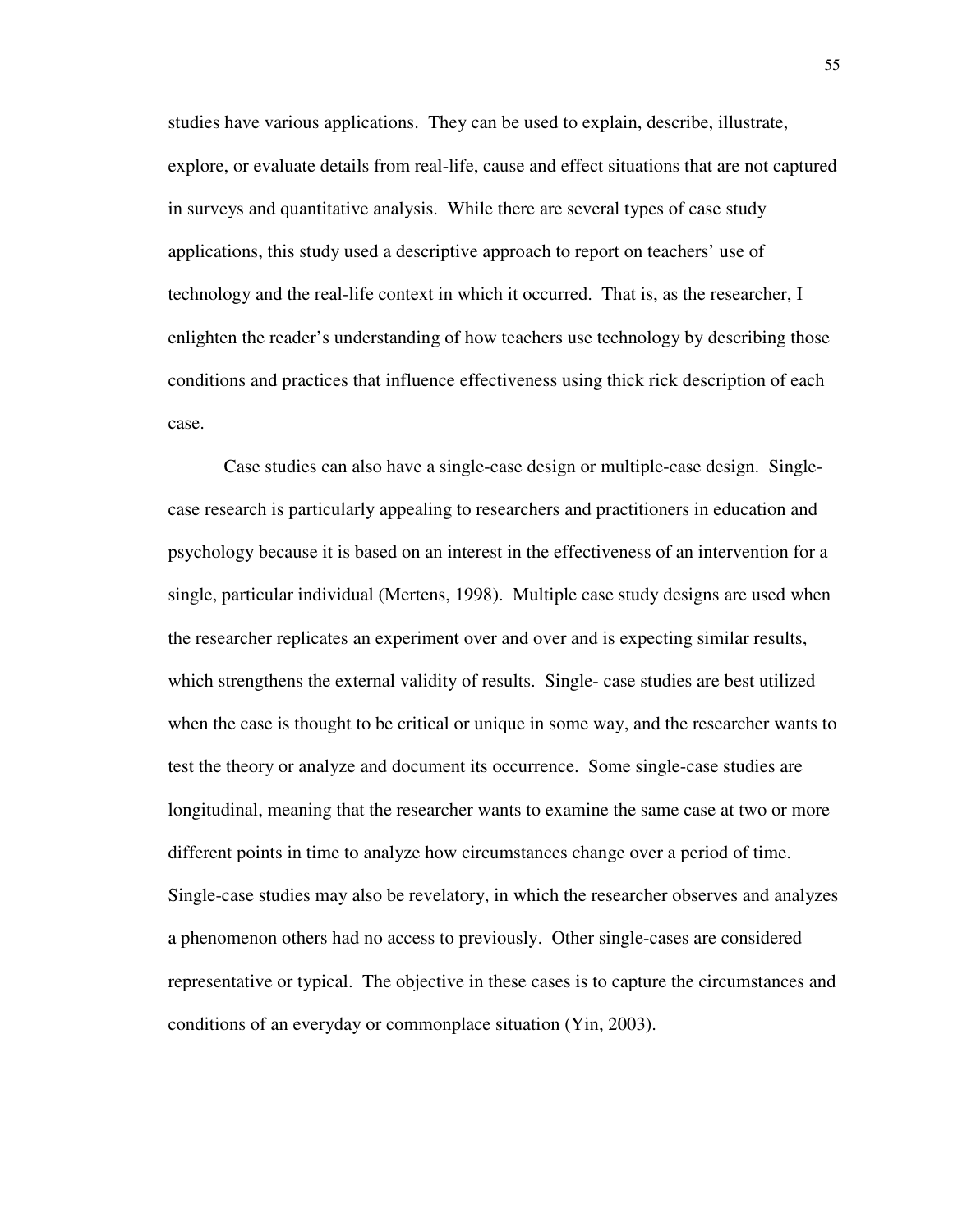Another distinction in designing a case study is to choose holistic versus an embedded study. An embedded study contains subunits within the study. These subunits may be different levels within an entity being studied and may require different units of analysis. Holistic case studies examine the global nature of the entity being studied. The holistic design is favorable if there are no other subunits identified or when the theory guiding the case study is holistic in itself. Yin recognizes, however, potential problems with the holistic design being that it could lack any clear measures of data, or the nature of the study may shift during the research. To avoid this shifting, an embedded design with subunits gives the researcher flexibility and prepare the researcher for evidence that emerges without having to start over.

Based on all of the case study characteristics mentioned above, this study was conducted using single-case methodology and a holistic approach to depict the process of technology integration. As a single-case study, three urban middle school mathematics teachers were investigated solely for the purposes of describing the nature of their effective practices using technology in the classroom. This study did not test whether teachers use technology; nor did it test the actual software used. The researcher reported on teachers' strategies for selecting and using technology to advance learning outcomes.

In addition to the aforementioned elements characterizing this case study, Yin identified five components of case study research design. The first component in each study is to have a research question to guide the study. Secondly, it must also state its propositions, which are statements directing attention to something specifically examined within the scope of the study. Next is its unit of analysis, where the researcher identifies the case, followed by establishing the logic linking the data to the proposition, which is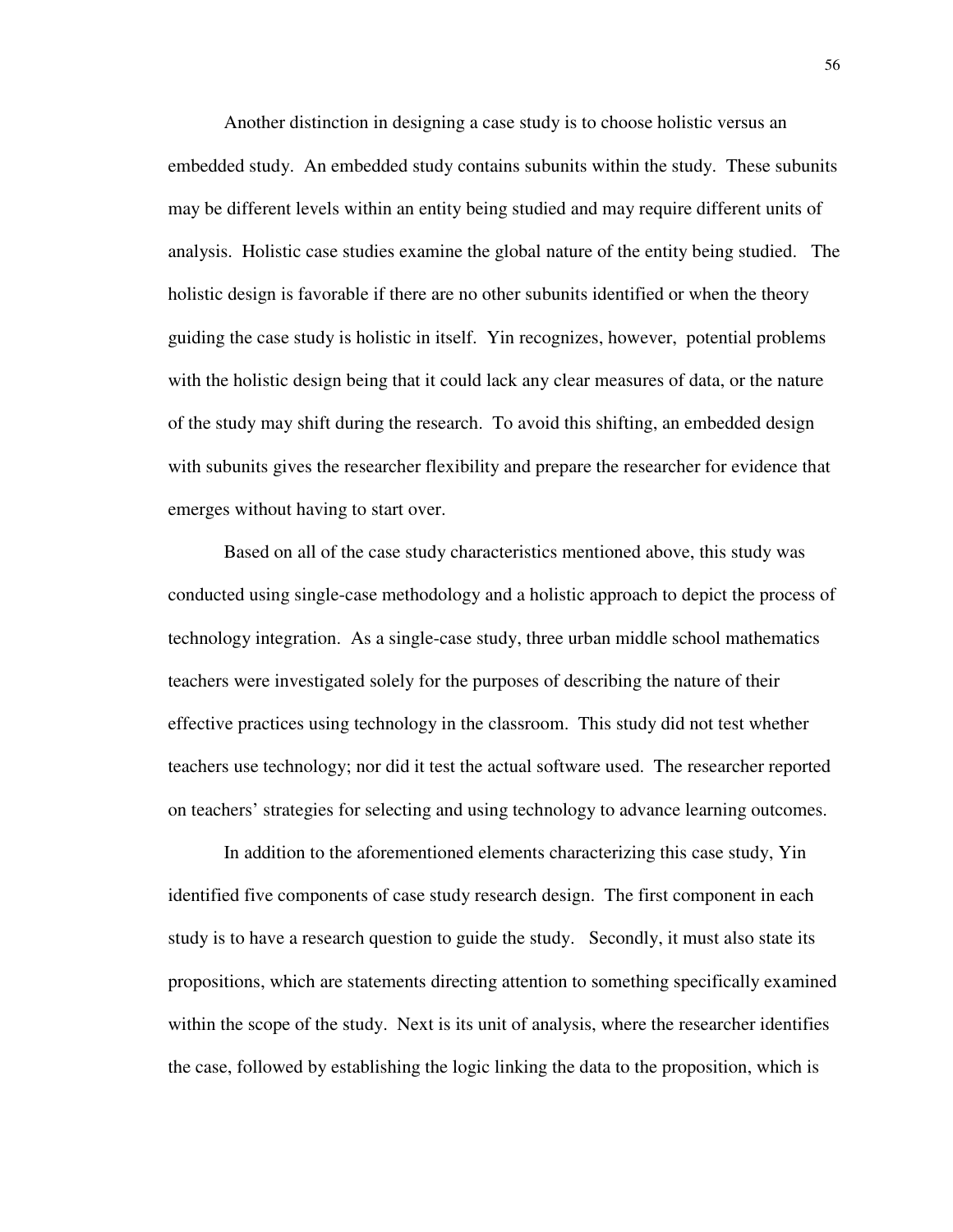when the researcher describes how the data will be used to illuminate the propositions. The last component is the criteria for interpreting the findings. The research questions for this study were: (1) How do successful middle grades mathematics teachers of urban learners who use technology effectively, describe their teaching practices? (2) What strategies do teachers use when integrating technology effectively in the classroom? In lieu of propositions, Yin (2003), says the researcher should identify the purpose of the study and the criteria by which an exploration will be judged successful. The purpose of this study was to investigate effective use of technology by successful teachers in urban middle schools as a tool for advancing mathematics achievement in the classroom. The unit of analysis established the boundaries of the case study. This study was bounded by teaching episodes of veteran middle school teachers who have taught in an urban public school setting for three years or more. The data collected included direct classroom observations, lesson plans, and audio taped interviews. From this data the researcher looked for common patterns of behavior from each participant in the study to identify as an effective strategy for integrating technology in the classroom. Unique behavior was also identified as an effective strategy as it pertained to the integration of technology students are learning with.

#### *Participants*

In order to complete my research, I used purposive sampling to select three mathematics teachers of urban middle school students. These teachers were selected from referrals by the math coaches, model teacher leaders, and principals of a large urban school district who successfully utilize technology in the classroom on a consistent basis.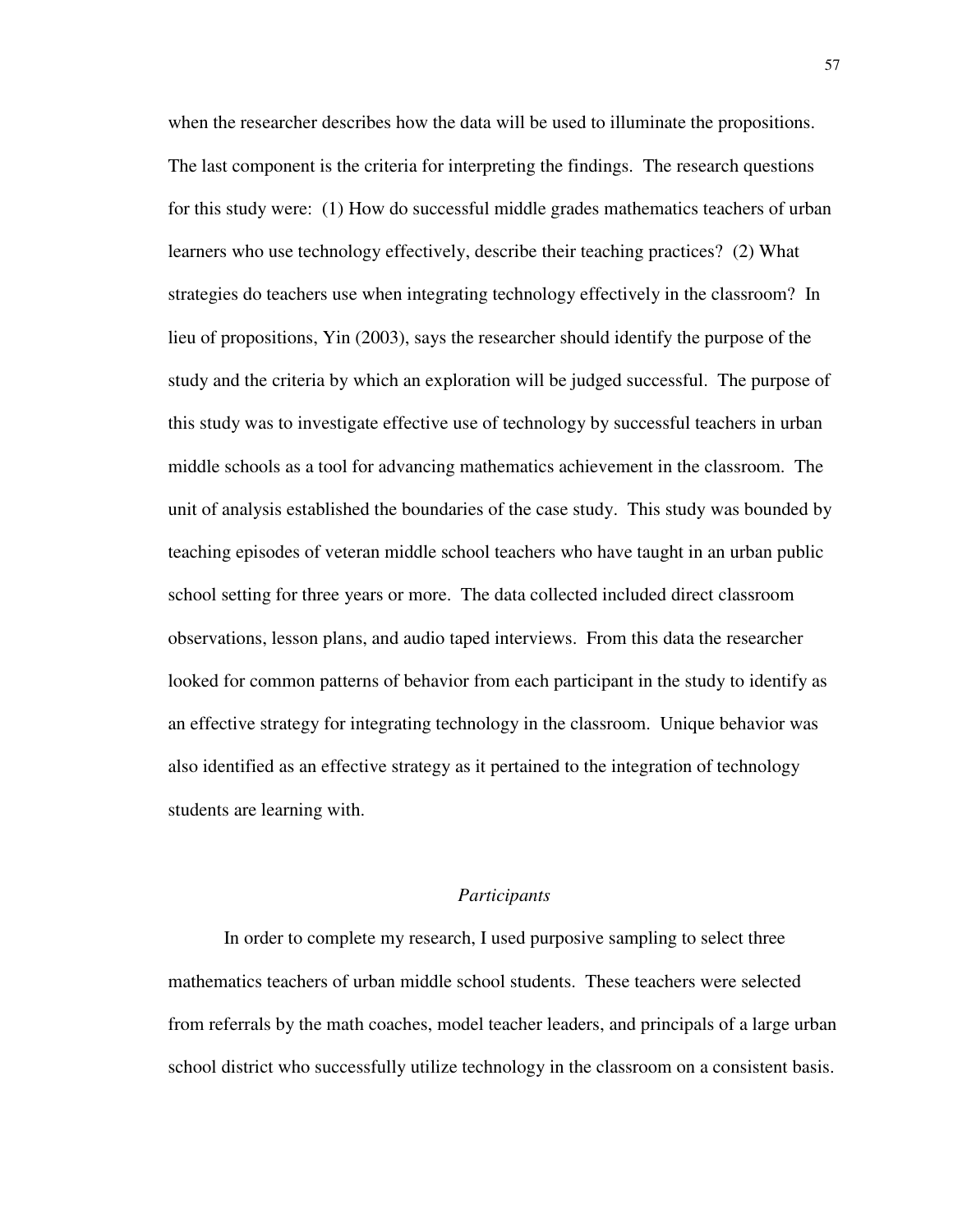A consistent basis means that each time a new skill is introduced, modeled, practiced, or assessed, technology integration was used effectively to advance learning outcomes. Teachers participating in this study are 'successful' teachers, with a minimum of three years teaching experience. A successful teacher is defined as the teacher who has high expectations of students, uses the curriculum as a guide to select appropriate methods, strategies, and materials to engage students in meaningful activities that lead to student achievement. All participants selected had a minimum of three years experience because that is the requirement for tenure. The teacher has had time to settle in their position and more likely to be committed to the education profession.

A total of nine Math coaches, model teacher leaders, and principals combined were contacted via email for recommendations of teachers meeting the criteria. From those contacts five responded with names of six teachers. One of the teachers was eliminated for consideration due to being transferred to another school outside of the schools listed in the approved IRB. All of the remaining teachers recommended were contacted via email and invited to an initial screening where they were asked a series of questions to determine eligibility for this study. All met the criteria for the study. However, one teacher was not selected due to badly damaged equipment in her classroom at the time data was collected. Of the remaining four participants, all African-American, one was eliminated based on the need to have diversity among the participants. There was one sixth grade teacher, two seventh grade teachers, and one eighth grade male teacher recommended in the sampling pool. Two of the teachers, one seventh and one eighth grade, taught at the same school. Since I had no other males and no other eighth grade teachers in the sampling, the seventh grade teacher at the same school as the eighth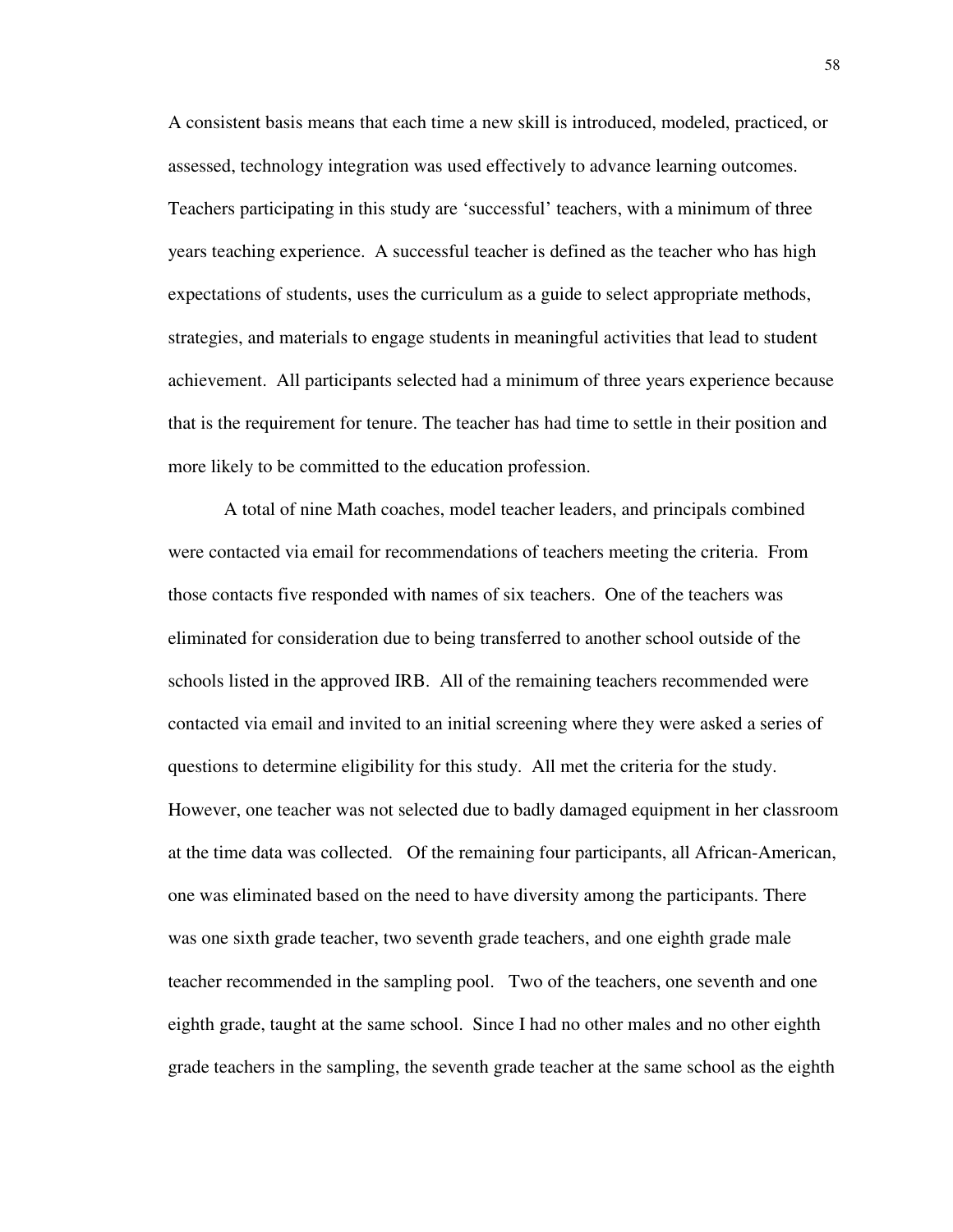grade teacher was eliminated in order to capture technology used with a variety of curriculum standards in different environments. All participants, who remain anonymous, were middle school mathematics teachers in a typical classroom setting of 18 students or more. Each participant is described in detail in the next chapter. The participants are listed in Table 4 below.

Table 4

## *Participants Profile*

| Yrs. Of      |        |         | Personal             |       |                                                                                                                |
|--------------|--------|---------|----------------------|-------|----------------------------------------------------------------------------------------------------------------|
| Pseudonyms   | Gender | Service | Pseudonyms           | Grade | <b>Technology Usage</b>                                                                                        |
| Ms. Anniston | F      | 23      | Concord Middle       | 6     | Blackberry cell phone<br>Pays bills on-line<br>Digital Photo Imaging                                           |
| Ms. Bell     | F      | 8       | Riverstone<br>Middle | 7     | Blackberry cell phone<br>Pays bills on-line<br><b>MacBook</b><br>Ipad                                          |
| Mr. Jacobs   | M      | 7       | Timberwood<br>Middle | 8     | 3G smart phone<br>Pays bills on-line<br>2 laptops<br>I-pod<br>Nintendo Wii<br>$X$ box 360<br>Facebook; Myspace |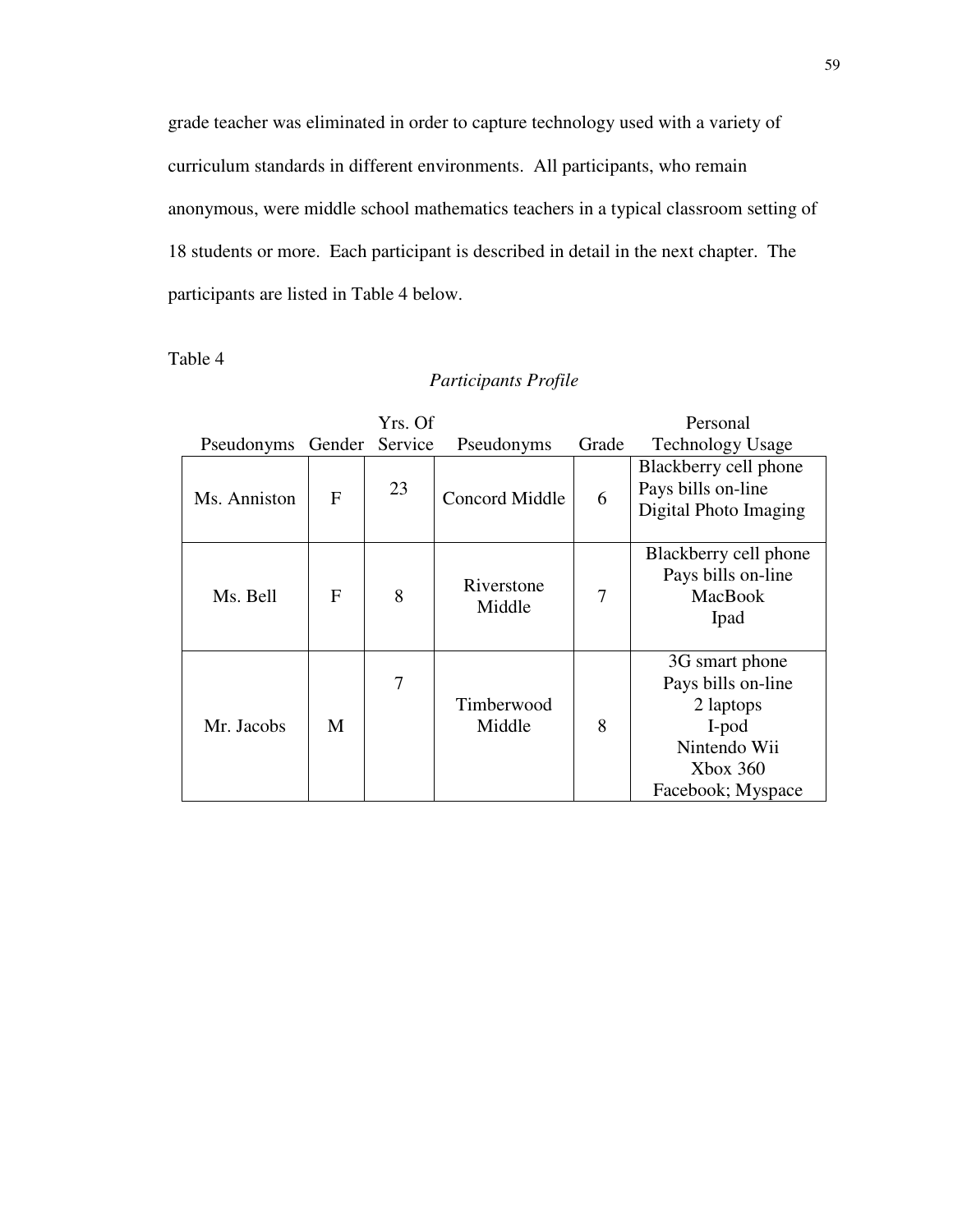## *Data Sources and Data Collection Procedures*

Data was collected in phases over a semester school term in order to observe technology used with a variety of curriculum standards. Collecting data required me taking time off to complete afternoon interviews and scheduled observations because I am also employed in the same school district. Each principal at the approved school named in my IRB application to the school district received a copy of the IRB approval letter, creating a more manageable opportunity to collect data. I then submitted a schedule to my principal of dates and times I would need away from my school to collect data, assuring him that it would not interfere with critical dates or events, nor create a hardship in my productivity. I contacted each principal at the schools where the participants work to explain my purpose and discuss visitor rules and regulations. One principal was difficult to reach. However, because I maintained constant communication with the participant, I had no conflicts with scheduling, and felt comfortable about proceeding with the classroom observations.

The first phase of data collection involved conducting the initial interview. Merriam (1998) suggests open-ended and semi-structured interviews. These type interviews are useful when the researcher gathers information from the participant's viewpoint about a situation. The initial interview allowed me to introduce myself, explain the study, address any questions or concerns the participant may have, and obtain consent from the participant (see appendix A). The interview proceeded with questions about their use of technology, and what they say and do in the classroom (see appendix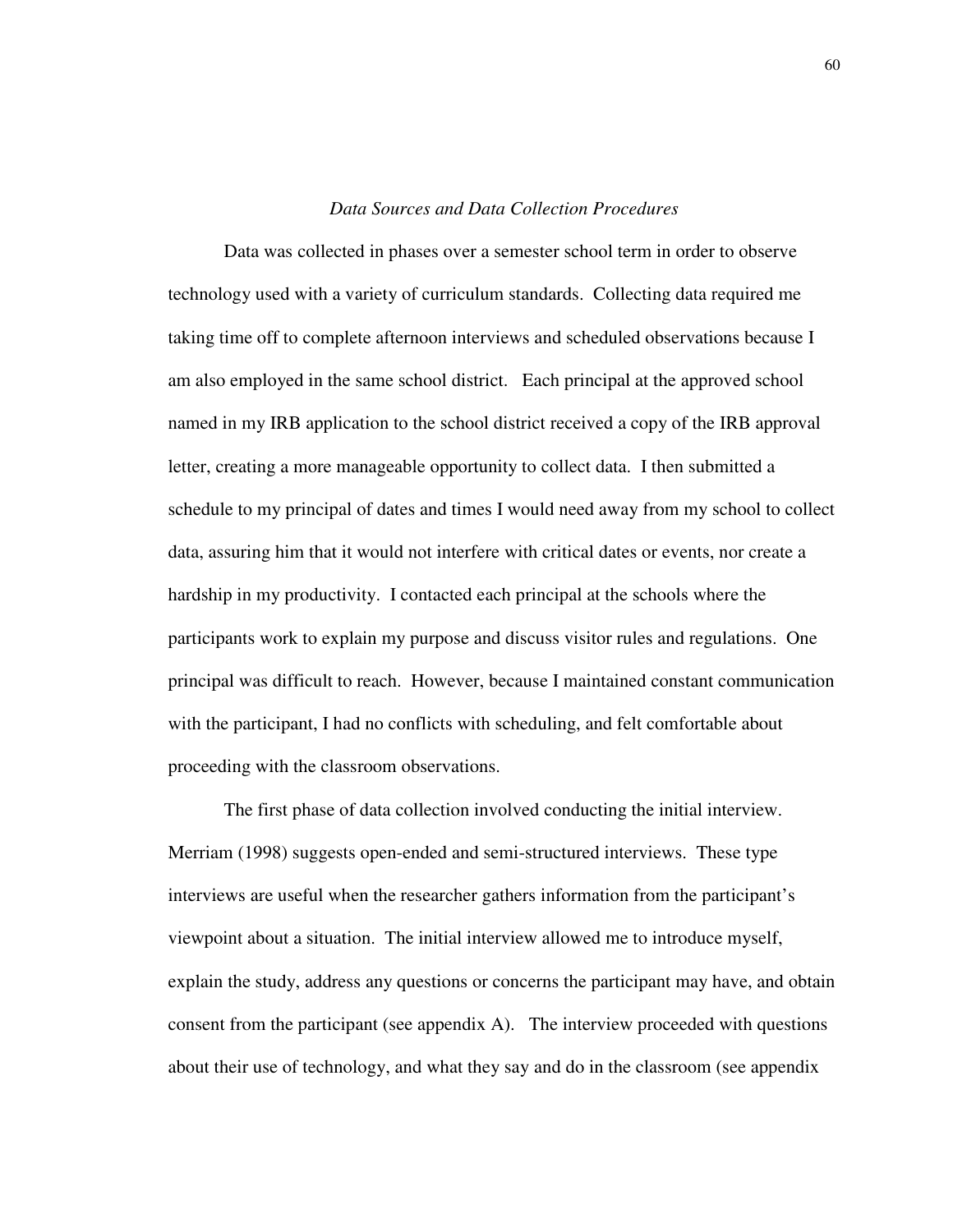B). Their responses were used to help guide the development of questions for interviews in the next phase. Interviews were audio taped and conducted with each participant separately, at their school, at the end of the school day and transcribed later.

The next phase documented what I observed the participants actually doing in the classroom. I observed each participant using technology with two different math standards that is required according to the mathematics curriculum for their grade level. These observations were documented manually using field notes to record what took place as the teacher used technology. Neither audio nor videotaping was permitted during classroom instruction according to the IRB guidelines set by the school district where the data was collected. Each participant and I agreed on the day and time I would observe a lesson so that I could schedule the necessary time off.

After each observation, the researcher conducted a follow-up interview with each participant to discuss reflections concerning the implementation of the technology and its effectiveness. The data collected in this phase reveal how the technology was selected, if the teacher's lesson plan matched the actual events and classroom practice, and if the technology implemented assisted the teacher in accomplishing the curriculum goal.

The final phase was a summarized interview with each participant to discuss and get clarity on any discrepancies between the initial interview and the observations. Data sources from each participant included six interviews, lasting approximately 30 minutes each, two one-hour classroom observations with each participant, and participants' lesson plans as evidence of their use of technology.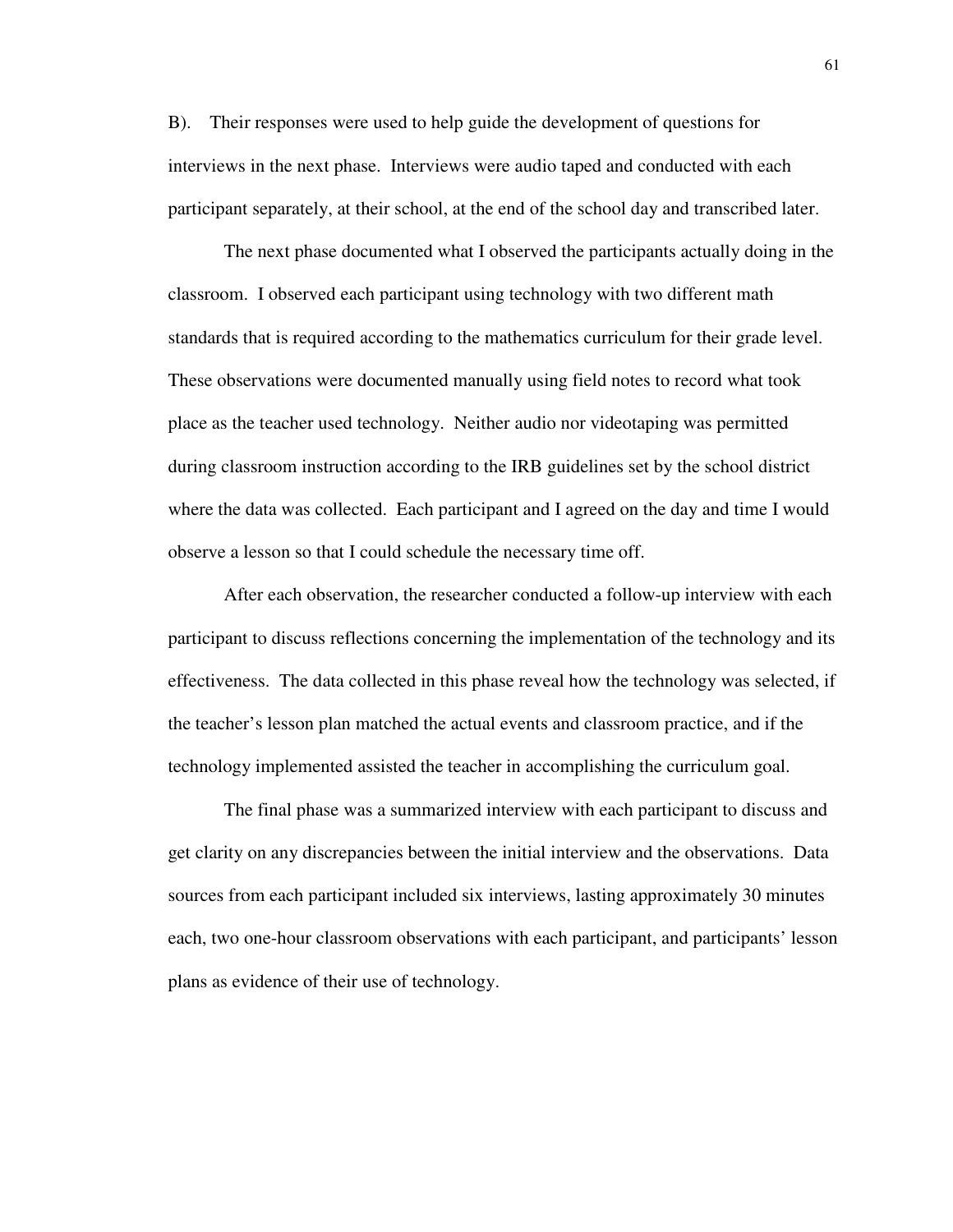## *Role of the Researcher*

At the time of this research I am a mathematics educator of predominately African-American, economically disadvantaged middle school students in an urban school district. I entered my teaching career over fifteen years ago with more technology skills than the average teacher because my prior occupation as a financial analyst in the corporate sector required the constant use of a computer or some advance form of technology such as video conferencing and LCD projection. With a plethora of technology resources now available, I desire to know a structured outline or pathway to knowing when and how to integrate technology effectively. I work with a large and somewhat diverse population of teachers who appear to be competent in their content area. Some of them utilize technology in their daily lesson activities and some do not. Those who use technology may be using it as a communication tool, or as remediation support. There are teachers who navigate quickly and with ease through the internet to locate useful resources and activities; then there are others who have trouble logging on to a computer. Some teachers attend local seminars and workshops to keep abreast on the latest technology while others still use traditional teaching methods (even though they are aware of their annual evaluation includes providing evidence of technology use in the classroom). I have observed in my own classroom more student engagement in activities when technology is used; however, I also noticed students get bored and resort to off-task behavior when the activity requiring the use of technology becomes routine, which signifies an ineffective use of technology. Therefore, my research will help me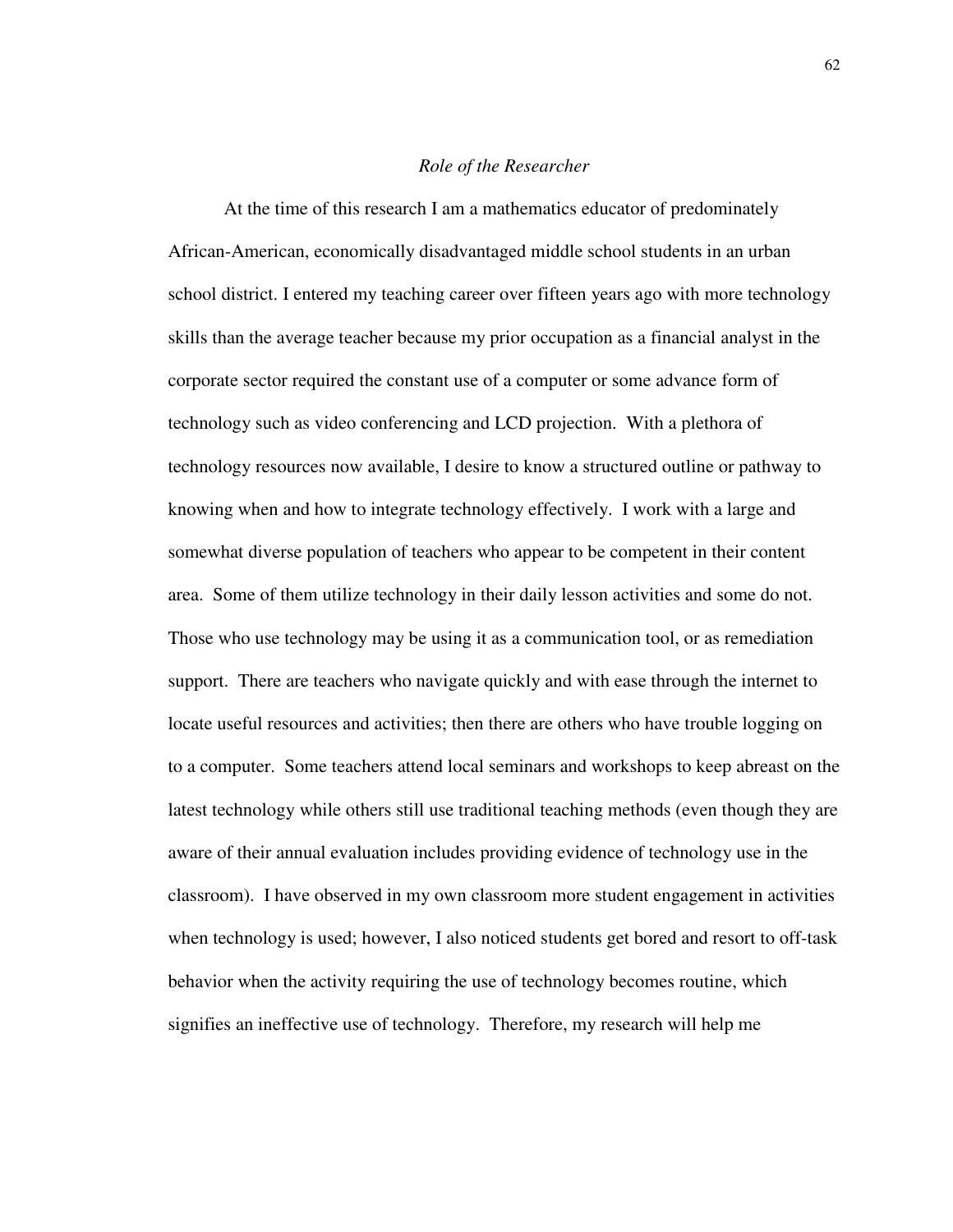understand the process utilized by teachers who integrate technology successfully in the classroom.

Researchers have investigated the impact of technology in the classroom and have found a direct correlation in student achievement. In addition, students also tend to be more engaged and take ownership of their learning, purging the use of passive learning in the classroom. In order for these results to be achieved, applications must be appropriately selected by the teacher that will promote learning and reach individual students where they are (Hancock, 1993).

I believe that teachers who provide a balanced instruction – combining technology with elements of writing and real-world problems have a better understanding of experiences and tools students need to be successful in their future, and prepare them accordingly. Based on my experience, I believe that chronological age, years of teaching experience, size of family, and personal interest are factors that influence teacher knowledge and use of technology.

I believe teachers who use some form of technology constantly throughout the day, whether at work, or at their leisure, will promote the use of technology in their classroom. Teachers who enjoy the latest technological inventions for modern convenience will approach new educational technology with an open mind and rationalize the use of it in the classroom. I also believe that veteran teachers with more that twenty years of teaching experience will be apprehensive about using technology because it is difficult for them to accept change.

My role as a researcher was that of a direct observer in the classroom. I served as the data collection instrument, conducting semi-structured interviews and classroom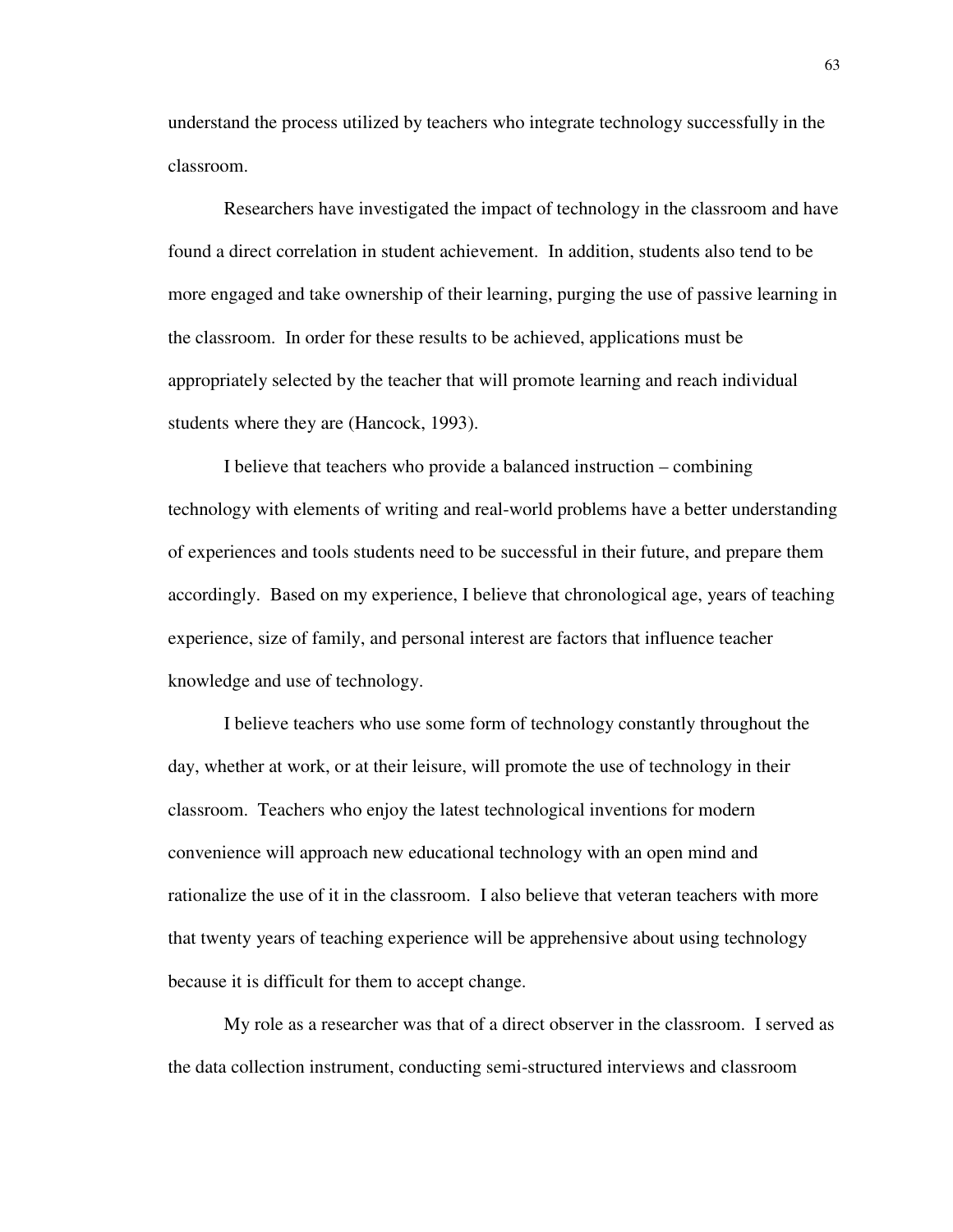observations. While there was no interaction with teacher or students during the regular class time, my presence may have slightly affected their behavior, and consequently changed the level of student interaction. However, my presence had no impact on teacher knowledge and usage of technology. My interaction with teachers occurred in their spare time, either after school hours or during the teacher's planning time.

### *Data Analysis*

Qualitative data analysis is defined as an ongoing process involving continual reflection about the data, asking analytic questions, and writing memos throughout the study. It involves using open-ended data from the information supplied by the participants of the study to make an interpretation of the larger meaning of the data (Rossman & Rallis, 1998; Creswell, 2003). The data analysis I used follows the six-step generic approach recommended by Creswell, which involved 1) organizing and preparing the data analysis by transcribing interviews, sorting and categorizing the data; 2) reading through all the data to reflect its overall meaning; 3) coding the data; 4) use the coding process to generate a description of the people, places, and events of the study; 5) describe those themes in a narrative passage or table; 6) make an interpretation of the data. Upon collecting data from the participants, I personally transcribed the interviews and looked for patterns and striking differences among the participants to derive specific and optional methods and strategies lending it as best practices for all teachers. The use of activity theory also enabled me to organize the data and analyze the process involved in teachers using technology effectively, which I describe later in chapter 4.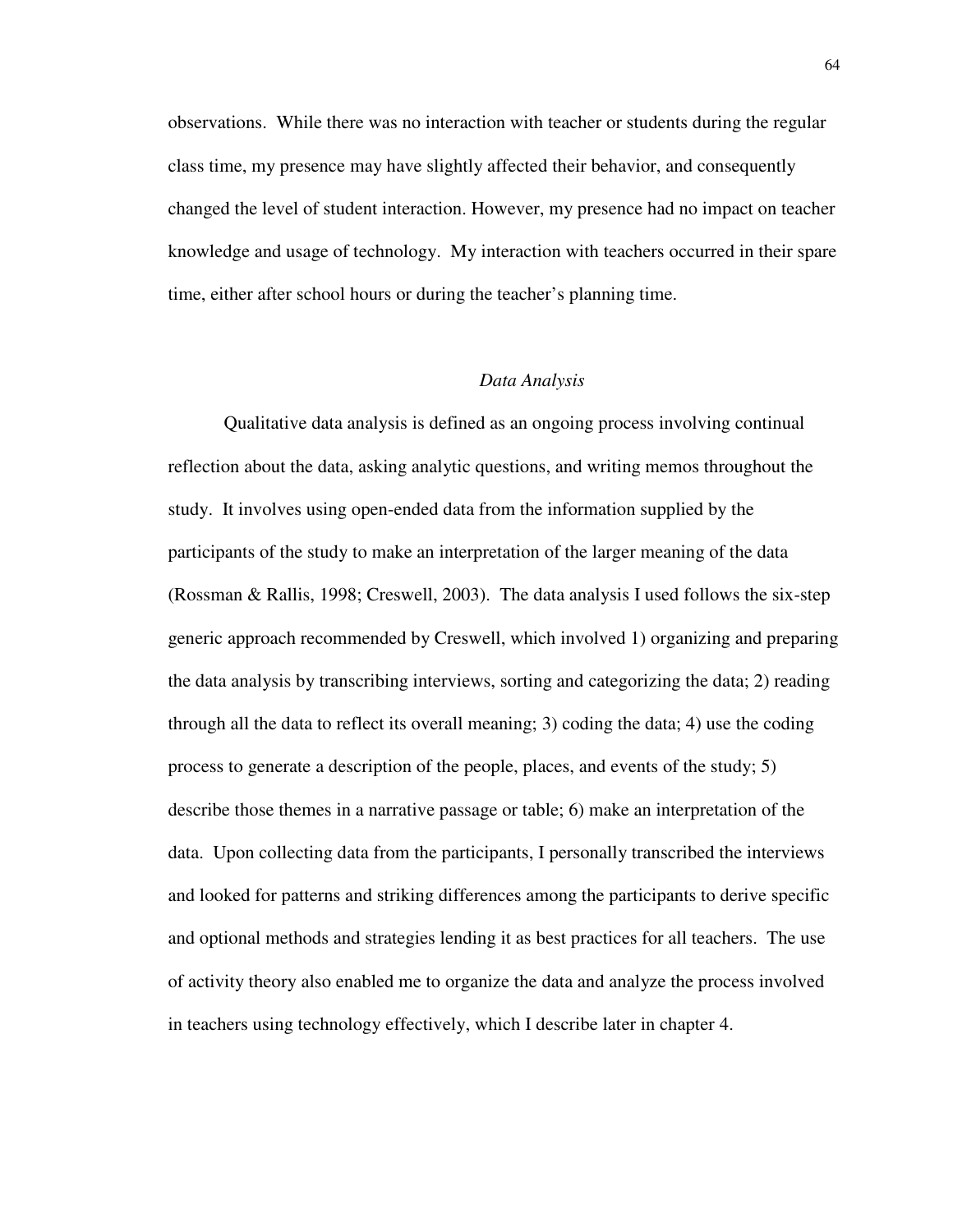## *Trustworthiness of Data*

It is important that the researcher explain the process by which the findings in the study are validated. .According to Lincoln and Guba, (2000), there are four criteria that determine the trustworthiness of the data collected and reported in a qualitative study. Following these criteria, I employed the use of credibility, transferability, confirmability, and dependability throughout this research process.

### *Credibility*

In this study I used prolonged engagement and member checking to establish credibility. Prolonged engagement was used as I observed participants over a semester period in order to understand the actions of teachers who integrate technology in their lesson. By using prolonged engagement, it allowed me to establish trust with the participants, ensuring their autonomy to perform routine activities documented in this study. Member checking was also used to ensure my interpretations of reality and meaning hold truth to the data collected. At the conclusion of this study, each participant was allowed to review my findings to match their experience with the data collected and confirm the accuracy of my interpretations.

#### *Transferability*

Transferability refers to the ability of the researcher to extend the findings of a study beyond the specific individuals and setting in which that study occurred. This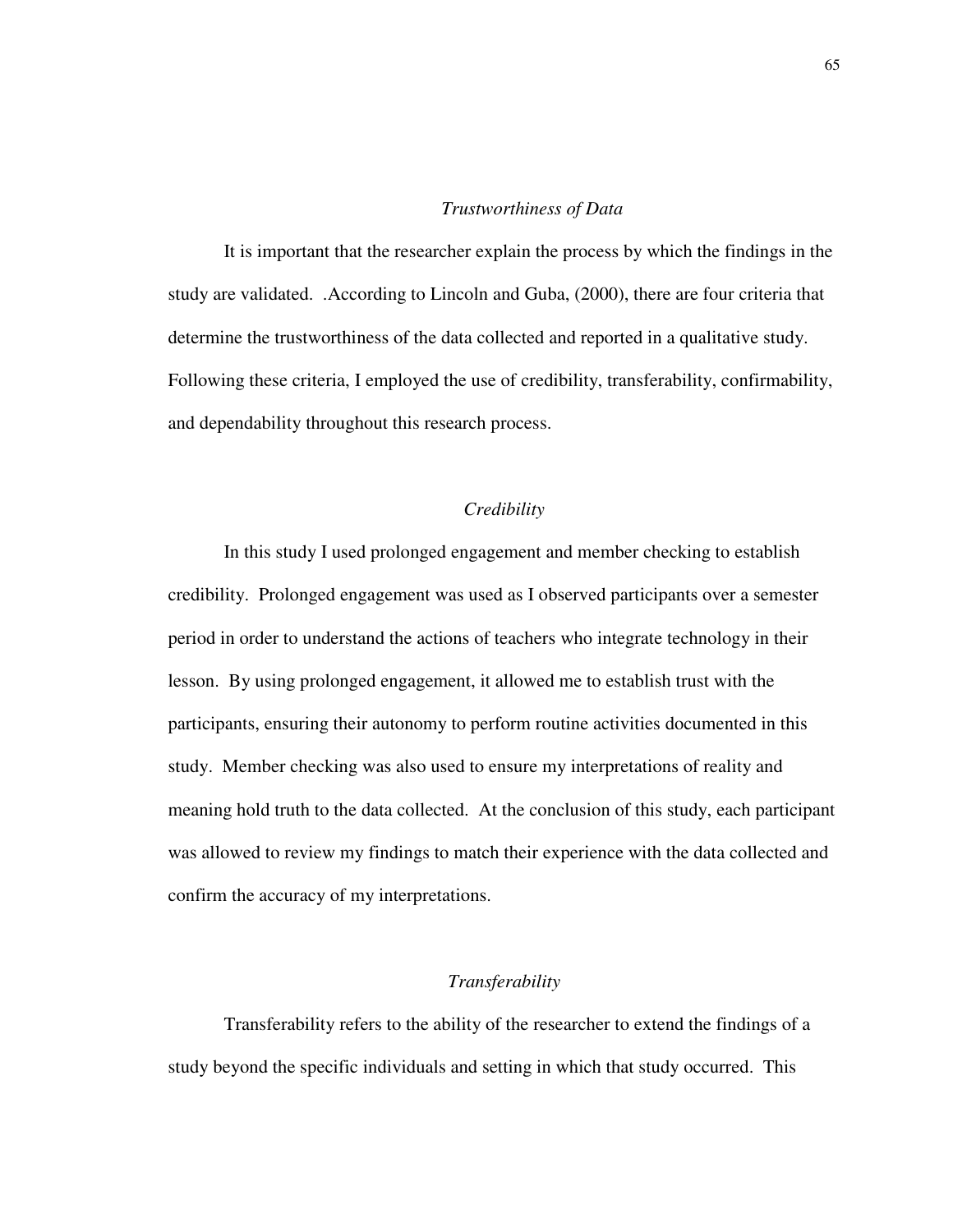study took place over a four-month period in an urban school district. In order to establish transferability, I presented rich, thick, detailed descriptions so that the audience would understand the contextual variables operating within this setting and have a solid framework for comparison (Merriam, 2009).

## *Confirmability*

Confirmability warrants that the data reflect the views of the participants accurately rather than the researcher's biases. I maintained an audit trail to trace the data to its original sources. Using interviews, observations, and analysis as multiple data sources, triangulation was employed as a process of cross checking data to ensure trustworthiness. Data was manually coded using process and axial coding procedures (Corbin & Strauss, 2008), to organize data meaningfully and label categories readers will be able to understand. Each coding cycle is demonstrated in Tables 5 and 6. In the first cycle (table 5), the qualitative researcher describes actions and interactions leading to solutions to problem solving. With technology strategies as the goal in mind, each response given by the participant and each action observed was coded using action verbs. In the second cycle I used the axial coding method, shown in table 6. Axial coding allowed the researcher to group those actions (process codes) together that contained a common attribute and categorize them in order to capture the nature of the events that occurred and answer the research question. The results are presented and discussed in chapter 4.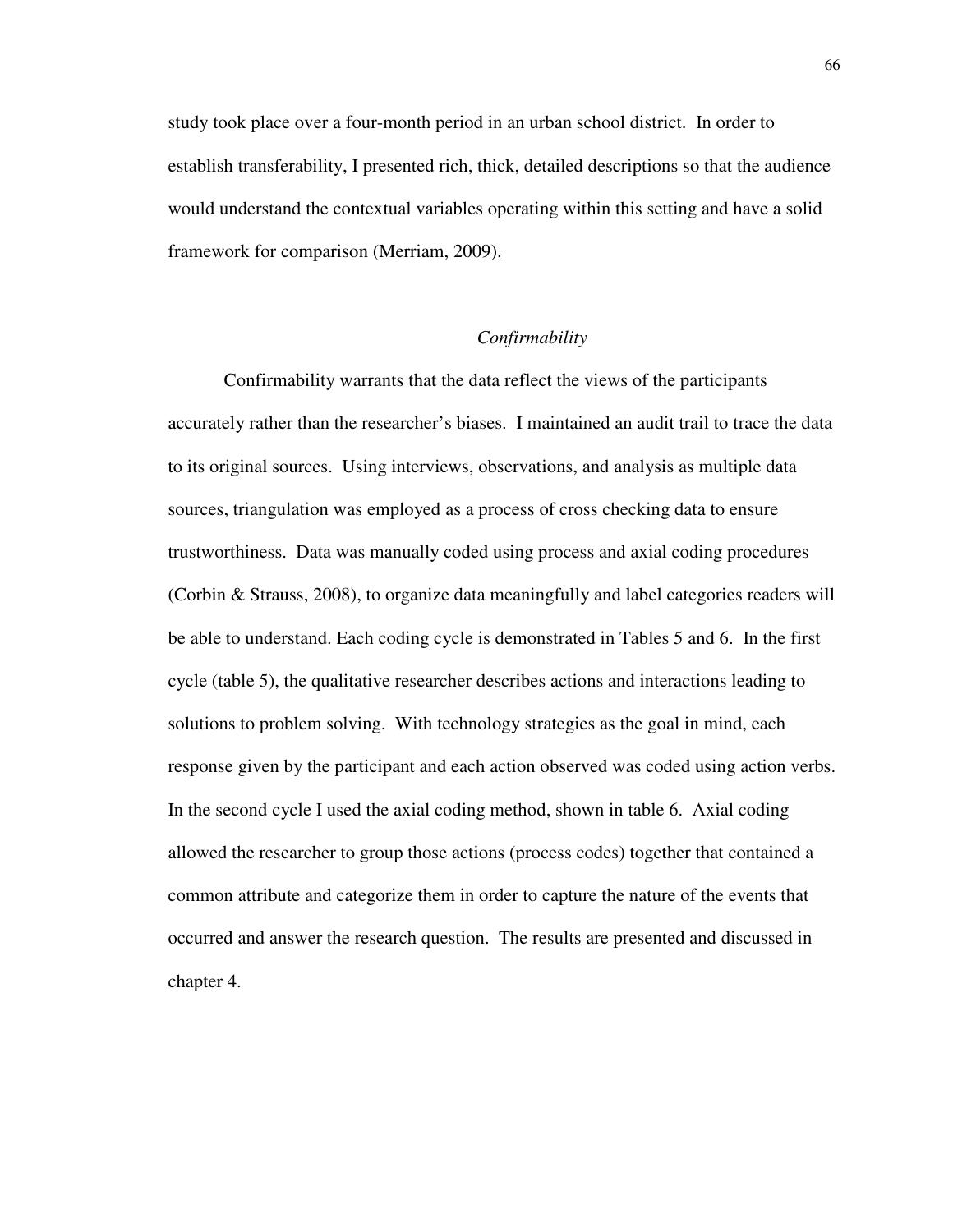Table 5

# *Sample Process Coding Method*

| <b>Interview Question</b>                          | <b>Participant Response</b>                                                                                                        | Process Code                             |  |
|----------------------------------------------------|------------------------------------------------------------------------------------------------------------------------------------|------------------------------------------|--|
| How was technology used<br>to support instruction? | It allowed the student to<br>click on a relation and drag<br>it to the box that was titled<br>'a function' or 'not a<br>function'. | Interacting with software                |  |
| What worked well with this<br>lesson?              | Students were able to move<br>at their own pace; it allowed<br>them to see their scores, and<br>it gave immediate feedback.        | Assessing student learning               |  |
| Describe your approach to<br>using technology.     | I go home every night and<br>look for things I can use in<br>my classroom.                                                         | Searching for interactive<br>technology. |  |

Table 6

## *Sample Axial Coding Method*

| Preparation                       | Evaluation                              |
|-----------------------------------|-----------------------------------------|
| Previewing the night before       | Evaluating for understanding            |
| Planning for variety              | Discussing                              |
| Searching for interactive lessons | Saving and modifying for other learners |
| Checking equipment                | Using activotes for assessments         |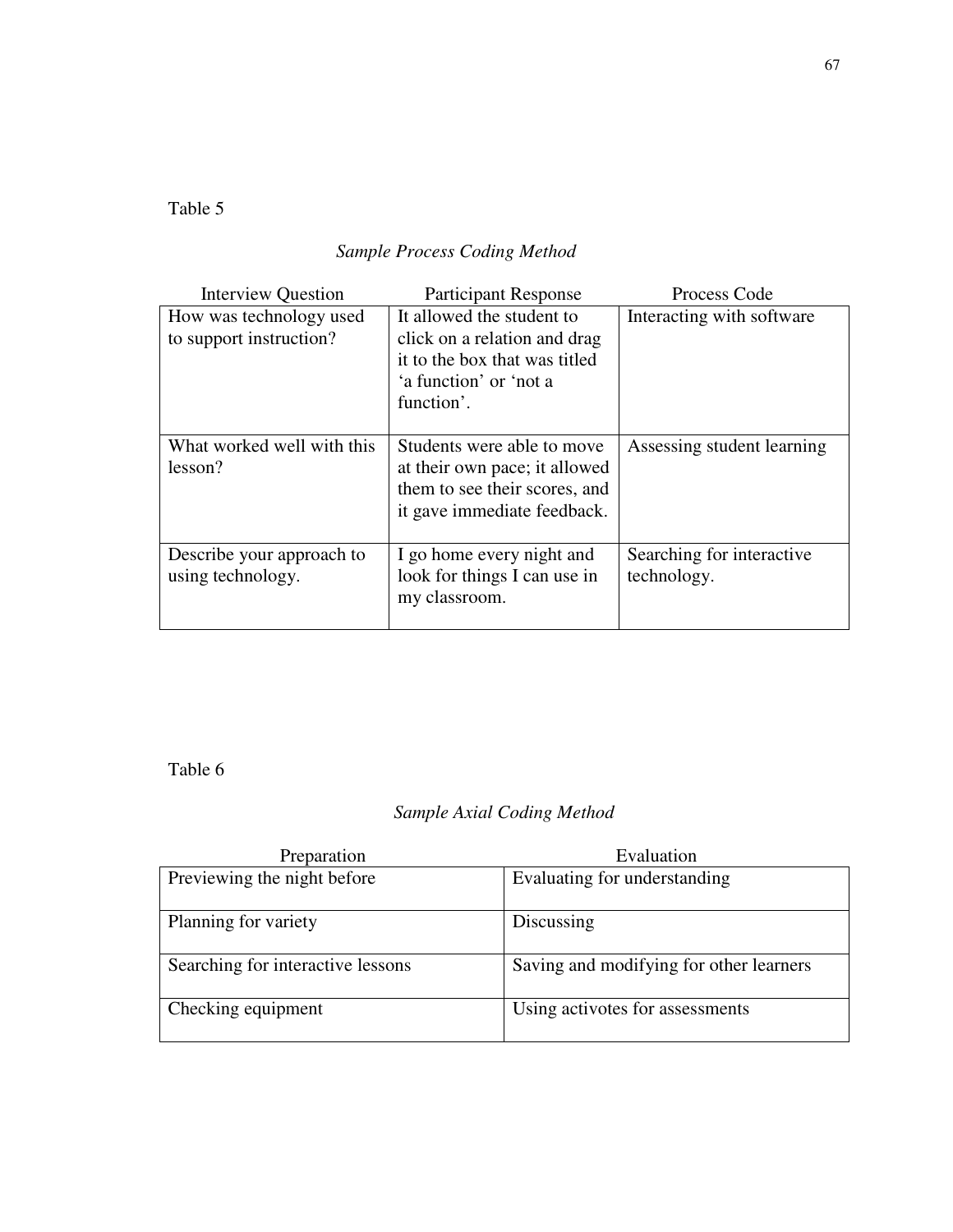## *Dependability*

Dependability is a characteristic stating that if this study was conducted at a later time by another researcher using the same procedures, the results should be the same. By minimizing researcher biases, and implementing the strategies – prolonged engagement, member checking, thick description, and triangulation, the dependability of this study was established.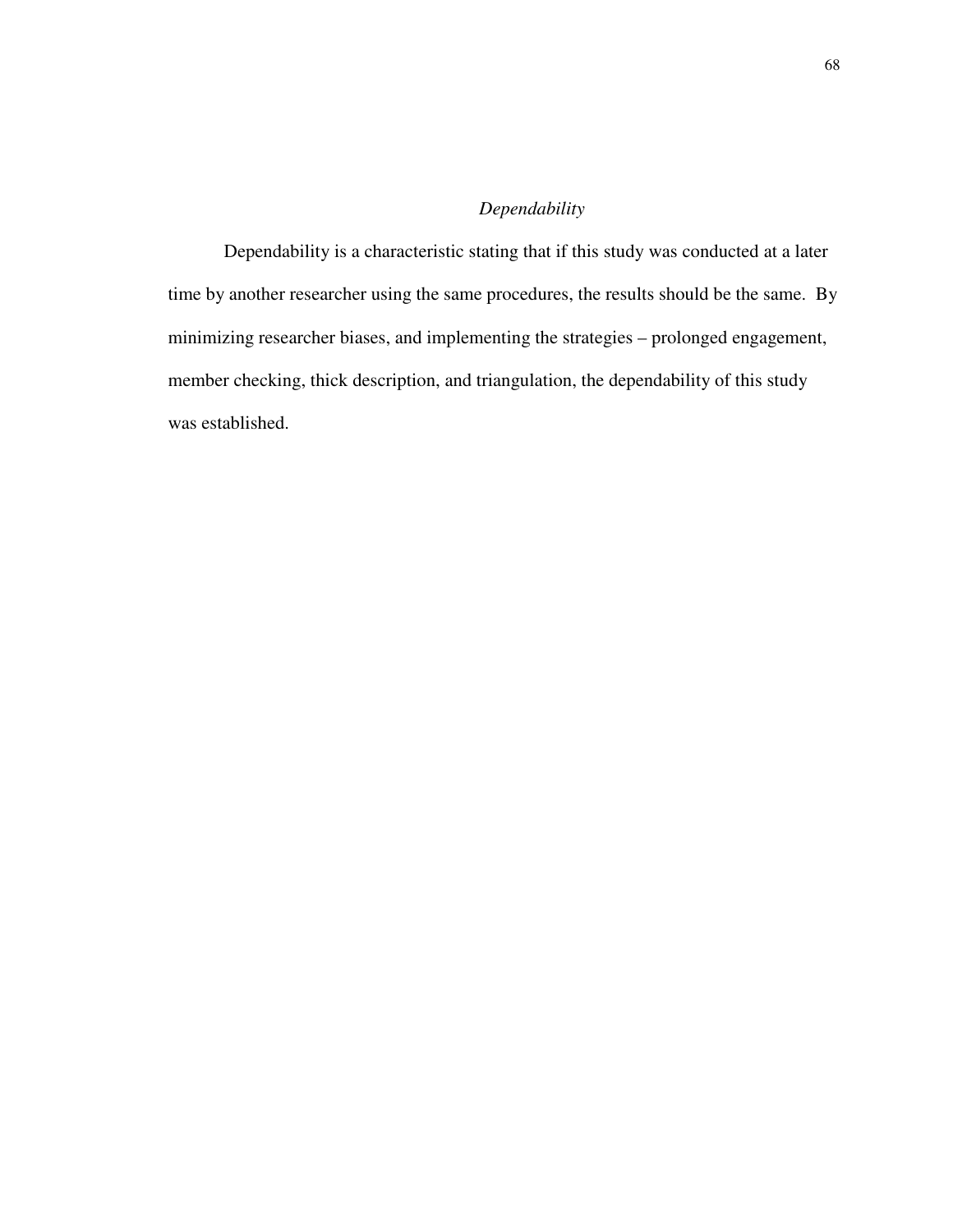#### Chapter 4

#### Analysis and Findings

 In this chapter I present the cases of three successful mathematics teachers who use technology in their classroom using data collected over a four month period from lesson plans, interviews, and observations. Organized by participant, I present their data in five parts. The first part gives a little background on each participant, followed by the interview where the teacher describes their process of selecting the technology they use and their teaching practices. The next two parts details my classroom observation that supports the information teachers gave about their teaching practice. The focus of the observation was primarily to see the teachers' use of technology in action (which is called an episode), as well as verify the accuracy of what they say about their instructional practices. Each episode begins with the episode trigger (stated from the lesson plan), the activities where technology is used, and the outcome (how students respond to activities). The final section reveals the teachers' summarized description of using technology effectively. Pseudonyms are used for each participant and their school to protect their identity.

The goal of this research is to describe strategies teachers use to implement technology effectively in the classroom. The following research questions were used to guide the data collection and analysis: (1) How do successful urban middle grades mathematics teachers who use technology effectively, describe their teaching practices?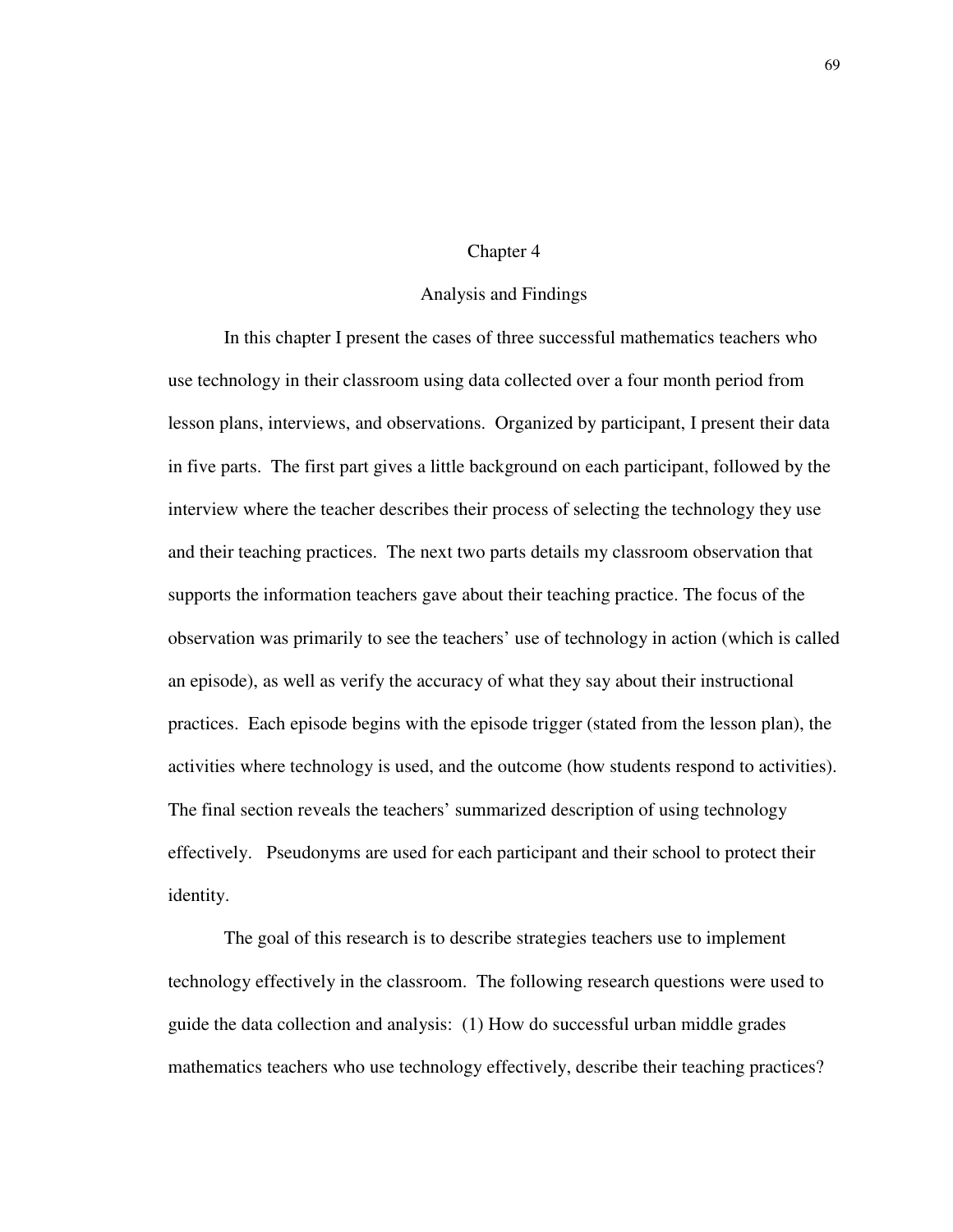(2) What strategies do teachers use when integrating technology effectively in the classroom? The synthesis of each participant in this case study will answer the research question.

#### Ms. Anniston

## *Background*

When you enter into Ms. Anniston's room at Concord Middle School, there is a powerful feeling that lets you know students are focused on a specific goal or task to accomplish, as if they are in search of a precious treasure, and with intensity, they are bound to find it before leaving that classroom. Ms Anniston has a doctorate degree in Teaching and Learning, and is a veteran teacher of 23 years. She has taught at her present school for 18 years and currently teaches sixth grade mathematics. She is a successful teacher because she is dedicated to working with children as much as needed until they learn the math skills in the curriculum. This is evidenced by the amount of time she spends not just on the required afternoons for tutorial, but availing herself any day of the week to her students. The annual standardized test scores of her students average approximately 80% or higher. Just outside of her classroom Ms. Anniston displays mathematical tasks and projects students have completed along with photos of the students while working on specific tasks.

She has witnessed her school undergo several renovations and technology upgrades. Her class was the only room at her school to receive a workstation of 15 computers so that students could use the internet for math projects and geometer's sketchpad for skill mastery. She was also the first teacher at her school to receive a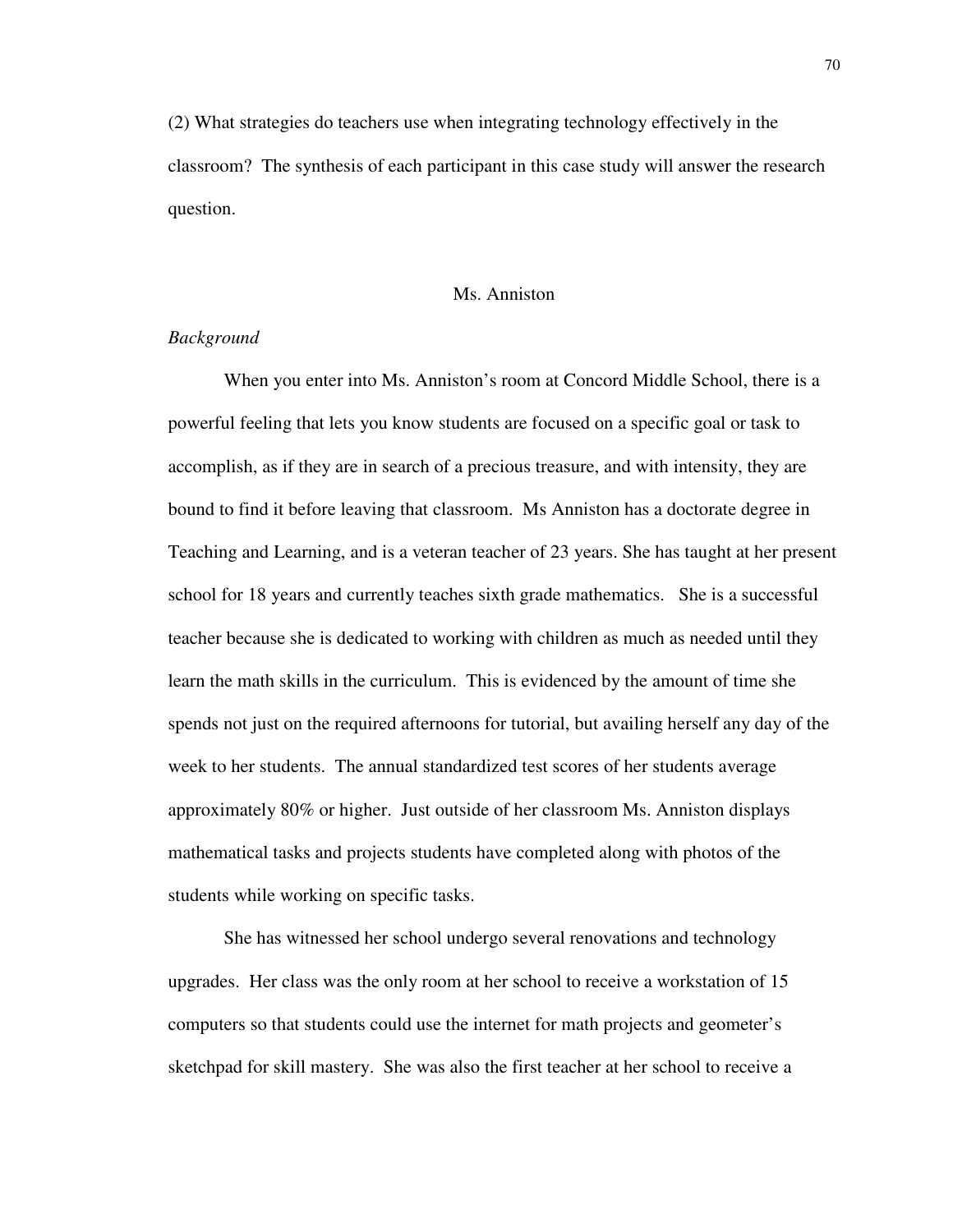promethean whiteboard so that various applications of technology would aid students' visual understanding of the geometry standards required in her school district. Today, Ms. Anniston's classroom has a technology station containing six desktop computers located on one side of the classroom. In the front of the classroom is a promethean board mounted in the center of a white, dry erase board. An LCD projector is mounted from the ceiling, and her laptop is located at a nearby table. Her classroom has 28 desks divided into two separate sections of 14 desks each, side-by-side, and facing each other. This arrangement lends itself to working cooperatively on mini tasks, and allows ease of board visibility as well as mobility.

#### Ms. Anniston – Technology Planning

Researcher: Describe your approach to selecting technology.

- Ms. Anniston: The school has provided it for us and it is something I am interested in. So I go home every night and look for things I can use in my classroom. Right now I am putting Math Navigator using flip charts on the promethean board. I try to find creative flipcharts created by other teachers or I create them myself.
- Researcher: What is Math Navigator?
- Ms. Anniston: Math Navigator is an intervention program the district has purchased to help students who are currently performing below grade level. If students did not pass our state standardized test, they were tagged for this intervention program. After using it for a few weeks I liked it and decided to use it along with our text during regular instruction as reinforcement.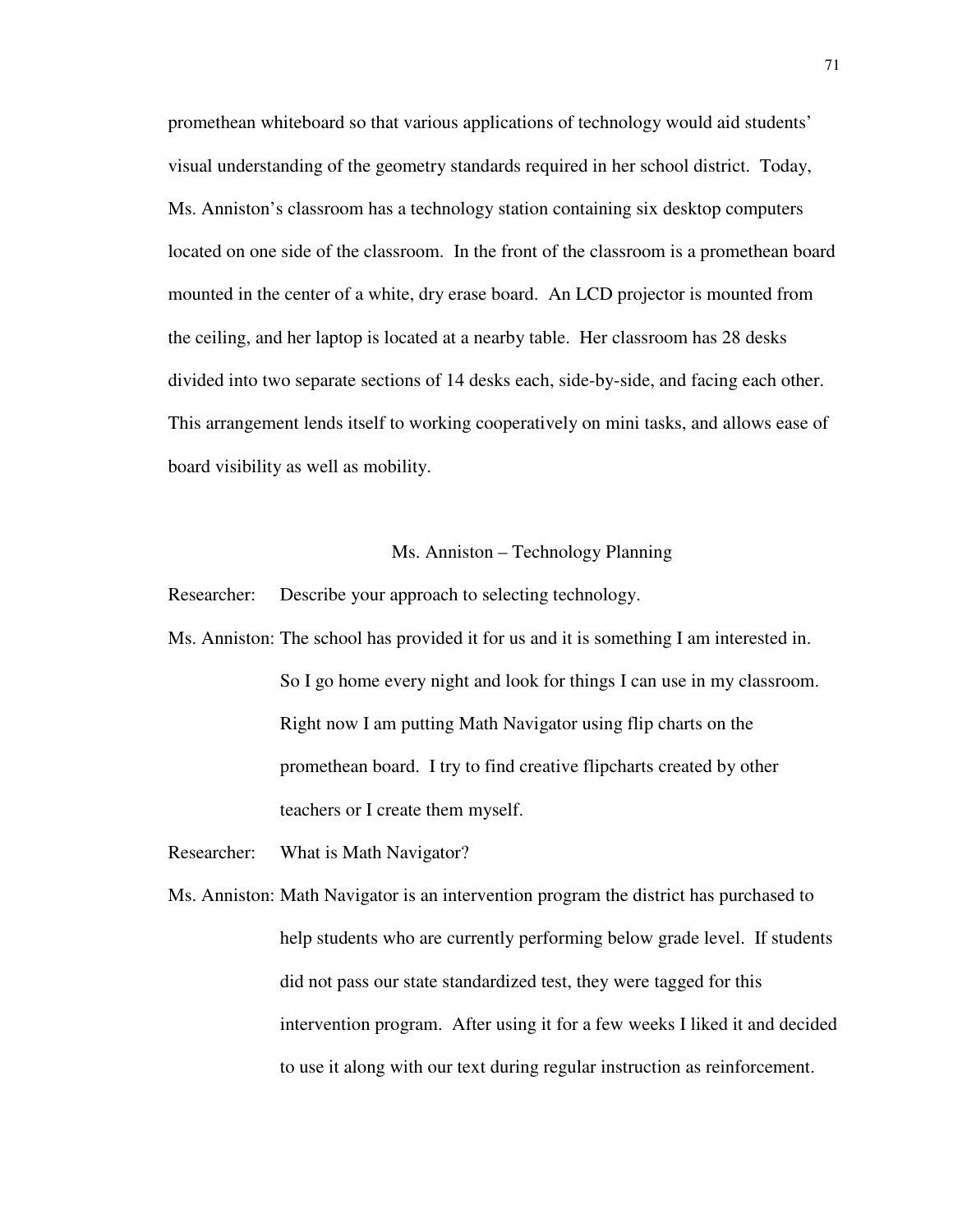- Researcher: Is the technology selected during the time you are creating weekly lesson plans? If not, when?
- Ms. Anniston: No. I search every night.
- Researcher: What types of technology do you use?
- Ms. Anniston: I use the promethean board, my laptop and the LCD projector daily. Sometimes I use the Activotes with the promethean board. I also use the Mac Cart, which is a portable computer lab with 30 laptop computers we can check out of the library.
- Researcher: Why do you use technology?
- Ms. Anniston: We have students born in the digital age and they are a different type of learner; and in order to keep their interest we have to use technology. The things we do on the white boards we could never do on the overhead; it's more interactive; you can save student work and teacher notes. Students don't like to use paper and pencil so I have something for students to do. They like to write on the board cause other teachers won't let them.
- Researcher: How do you know when to use technology during your instruction?
- Ms. Anniston: It is necessary that I always use technology. I use it consistently throughout the lesson. I can go back and enhance it and reuse it with other classes because unlike the old chalkboards, I can save my information and always go back and retrieve the notes and activities. There are some things that I need to do differently, depending on the kind of lesson I am preparing.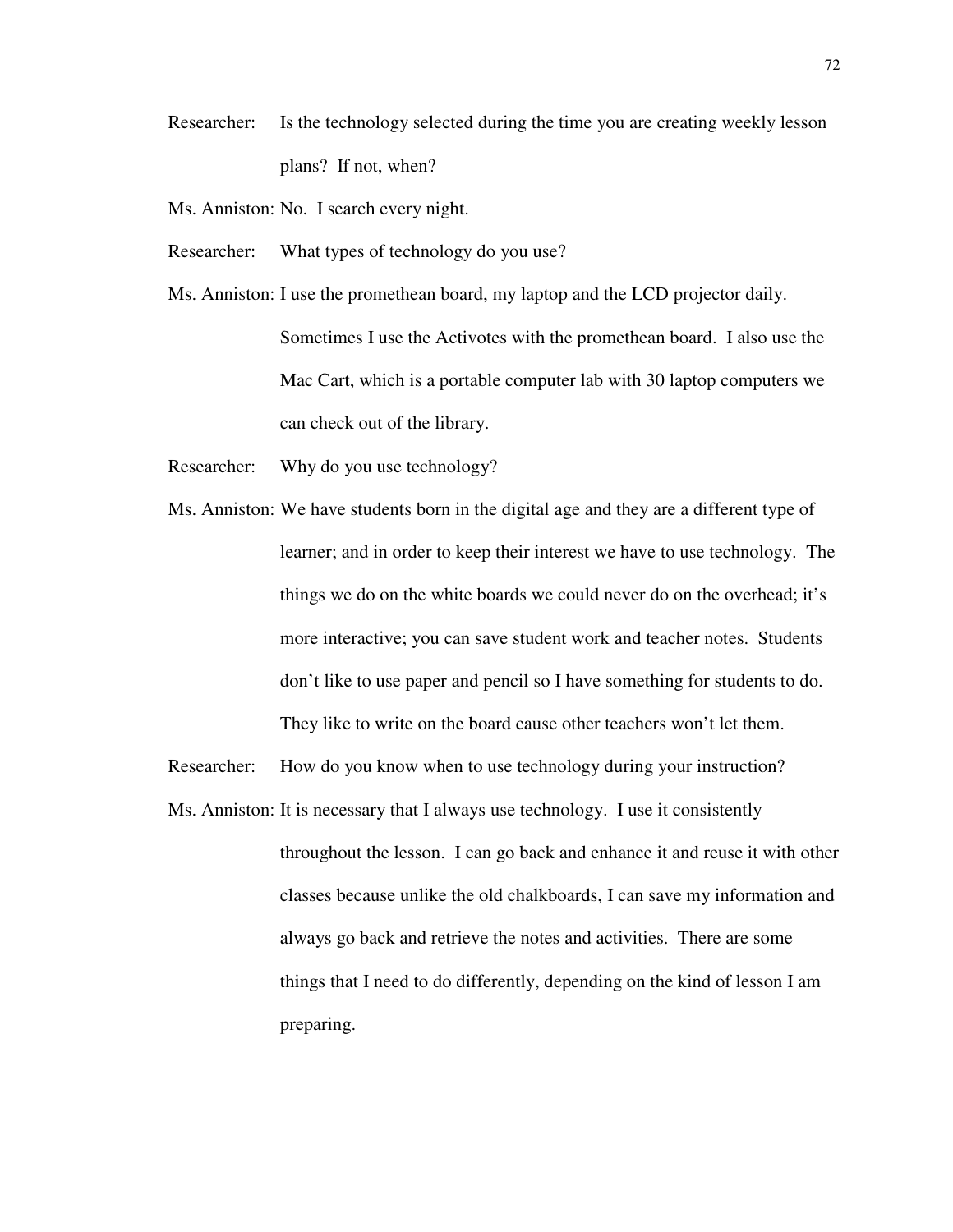Researcher: What do you have to consider when you are preparing your lesson?

- Ms. Anniston: I always look for activities that are interactive, because it helps students focus more. The difference is the kind of problems I look for. I vary the problems according to the level of difficulty. Some students move at a more rapid pace than others, so I have to find something that challenges everyone where they are. If I am preparing for a review, I look for multiple choice items that will allow me to use the Activotes. Those Activotes are designed to help me see where my students are and what misconceptions they have. That way I can redirect their thinking so they can perform better on assessments.
- Researcher: What's the next step from the time you see this is what you want to use? Are there any specifics you are looking for to increase the amount of engagement?
- Ms. Anniston: Yes, there are. I like colors. I learned long time ago that colors do things to some students. It gets them excited because just plain white I feel like is boring to some students. They like movement. They like coming to the promethean board. Two students can come up at one time. Sometimes it may not work the way I want it to; so I have to go back and add something. Sometimes I can change things within the class period and sometimes I have to come back the next day; but I always try to do it myself as a teacher acting like a student the night before, before I present it to the students so I will know what the students have to go through.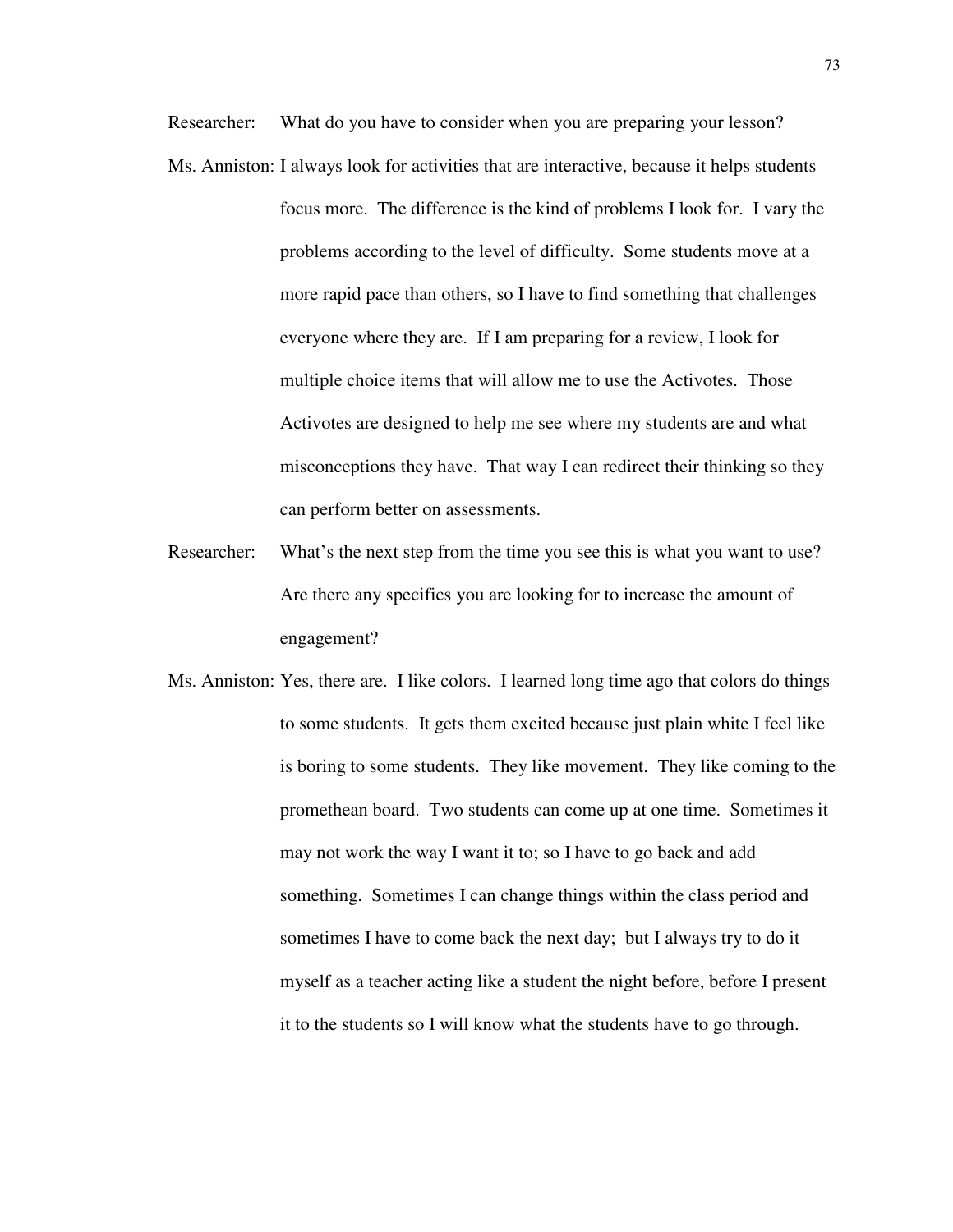Researcher: How is the Mac Cart used in your classroom?

Ms. Anniston: I use it with my assessments. After we have finished a unit I will give them a test to see how well they perform. Also, because the computer lab is on the other side of the building, and so many other classes use it, it is easier for me to access the Mac Cart and stay in my room. They can take the same online assessments that I have created from the state standardized item bank in class. They could also use the macbooks to do research, but I have not given them any research yet, because I really want to monitor students. I don't want students to just go on the laptops and do research unless I have specific websites I want them to go to. I'm sure the school system has some type of filter. I want to make sure when I tell them to do research they have specific websites to go to.

Researcher: How do you evaluate students' progress when you use technology?

Ms. Anniston: Mainly, with the computers it has to be something with multiple choice. With the website I have called Class marker, I can put in constructive response questions, but I haven't moved to that level yet with my students. So now it's a big task for me to just key in multiple choice items.

#### Ms. Anniston – Episode One

According to their curriculum pacing guide, sixth grade teachers were reviewing fractions and teaching students to perform the four basic operations using fractions. In the latter part of a crisp autumn school day 24 sixth graders paraded into Ms. Anniston's room, some racing to their seat to copy the assignment from the board. Leading the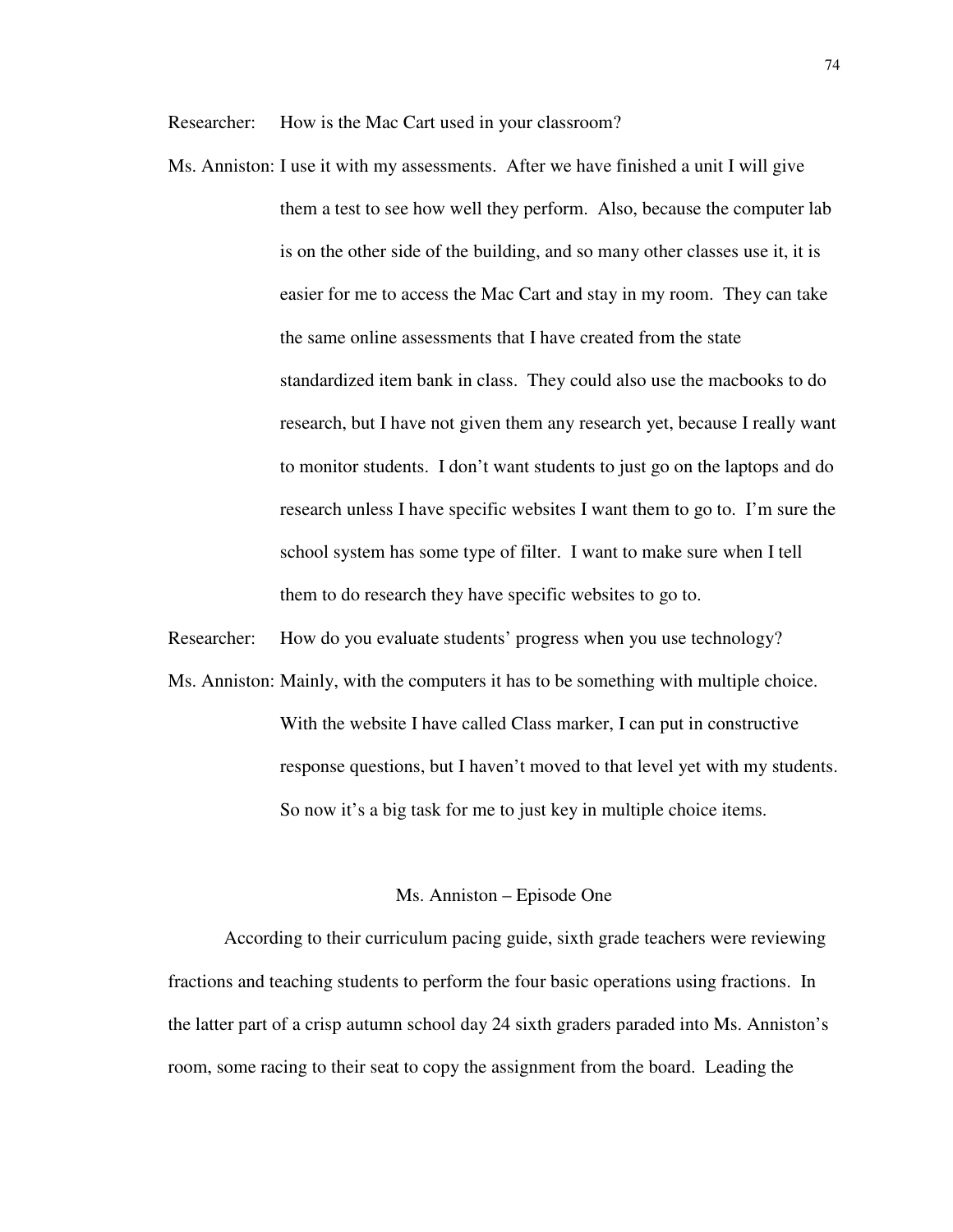headline across the top of the promethean board screen was the objective. It reads 'The student will solve problems involving fractions with 80% mastery". It was followed by a question for the students to answer before leaving that day. "How can I find fractional parts of areas?" scrolled by for about the first half hour of the class period. The board was vibrant in bold colors.

 At the beginning of the lesson while students passed out rulers Ms. Anniston reviewed the vocabulary words – area, figure, equal area, and same shape on the screen. The first assignment stated on the promethean board was as follows:

Assignment #1: Use a ruler to sketch a line segment that is:

- a. 4 inches long, label the endpoints 0 and 1.
- b. divide the line into eight equal parts.
- c. what fractional parts does your line segment show?
- d. How long is each fractional part?
- e. How long is one whole unit (from 0 to 1 on the number line) in inches?

While students followed directions on a clean sheet of paper, volunteers went to the board, and using their ruler and the promethean pen, constructed a line four inches long with eight equal sections separated by a short vertical mark. Although students wanted to label each mark with a counting number, Ms. Anniston reminded them of the directions, which were still posted on the board. In small groups, the students decided how the marks dividing each segment should be labeled. Most of them successfully labeled each segment as one-eighth.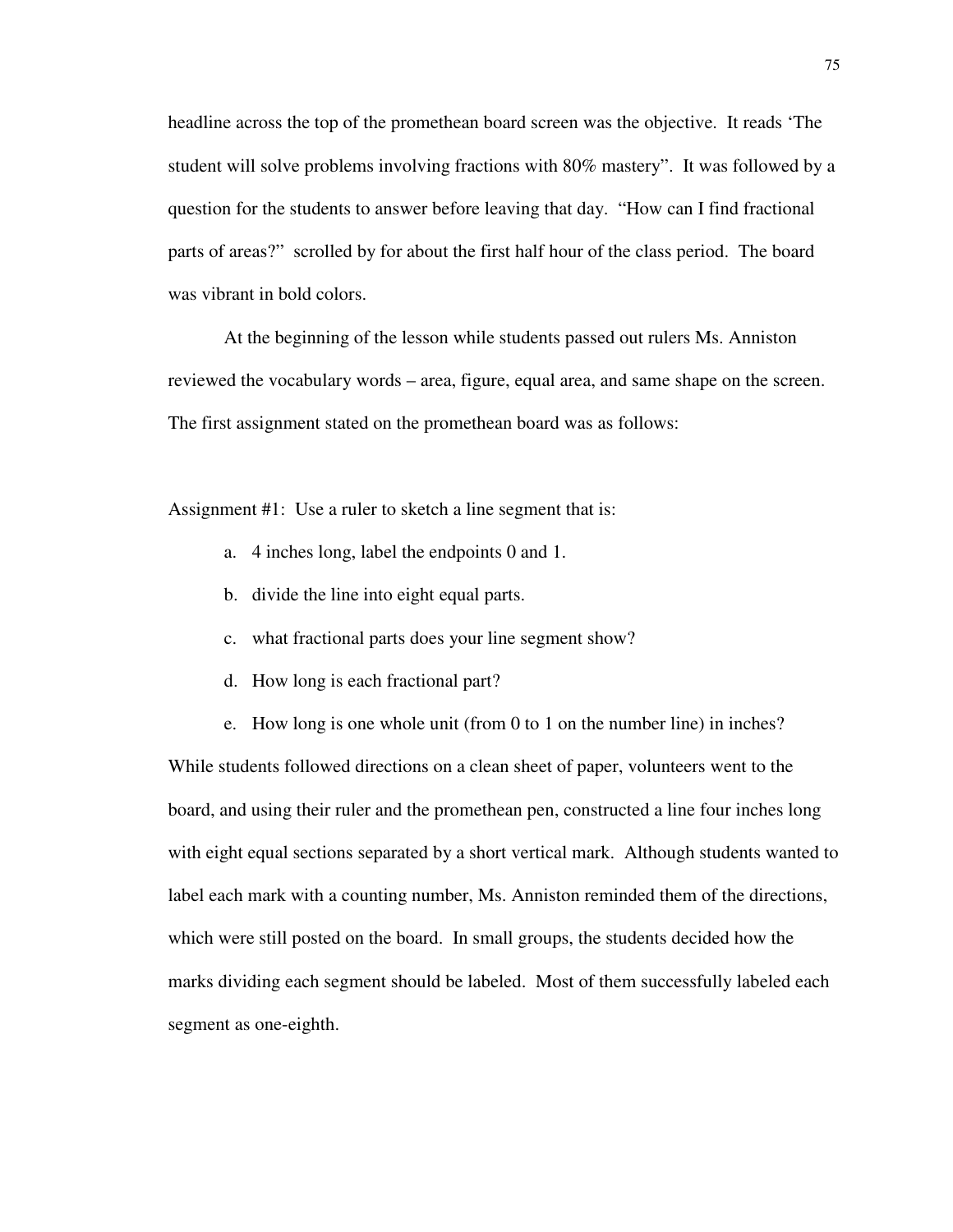Satisfied that students understood fractional parts of a whole on a ruler, Ms. Anniston proceeded to the second assignment. She flipped to a new page on the screen. Students wrote:

Assignment #2: What do you know about the area of a figure?



- 1. Show two ways to shade  $\frac{1}{2}$  of the area of a square.
- 2. Show how you shaded. How do you know it is half?

Ms. Anniston wanted volunteers to display two different ways the square could be divided in half. Two students went to the board to show their work after practicing at their seat. Because Ms. Anniston had two promethean board pens, the students could work without waiting on the other to finish. They proudly displayed their name next to their board work. Afterward, students stepped aside to view their work before describing orally what they did to complete the assignment. The entire class observed each student's work and agreed with the two diagrams.



One student divided the square by drawing a vertical line through the middle of the square. The other divided the square by drawing a horizontal line from the middle left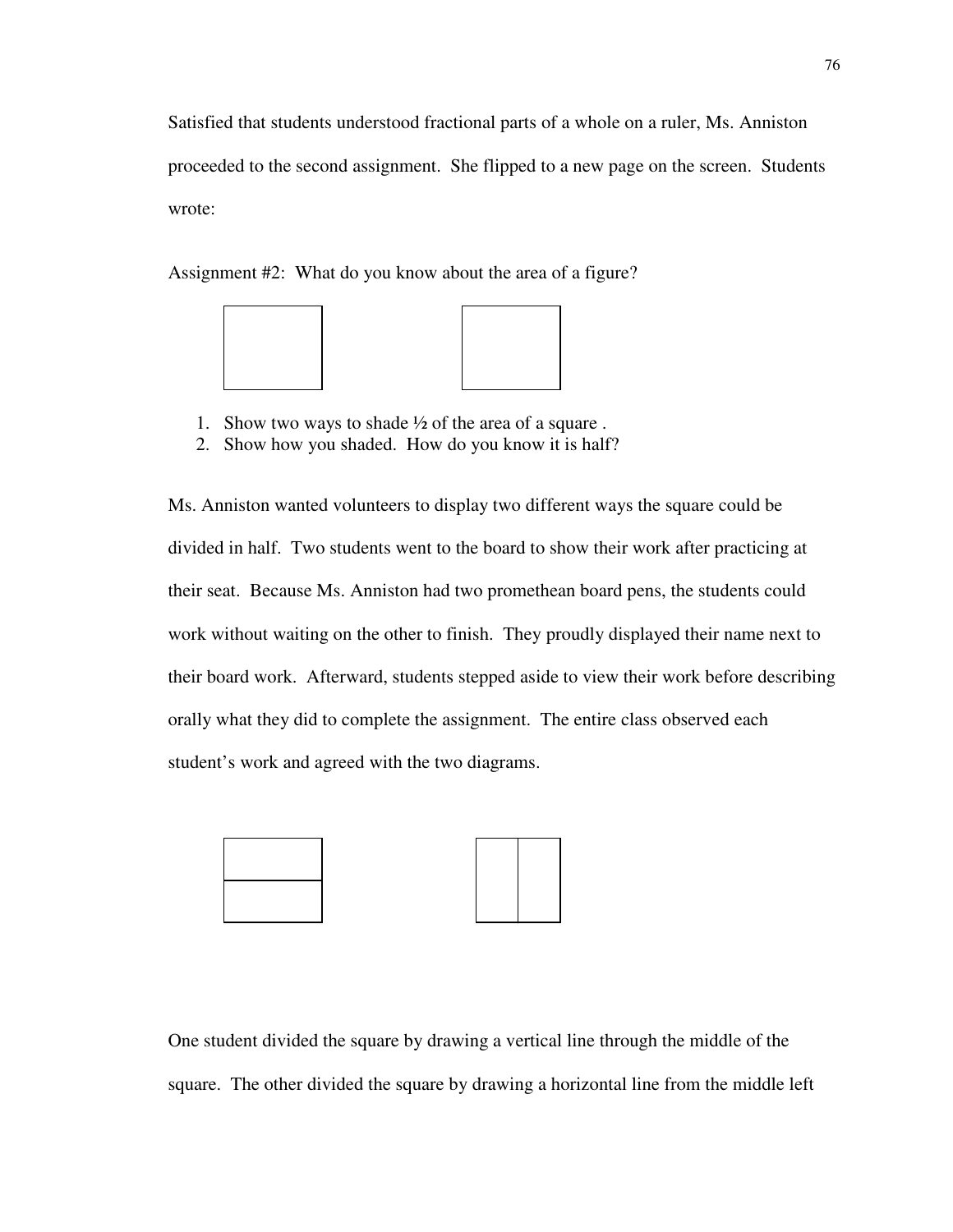side of the square to the middle right side of the square. Each student explained that folding the square on the line drawn would prove that the square was divided in half because you would then have two equal parts. The next page that followed showed two more squares with a portion uniquely outlined and shaded. Ms. Anniston asked students if the shaded region was half of the square. If so, how could they prove it? After allowing them to briefly discuss their answers, Ms. Anniston explained that if they separated the shaded and unshaded portions, they would be able to fill one with the other without any overlap. As she talked it through, the colorful diagram on the board separated the parts and shifted around to show how they matched as two equal parts. We were all amazed!

The final page on the promethean board showed the homework assignment. It was written in bold lettering and various coloring. Their assignment was to compare and contrast a) a point at  $\frac{1}{2}$  on a number line from 0 to 1 with b) half of the area of a square. Researcher: What made the use of this technology effective for this lesson? Ms. Anniston: Students learn from each other. It promotes more dialog among them. Some students who would never participate in class want to come to the

#### Ms. Anniston - Episode Two

board to show what they know. It was engaging for them.

The standard was Number and Operations and broken down to finding factors and multiples, the greatest common factor, the least common multiple, and prime factorization. These were the elements listed under the standard and from these the teacher created 7 different tests. The teacher distributed to each student a Mac Book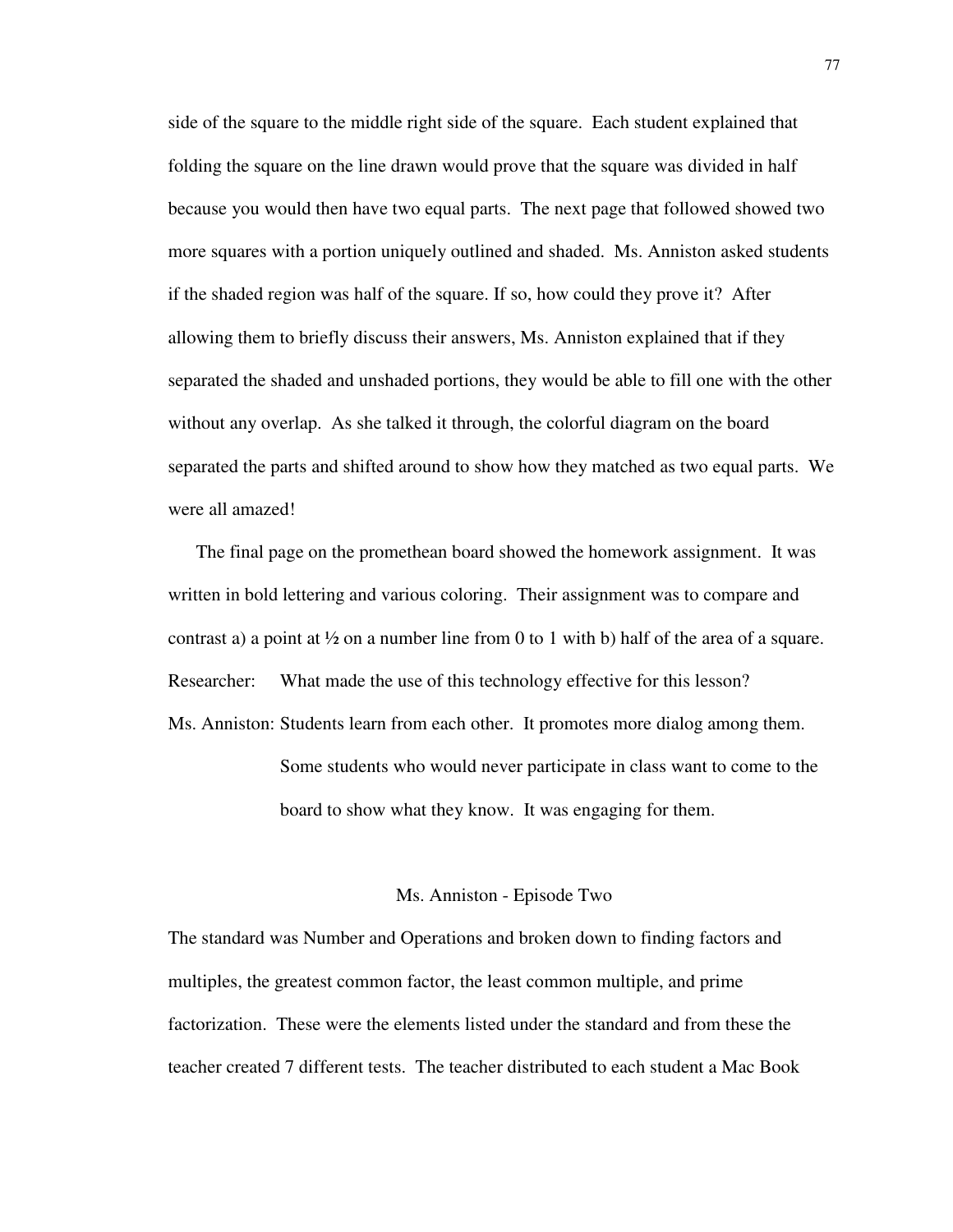laptop computer by number. The students took several tests in the classroom instead of going to the interactive computer lab because Ms. Anniston decided the students should have their own laptop computer to complete their assessments for that day. Once students received their laptop their name was logged in by Ms. Anniston to identify the student and the numbered laptop. Students began working. Some were able to log in and go directly to the assignment. A few had problems with their computer; but Ms. Anniston had the technician in the room to assist with any login issues that arose. Soon everyone was working at their desk completing their assignment. On occasion students used scratch paper to calculate answers. Students completed the online assessments at different times, but they proceeded to go to the website created for the class by Ms. Anniston to take a different assessment, view their scores, and write a reflection about their knowledge and experience with Number and Operations.

#### Ms. Anniston – Effectiveness of Technology

Researcher: What made the use of this technology effective for this lesson?

Ms. Anniston: Since we have a database for Online Assessments available and we have laptop computers available that made it individualized for each student. It worked very well. The students were able to move at their own pace and they were excited about using the laptop computers. They were able to see their scores at the end of the lesson where if they were using a workbook they would have to wait until we check papers. Technology allows the students to get immediate feedback. They could go back and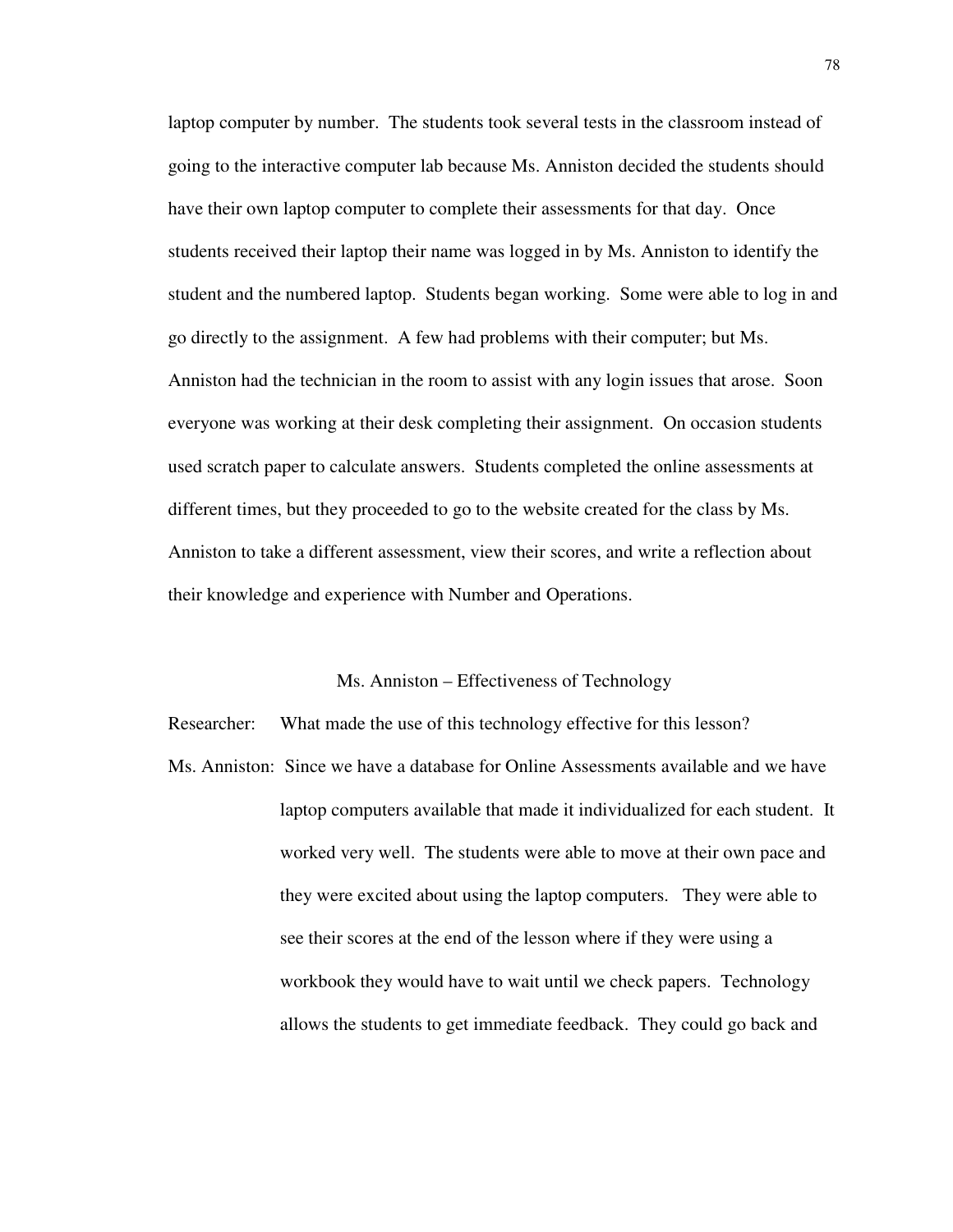see the problems they got wrong and study and try to figure out why they got that particular problem wrong.

- Researcher: The way your classroom is arranged what is your policy or how do you know they are not sharing answers?
- Ms. Anniston: My class is large and they are sitting in pods of four. And the rule is they are not supposed to look at anybody else's laptop, they are not supposed to help anybody, and the test I have on class marker its randomized; so two people sitting next to each other should not have the same problem at the same time because the program is supposed to randomly present the problems.
- Researcher: One of the assessments they took on your website they completed for your classroom. Can you describe what's on that website?
- Ms. Anniston: On that website, teacher web.com, which I paid for myself, is in response to some concerns that parents had not knowing what was going on in the classroom. They didn't know what homework the students had to do because some students would not write their homework assignments down. So I post their homework assignment. I also have a study guide; when students did their math fair projects I took pictures and posted them out there; any announcements that the parents need to know - I have that. Students who were going to the Regional Fair are there as well. I have research projects for students that are failing. I am giving students an opportunity for them to recover so they have assignments they need and workbook pages is all out there online.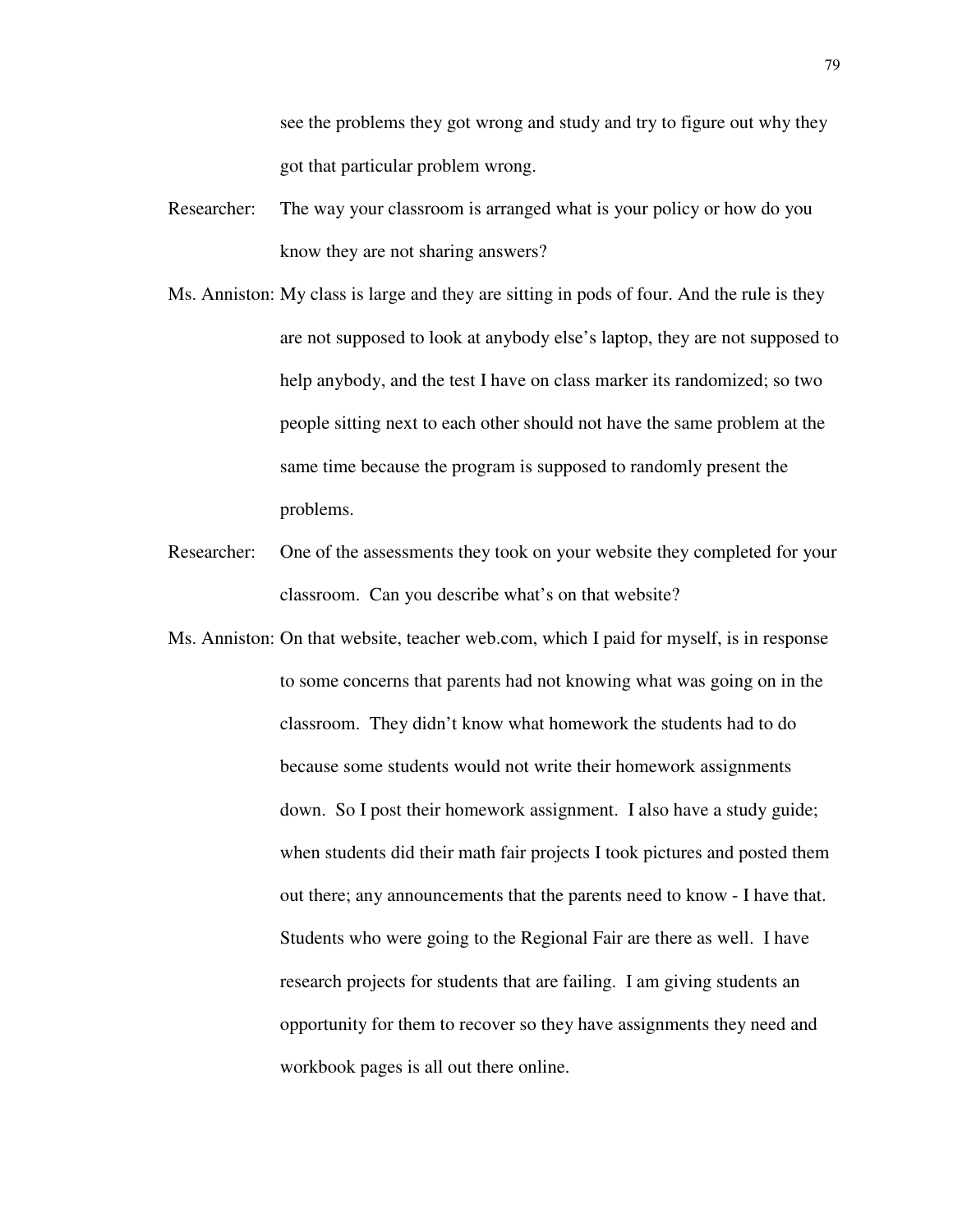Researcher: What was the response from the parents?

- Ms. Anniston: Most of them are very, very happy because now they know exactly what is going on. If a child loses a paper, I have that assignment on the web where all they have to do is print it out. If something is upcoming like they have two more mini projects, I posted those out there so for those who want to look at something early and get started on it, they can. If they lose the paper, it's still there on the web and they can print it out. There's a home quiz. A lot of parents want to help their children at home so I have a home quiz there at home for them to do. Everything stays up for one week then it comes down at the end of the week and I put up another one.
- Researcher: Do all students have computers at home to access this outside of school?
- Ms. Aniston: No, some students say they do not have their own personal computers, but I always encourage them that we have an interactive lab here, and we have the library where they can stay after school or come in early. Each teacher on the team has computers in their classroom that they can use during homeroom. No student is penalized for home quiz or anything if they don't have a computer. Every morning if there is something new or different on the web I show it to them in class. I show them the homework in class so if they don't have a computer, or if for some reason they can't get to it that particular night they still know what's on the website every day.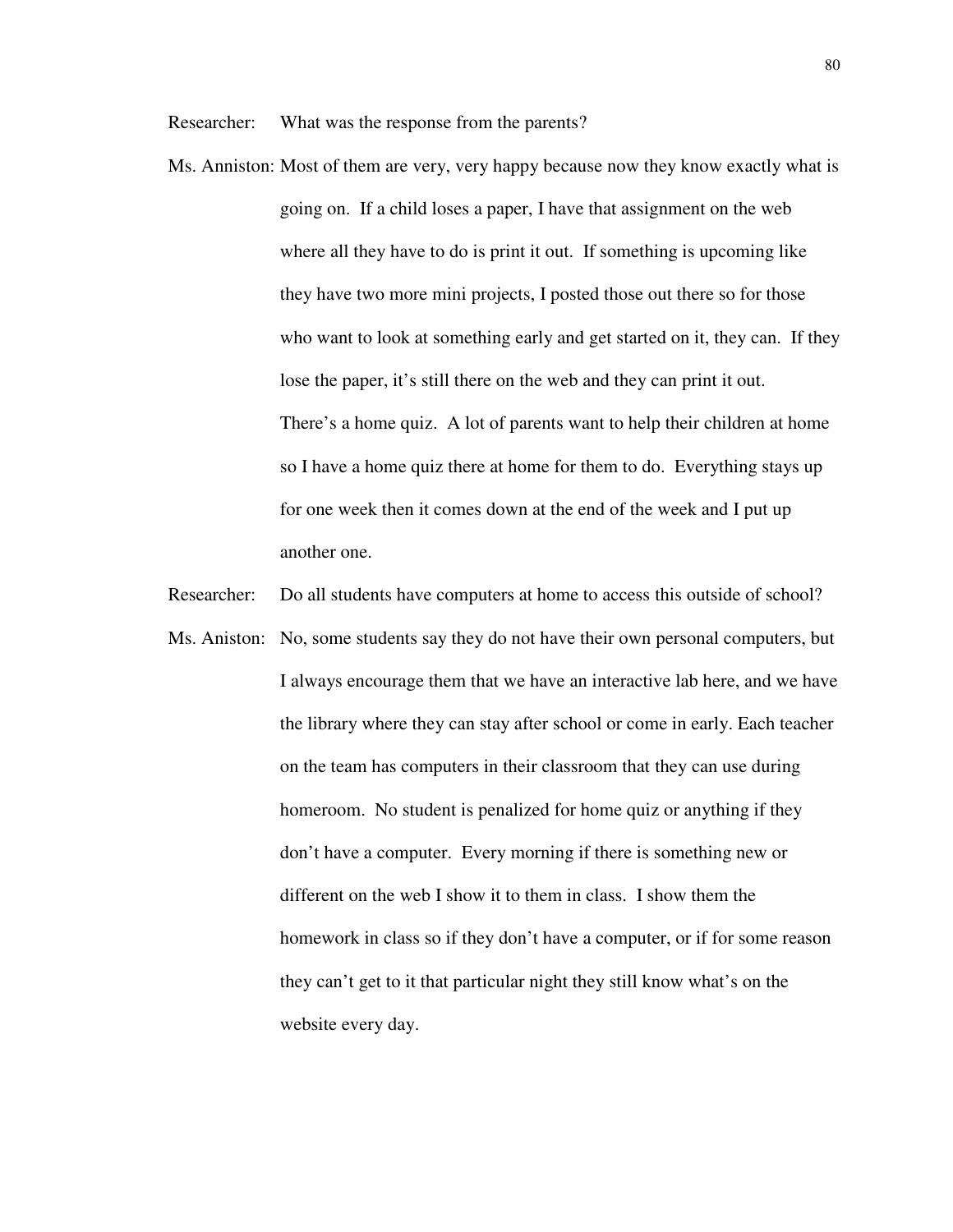- Researcher: Based on your knowledge and experience with using technology what do you recommend teachers do to be successful with technology?
- Ms. Anniston: The teacher must be comfortable with using whatever technology he or she is going to use. If they are going to start off using the Interactive White board or the promethean board they must be very familiar with whatever they are going to use for the class. If they are taking students to the Interactive lab they need to be very familiar with helping the students with the computers in the interactive lab. If they are going to use the Mac carts, it's a management part that you have to pass out the lap tops you have to collect them to make sure we have all our laptops to make sure they don't walk out. We have to make sure the students stay in their desks because our desks are so close that if they get up we don't want any of the lap tops to fall. If we had tables in the classroom, or a special place we could go to use them, maybe we could leave the laptops setup; but in this case how it is setup now I have to collect the laptop. So we have to have a lesson short enough to present to students and have time to pass out and collect the laptops. That's where the management comes in.
- Researcher: When you get ready to teach surface area, how would you decide what you are going to do to help them learn surface area?
- Ms. Anniston: I would have to find what's available on surface area so I know what to assign to the students if they are going to use laptops; but if I'm using surface area with the promethean board it would be more whole class teacher demonstration. If I'm going to give something to each student I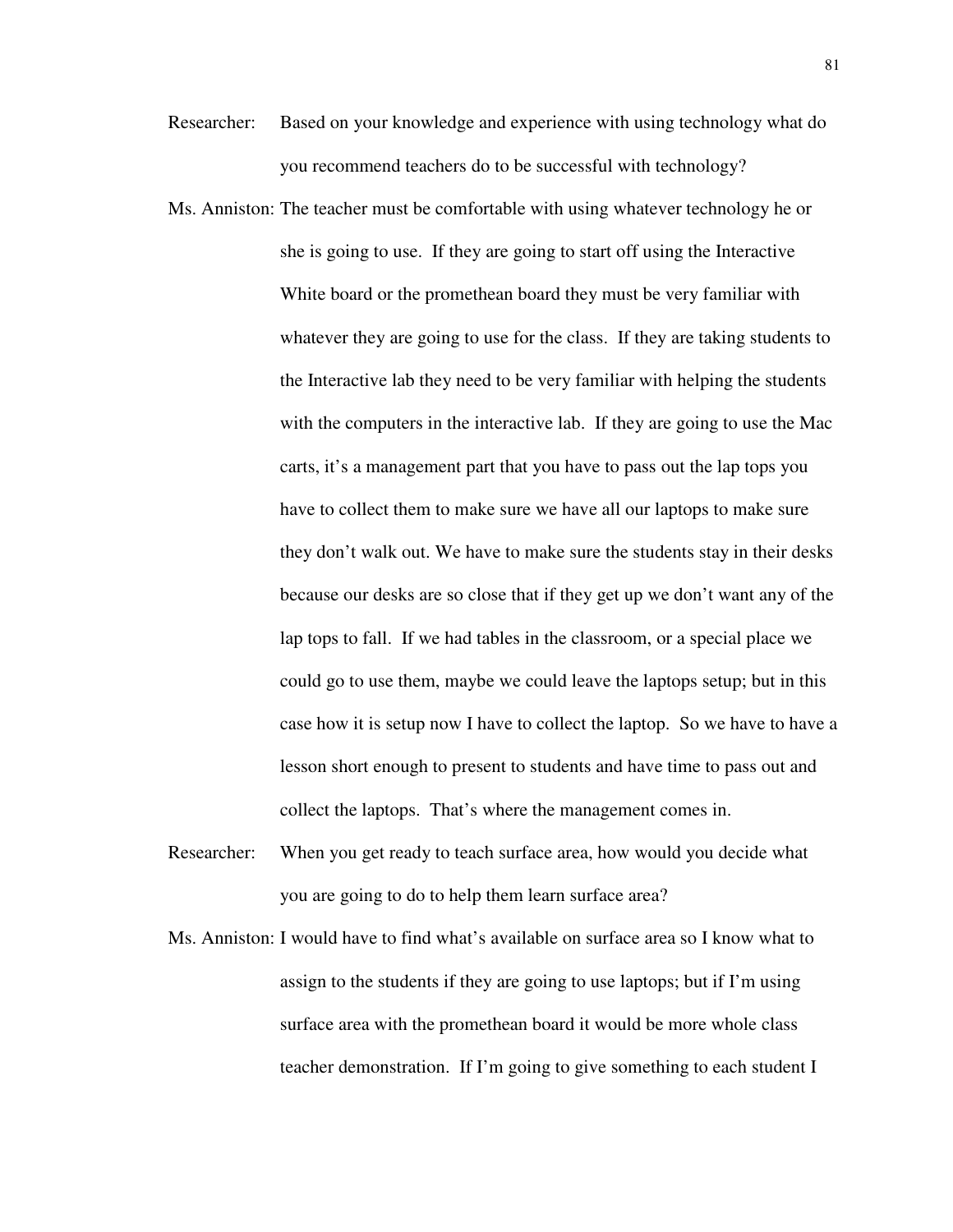would have to have something designed so each student can have an interactive activity already created. I would have to find an interactive activity already created for them to use with surface area. For example, they may have to key in or change the dimensions of a box or a cylinder and they would key those dimensions in and they would see the different sizes or the surface area for different size containers.

Researcher: So is there a process you use to find what's out there?

- Ms. Anniston: I go to promethean planet and search for lessons already available. Also, after taking a workshop on Tuesday, now the school system just purchased Net trekker, and I understand that it has flip charts. So I can search Net Trekker to see what flip charts can be used for that particular lesson. Also PBS has different lessons. So I would have to know whatever resources are out there and search to find out what the students are interested in?
- Researcher: Do you have the option to customize it to fit what you need for your students?
- Ms. Anniston: For net trekker I have not been on it. Now since I know it's there I will start searching to see. For promethean board teachers, once they create them they can publish their lesson on promethean planet. Once they publish them to promethean planet they have their images locked, but I found that you can unlock them and move them around to fit your students.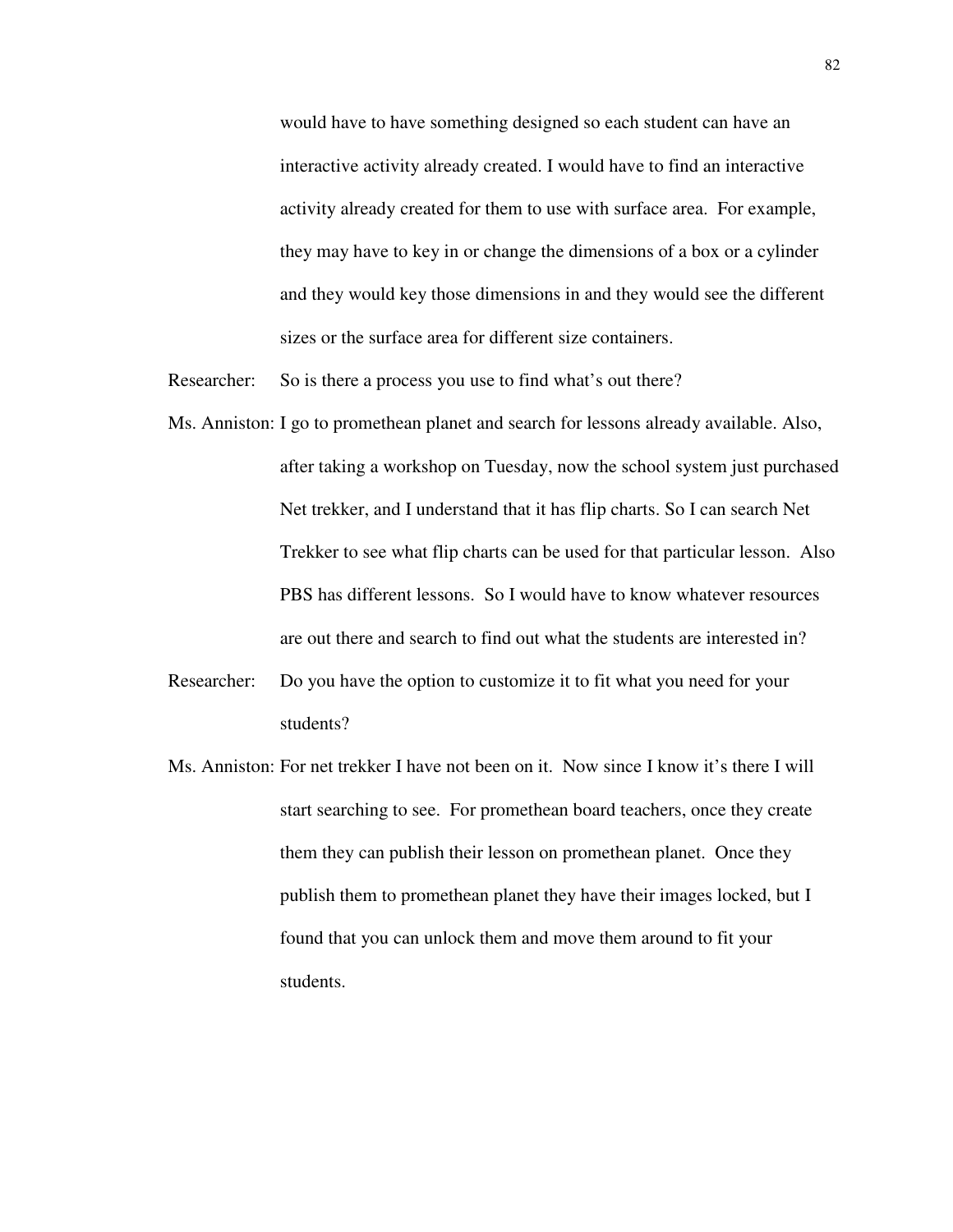Researcher: Complete the sentence: I use technology effectively because . . . .

Ms. Anniston: I use technology effectively because we live in a global technological society and in order for our students to compete with others all over the world they need to be technology savvy. They need to know how to compete with everybody, You can't go to the bank; we have these smart phones, the appliances in our home, the car, the television, everything is digital, everything. So if you don't have any kind of computer skills or skills with technology you can hardly survive effectively in our society.

#### Ms. Bell – Background

Ms. Bell has been teaching at Riverstone Middle School for all of her 8 years as an educator. She has a Master of Arts degree in Teaching and Learning with a specialization in Technology Integration, and is currently working on a Doctorate degree in Teacher Leadership. Ms. Bell is a successful teacher because she demands the best from her students in and out of the classroom and devotes approximately 18 additional hours per week outside of the classroom with her current and former students. They perform well on formative and summative assessments because she works with them beyond regular classroom hours. Approximately 90% of her seventh grade students pass the annual standardized assessment. Ms. Bell enjoys being active in her school. She coaches the cheerleader squad and works with an after school program called the All-Stars. She a big fan of her students, and is supportive of them as often as possible in their community events any day of the week. She is small in stature, often appearing to be one of her students, but has a commanding voice to remind you who she is. Her youthful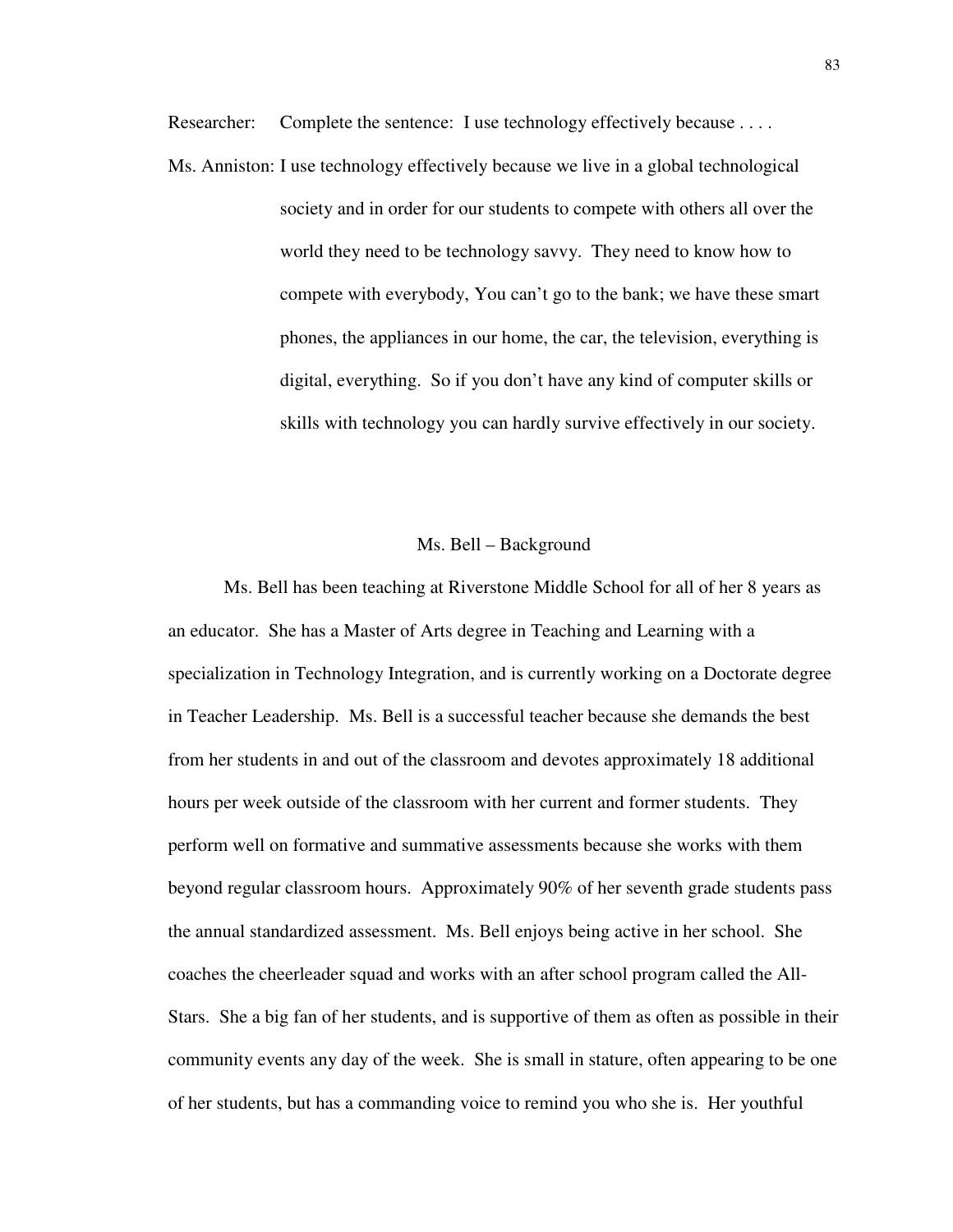persona contributes to fostering a healthy teacher-pupil relationship with her seventh graders because she knows how to speak their language. Having a toddler of her own helps her keep up with what children's interests are and what they are exposed to. Ms. Bell's classroom is small and crowded. There is a promethean board in the front of her classroom and an adjacent wall displaying exemplary student work. She has two desktop computers in the back of her classroom, but only one of them is currently working. She operates her laptop near the promethean board. All of the student desks face the front of the room in five rows. Students follow the daily routine when they enter the classroom. They sharpen pencils, check the board for the daily agenda, and begin working on their sponge activity.

#### Ms. Bell – Technology Planning

Researcher: Describe your approach to selecting technology.

Ms. Bell: Knowing what is available is number one. If we have something and all students have to be a part of it of course I'm going to have to go through the protocol of making sure the lab and everything is available just because I only have two computers. Then it depends on what I am trying to accomplish and the type of students I have. When structuring my lesson, I aim for multiple representations and differentiation. If we're doing things in class, and let's say the skill is functions, then I want the students to be able to see how that function looks on a graphing calculator. I want them to see the linear relationship when it's actually graphed. So I kind of work backwards to an extent because I'm trying to figure out what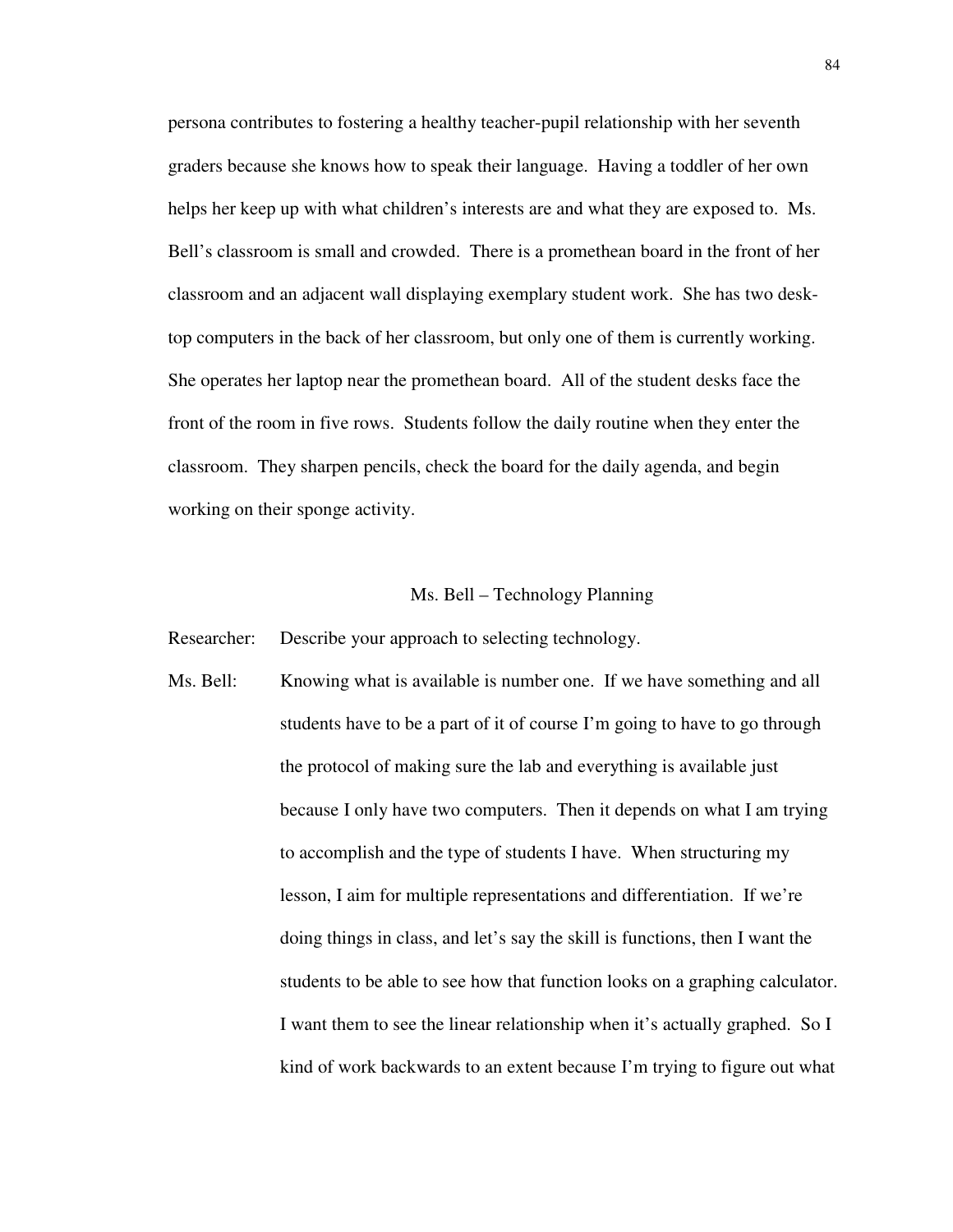they need to know. I'm looking at the overall essential questions and the standards to see what they should master at the end. Then I can kind of determine what would be appropriate and what would be best used to help the students reach that level. It may require that I use the Holt website as a resource for working with small groups because it gives them a lot of skills-based practice and it has some problem solving as well. If students need a remedial lesson, I may choose Brain Pop, which I think is a good tool to use for reinforcement with my students performing on a lower level. Then I also have to consider the gender of my students. Since I have gender classes it's important that I select something that appeals to them. A lot of times what interests my male class does not interest my female class. So when I am designing my lesson the first thing I think about is what's going to click with girls, and what's going to click with boys. Then I search for videos and activities that tie into the lesson I am teaching, but will capture the interest of each class. The next thing I have to think about with my male class is what is interactive. They really like having to do something or move about. So when it comes to them I make sure I have technology they love.

- Researcher: Is the technology selected during the time you are creating weekly lesson plans? If not, when?
- Ms. Bell: Not really. I know before I teach the lesson what I'm going to do, but most times I pull a lesson from promethean planet or if I want a video I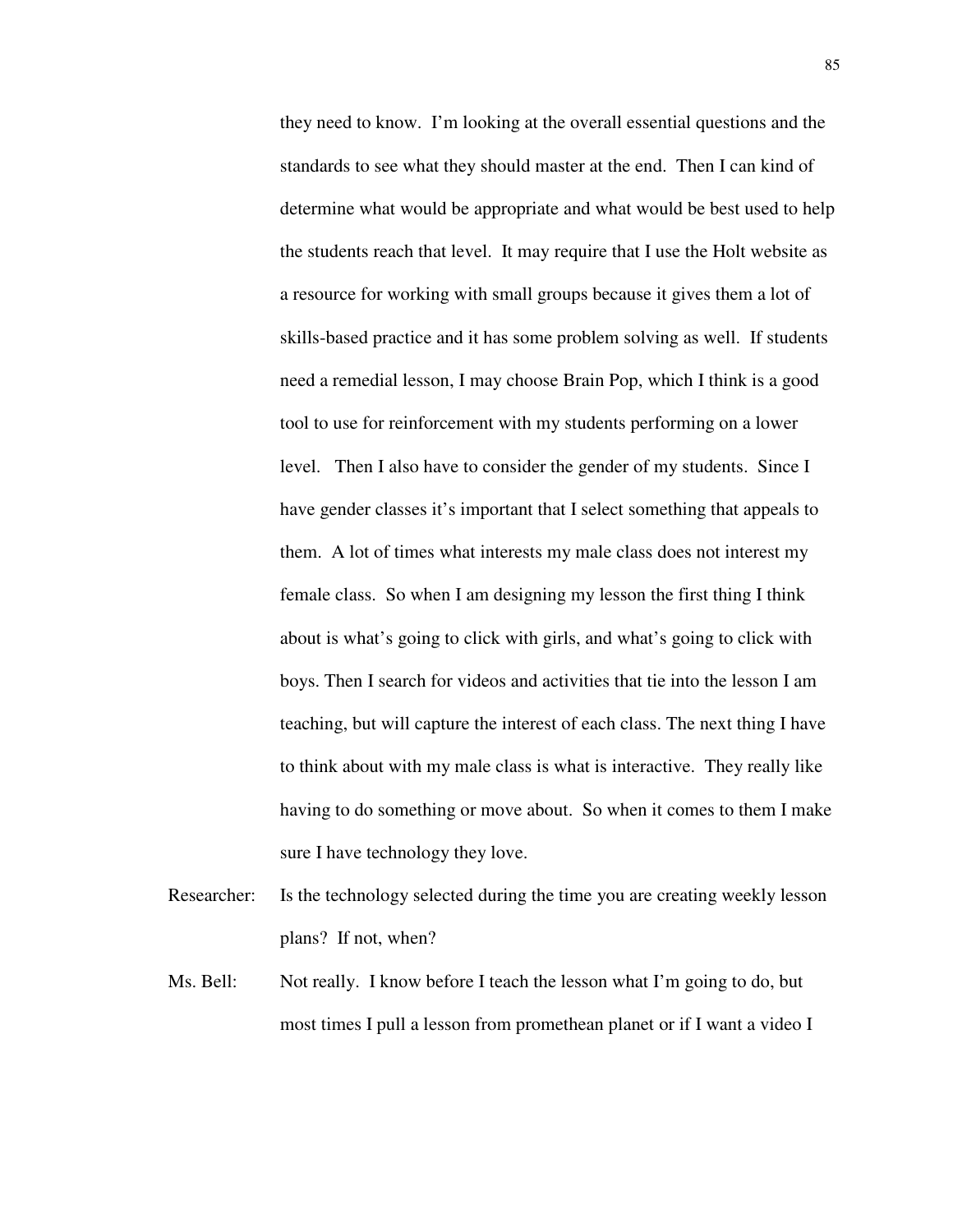search Discovery Education and preview them in advance to make sure I can connect it to the lesson. It's sort of an ongoing thing.

Researcher: What types of technology do you use?

- Ms. Bell: I use calculators, Promethean Board, United Streaming, Movie Maker. That's an engaging piece (Movie Maker) for students to be able to explain concepts just by speaking through characters. Of course with the promethean board I use promethean planet to get some interactive activities. Our textbook publishers have a website with an online tutor for students. I connect it to the promethean board and it helps me monitor the classroom more effectively when we break into small groups.
- Researcher: Why do you use technology?
- Ms. Bell: It's very engaging for students. It's a break from the monotony. If you do the right activity, it helps the kinesthetic learners who need to get up and move, and it helps me get the attention of the visual learners and keeps them focused. It's motivational for them. Some programs are interactive and give immediate feedback to students as they are working.
- Researcher: How do you know when to use technology during your instruction?
- Ms. Bell: I use technology throughout the lesson. I know I have a variety of learning styles in my classroom. So I make sure my lesson covers each modality. I always start with technology to get their interest. The promethean board supports my instruction so well that I don't have to lecture too much or repeat myself because the flipcharts save the work and the notes if students need more time to write or review procedures. I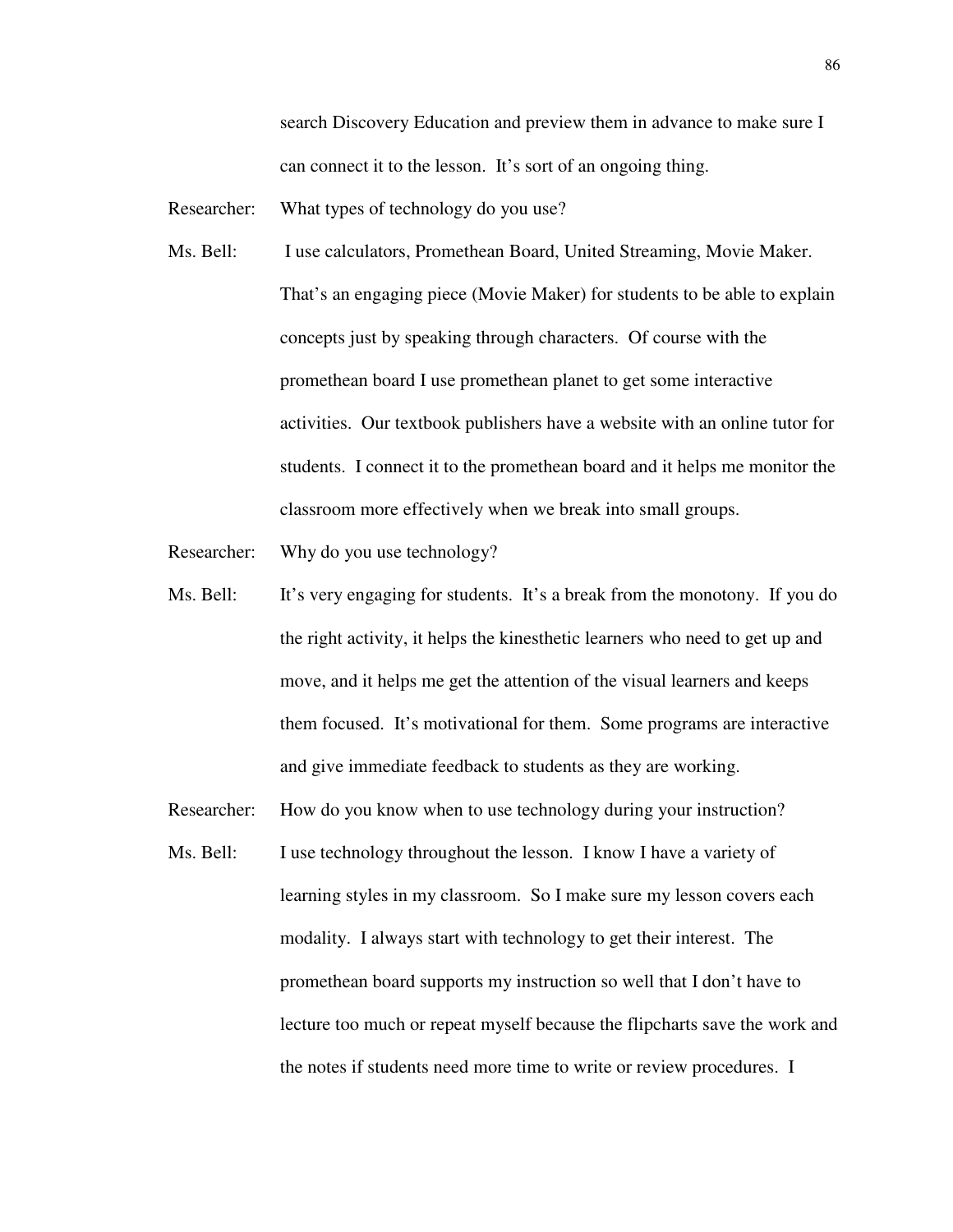know that I have to organize my lesson in some kind of order so after I introduce a lesson I check for understanding using a different activity. Once I see that they understand the skill we move into a problem-based activity that usually requires them to work with a partner or a group. Even then technology is still being used because I always keep the work on the board in case they want to refer back to something.

#### Ms. Bell – Episode One

This is a  $7<sup>th</sup>$  grade, gender-based classroom (all girls). There were 25 students present. I entered the room just as students were changing classes. The classroom is the last room on the top floor of the building. The classroom contains two white boards on adjacent walls, a teacher desk in the corner of the front of the room, and 28 desks arranged in four rows, all facing the front of the room. In the back of the room is a rectangular table with two older model desk top computers. The walls have print-rich math posters and student quality work on a bulletin board. On the front white board is an agenda for the day. It lists four events – Warm-up, Problem Solving, M&Ms Activity, and Closure.

The standard on the board was coded as M7A1ab, which means the students translated verbal phrases to algebraic expressions. There were two overarching questions guiding the lesson:

1) What strategies can I use to help me understand and represent real situations using expressions and equations?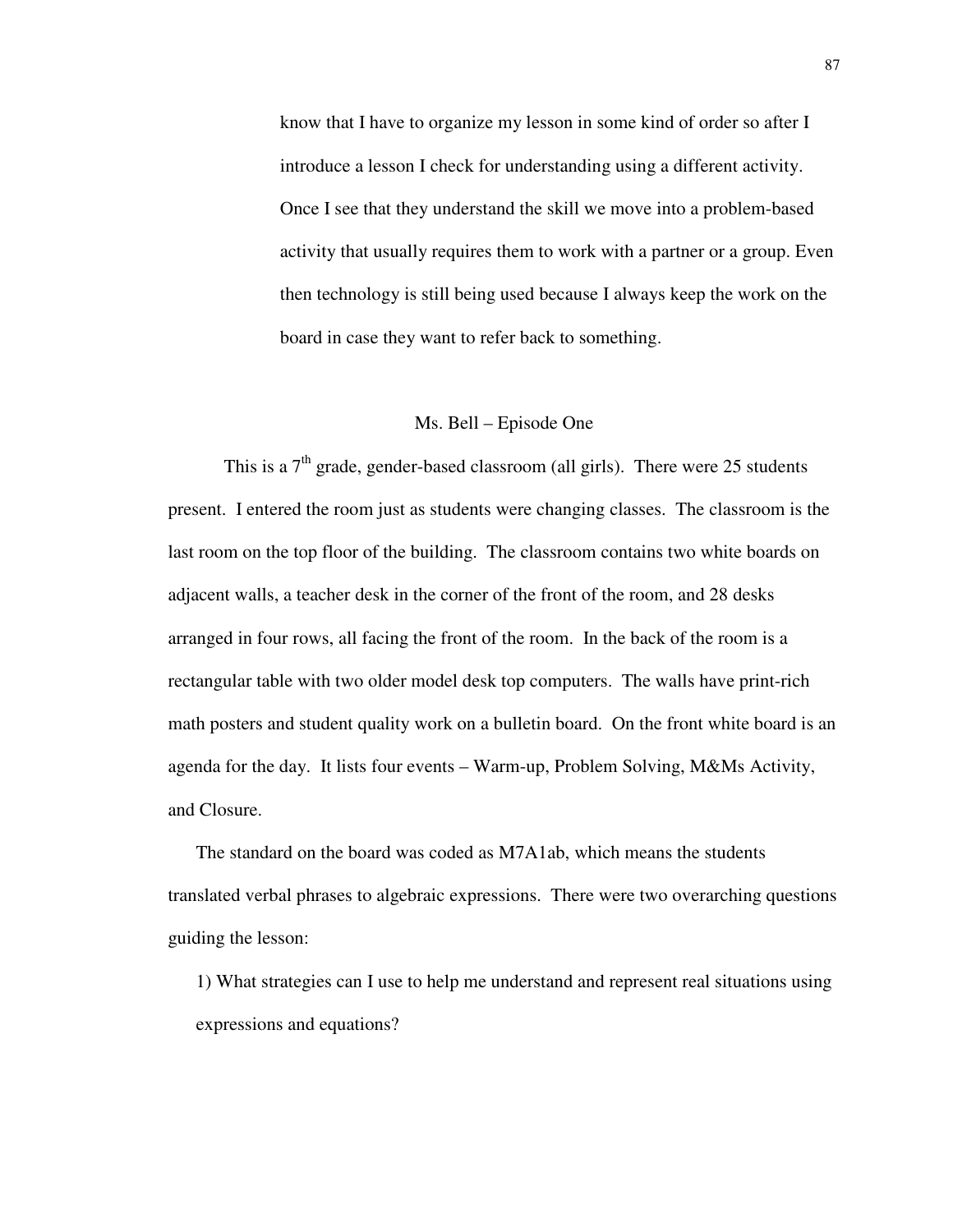2) What properties and methods do I need to understand in order to simplify and evaluate expressions?

Ms. Bell's main activity was to have students create equations that represent the total amount of M&Ms. The warm-up activity asked students to perform basic math computations. The next activity was where Ms. Bell spent a little more time checking for depth of understanding with problem solving. On the Promethean board were two problems. The first problem was the following:

Bianca's scoring total for Game 1 was 5a+8b+7c.

Her scoring total for Game 2 was 3a+12b+10c.

What is the difference between her scores in the two games?

a)  $2a+4b+10c$  b)  $-2a-4b-10c$  c)  $2a-4b-3c$  d)  $2a+4b+3c$ 

Ms. Bell walked around and observed students' work. The teacher used her promethean board as a visual tool, to model concrete examples, and to use a calculator built in the Promethean Board. Based on the common errors she saw as she observed students' answers, Ms. Bell flipped to a new page on the screen and wrote the problem on the board to show the misconception where students subtracted 5a-3a correctly, but subtracted 12b-8b instead of correctly subtracting 8b-12b; and incorrectly subtracted 7c and 10c.

Ms. Bell demonstrated subtracting 7-10 by drawing 7 yellow circles on the board then drawing 3 zero pairs (red and yellow). Ms. Bell used different colors to distinguish positive and negative so that students could see how subtracting 10 from 7 resulted in a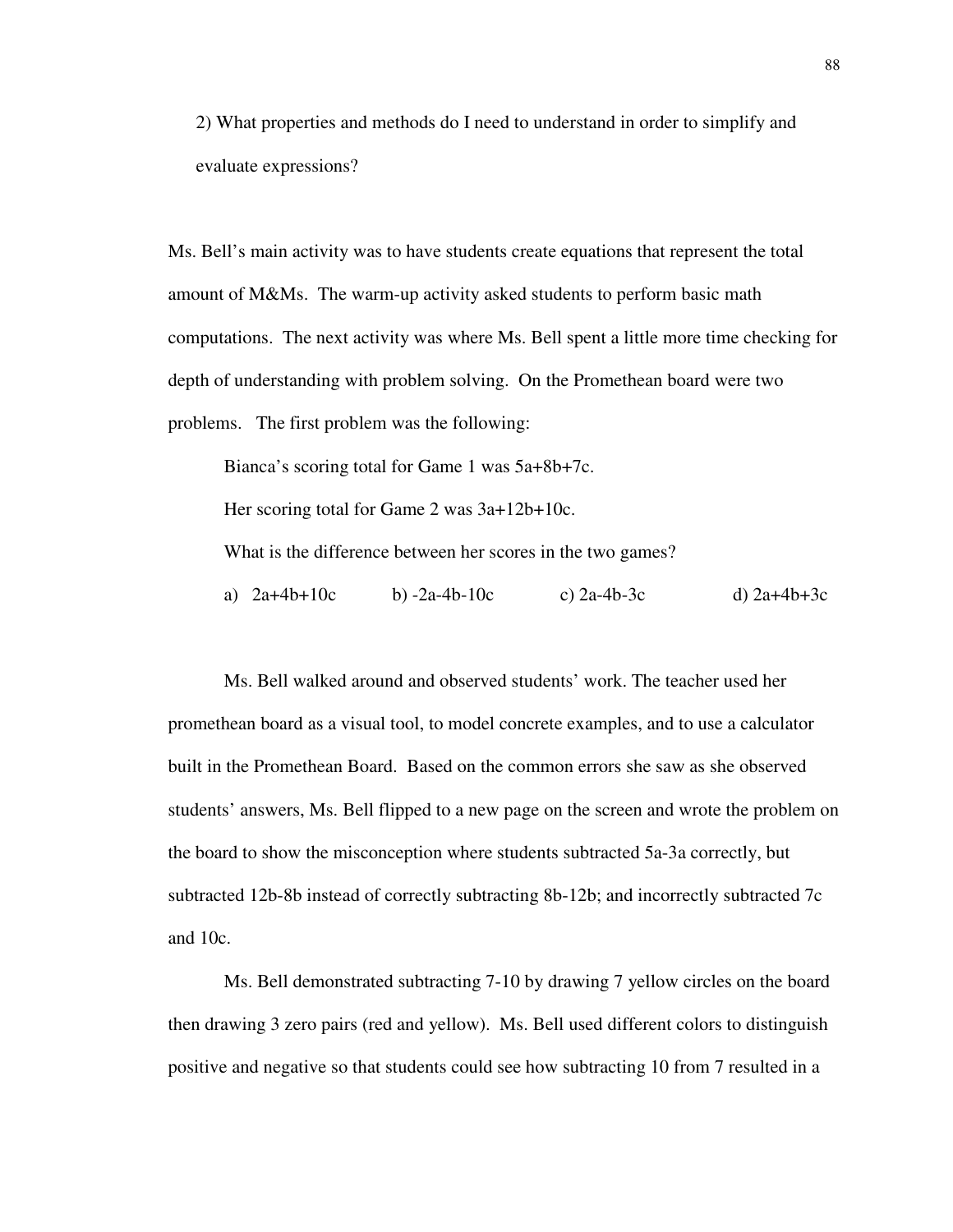negative 3. Ms. Bell placed an 'x' over 10 yellow circles and asked students how many remained. When the students answered three, she knew they understood their error.

Ms. Bell then proceeded to tap on an icon showing a calculator on the screen. The calculator was used to find the answer to the next open-ended question in the warmup. This calculator was clearly visible to all students. Students gave directions to Ms. Bell as she keyed data in the calculator to guide students on correct procedures.

The second problem was listed as follows:

Felix's cell phone bill listed four calls. The minutes were listed as .47, 13.2, 4.75,

and .92 ¼ . What was the average of Felix's minutes used from his service plan? Although students did not have calculators at their desk, they calculated their answers manually while another student volunteered to operate the calculator on the promethean board. Satisfied with the class performance, Ms. Bell moved to the next phase of her lesson.

Ms. Bell passed out an activity sheet, a paper towel, and a handful of plain, colorful M&Ms to each student and asked them to work with a partner to complete the assignment. The activity sheet was scanned onto the promethean board so that all students could focus on the directions to complete the activity. Ms. Bell asked students to fill in the blanks with the teacher's M&M candy data. As teacher modeled the lesson she wrote the following data on the board: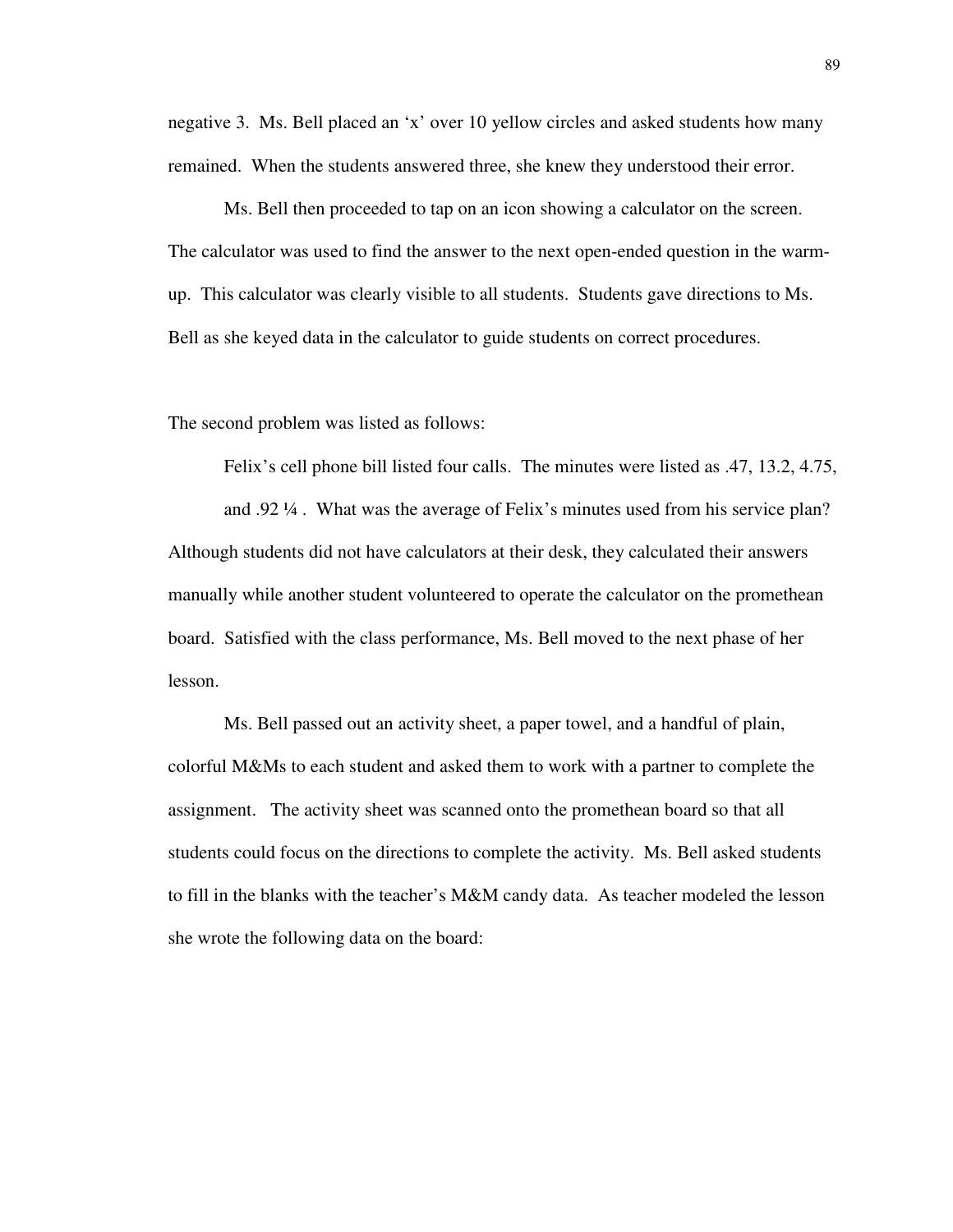| Color  | Quantity | Equation |
|--------|----------|----------|
| brown  |          |          |
| yellow |          |          |
| red    |          |          |
| green  |          |          |
| orange |          |          |
| blue   |          |          |

On the handout were eight questions requiring them to express their quantities algebraically using candies that the teacher had initially, and later with a partner. The first question:

I would have to add (or eat) \_\_\_\_ red candies to have the same number of red candies as the teacher. How many red candies do I have?

A student responded if I have only 1 red candy then I would have to add 2 in order to match the three you have on the board. So I think my equation would be  $x+2=3$ . The teacher waited for various students to answer the question based on the number of red candies they had to make sure everyone understood what the expectation was. Some students needed to see the problem worked out on the board. Ms. Bell talked them through the question and worked a problem on the board so they could see the process. The next question on the handout asked:

If I tripled the number of yellow candies I have, I would have \_\_\_ more yellow

candies than the teacher. How many yellow candies do I have?  $3x=1+2$ .

This problem was confusing until Ms. Bell explained it. Students continued to work through the remaining problems, and Ms. Bell observed and supported the students who had difficulties until lunch time.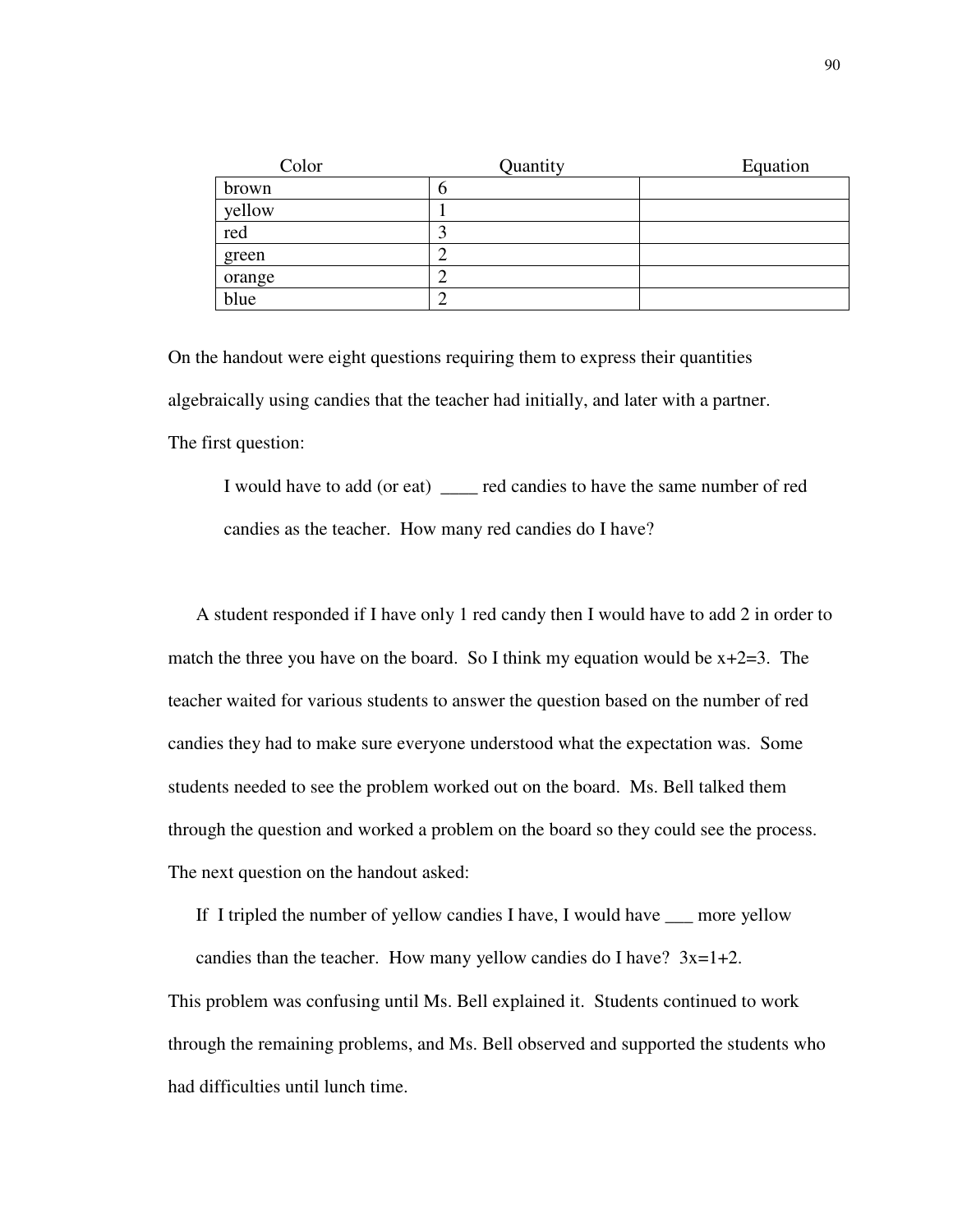#### Ms. Bell – Episode Two

There were 22 seventh grade male students in this gender-based classroom at 10:00 in the morning. The standard supporting the lesson was M7G2a,b - Transform figures using the coordinate plane. The objective was for students to be able to graph and transform points and geometric shapes on a coordinate plane.

To start the class off Ms. Bell wrote two equations on the board and asked students to solve them. After walking around to check their solutions, she returned to the board and modeled the steps to complete the solution. The two problems Ms. Bell modeled were

1) 
$$
3x - 4 = 14
$$
  
\n $+4 +4$   
\n $\frac{3x}{3} = \frac{18}{3}$   
\n $x = 6$ 

2) 
$$
2(f+7) - 8 = 22
$$
  
\n2f + 14 - 8 = 22  
\n2f + 6 = 22  
\n-6 - 6  
\n2f = 16  
\n2f = 16  
\n2f = 8

After students checked their solutions, Ms. Bell transitioned into the main focus of the lesson. She opened the lesson by using the promethean board to show a video on transformations from a segment pulled from Discovery Math (Discovery Education). The video demonstrated definitions of translations, rotations, and dilations using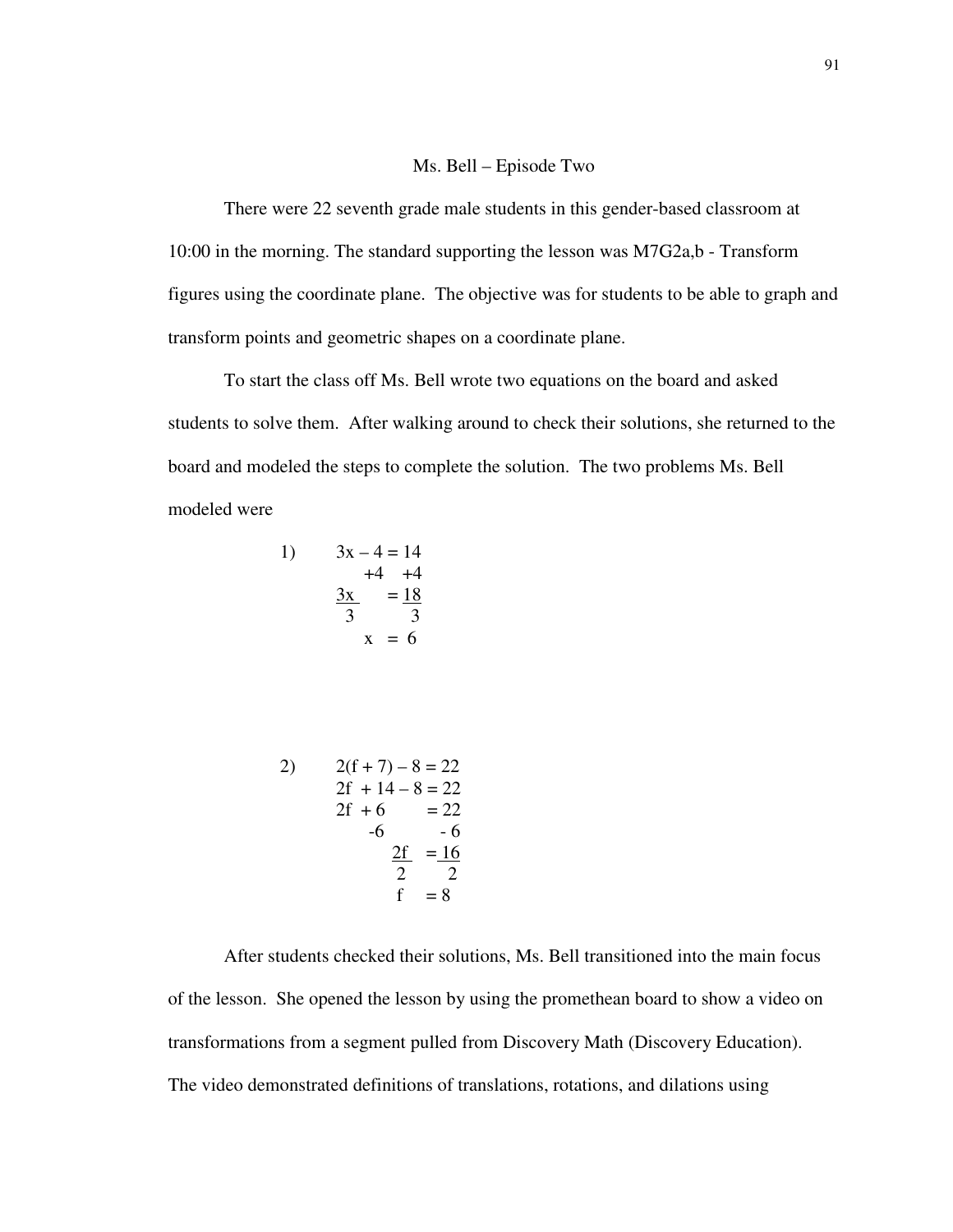prehistoric animals in a forest. After the video, Ms. Bell used her flipcharts on the promethean board to review the vocabulary words: translation, dilation, rotation, and reflection on the promethean board and generate a discussion on how they differed. The next page in the flipchart showed a coordinate grid and a question underneath. The problem was stated as:

The ordered pair of a figure are  $(2,3)$ ,  $(5,-2)$ . If I move this figure two space to the right, what would your new points be?

Ms. Bell made a chart to show  $(x,y)$  ordered pairs and discussed directional movement. Since the figure was moving two spaces to the right, she asked the students which axis would be affected. Since moving to the right is moving along the x-axis, then only the number representing 'x' would change.

| Original ordered pair | move two spaces right | new ordered pair |  |
|-----------------------|-----------------------|------------------|--|
| (2, 3)                | $(2 + 2, 3)$          | (4, 3)           |  |
|                       |                       |                  |  |
| $(5, -2)$             | $(5 + 2, -2)$         | $\cdot$ -2)      |  |
|                       |                       |                  |  |

Ms. Bell readily accessed a coordinate grid with the touch of an icon. The screen was easily visible to all students. Using the stylus pen, Ms. Bell was able to slide the figure in each direction to show the flexibility of translating the figure according to the directions. Ms. Bell then changed the flipchart to show a triangle on a coordinate plane; students came to the board and identified the vertices of the triangle in its original space. Students were asked to reflect the triangle over the y-axis. Another student came to the board and demonstrated the reflection, and wrote the new points of the vertices.

| original position of triangle: $A(2,0)$ |             | B(5,5)      | C(1,4)      |
|-----------------------------------------|-------------|-------------|-------------|
| reflected over y-axis:                  | A' $(-2,0)$ | $B' (-5,5)$ | $C'$ (-1,4) |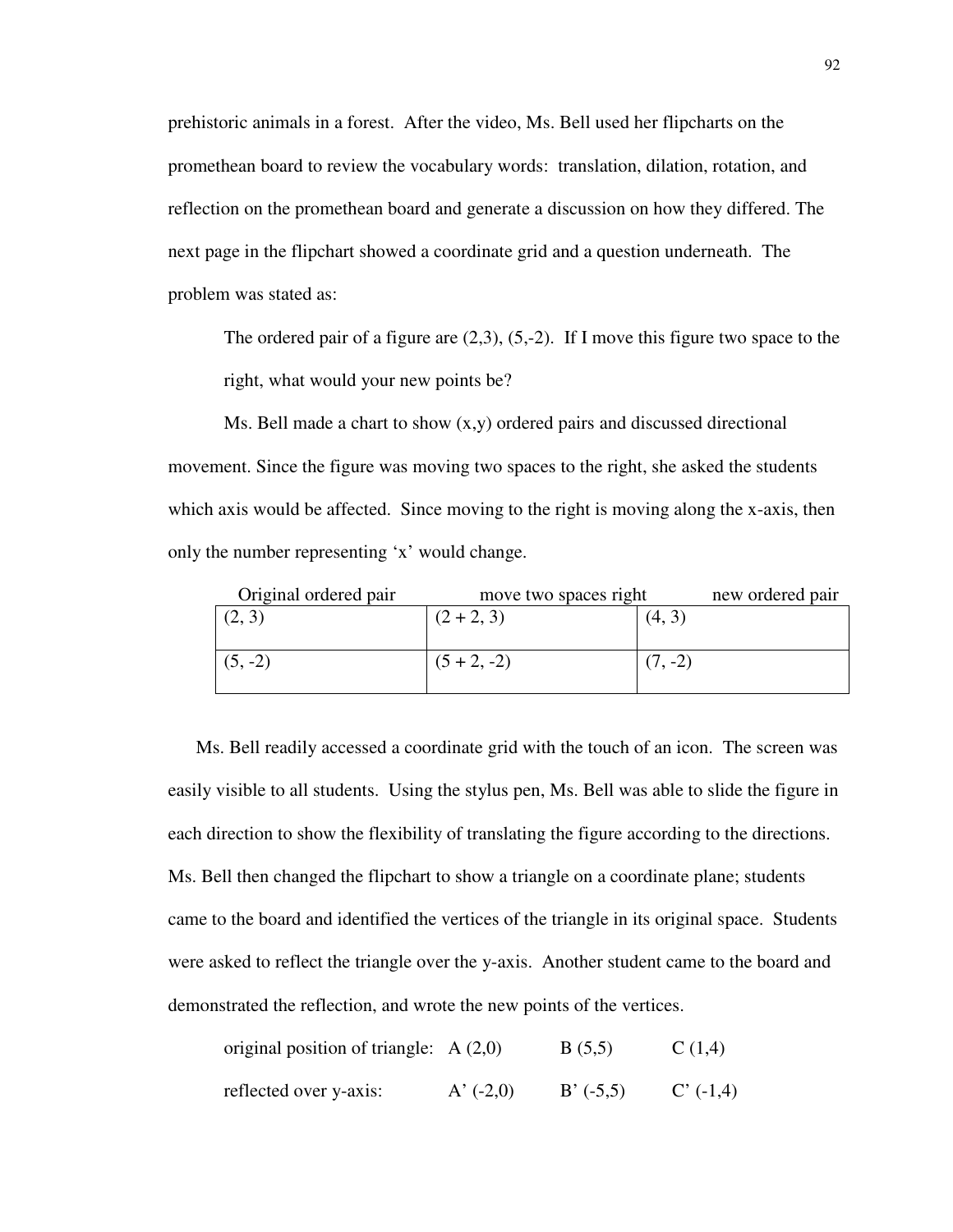Ms. Bell revealed the next flipchart to where a cube was drawn on a coordinate plane. A student came to the board and identified the vertices of the original location.

A (3,-1) B (1,-3) C (3,-5) D(5,-3)

He was asked if reflected over the x-axis, which quadrant would the figure be in? After much debate the students finally agreed on quadrant 1.

The new vertices of the cube after the reflection would be:

A' (3,1) B' (1,3) C (3,5) D (5, 3)

Ms. Bell stopped because she noticed that students were getting restless. She asked students what is the difference in the two reflections (triangle and cube)? She said "What happened when I reflected over the y-axis in the first problem and the x-axis in the second problem?" She wanted students to see the pattern where the numbers were the same, but the signs changed. A student replied: "When you reflect over the x axis the y number changes and when you reflect over the y axis the x changed to negative." Ms. Bell was pleased and told the students they were 'on point'. To assess the students' understanding of the skill once more, Ms. Bell gave students a figure, cutout from cardstock paper, and a coordinate grid and asked them to trace the figure anywhere on the grid and then translate it:

3 units down and 7 units right

While each student worked, Ms. Bell moved around to each student checking their progress. When they finished, Ms. Bell asked them to turn in their papers. The final assignment of the day required students to identify whether the transformation was a rotation, reflection, or translation. Ms. Bell flipped from screen to screen showing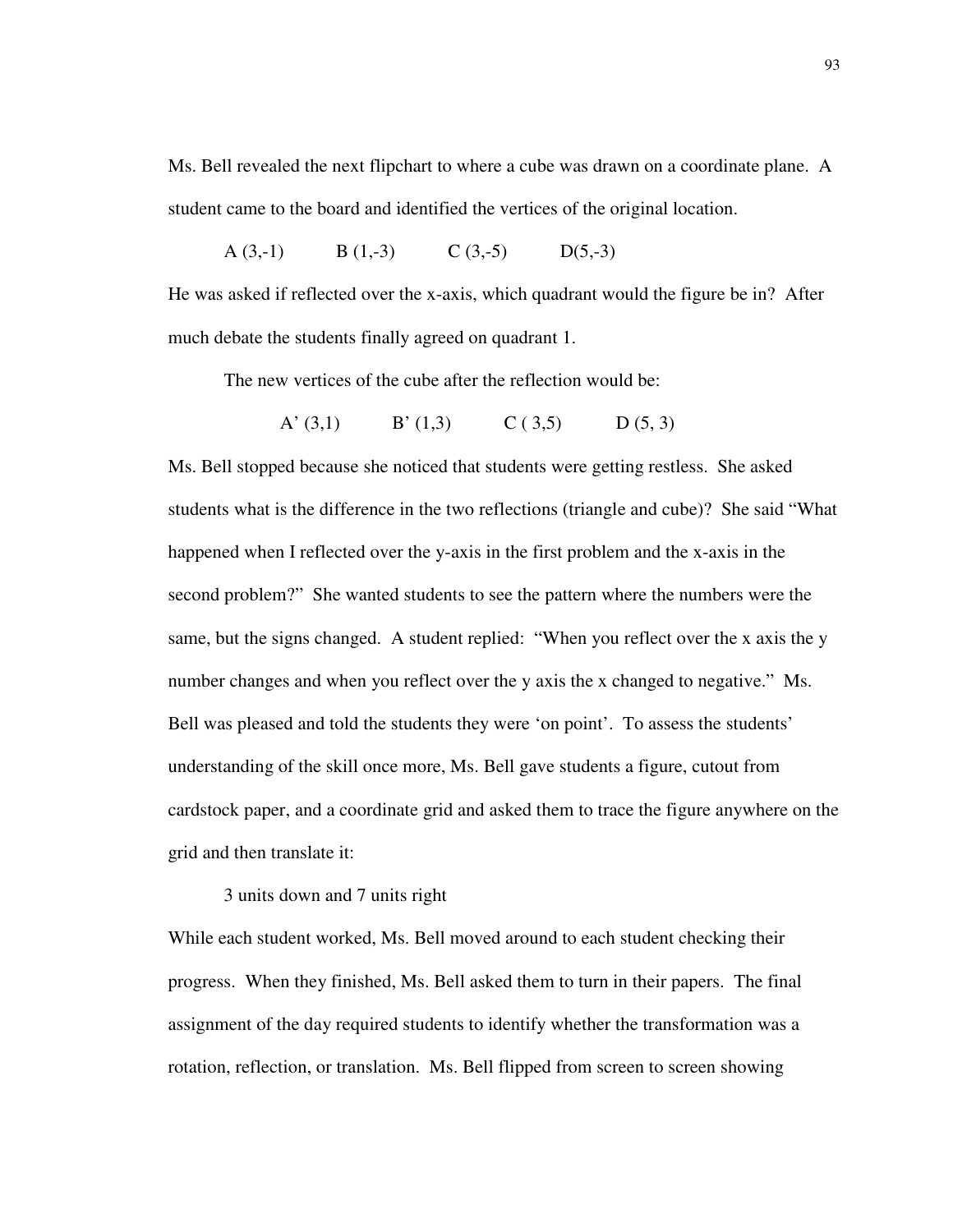different shapes before and after the transformation. Students had fun because Ms. Bell made a real-world connection for them by showing them that transformations was just like doing the well known dances - 'electric' slide or "cha-cha" slide.

## Ms. Bell – Effectiveness of Technology

Researcher: Why did you select United Streaming as part of your lesson?

Ms. Bell: Well, I decided to use United Streaming to go along with the transformation lesson mainly with my all male class because I thought it was engaging. It talked about how transformations were used if they wanted to be a graphic artist or graphic designer. It showed them how this mathematical concept applied to real-world content. It was something I felt they could relate to and so that was the engagement piece to try to pull the students in and allow them to see why this could be important in their lives.

Researcher: What made the use of this technology effective for this lesson (Ep. #1)?

Ms. Bell: Showing students visually how to solve problems is very powerful. Sometimes students get a little confused when working with integers. So in the warm-up I was able to help students see how to check their solutions by drawing pictures. When I need to show students a different way to solve a problem and I don't want to pull out manipulatives, the promethean board helps me accomplish the task a little easier. Then in the meat of today's lesson I was able to display my data so students could see and understand how to think through the problem and construct their equations.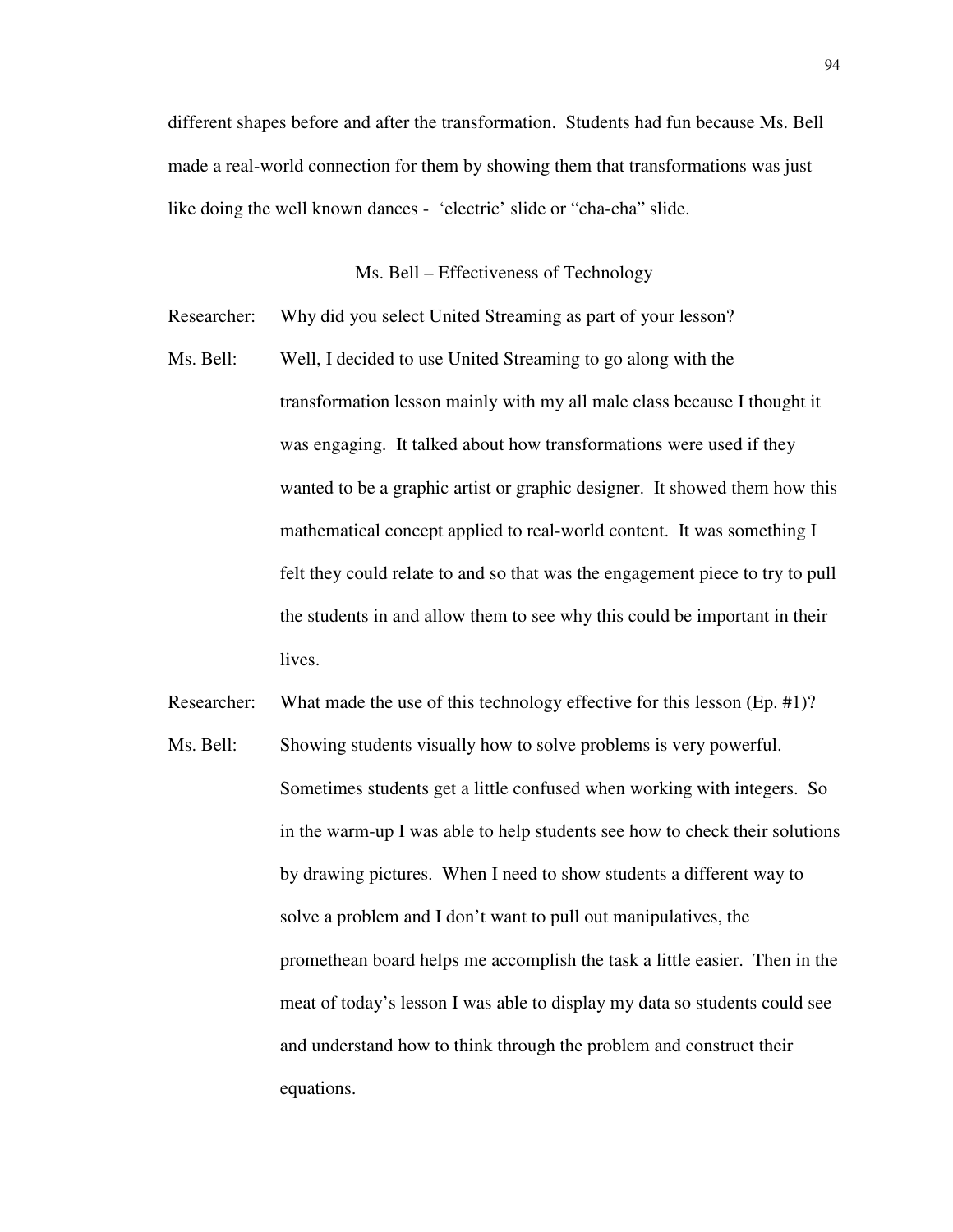Researcher: What made the use of this technology effective for this lesson (Ep. #2)?

- Ms. Bell: I think the engagement piece went well. During the lesson the students were able to actually come up and use the promethean board to manipulate some of the figures we had constructed on the board and I saw a lot of students really motivated by that.
- Researcher: For those students who struggled with the concept, what steps did you take to support them?
- Ms. Bell: For those students I had one of my top students as a peer tutor and made a group of about 7 students. One of the other students who just mastered the concept and 5 other students worked together the next day. I showed them the hrw.go.com website that goes with our textbook and a video with that. Then while they worked together I worked with other students until everyone was on the same level.
- Researcher: What is it that makes using technology effective for you?
- Ms. Bell: The good thing about technology is that this is what a lot of the students go home to. This is what grasps their attention. So by being able to bring this into the classroom, it grabs their attention. Integrating different facets of technology each year I see how what I used in my second year as a teacher is obsolete now. Back then, the overhead projector was a fascinating item and students enjoyed it. Now we have a more sophisticated board that's more than just a chalk board. You can change the background colors and draw figures on it and save everything you do.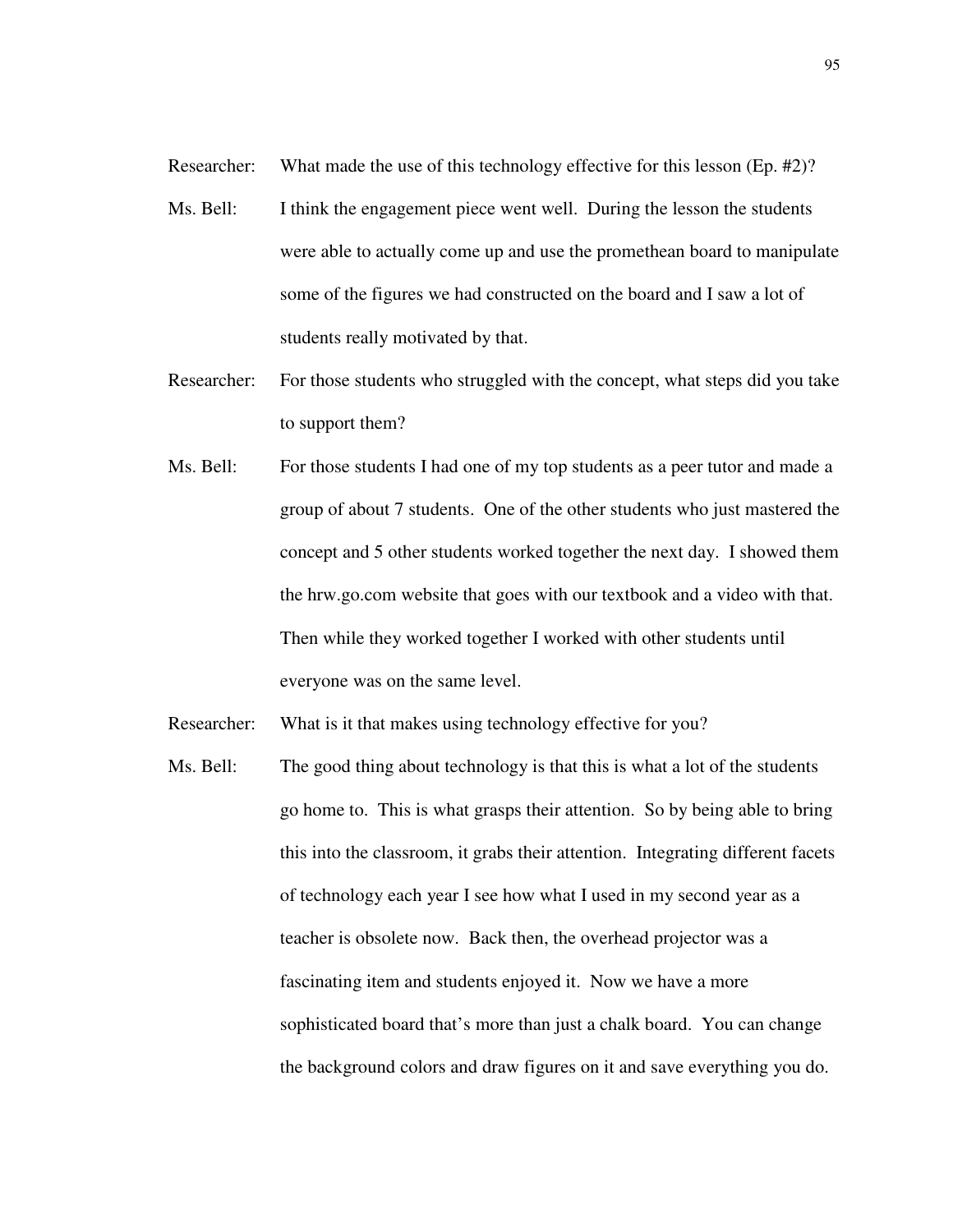I know research has been done on what colors do for the brain, and that in itself gives us a different way of looking at what we do. Basically, I want to meet the students where they are. Using technology is more than just entertaining. It allows you to take learning to a higher level.

- Researcher: Based on your knowledge and experience with using technology, what do you recommend teachers do to be successful with technology?
- Ms. Bell: One thing I was oblivious to under our home page our school system has given us a lot of resources that we can use as far as technology is concerned; so that's a very good start that I would get anyone to go to because every content or grade level can find something specific to meet your needs. As a math teacher I would recommend specifically for math content One Nation. It's always been a very good site for me and my students, and Brain Pop because it helps any level 1 or 2 student. I use those two as my main sources. Then I recommend teachers use Promethean Planet because you don't have to pull a whole lesson together. There are lessons that teachers have already done. All you have to do is just tweak them to fit the needs of your students. Finally, Lesson Planet, which is a site teachers have to subscribe to with a membership fee, but they are lessons teachers have found successful and decided to share. If teachers would take the time to browse the websites they would find some interesting tools, videos, interactive and animated activities to support a quality and engaging lesson to students.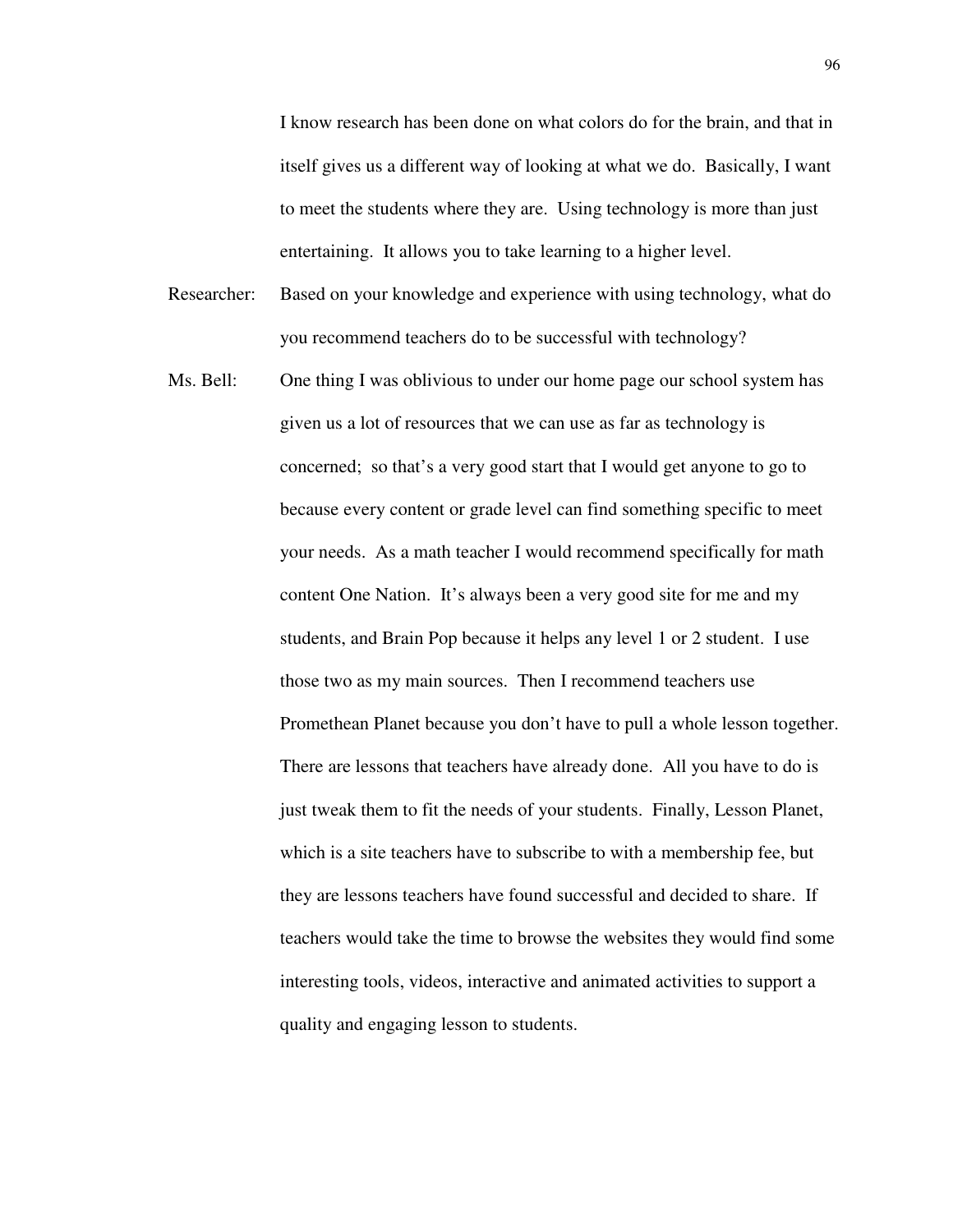Researcher: Complete the sentence, "I am effective with technology because..."

Ms. Bell: I know children are motivated by it. It helps me organize my lesson and make math more interesting.

#### Mr. Jacobs - Background

Mr. Jacobs is a veteran teacher of seven years at Timberwood Middle School. He has completed his Masters Degree and entertaining thoughts of pursuing advanced degrees. His stature alone is somewhat intimidating. Professionally dressed in a starched long-sleeve shirt and tie, and standing over six feet tall and broad shouldered, Mr. Jacobs appears ready to do business, and expects the same from his eighth grade students. He is a successful teacher at Timberwood because he devotes time to the students, supports the extracurricular activities they participate in, and at least 90% of his students pass the state standardized test each year. His classroom is oddly shaped – similar to a scalene triangle, with the entrance into the classroom being at the vertex of the smallest angle. The spacing in the room, because of its shape, is quite narrow. Desks are arranged in 4 pods of six desks. He does not have computers in his classroom for students to use. He does, however, have a similar setup to the other participants. A promethean board, LCD projector, and laptop are the primary technology tools used in his classroom. He also has a 27 inch television screen mounted from the wall, which is used for a well-structured dismissal process at the end of the day.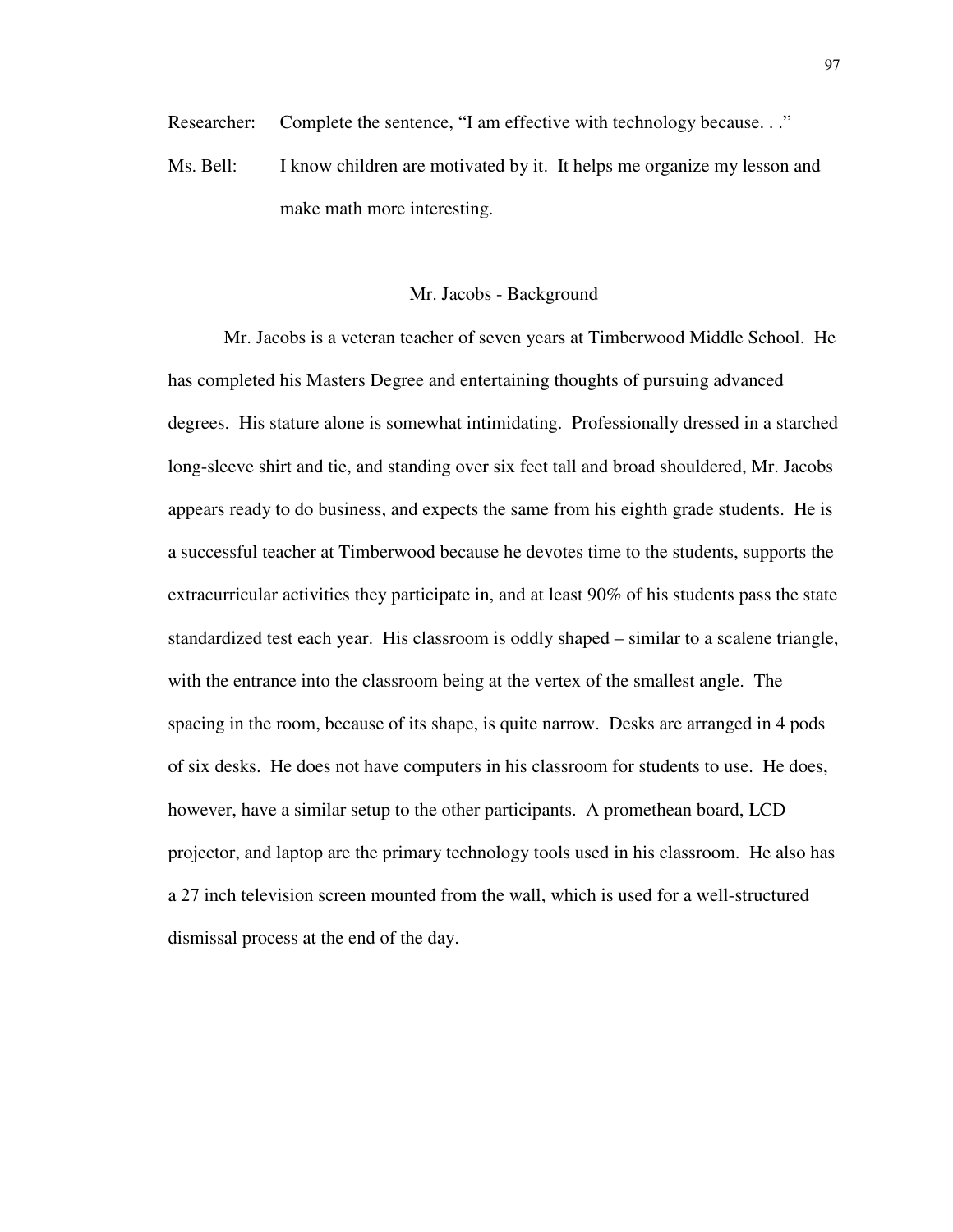#### Mr. Jacobs – Technology Planning

Researcher: Describe your approach to selecting technology.

- Mr. Jacobs: I pull from all sources available. I just look at the technology I feel is best useful for the objective and put them together and make it my own.
- Researcher: Is the technology selected during the time you are creating weekly lesson plans?
- Mr. Jacobs: I give it some thought, but a lot of times it's the week of or the night before when I go and pull what I want because a lot of the technology is already there, I just add to it.
- Researcher: What types of technology do you use?
- Mr. Jacobs: The Promethean Board is my primary technology tool I teach from. I use Promethean Planet to get some activities. I use Activotes when I am playing a game with the students. I also use Brain Pop to help them learn math strategies.
- Researcher: Why do you use technology?
- Mr. Jacobs: Using technology keeps kids interested. Kids get bored real easily. So if you got something to keep them entertained and they're learning at the same time - that helps them out. I also think technology is designed to make your job a little bit easier. It allows you to walk around and observe what's going on in the classroom and give students individual help that you normally wouldn't be able to do without the technology. Technology also helps me gather a lot of data on my students and allows me to hone in on what mistakes kids are making. If I know students incorrectly picked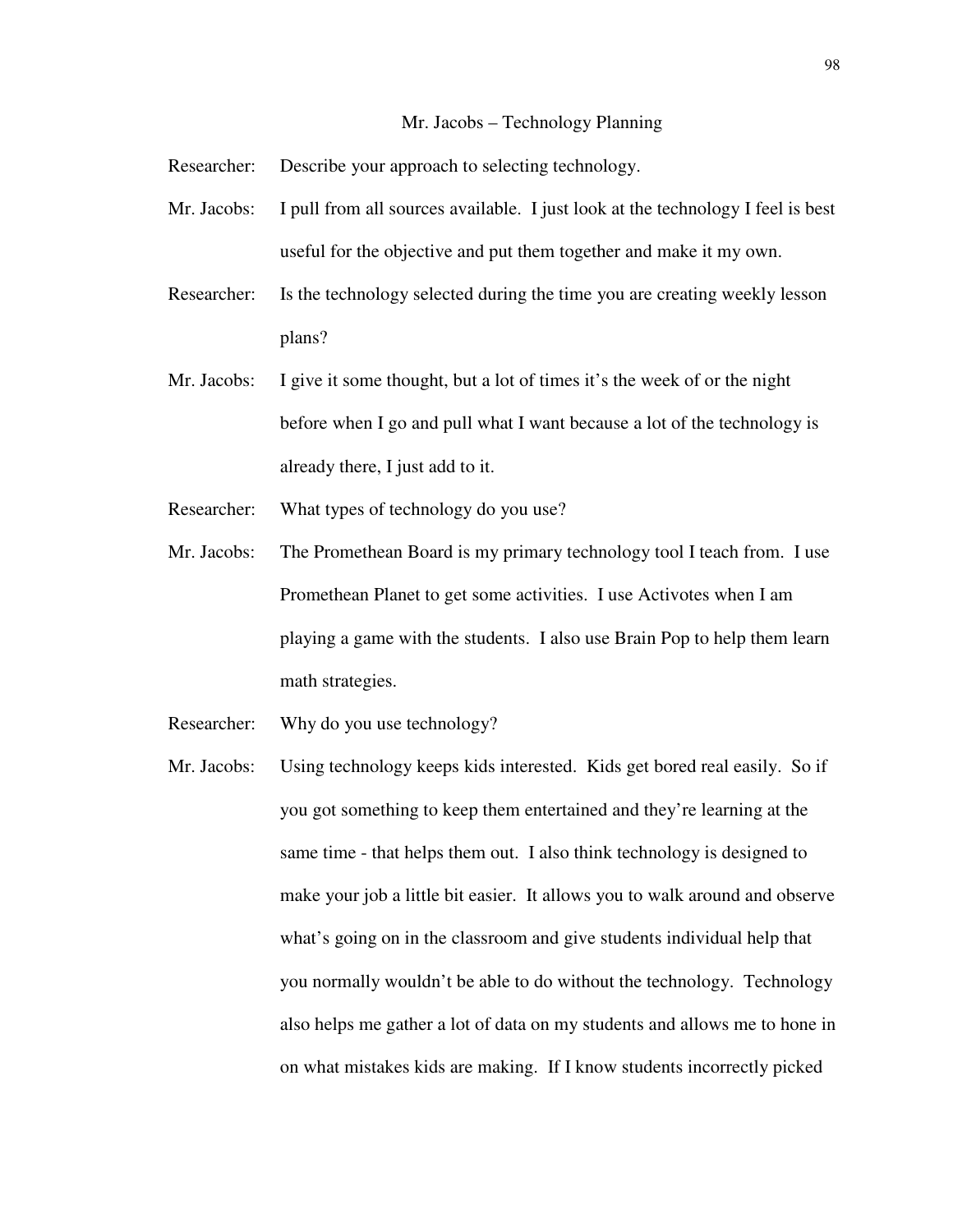answer choice 'A', then I can find out why they picked 'A' and reteach them so they won't continue to make those mistakes.

Researcher: How do you know when to use technology during your instruction?

Mr. Jacobs: I use technology from the beginning of the class period starting with my sponge to my closing activity. I put everything on the promethean board the night before. I scan my worksheets, and try to place them in sequential order according to the time I am going to use it during class.

Researcher: What do you have to consider when you are preparing a lesson?

Mr. Jacobs: I have to see if it's going to meet the needs of my students. I want to make sure that the technology that I am using is on level  $-$  it's not below level. So I don't want to go and pull some technology that will appeal to third and fourth graders and I definitely don't want to pull something that's going to appeal to  $10^{th}$  and  $11^{th}$  graders. I want to keep in the  $8^{th}$  to  $9<sup>th</sup>$  grade range. I aim high so I can pull them up.

Researcher: How do you use technology with your instruction?

Jacobs: I use it both as a visual aid and as an interactive tool. During the lesson the kids are taking notes and once I present the lesson to them I give them the type of work they need to do. While we are going over the lesson, kids are coming up to the board. They get to play with it. They get to write on it. They get to pull stuff and move things all around so I use it both ways – during the lesson (note taking) and interactively.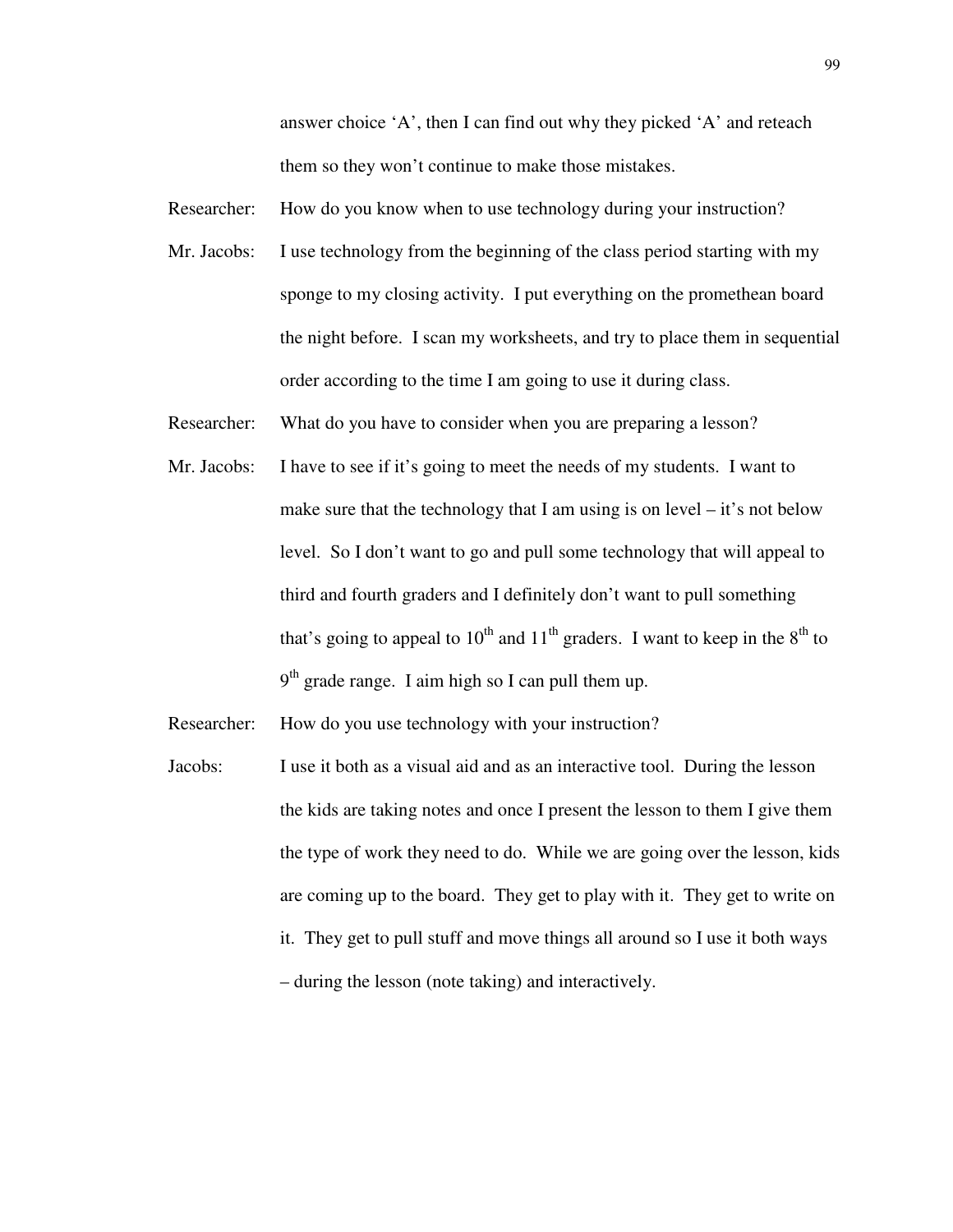#### Mr. Jacobs – Episode One

On a wall across from his promethean board were three white dry-erase boards. Mr. Jacobs used these boards to hand write his curriculum standards and objective, agenda for the day, and for modeling diagrams and computations if the promethean board was in use. In this episode, Mr. Jacobs worked on teaching students to evaluate expressions. When the objective was accomplished students would be able to evaluate algebraic expressions for a given value, as well as define mathematical terms such as coefficient, constant, variable, and expression. It was 2:20 in the afternoon when Mr. Jacobs' last class of the day entered into the classroom (his school uses block scheduling-90 minutes per class period). There were 23 students in the classroom. Students were asked to take out homework and start on the sponge activity, which was displayed on the promethean board. As students began working, the lights were dimmed, and the teacher moved around with a clipboard to check for homework and take attendance. On the promethean board were three questions for students to work. The problems were stated as:

- 1. Find the area of a square which has a diagonal of  $\sqrt{10}$ .
- 2. Write the algebraic expression for seven times the quotient of three and a number z.

3. If a triangle has a leg of 5 and a hypotenuse of 9, what is the other leg? Mr. Jacobs talked the students through problem #1 of the sponge. A student volunteered to go to the promethean board after Mr. Jacobs changed the screen to reflect a figure of a square with a diagonal line. The student solved the problem by writing out his process steps as follows: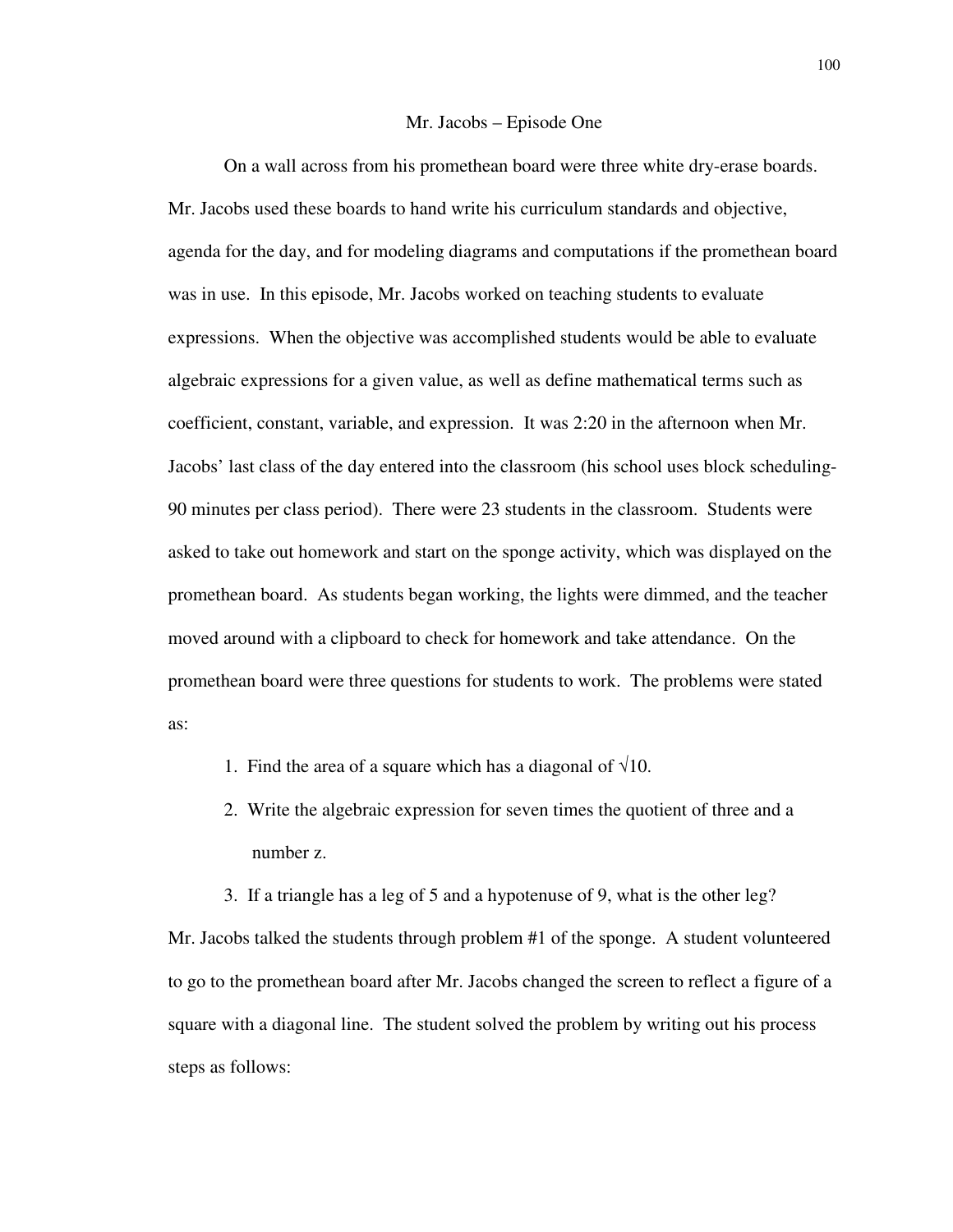

After reviewing what he wrote the student noticed that maybe you could cut the number of steps in half. Mr. Jacobs gave verbal praise to the student, saying "Very Good", and reiterated the area of a square is equal to side square  $(A = s^2)$ . Students were focused on the board and responded well to the voice of the teacher. After confirming the answers to all three sponge questions, Mr. Jacobs changed the screen to a new flip chart, which showed "Evaluating Expressions" as the title, and the objective beneath – Students will be able to recognize important words for solving expressions. That was his way of transitioning into the focus of the lesson for that day.

The next flip chart showed a screen, full of color and animation. There was a picture of an apple tree with four apples on it. Next to the tree was a dog saying, "What's behind the apples?" On each apple were mathematical terms for students to use in their vocabulary for that instructional unit. The terms were algebraic expression, variable, evaluate, and expression. Mr. Jacobs passed the pen to different students as they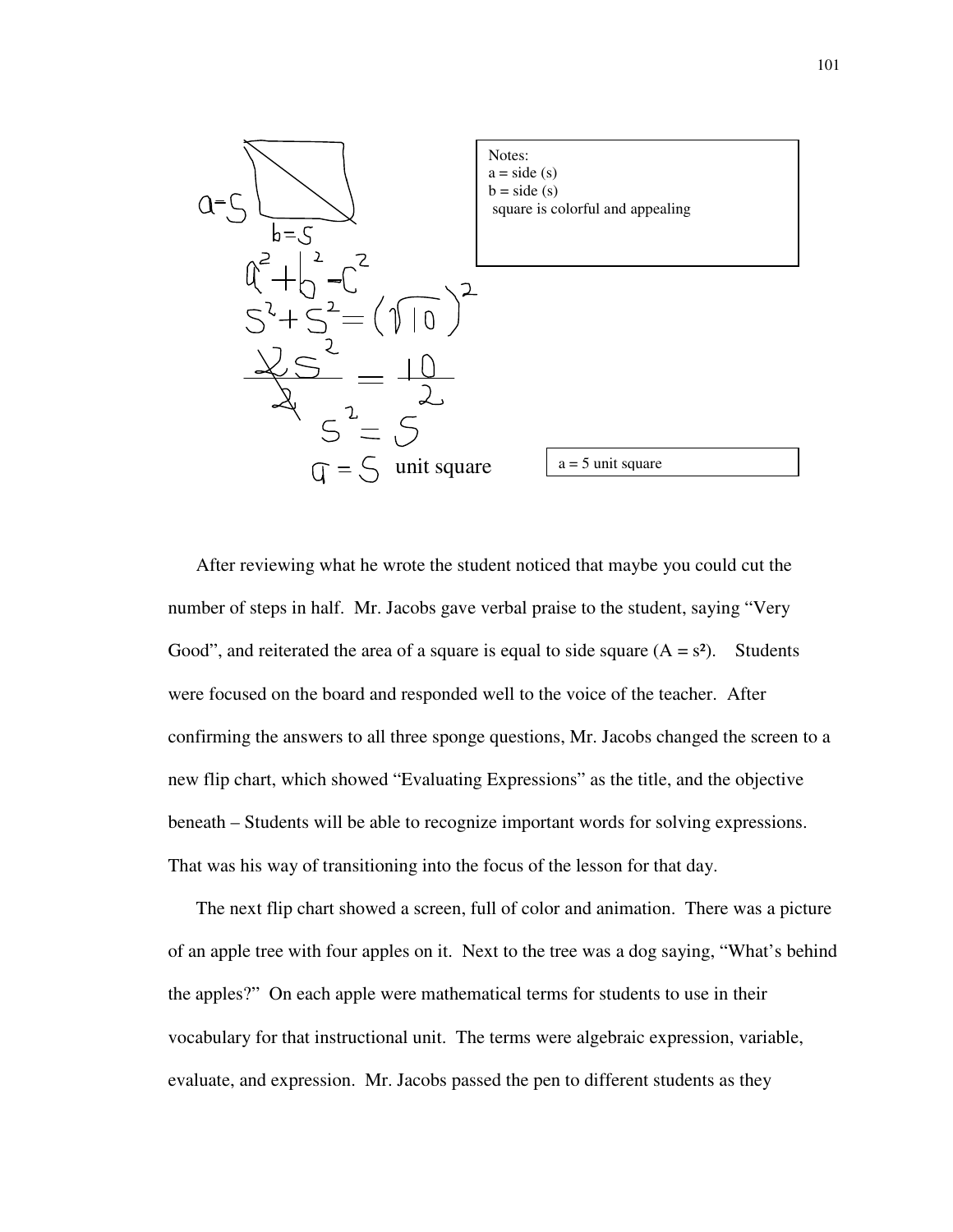volunteered to go to the board and click twice on an apple to show the definition of each word or phrase. Mr. Jacobs asked students to write each definition down as they were revealed on the promethean board.

On his next flip chart above the puppy was a caption cloud saying "Watch out!" The big apple at the top of the screen was labeled 'variable'. There were smaller apples on the tree labeled 'g', 'b', and 'x'. The smaller apples were examples of the term written on the larger apple. On pages that followed, each of the previous terms introduced were written on the large apple and the smaller apples showed examples of the term.

Mr. Jacobs closed the activity with a game called "Give the dogs their bone". There were three dogs sitting next to their baskets. The baskets were labeled evaluate, expression, and variable. The object of the game was to place the bone in the correct basket. If the bone was in the correct basket, the dog barked. If not, the bone popped back into its original position. The bones were labeled 'b/3', '4x if  $x = 9$ ', and 'x'. The students eagerly raised their hands to go to the board. One student was emotional because she felt ignored after raising her hand repeatedly. All of the students were engaged in this activity. If they weren't called upon, they talked with each other about where the bones should be placed.

At the conclusion of the lesson, Mr. Jacobs placed a worksheet on the promethean board. This worksheet had been scanned in on his computer. There were 12 problems for students to work. They were asked to evaluate each expression using the values given. Mr. Jacobs evaluated their answers orally to check for understanding or misconceptions.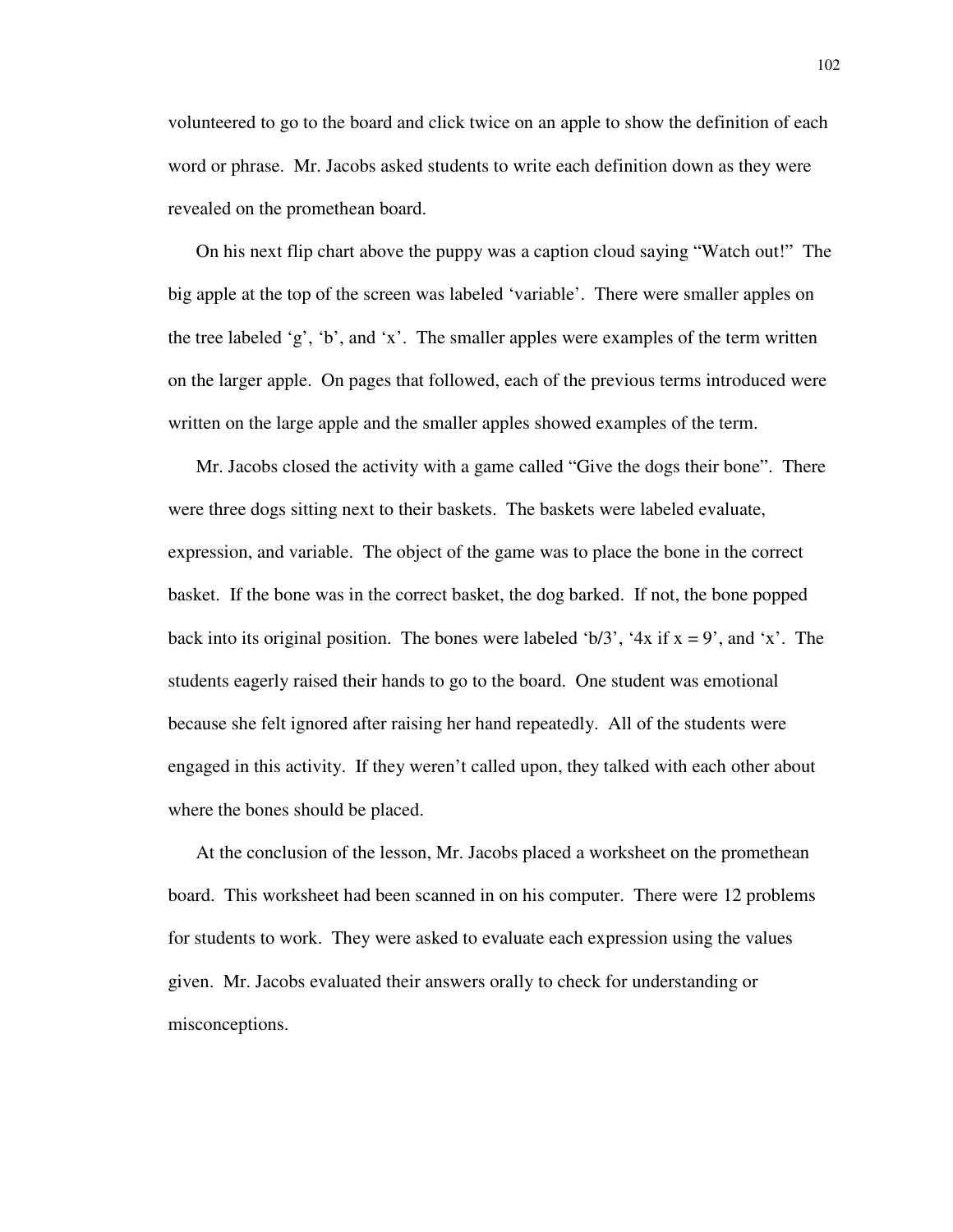#### Mr. Jacobs – Episode Two

There were 25 students present in this class, which began at half past noon. The objective of the lesson was to identify a function and be able to tell the difference between a relation and a function. At the beginning of the lesson, five problems involving absolute value appeared on the promethean board screen. The students went to the board to work out the solutions while Mr. Jacobs checked for homework.

Mr. Jacobs clicked on an Activ Studio icon from his laptop computer and opened a teacher resource site to retrieve a pre-constructed lesson for the day. On the promethean board screen there appeared a diagram of a mapping of numbers to use in identifying a function. Mr. Jacobs demonstrated a function showing that each element in the first oval (oval **A**) was matched up with only one element in the oval across from it (oval **B)**. Mr. Jacobs then showed a relation that was not a function by matching (drawing a line from one element to another) more than one element from oval B to an element in oval A.

In the second activity, Mr. Jacobs clicked on an icon to display a coordinate plane. He used the grid to demonstrate the vertical line test. He drew several lines – horizontal, vertical, diagonal, u-shaped, v-shaped, m-shaped, and z-shaped. After defining the purpose of the vertical line test was to show that if a vertical line intersected the graph more than once it was not a linear function, Mr. Jacobs asked students to come to the board, draw a vertical line and determine whether the graph was a linear function or not. Students thought there was more to it because it seemed so simple to them.

For the final activity, Mr. Jacobs flipped to a new page in the flip chart, which showed three columns. The first column showed different ways a relation is written. The other two columns had headings of 'relation' and 'function'. The students were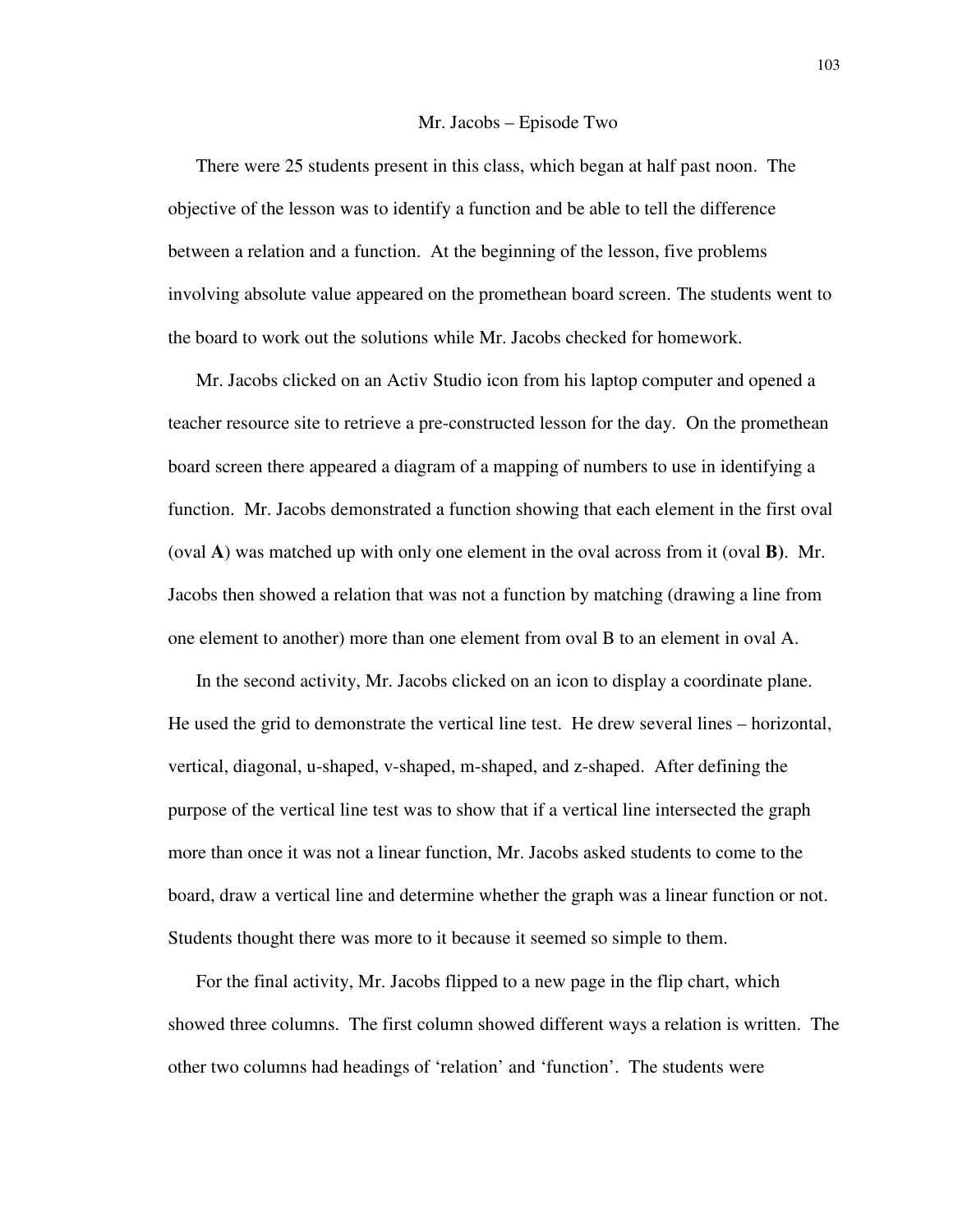instructed to click on the relation in the first column and drag it over to the appropriate column most accurately fitting its description.

Mr. Jacobs – Effectiveness of Technology

- Researcher: What made the use of technology effective for this lesson (Ep. #1)?
- Mr. Jacobs: The lesson was animated and interactive. Students were engaged because instead of solving a problem and asking the teacher if it's right, the Promethean board allowed the kids to see instantly if they were right or not by the correct placement of the bones.
- Researcher: What made the use of technology effective for this lesson (Ep. #2)?
- Mr. Jacobs: This lesson was also interactive. It allowed the students to click on a relation and drag that relation to the box that was either a function or not a function. If they drag it to the correct box it would make a sound, but if they drag it to the incorrect box it would go back to the question area.
- Researcher: How did you know this would work?
- Mr. Jacobs: I kind of figured it would work just because of the kind of students we are teaching now. Most of them have technology. They are using text messaging, cell phones, on social networks; so I took a lesson and made it more like a game and used the computer while I was doing it. I figured kids would be more interested in the lesson versus me doing it on the board or giving them a hand out.

Researcher: What would you do differently next time?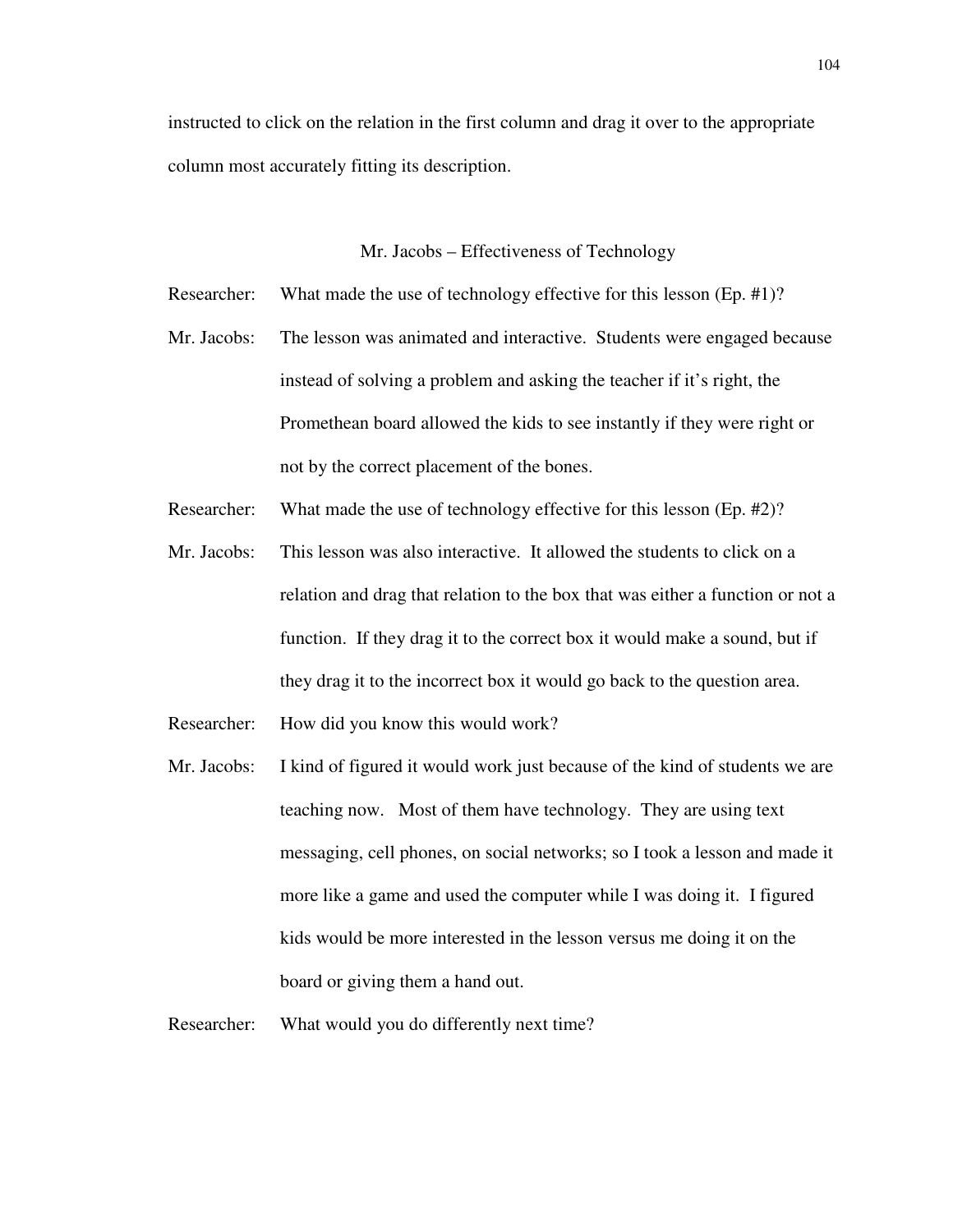- Mr. Jacobs: I would make sure it works ahead of time, because at home it worked fine. However, there was just a little glitch this morning when I was using the promethean board - the lamp went out on me; so the only thing I would do differently is to make sure the technology that I am using is working properly.
- Researcher: Based on your knowledge and experience with using technology, what do you recommend teachers do to be successful with technology?
- Mr. Jacobs: I think teachers should go through the tutorial session and familiarize themselves with the actual software and program so when its time for them to use it they will know how to and they won't be intimidated or afraid of it. I think they should attend technology workshops, because they show you a lot. Then go home and play with it and try to apply it. Once you become comfortable with it, using it will save you a lot of time. Sometimes a class I'm working with may be 3 or 4 days ahead of my other classes. So I can review the lesson again and go through all the kinks and fix it up so when I get to a class that is moving a little slower I know how to break it down to them. I can't try to teach it to them all at once. I can go through two, three or four slides that I have prepared and break it down that way. That saves time and it helps you move at a slower with students who need more time, and faster with students who catch on fast. Technology really saves you time and makes your class flow a little smoother.

Researcher: Complete the sentence, "I use technology effectively because..."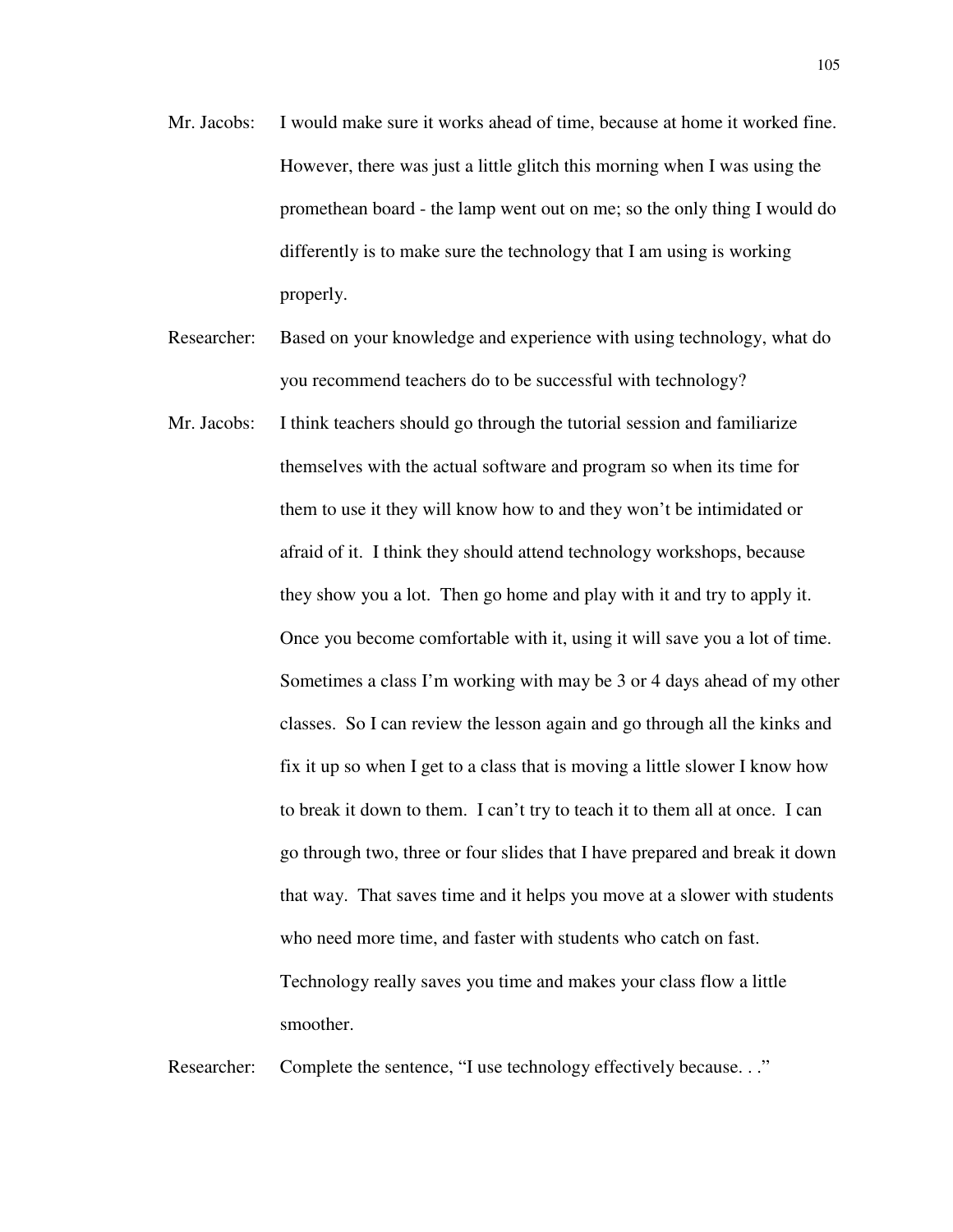Mr. Jacobs: I am not afraid to use it. I am not afraid to explore and try new things and I know technology is here to make our lives better- make our jobs easier, work smarter and not harder; and technology makes you work smarter. With technology you can do so many more things- it's a lot easier.

## **Discussion**

The data collected through observations, interviews, and lesson plan documents suggest that technology is instrumental in the delivery of instruction to all students, and for effective communication to parents. There were some similarities among the teachers and uniqueness as well. All teachers mainly used their laptops, promethean white boards and LCD projectors as their primary source of hardware with various applications from the Internet such as Brain Pop, United Streaming, Lesson Planet, etc. Each teacher executed math lessons as stated in their plans, but the plans did not capture as much detail as was observed. Their lesson plans merely described in general what kind of skills would be addressed and the activities they planned to do in the warm-up, main focus, and closing segment of the lesson to address those skills. The way they planned to execute each activity was not described in the plans. This is typical because they all tweaked activities up until the day they delivered instruction. Lesson plan documentation served as only one of the tools in the Activity Theory Model; however, planning, itself, has a significant role in the Teacher's Thought Processes Model.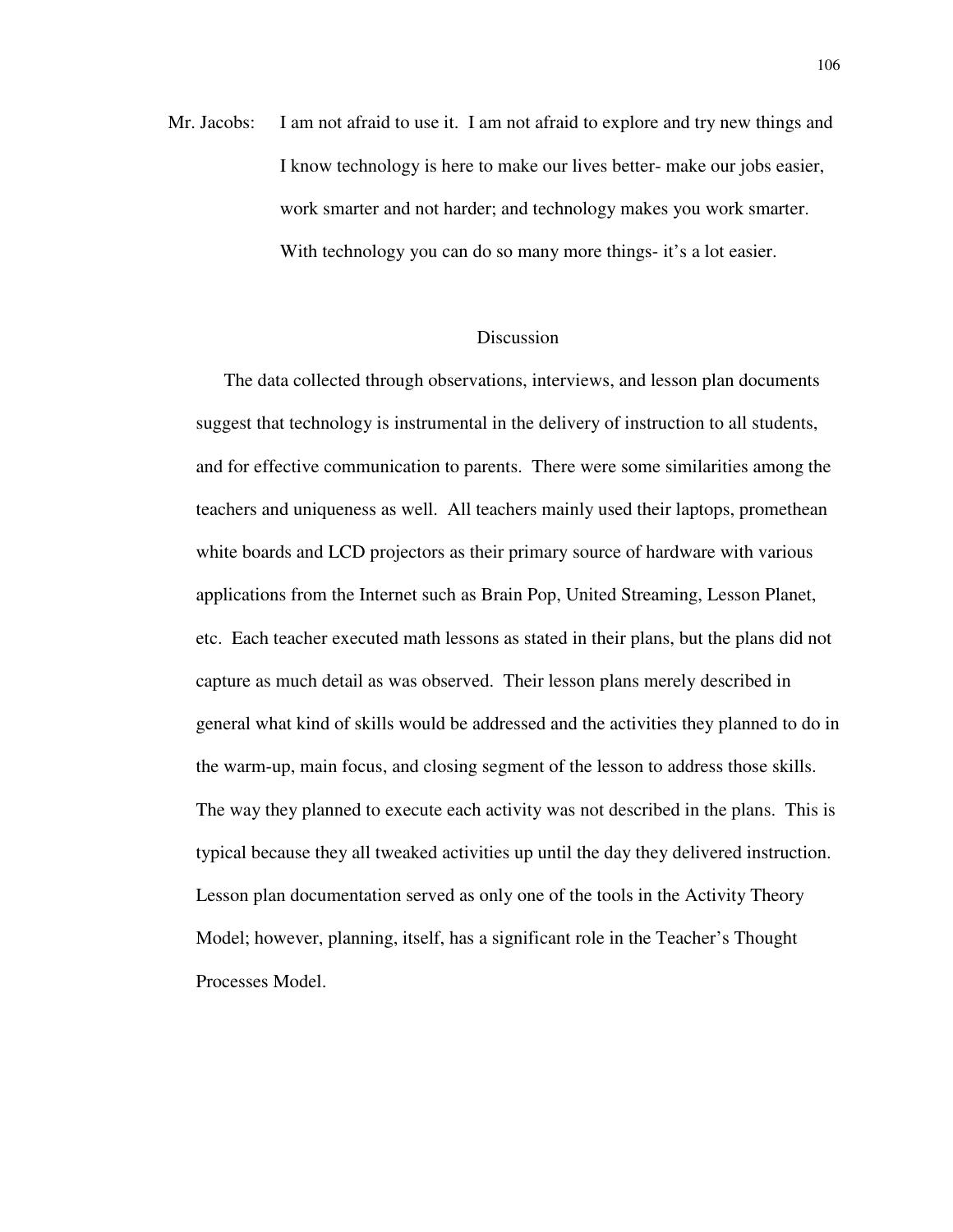

*Figure 5.* Activity Model and Teachers' Thought Processes Model (combined to show how they worked in conjunction with each other).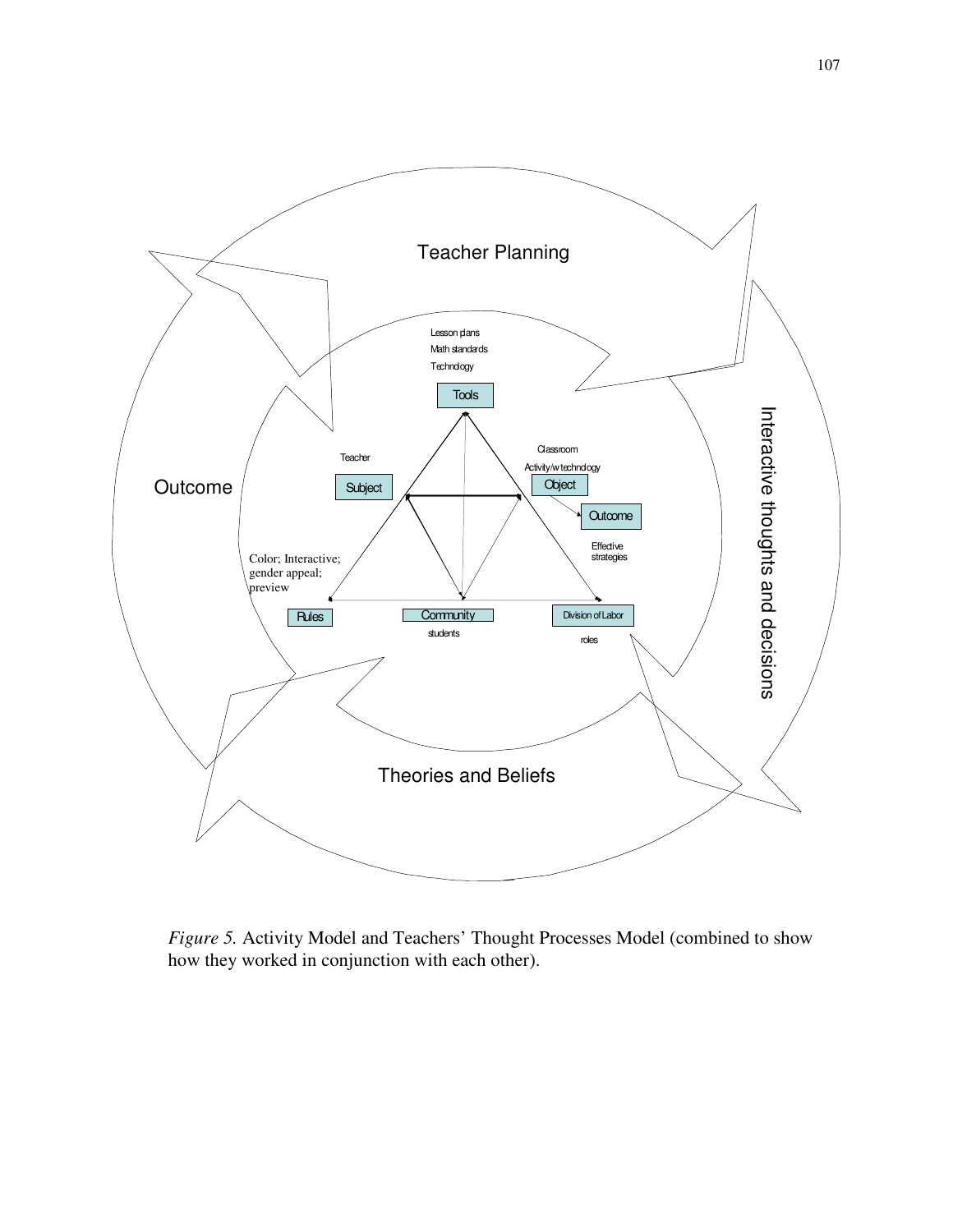According to Kaptelinin and Nardi, (2006) Activity Theory identifies important concepts and helps the researcher understand how certain phenomena take place. Upon collecting and analyzing the data, the components of the path leading to technology strategies became clearer with the use of this model and the Teacher's Thought Processes Model wrapped around it as a supporting structure. Figure 5 shows that within the walls of teacher thinking are those pre and post active thoughts when planning a lesson, those thoughts that occur during the interaction of a lesson, and teacher's theories and beliefs that guide their thoughts and decisions. The original model has only three sections vacillating at each end to represent the reciprocal effect of how teachers' thoughts and decisions are based on their theories and beliefs; and their beliefs are formed from their thoughts and decisions.

My diagram shows a fourth arrow because an outcome or event has to occur to enable teachers to alter their thoughts, decisions, and beliefs. This event may come in the form of students' asking questions, reading other literature, contradicting results, or observing a modeled lesson. No matter how it appears, the event represents an opportunity to recalculate existing thoughts and beliefs. The diagram shows how effective strategies were developed as a result of the teacher (subject) selecting hardware, software, curriculum standards, and lesson plans (tools) to use to develop a classroom activity (object), to address the needs of the students (community). This occurs at the pre-active thinking section of the Thought Process cycle. Teachers' beliefs about technology guide the development of rules used to select and implement a particular hardware/software activity. Those rules include selecting activities that are colorful, animated, interactive, having cultural relevance or gender appeal, and previewing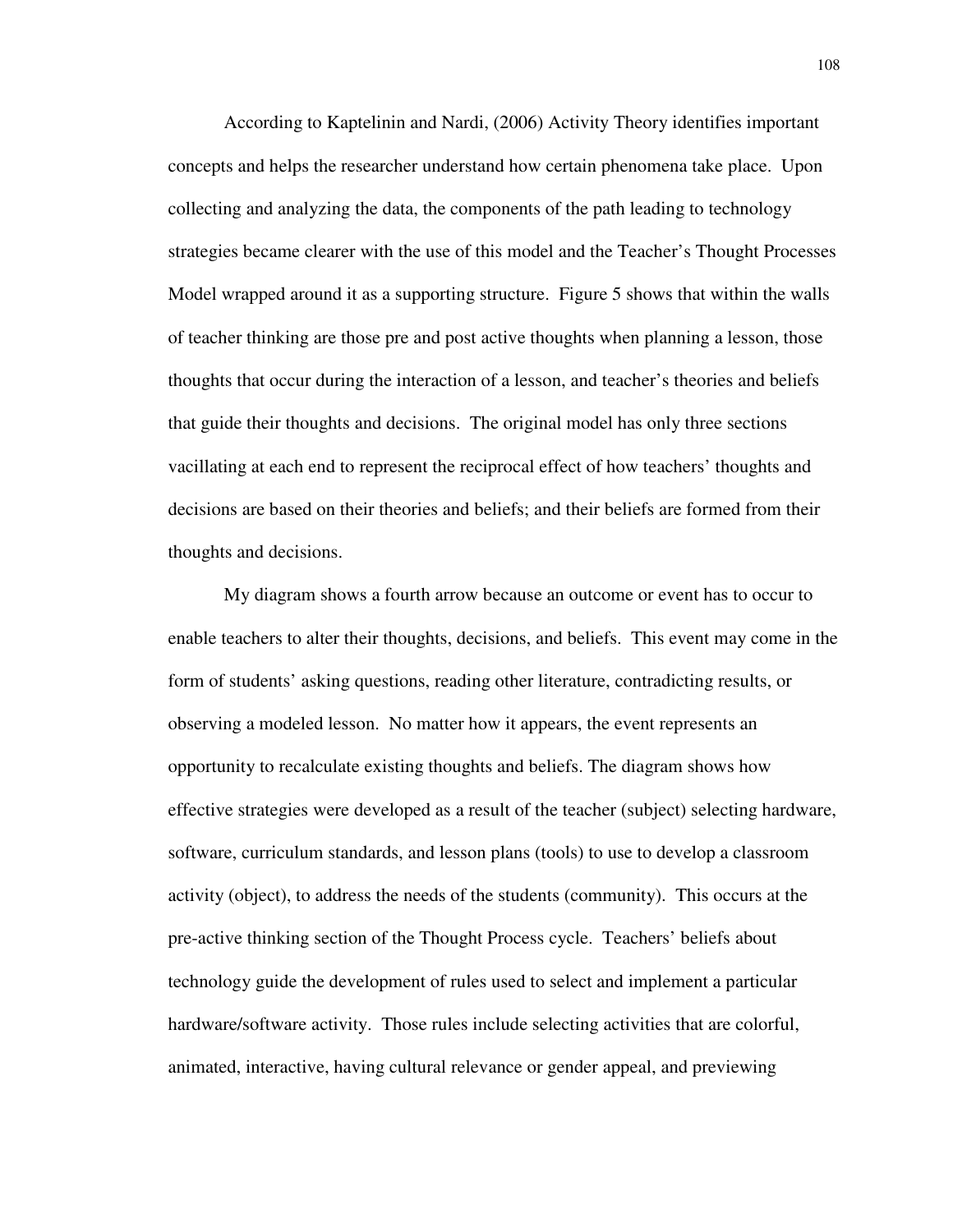technology to ensure the engagement and learner objective is met. The teachers' role prior to instruction include researcher, task designer, and evaluator as they search and make decisions about the appropriateness of the technology. As they use technology with instruction their roles shift to technician (in case technical issues arise), facilitator and timer to effectively transition from one activity to another, and evaluator to determine the success of the activities on student learning. These roles guide teachers' interactive and post active thoughts. The teacher in the post active thinking phase assesses the attributes fostering the success of the technology integration then decides what modifications need to be made, if any, when considering other learners and other skills within the content. The outcome represents the measure of student learning as a result of teaching with technology, and, therefore an effective strategy.

Another significant discovery with the data collected in this study is how close these teachers' practices are in alignment with Kent's plan to successful teaching with technology. Other practices of teachers who use technology successfully cited in the literature review were also recognizable in the data and will be discussed further as we approach the answer to the questions guiding this research.

### *How Teachers Used Technology Effectively*

Kent's fifth step in teaching with technology is to implement effectively (2008). In this step he defines how teachers should use the tools they have to deliver quality instruction to students. He begins with teachers understanding the hardware, software, and website options available to them. Each teacher reported spending hours outside of the classroom searching for appropriate technology to use with their lessons. Even as late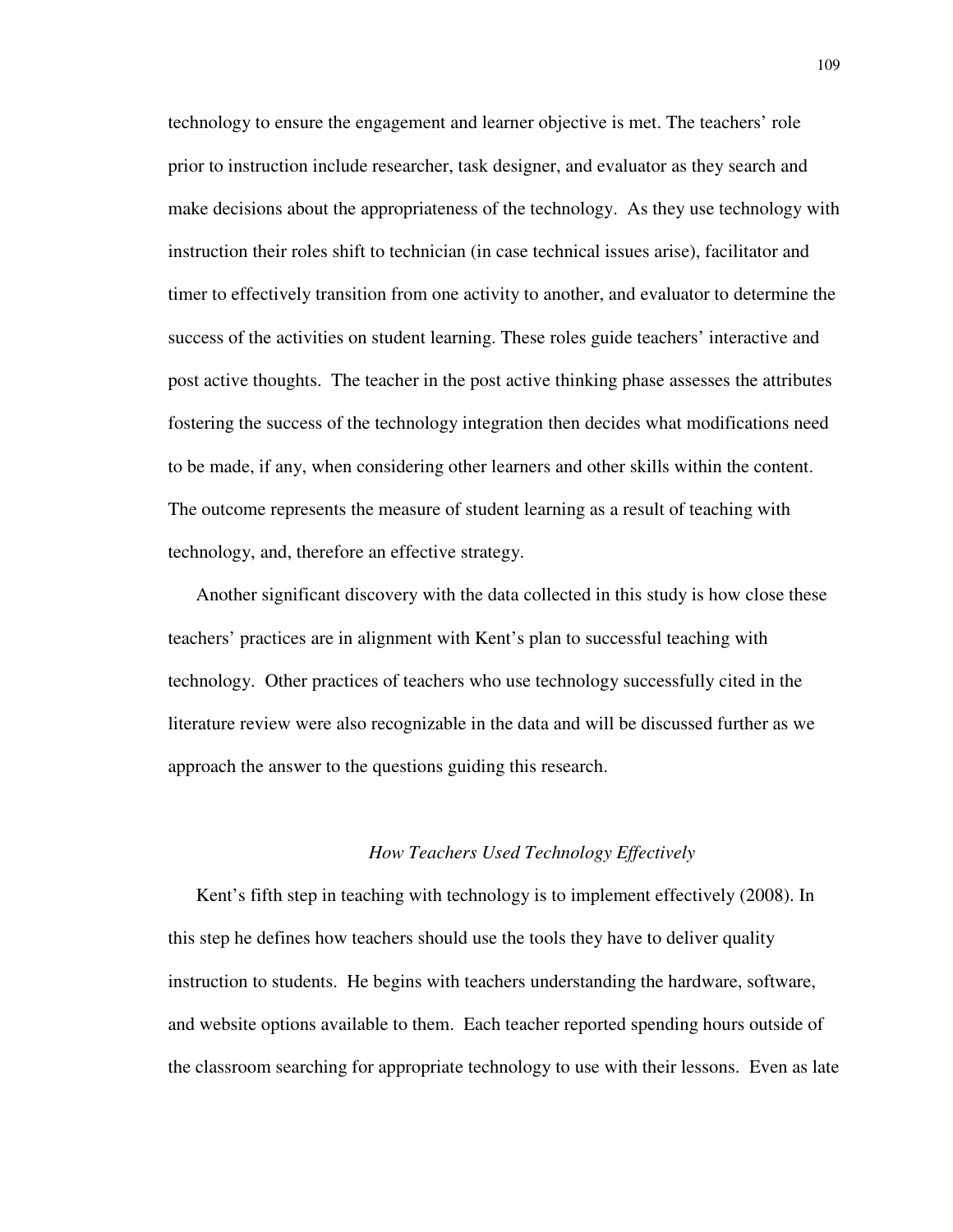as the night before implementing the lesson, teachers wanted to ensure the activities they had selected accomplished the desired goal and addressed the needs of all students. Although Mr. Jacobs encountered a problem with the lamp on his promethean board, his knowledge of the equipment allowed him to diagnose and repair the problem so that his lesson continued with minimal delay.

He then recommends that teachers add variety by using multiple resources to keep students' interest and limit the use of one technology taking a break to prevent off-task behavior. The daily agenda for each classroom observed permitted the teachers to transition from one activity to another within a reasonable length of time. By doing so, each teacher projected a different lesson using their ready-made flipcharts, requiring students' full attention. Ms. Bell, in her second episode, transitioned from a video to different screens showing coordinate grids for drawing and identifying transformations. Mr. Jacobs also used variety when he began with a sponge activity, then moving to a colorful interactive series of activities for students to learn about relations and functions. Ms. Anniston used variety even during her assessment. Rather than prompting students to change from one activity to the next, Ms. Anniston allowed the students to work at their own pace. Students transitioned from one assessment to another, documented their errors, and then proceeded to visit her teacher-created web-site for further activities. These teachers know what their students need and seemed very much aware of how to structure the class time for middle school students.

Encourage student involvement (Kent, 2008). Teachers should not hesitate to allow students to interact with the technology. As Friedman (2007) and NCTM (2000) both noted classrooms should provide experiences with technology in order for students to be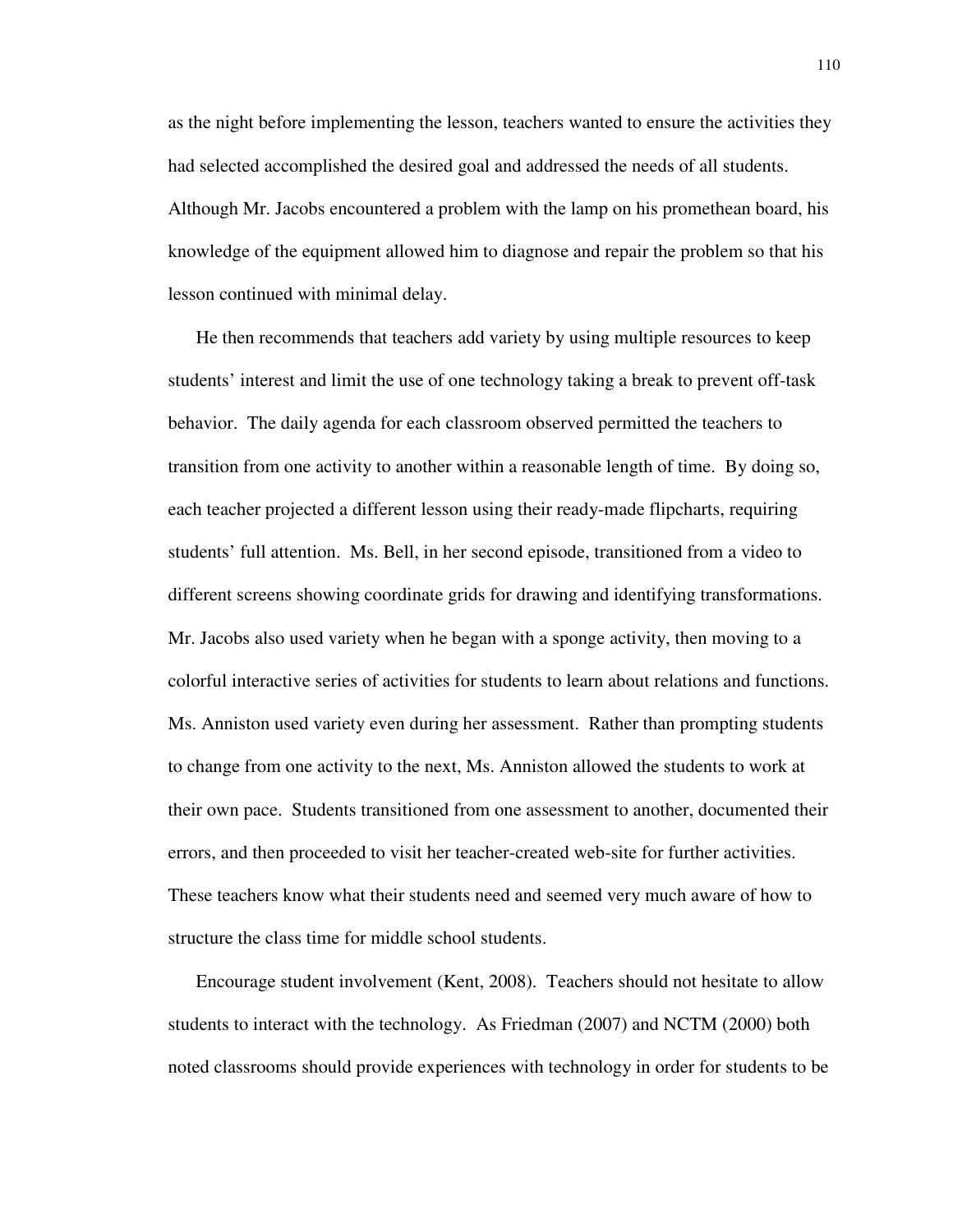able to compete in a global society. Therefore, when teachers design lessons, they should build in opportunities for students to interact with the technology tools used with the lesson. All of the teachers in this study were comfortable with having students use the promethean board and laptops. They are all aware that these students are digital natives and prefer to use technology as often as possible. Ms. Bell mentioned how using technology reduces the amount of lecturing she used to do in the classroom. Mr. Jacobs' purposely selects technology that kids can play with, because it enhances student learning.

Also in step five Kent promotes the use of technology with assessments. Ms. Anniston was observed using a laptop cart in her classroom to administer an assessment. She wanted to check for students' mathematical understanding of factors, multiples, prime factorization, greatest common factor, and least common multiples. However, she wanted more than just checking if a problem was right or wrong. Ms. Anniston, wanted the test to be randomized to prevent students being able to share answers, and she wanted them to get immediate feedback and address their misconceptions. Using technology allowed her to accomplish her goal and determine her next steps for remediation earlier than she could have with a paper-pencil test.

Finally, Kent (2008) suggests teachers have fun with technology and make it fun for students also. The survey conducted by Draude and Brace in 1999 also found that when technology is utilized effectively, learning is more interesting and fun. In each of the classrooms observed, I noticed not only were the students engaged, but everyone had fun, including the teacher (and me, the researcher, who almost forgot I was collecting data). The time and energy these teachers exert to prepare for student learning increase student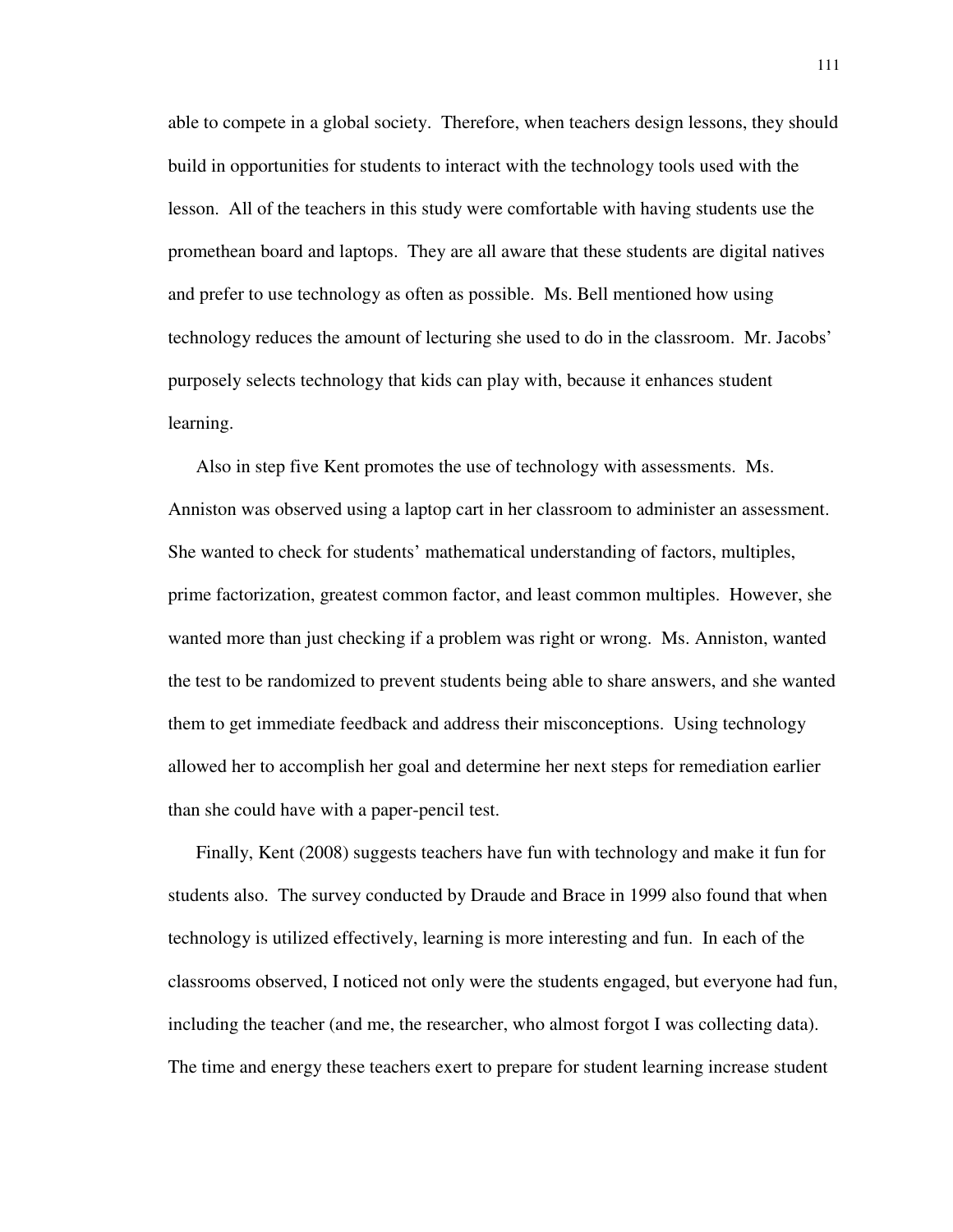effort and motivate the teacher to continue searching and designing more lessons with technology.

## *Comparison of Teacher Practices*

Revisiting the nationwide study of teachers who were considered experienced and accomplished at integrating technology in the classroom (Sheingold & Hadley, 1990), I compare the results of their teacher practices to the data collected in this study, keeping in mind that their study included grades 4 through 12 and all content areas. The first finding in the study by Sheingold  $& Hadley (1990)$  discovered that teachers devote considerable time and effort to teaching with technology. Their teachers were comfortable with technology, devote their personal time to learning how to use it, and take advantage of the training and support available to them. In this study all of the teachers were comfortable with using technology daily, and Ms. Anniston admitted that she had attended a workshop recently on another software tool that she was going to go home and explore how to use it so that she could add it to her list of resources.

The nationwide study also found that the key incentive for teaching with computers is to allow student to use the tools for their own learning. Sheingold  $& Hadley (1990)$ reported from the survey that teachers allowed students to create their own products each week. Students were given project-based learning activities and produced newspaper articles for a school newspaper, video discs, budgets, computer programs to display constellations, and other projects allowing students to connect to the world beyond the classroom. Although I did not observe any project-based activities, one teacher stated that she requires students to use technology with their projects. As noted earlier, the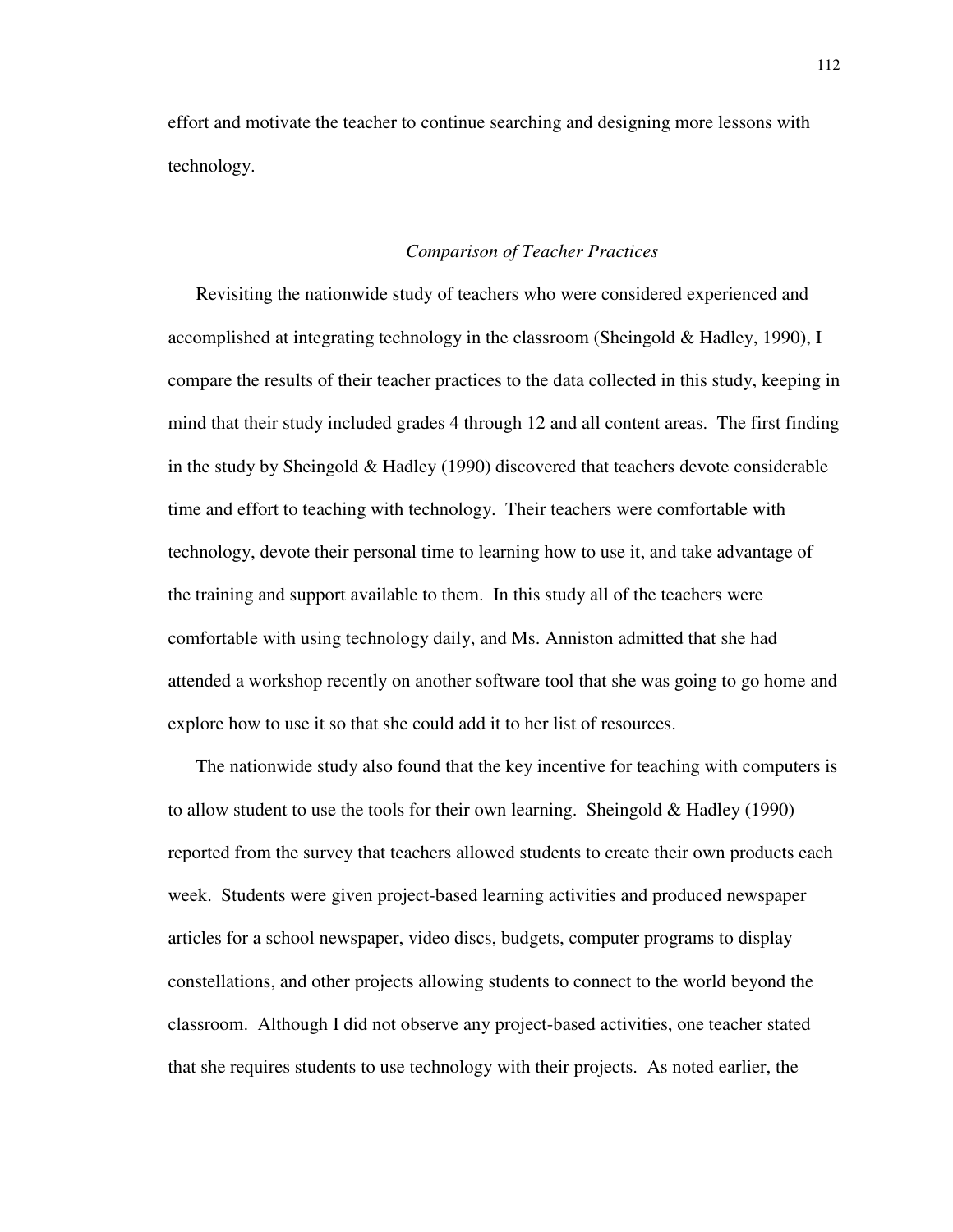teachers in the nationwide study that reported project-based activities were not mathematics teachers; therefore, the use of technology is expected to be different. I did not specifically inquire about teacher incentive for using technology. Nonetheless, the teachers in this study promoted students interaction with technology in each lesson.

Teachers in the Sheingold & Hadley study used the computer as a multipurpose tool (1990). They described teachers' multi-use as having a large software repertoire, and using computers for demonstrations, drill and practice, and remediation. Each teacher in this study modeled the same, although the word 'large' should be quantified.

Becoming a teacher who uses technology effectively is not an easy task. Sheingold  $\&$ Hadley (1990) report that it takes five to six years to accomplish effective technology practices. The teachers in this study were not asked how long it took to develop at this level. They all admit, however, that it is an ongoing process.

## *Successful Teachers*

 As the researcher, I wanted to verify these participants who were referred by administrative staff members as successful teachers who use technology effectively. I compiled the evidence in Table 7 below upon transcribing their interviews and observing them in the classroom. There were some noticeable characteristics supporting their description of being successful teachers according to my definition for this study, and the characteristics described by Ladson-Billings (1995), Gehrke ((2005), and Brown (2003). Each row describes the action observed or information provided in the interview to validate the characteristic of successful teaching.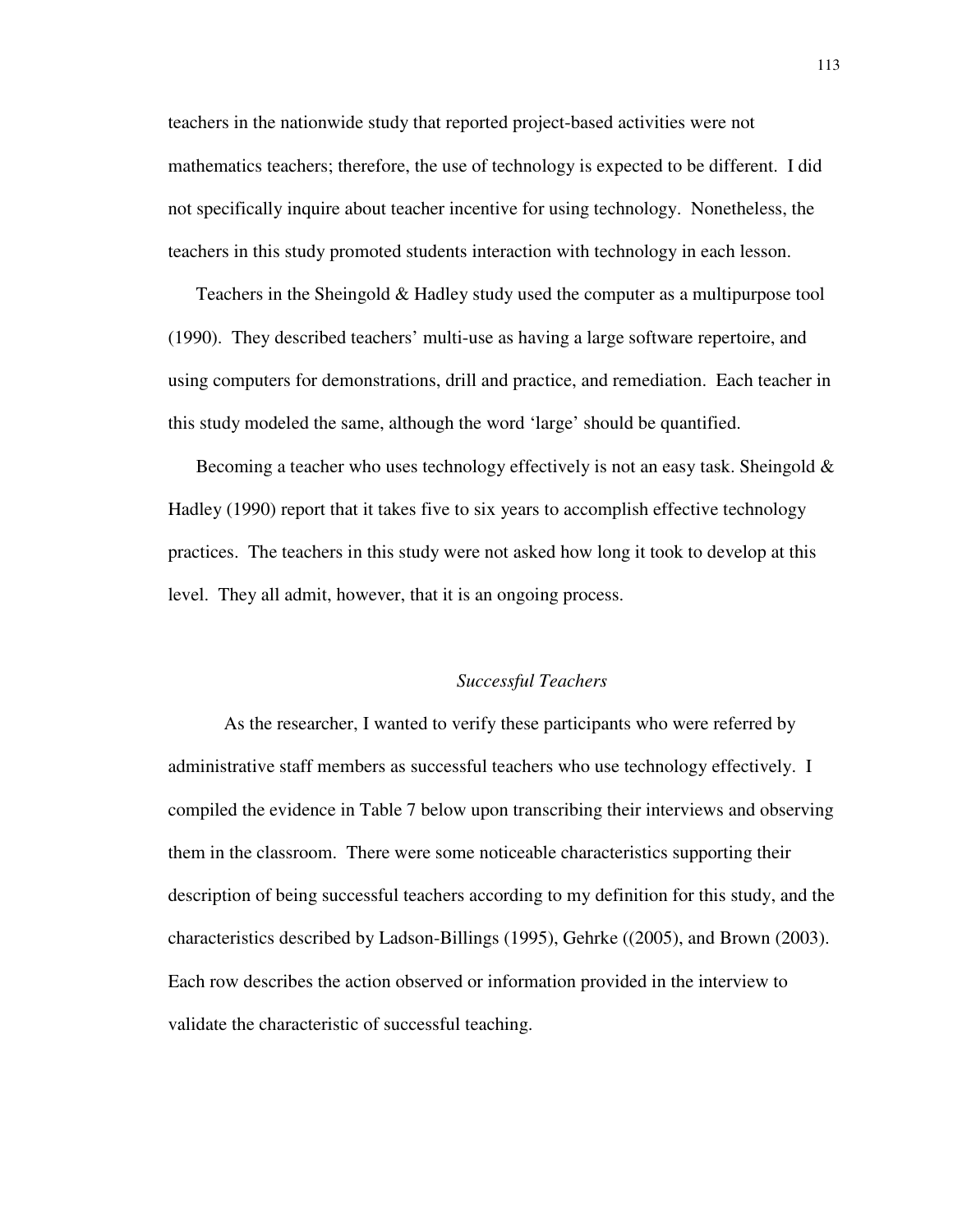#### Successful Teacher Characteristics Ms. Anniston Ms. Bell Mr. Jacobs Culturally-Relevant Pedagogy Passionate about teaching; supports students with skill deficiencies Compared transformation to doing the cha-cha slide; uses student language Bonded with students by talking about the kind of dog they have. Sets high expectations  $80\%$  passing rate on highstakes tests 90% passing rate on highstakes tests 90% passing rate on highstakes tests Meaningful activities | Identifying fractional parts of a ruler; Number & **Operations** Writing algebraic expressions; Transformations Relations and functions; Algebraic expressions Engages all students | Each student was assigned their own laptop. Students worked in pairs with M&Ms. Oral student participation in all activities. Flexibility Multiple activities; facilitator; authoritarian Multiple activities; facilitator Multiple activities; facilitator Warm and caring Answered student questions Moved around the classroom to each group; attentive; supports extracurricular activities Visible; sensitive to student needs; supports extracurricular activities Assertive Very confident and in control Very confident and in control Very confident and in control

# *Evidence of Successful Teacher Characteristics*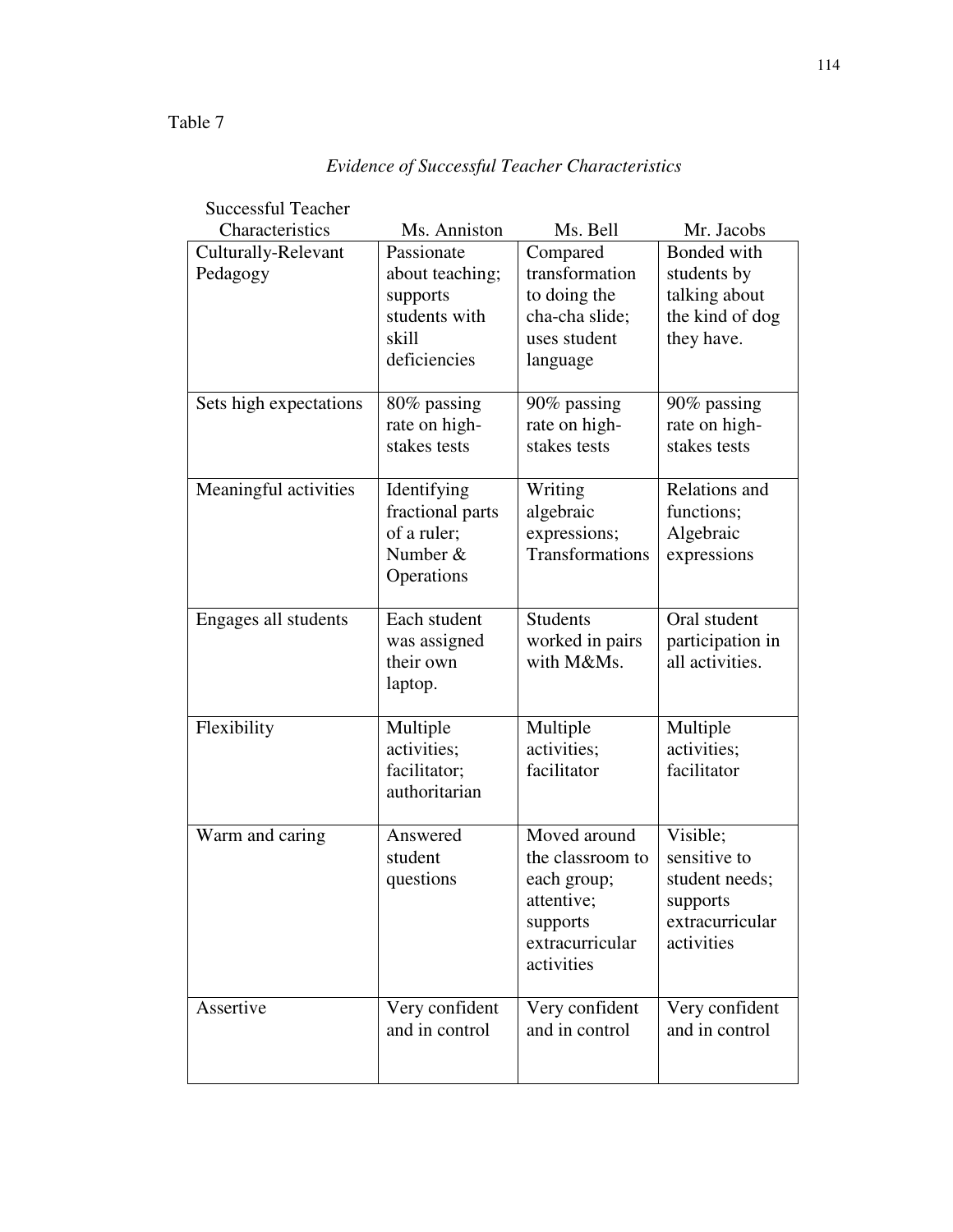Each participant clearly distinguished themselves as successful teachers. The one attribute that stood out in each classroom I visited was the level of student engagement. These teachers knew the right technology to select to motivate students to learn. The classrooms were lively and students immediately and eagerly responded to teacher directives. TPAK played a role in their learning also, because without the teacher's style of presentation (pedagogy) and content knowledge, it may not have been as effective.

## *Technology Strategies*

The focus questions for understanding and indentifying the technology strategies are: (1) How do successful urban middle grades mathematics teachers, who use technology effectively, describe their teaching practices? (2) What strategies do teachers use when integrating technology effectively in the classroom? After manually coding the interviews and observations, five major themes emerged from the data that teachers found essential for technology to be effective in the classroom. These five themes are: Preparation, Engagement, Assessment, Communication, and Evaluation. Within these five themes are the strategies that make using technology effective.

## Preparation

- Know what kind of technology is available to you.
- Review your standards and objectives and search for activities that support them.
- Consider your audience when deciding what is appropriate.
- Preview the technology prior to using in the classroom.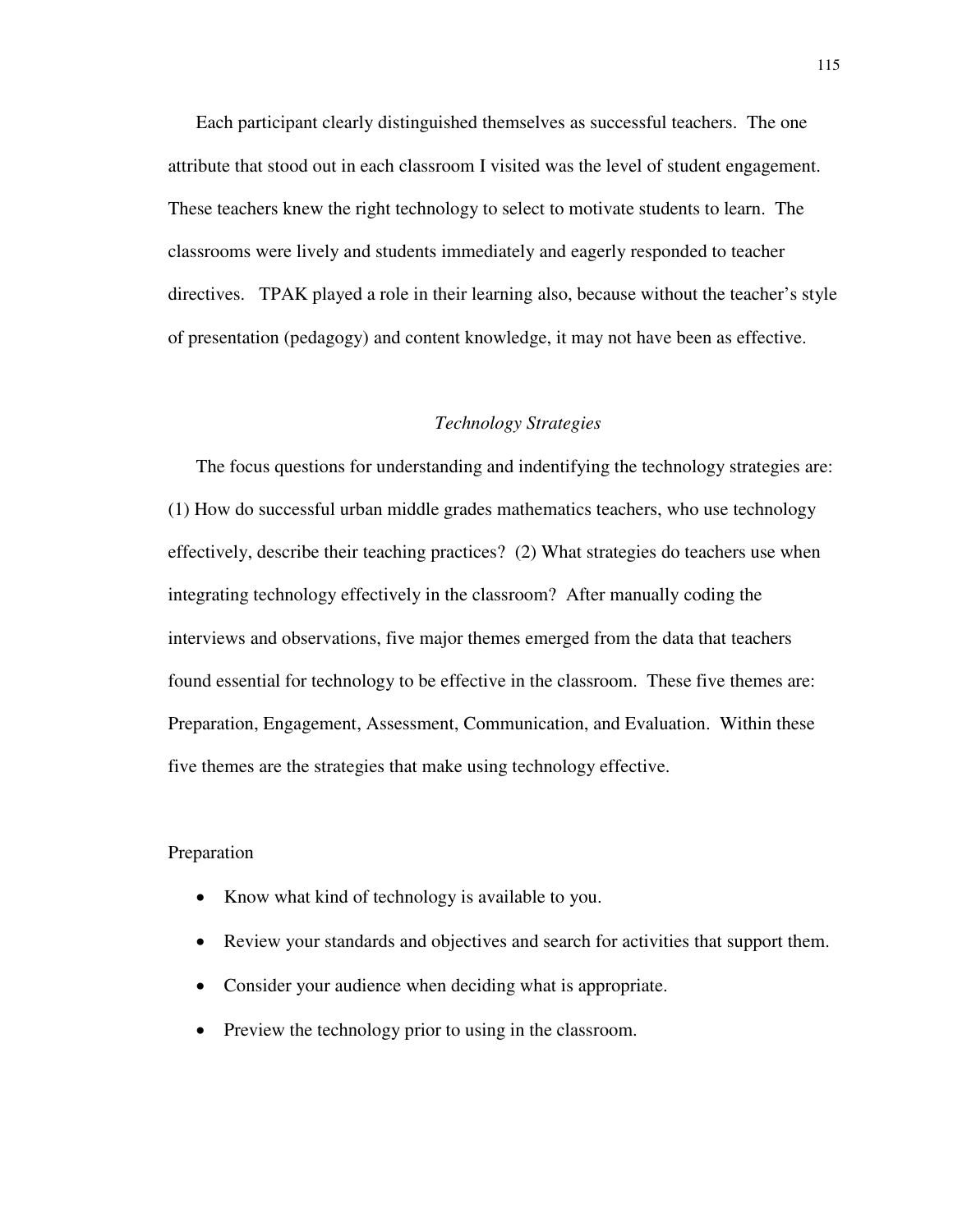As OTA (1995) required, these teachers selected appropriate technology to suit the standards taught in their classroom. Before using technology, Mr. Jacobs stated he had to just sit down and play around with it to become comfortable with it. Ms. Anniston and Ms. Bell stated that through collaboration with others they learned what was available in their school and district, and through various trainings and practice they gradually increased the use of technology in their classroom. In order to prepare a lesson using technology answers to three questions are required. The teacher must know who the audience is, what the students' needs are, and what the goal to be accomplished is. Ms. Bell's classes are gender based. Therefore, she begins by identifying whether she is searching for activities to use with girls or boys. She also considers what these students need in order to increase the likelihood of mastery. Ms. Bell knew that boys and girls have different interests. Therefore, her choice of activities has to appeal to them. She can select different activities that have real-world applications, and accomplish the same objective with both genders. Ms. Bell understands that boys are more energetic than girls. So on the day she teaches her male class, Ms. Bell uses lessons that motivate them to get out of their seat and manipulate objects. Ms. Bell then asks the question, "What is the goal for today?" In addition to knowing what the curriculum standard is that she has to teach, she also decides on whether she is introducing, remediating, or reviewing a lesson. Ms. Bell has different resources she prefers to use for students who need more time to learn math skills. Each of the teachers examines the goal they seek to accomplish before selecting an activity. However, once she determines their readiness, Ms. Anniston creates assessments for her students to take online that save time in scoring and providing feedback. Once the teacher has identified what the goal is, who they are preparing a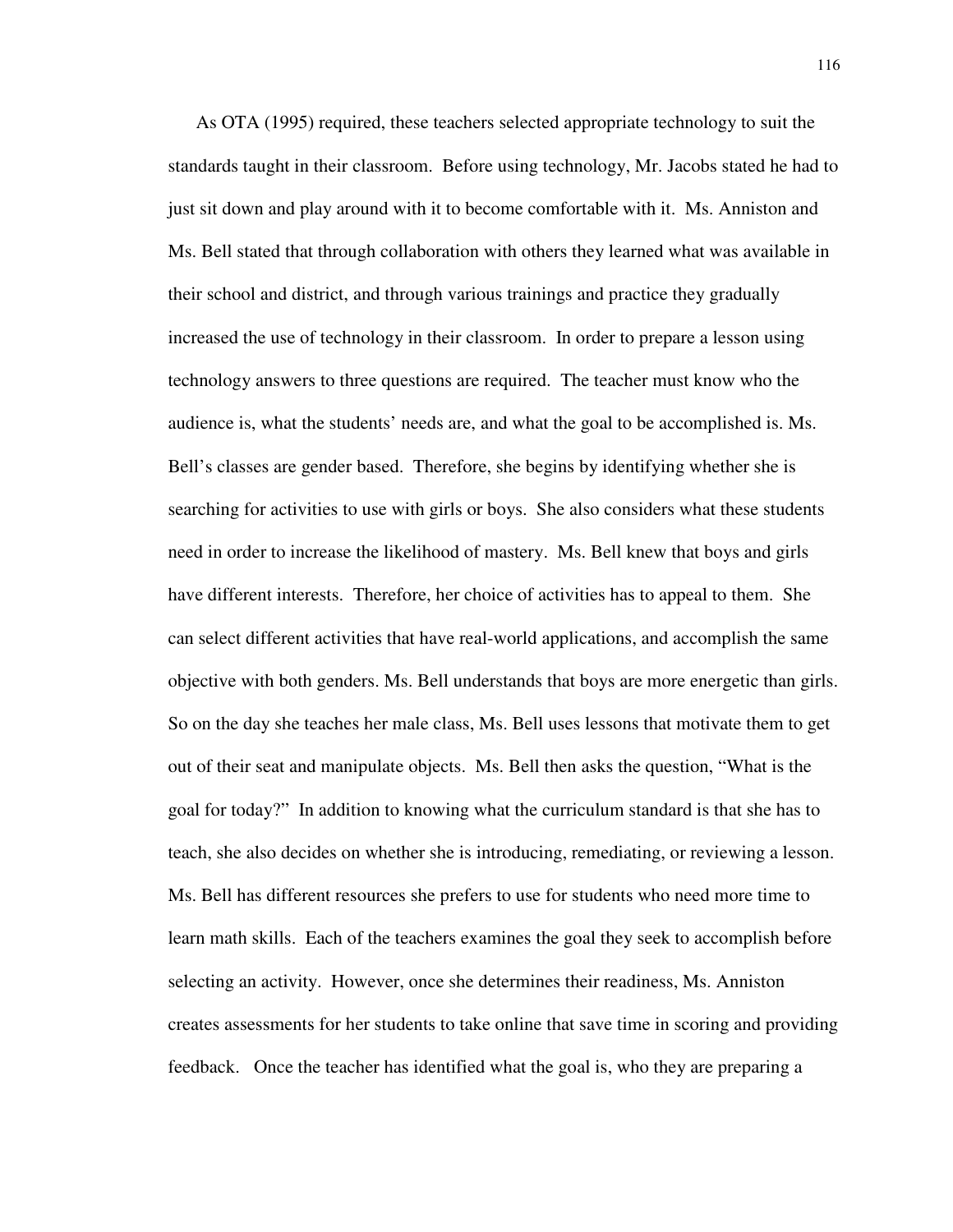lesson for, and where these students are on learning spectrum, they proceed with their search for the kind of technology that would be of greatest benefit to the students.

 Also emergent from the data collected were teachers who previewed the technology before using in the classroom. Even though the activities are previewed sometimes mishaps still occur as with Mr. Jacobs. He thought he was well prepared only to find out when he turned on the machine his bulb was out and needed to be replaced. While he knew how to use the software, he neglected to check the hardware early enough to eliminate down time.

 Sometimes there just isn't any way of knowing if the hardware has any glitches. When Ms. Anniston was distributing laptops to students, some of the laptops were not programmed properly. Apparently she had already contacted technology support and requested a technician be on standby in her room in case problems surfaced. Although she was not aware of any problems, she was proactive and prepared for the moment something happened to limit the amount of disruption in accomplishing her goal for the day.

#### Engagement

- To promote engagement of all learners, select a variety of activities that are colorful, animated, and artistic to capture students' attention and require action to engage student thinking.
- Use equity when allowing students to interact with technology.

In each classroom I observed, students were focused and highly engaged in their assignments. Each teacher uses technology to keep students' interested in doing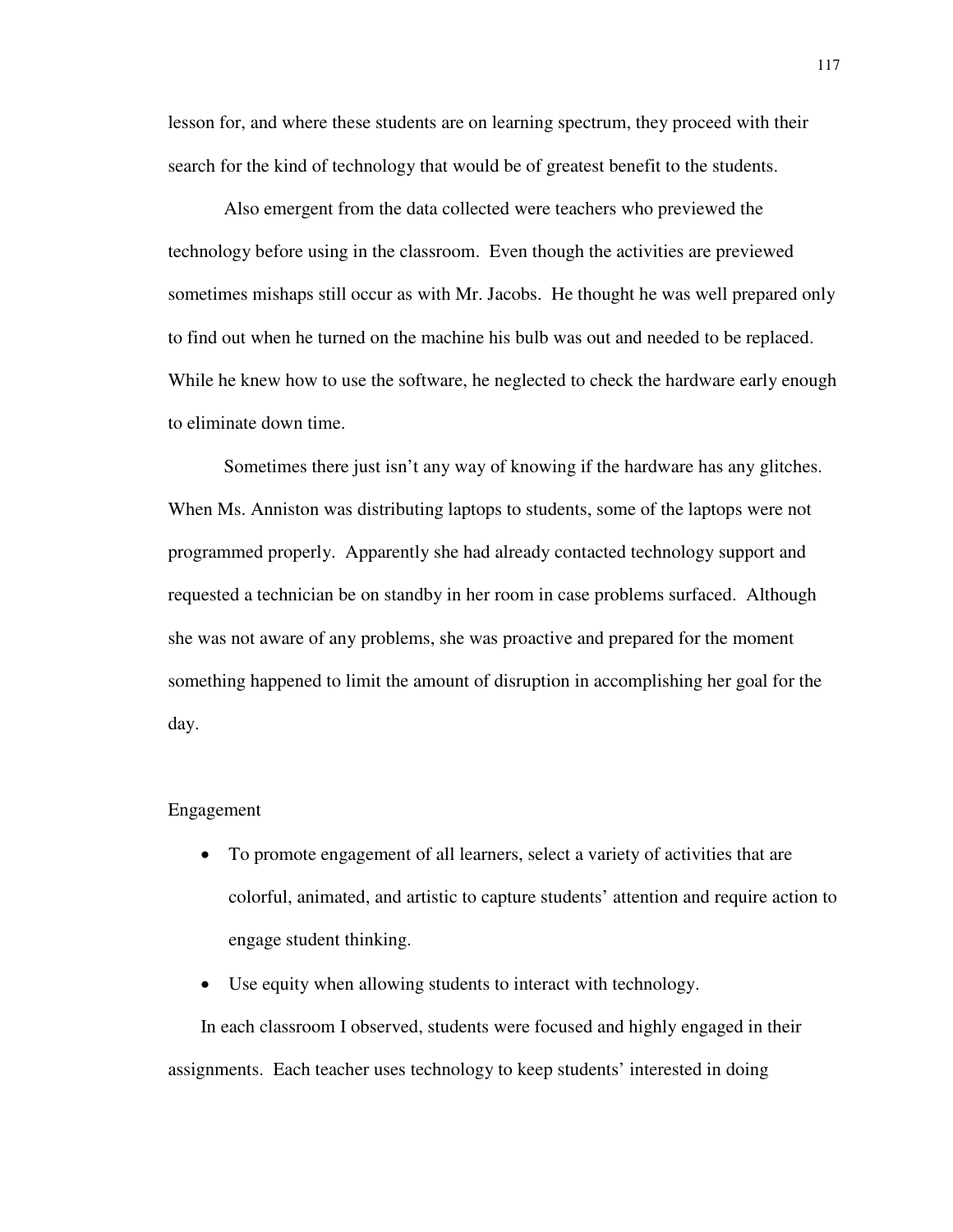mathematics. Each teacher made comments about how technology plays a significant role in student engagement.

Ms. Anniston stated that activities are selected that are colorful. "I learned long time ago that colors do things to some students. It gets them excited because just plain white I feel like is boring to some students."

- Ms. Bell: Now we have a more sophisticated board that's more than just a chalk board. You can change the background colors and draw figures on it and save everything you do. I know research has been done on what colors do for the brain, and that in itself gives us a different way of looking at what we do. Basically, I want to meet the students where they are. Using technology is more than just entertaining. It allows you to take learning to a higher level.
- Mr. Jacobs: "They get to play with it. They get to write on it. They get to pull stuff and move things all around. . ."
- Ms. Anniston: I vary the problems according to the level of difficulty. Some students move at a more rapid pace than others, so I have to find something that challenges everyone where they are.
- Ms. Bell: If you do the right activity, it helps the kinesthetic learners who need to get up and move, and it helps me get the attention of the visual learners and keeps them focused. It's motivational for them. Some programs are interactive and give immediate feedback to students as they are working.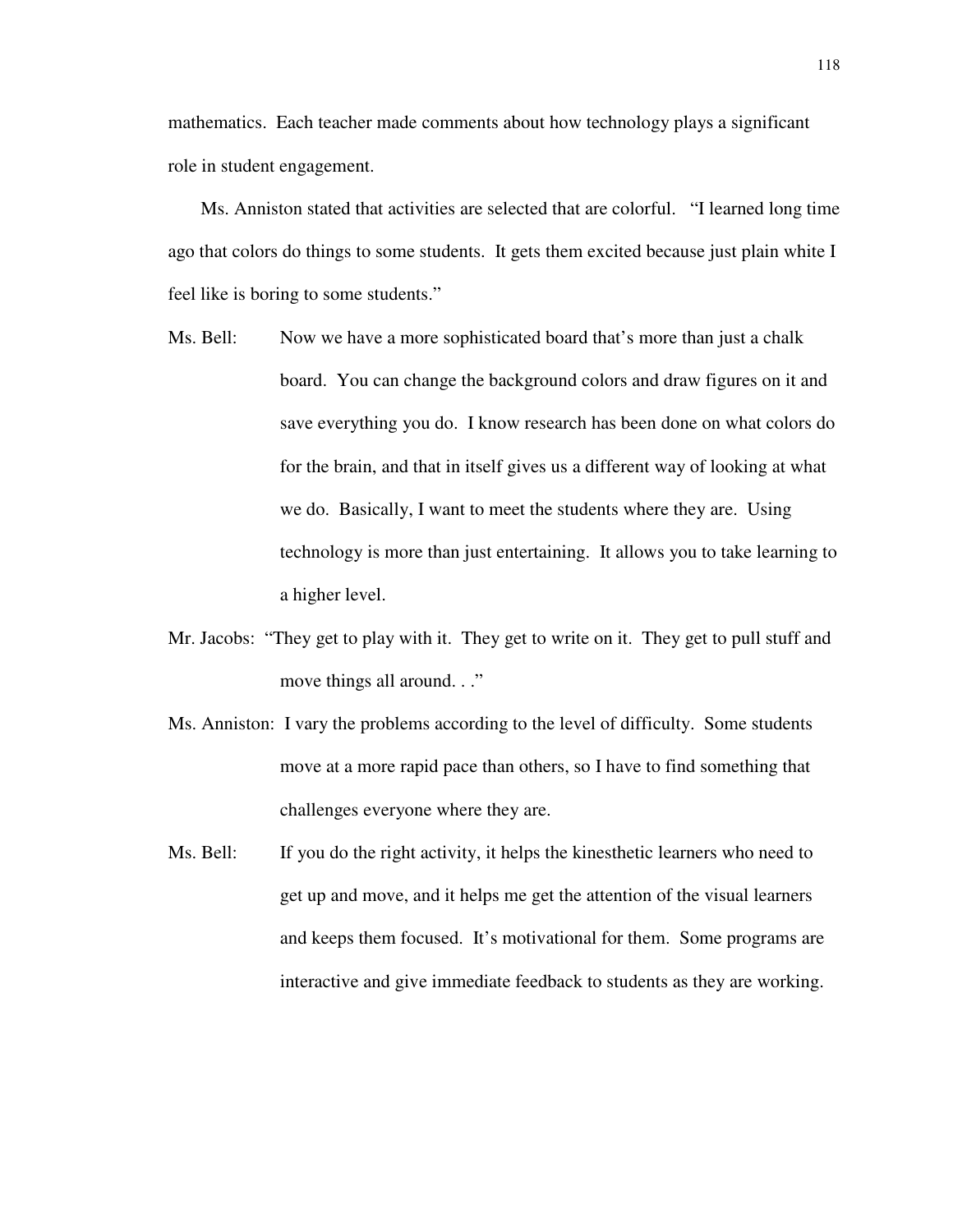When students see something they enjoy it is an exciting time for them. Teachers should take precaution and ensure that all students have an opportunity to interact with technology if possible. In one of the observations with Mr. Jacobs, a student kept raising her hand to answer a question. She first volunteered to uncover the apples on the tree; but the teacher didn't acknowledge her. She also wanted to go to the board and manipulate the bones in the bowl.

Again the teacher overlooked her hand. She gave up in dismay and slouched in her chair saying "You don't ever call on me. I'm just raising my hand and you keep ignoring me!." If students are seated in small groups, the teacher could set a rule to hear from a spokesperson from each group. That would enable more students to respond as they are chosen by their group members.

### Assessment

• Use technology to create assessments, and to score and provide feedback to students.

Ms. Anniston used technology to assess students' understanding of the unit previously taught over the previous weeks. She created assessments using a random generator so that students would not cheat. She also used a website that would score students' responses and give them immediate feedback. Both teacher and student benefit by using electronic assessments because it saves time. It eliminates students having to wait for Ms. Anniston to manually score papers. Instead, students can use that time reviewing their mistakes and thinking of questions to ask the teacher to avoid repeating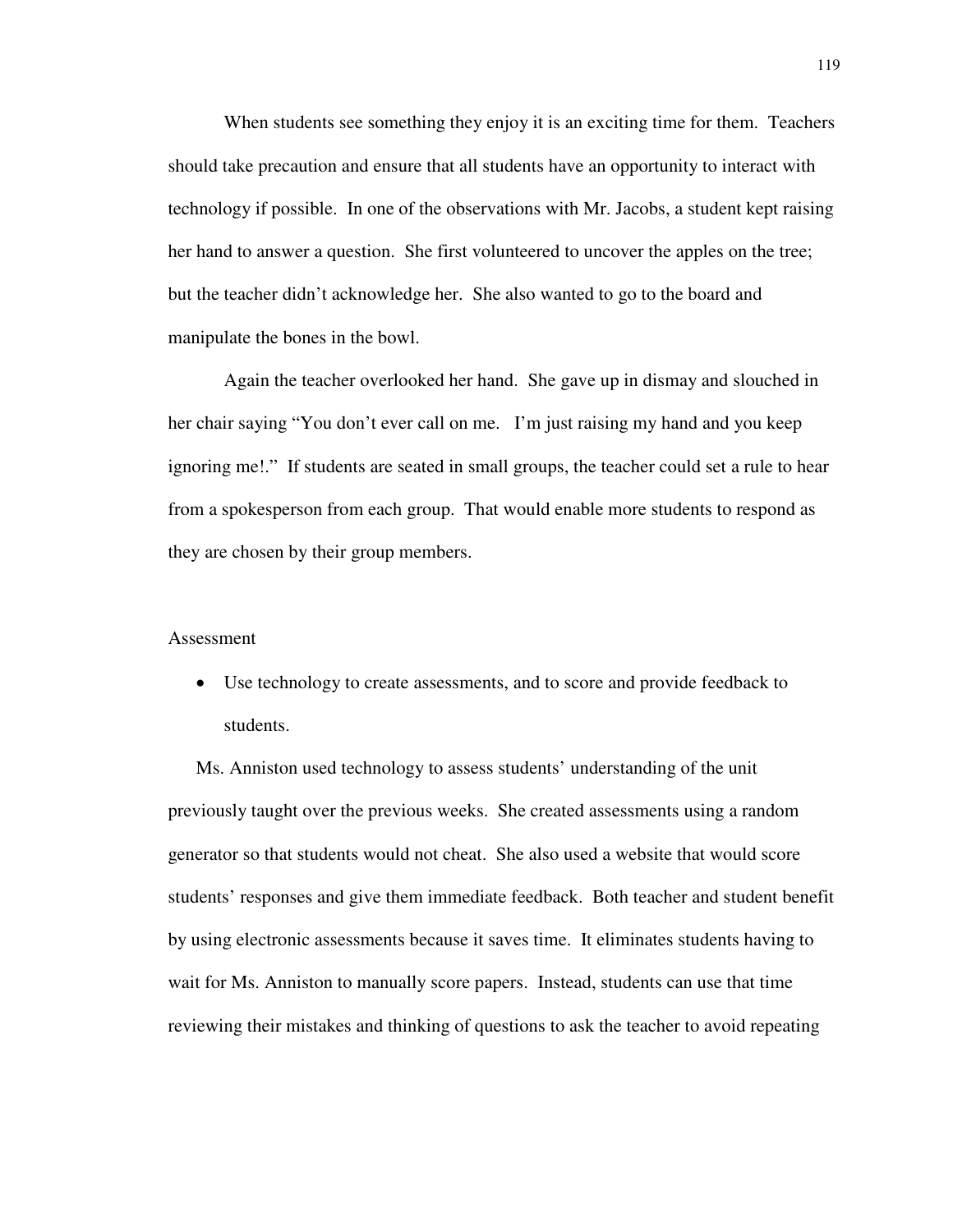the same mistake. Ms. Anniston benefits also by obtaining instant class reports that identify strengths and weaknesses so that she can prepare for remediation if necessary.

## Communication

• Create a classroom web page for parents and students to keep them connected. In this age of technology, everyone wants knowledge as quickly as possible. Parents have schedules that oftentimes conflict with the school's operating hours. Although they may not be present physically, they still want accessibility to the teacher and the classroom. Ms. Anniston made it possible for her parents to be involved and feel a part of the school community. Her creative efforts satisfy her parent's needs and students as well.

## Evaluation

• After each activity conduct your personal evaluation of the technology used.

Teachers must keep in mind the overall goal of the lesson. By the time class ends, a teacher knows whether the technology used was appropriate or not. Teachers should reflect and ask themselves how the lesson could be improved. Collaborating with others makes this process much easier. Although an activity appears to have relevance to the skill taught, it may not accomplish the overall goal. Sometimes it means a change in hardware or software. Sometimes it's a matter of adjusting to meet the needs of the students. Each teacher mentioned how the flipcharts enable them to save information and tweak as needed for different classes. Sometimes a problem may be too complex for one class and just right for another. In this case the teacher should adjust the problem so that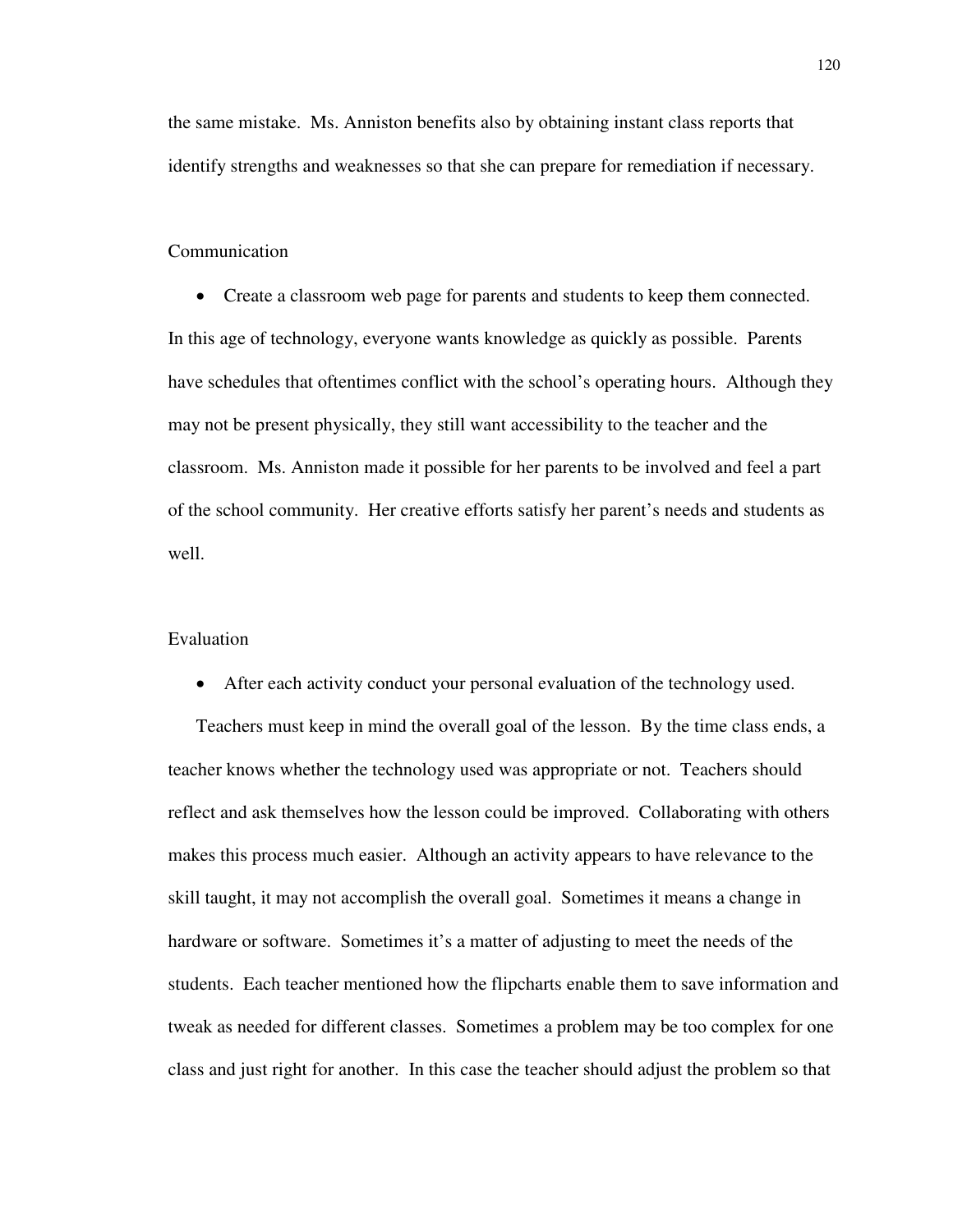it is manageable for other students. Ultimately, students want to experience success, which presents a challenge for teachers to create opportunities to make it happen for them.

#### *Summary*

This study was designed to identify those strategies successful teachers of middle grades mathematics in urban schools use. While many studies have determined the need for technology in the classroom, or studied the various kinds of technology available for teachers to use in schools, little is known about the process of selecting appropriate technology to use in order for teachers to be effective. The participants in this study are competent mathematics teachers who understand their students and also understand the significance of using technology in the classroom. They understand how our world continues to advance progressively with structured technologies in every industry that exists, and that classrooms must change with the times. These teachers have experienced the classroom transformation from chalkboards to overhead projectors to LCD projectors. Along with this transformation they have shifted from skill and drill handouts to handson/interactive lessons. Consequently, the reason why they use technology is an obvious one - they are comfortable with using technology; they keep abreast of the technology trends in our society and they are aware of the needs of their students. Digital natives are able to identify with the skills and concepts better, and teachers know that technology is required in order to be effective. This study, therefore, illuminated their practice of selecting the appropriate technology for teaching mathematics to middle school students.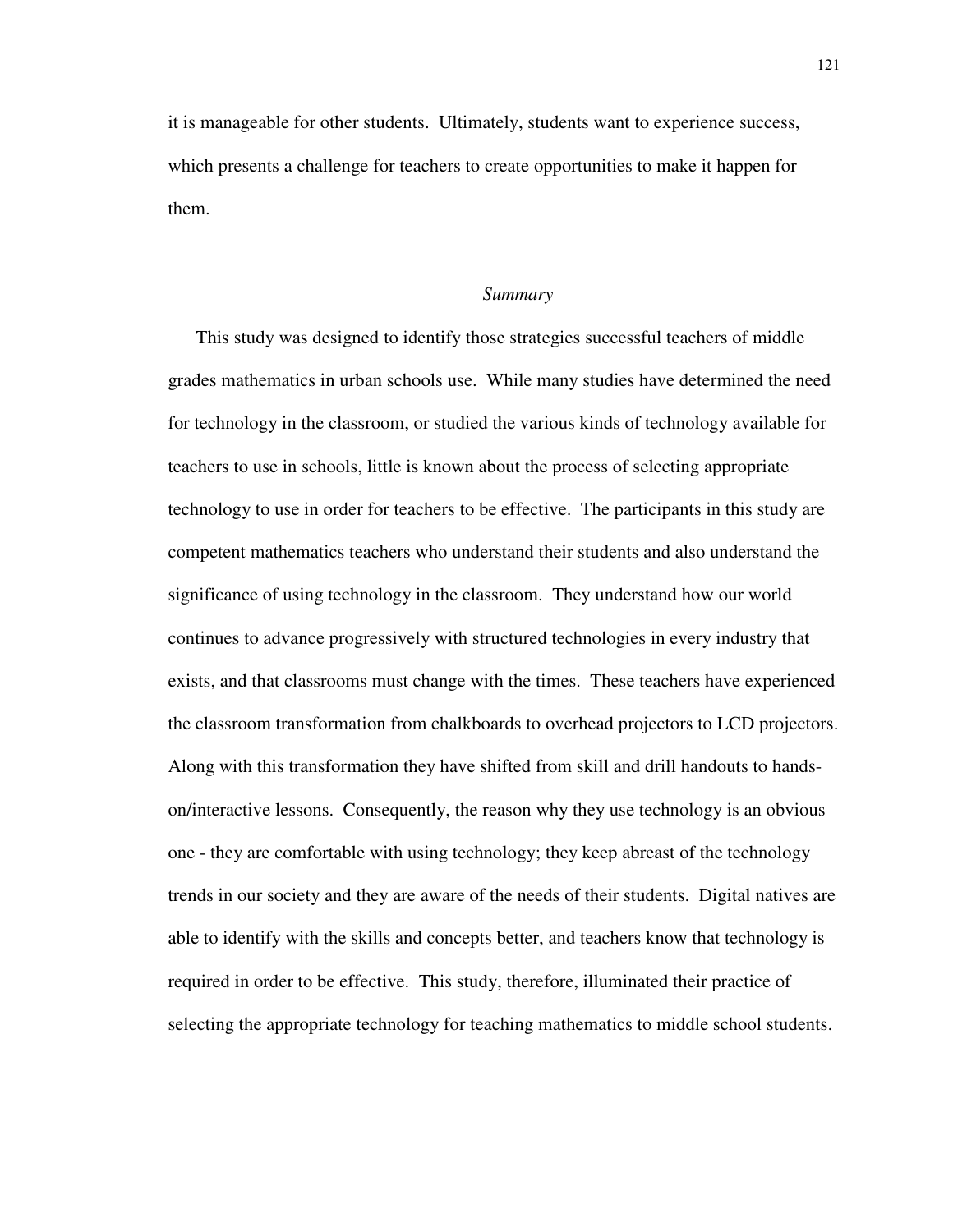## Chapter 5

## Conclusion and Implications

The goal of this study was to inform the audience of the strategies successful urban middle school mathematics teachers employ when using technology in the classroom. Presenting their strategies added depth to my understanding of the process. Mathematics teachers may use different tools, but how they select those tools are very similar. The process will require teachers to spend most of their time in the preparation phase due to searching for the right tools to fit the students' needs. To my surprise, age does not necessarily affect the use of technology. I mentioned earlier that younger teachers are more willing to use technology than more experienced ones. Ms. Anniston, with 23 years of experience, enjoys using technology, and is a trailblazer in her school when it comes to using technology.

Some of the steps in Kent's list were employed by the participants in this study. They all planned in advanced and knew how to use the technology they had selected. They used a variety of resources. Ms. Bell used interactive flipcharts and videos all in the same class period. Mr. Jacobs used interactive flipcharts and guided practice problems, and Ms. Anniston used flipcharts, laptops, and a variety of websites in her classroom to increase student engagement. Ms. Aniston was also observed utilizing assessments with technology.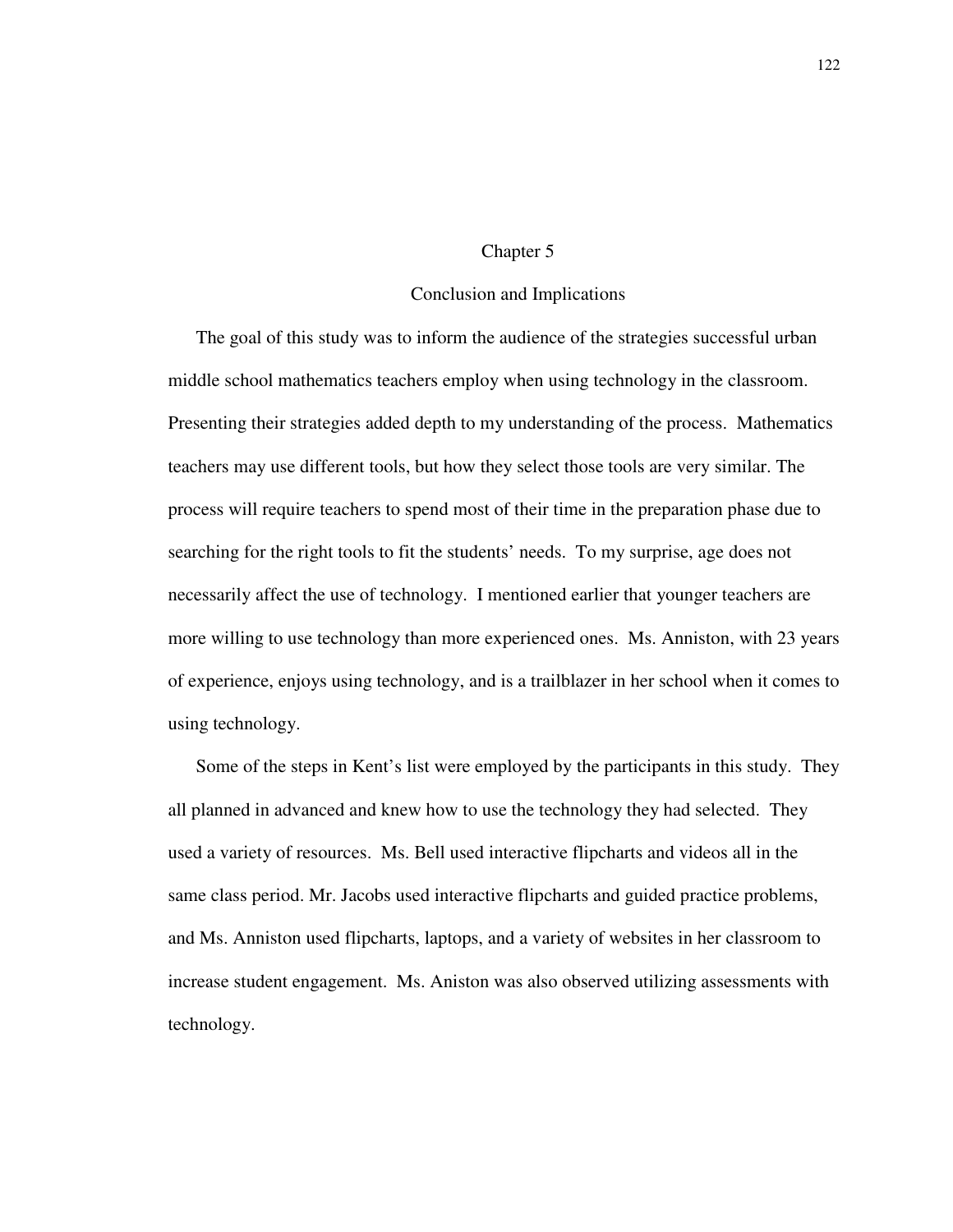## *Limitations of the study*

There are several limitations in this study. First, the time spent observing technology used in the classroom limited the amount of variations of technology included in this study. If I had invested more than four months observing these participants the results may be enriched with a broader use of technology tools and activities, and more closely resemble the nationwide survey by Sheingold & Hadley and have more similarities with Kent.

Another limitation was the sampling method used. Purposeful sampling was used for this study, and therefore, limited to only one of the five school teams in the school district where I am employed. This district has a large population of low-economic, African American students. This district also employs more African American teachers than other ethnicities. If the sampling were more widespread from different school teams or other school districts there would be greater diversity, and the results would yield a broader use of technologies because of teachers' backgrounds, exposure, and interests. This study primarily included promethean whiteboard, laptop hardware, video streaming, and internet software. Had this study been expanded over the metropolitan area, other hardware and software tools may have been observed to strengthen the findings and provide more strategies for selecting and using technology effectively. After all, there are e-textbooks, digital equipment, and podcasting just to name a few technologies that exist, but were not included in the data collection for this study.

 Obtaining lesson plans from participants was also a limitation. Participants were unable to provide lesson plans prior to my classroom observations. They knew the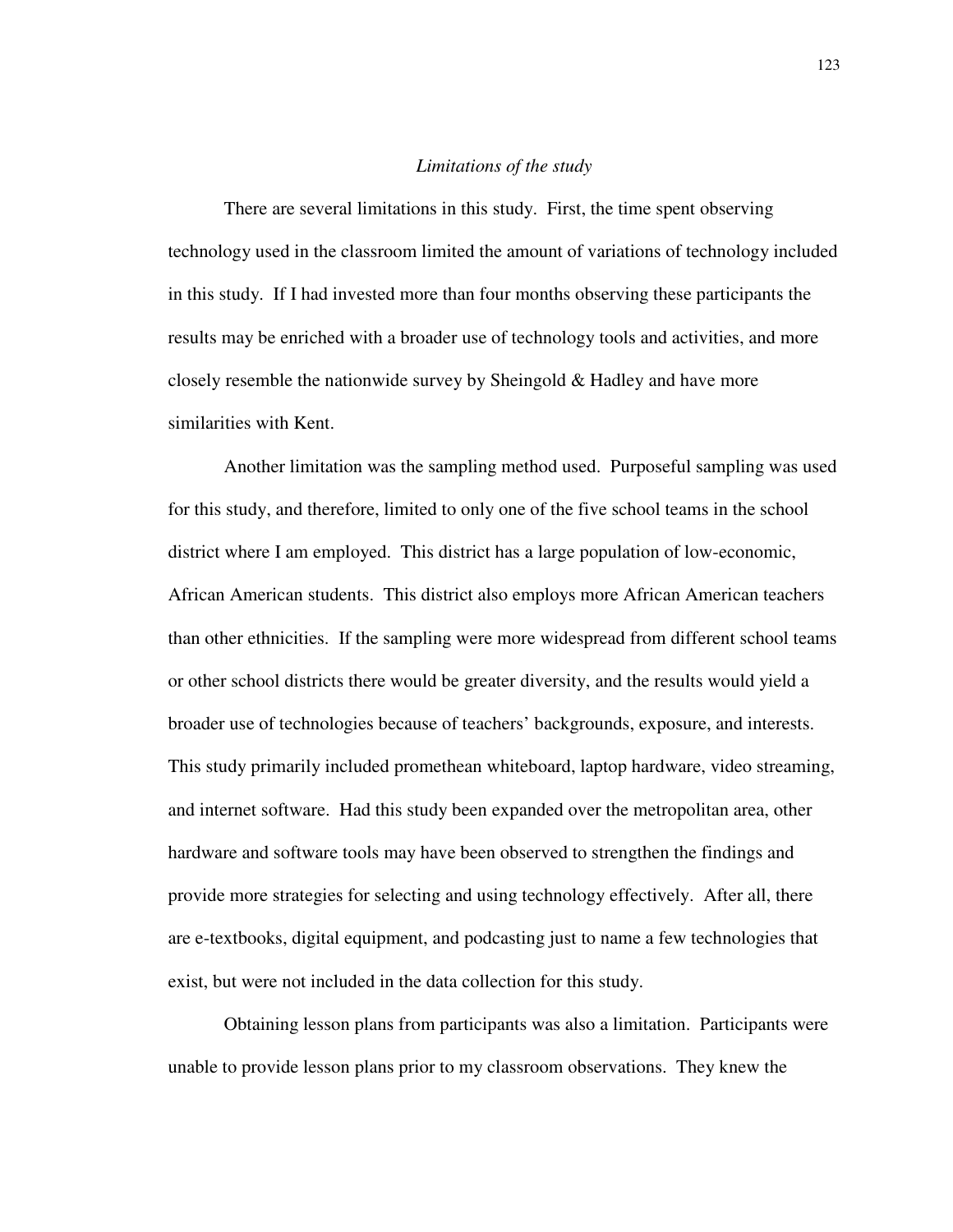standards they would be teaching because it was included in their curriculum guide. However, because my observations were scheduled early in the week, they were not available until the day I arrived for the observation. Therefore, lessons could not be discussed in depth until after implementation. One might suggest that the use of technology was insincere, and that my presence affected the selection of technology used because the participant knew in advance that I was coming to observe and wanted to 'put on a show'. Nonetheless, I keep in mind that these teachers were recommended because of their past reputation as a successful teacher who uses technology effectively in the classroom. They were familiar with the technology and the process they used to select the technology. My focus was not on the technology used, but rather, the process by which they selected and used the technology in their classroom. Each participant was able to explain their process, which supported the findings of this research.

#### *Implications and Recommendations*

Research should continue as newer technologies evolve in the future and serve as a conduit for teaching and learning. With each new technology innovation, its performance should be tested in a classroom setting, and compared to other technologies as well as other subject areas regarding the benefits it provides to the teachers and the students, and the way it strengthens teaching and enhances learning.

While this research observed the classroom practices of teachers who use technology effectively in the classroom, only four of the six benefits of technology integration from the research Cradler (1995) were connected to data analyzed in this study. Increased performance, opportunities for interactivity, and effectiveness with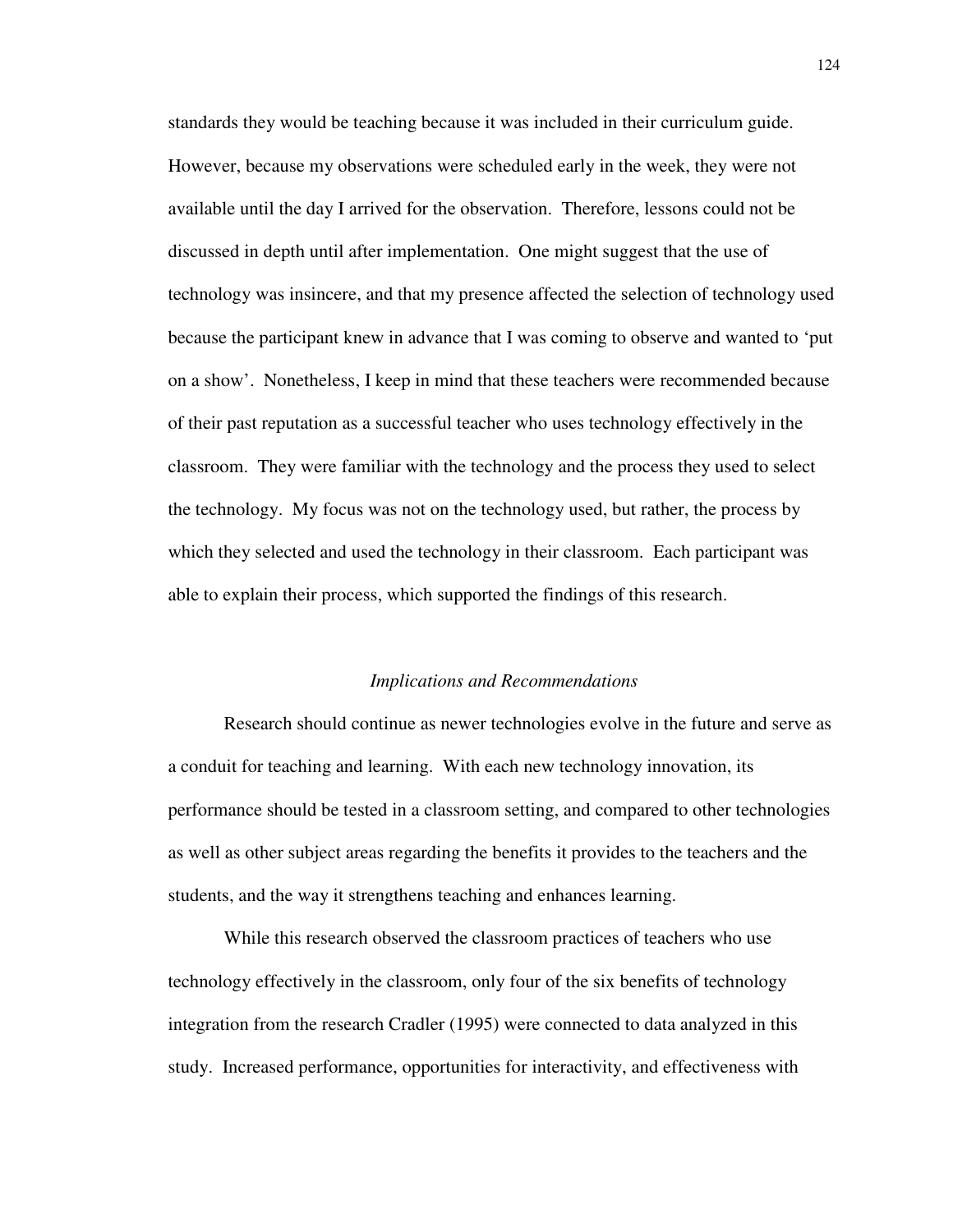multiple technologies were observable benefits. This study could extend beyond technology strategies to evaluate the other three benefits, improvement in attitude and confidence, increase in preparation of students for most careers and vocations, and particularly, improvement in problem-solving skills. A comparative study could guide the research to investigate perceptions and attitudes of reluctant math students who took classes from a successful teacher who uses technology to increase mathematical learning. Students' beliefs about the type of technology used and the way information is presented in terms of its level of entertainment may be useful to educators who believe technology is the primary tool for maximum learning outcomes. The findings from this kind of study would also inform software developers and publishers of e-books on how do illustrate information that would be appealing to students. Another angle researchers could explore is to examine whether using technology contributes to closing the achievement gap among subgroups. If research proves technology to be effective with reluctant math students and contributes to closing the achievement gap, every inner city school district would allocate more funds toward the purchase of technology, and teachers would collaborate more to share success stories and their experiences with various technologies.

Finally, it is the presumption of the researcher that these teachers would be successful without the use of technology. The research focused primarily on teachers and how they select and use technology with their instruction. The study did not measure the impact that technology had on learning or the students' thought process. Therefore, a future study could compare and contrast the student's behavior and thought processes with the use of technology in a regular classroom setting.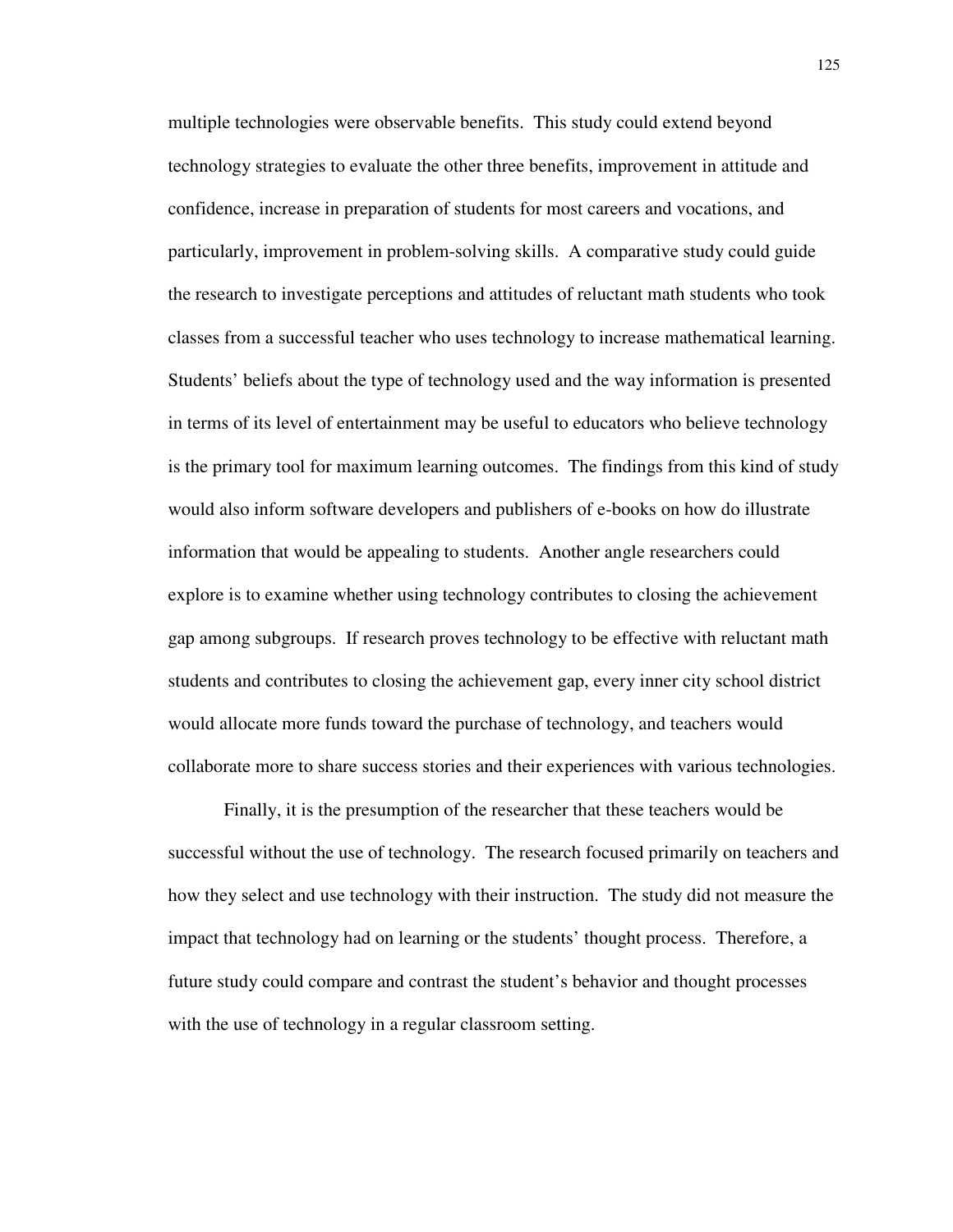#### Closing

With new software developments occurring so rapidly, tools that may have worked in the past will lack the necessary appeal needed to keep students' interests later on. As teachers continue to use technology effectively in the classroom, keeping abreast of new tools and products is essential to motivating students and advancing student performance. This implies administrators must provide appropriate training for teachers as new developments occur. Whether the district conducts their own training, or sends employees to technology conferences, they must be willing to support teachers in giving their best to students and reduce the amount of time it takes for teachers to become proficient users of technology. Funding to acquire 'state-of-the-art' technology tools and qualified staffing are also needed if the use of technology continues to be a powerful tool that opens the classroom up to a world of endless possibilities.

This research was intended to inform educators in administrative capacity, professional learning, and subject area leaders within schools who value the use of technology in the classroom to help them make wise decisions about their technology plan. Upon realizing the determination of the participants in this study to utilize technology as a means to prepare students for the real world and to motivate all students to learn, administrators are recommended to evaluate the technology in their school and district. An audit team can assess the amount of technology currently being used and by which teachers. Then they can determine what the needs are and create a workable plan to invest in technology and support all teachers in the process of integrating technology in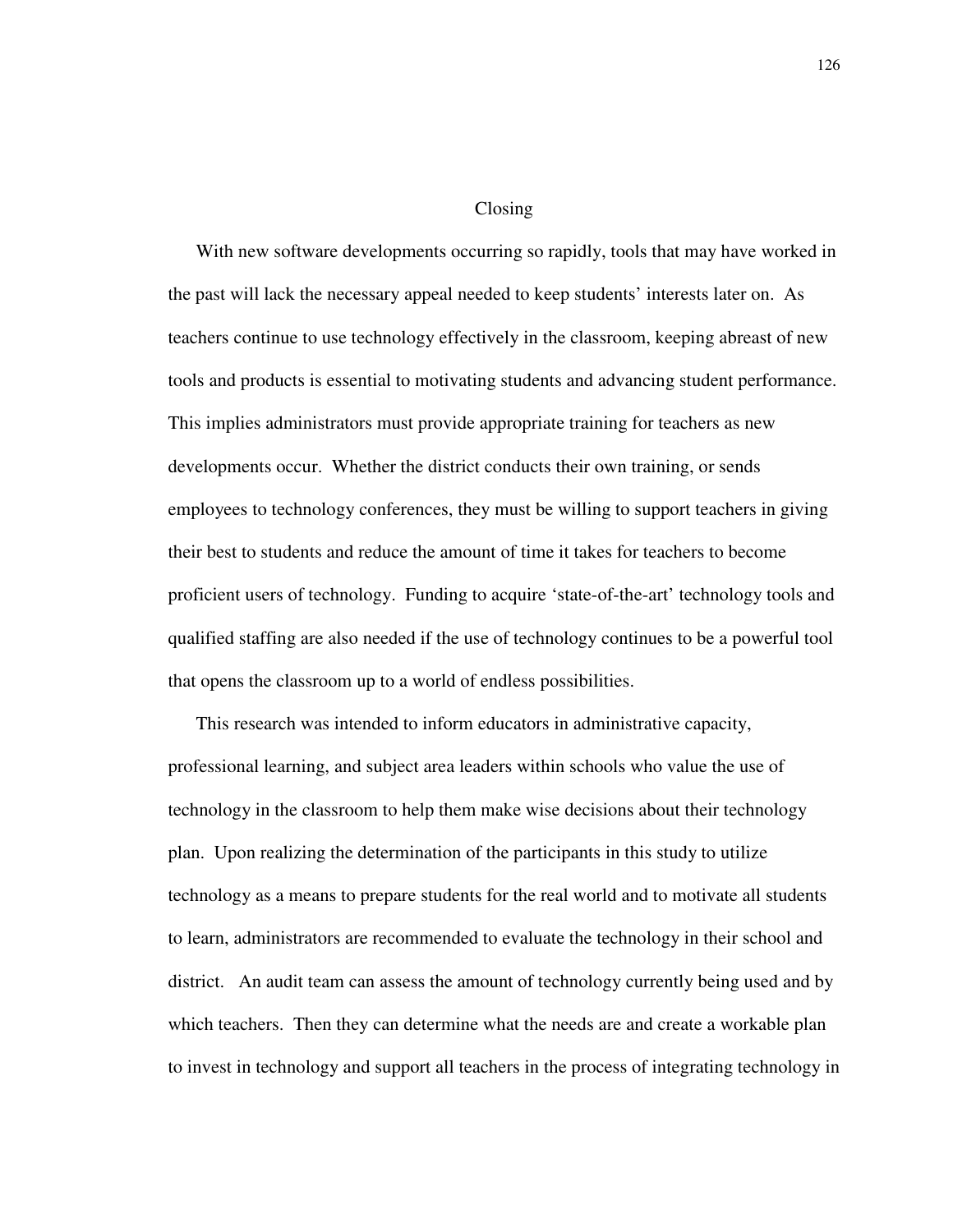their classroom. The benefit of engaging all students in the learning process makes it worthwhile.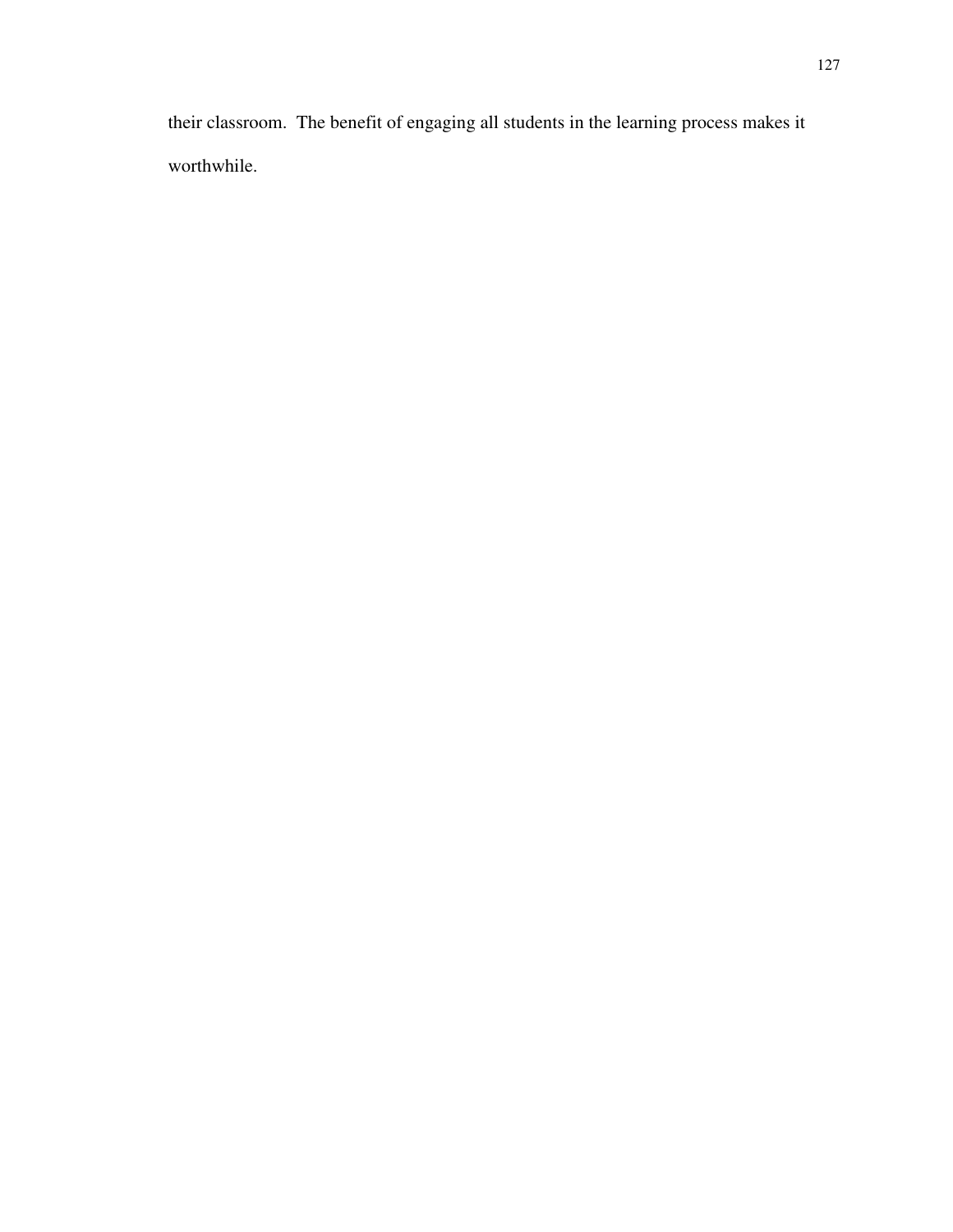### References

- Apple Computer, Inc. (1995). Changing the Conversation About Teaching, Learning, and Technology: A Report on 10 Years of ACOT Research. Cupertino, CA: Apple Computer, Inc. Retrieved May 2, 2011 from http://www.borderlink.org/BLresources/content/acot/rpt08.pdf
- Baek, Y. Jung, J., & Kim, B. (2006). What Makes Teachers Use Technology in the Classroom? Exploring the Factors Affecting Facilitation of Technology with a Korean Sample. *Science Direct-Computers & Education,* 50(1), 224-234.
- Baker, R.J. & Blue, M.C. (1999). The Cost-Effective Multimedia Classroom. *T.H.E. Journal,* 7(1), 46-50.
- Ballou, D. (1996). *The condition of urban school finance: efficient resource allocation in urban schools*: National Center for Education Statistics.
- Bellamy, R. (1996). Designing educational technology: Computer-mediated change. In B. Nardi (Ed.), *Context and consciousness: Activity theory and human-computer interaction* (pp. 123-145). Cambridge: The MIT Press.
- Blumenfeld, P., Fishman, B., Krajcik, J., Marx, R., & Soloway, E., (2000). Creating Usable Innovations in Systemic Reform: Scaling Up Technology-Embedded Project-Based Science in Urban Schools, Educational Psychologist, 35(3), 149-164
- Bottino, R. & Chiappini, G. (2002). Advanced technology and learning environments: their relationships within the arithmetic problem-solving domain. In the Handbook of International Research in Mathematics Education,  $2<sup>nd</sup>$  ed. New York, Routledge.
- Braak, J. (2001). Individual characteristics influencing teachers' class use of computers. *Journal of Educational Computing Research,* 25(2), 141-157.
- Bransford et al., (2000) J. D. Bransford, A. L. Brown and R. Cocking, *How people learn: Brain, mind, experience, and school*. National Academy Press, Washington, DC
- Brophy, J. (1999). Teaching, Educational practices series-1. Geneva, Switzerland: International Bureau of Education. As cited in Gehrke, R. S. (2005). Poor schools, poor students, successful teachers. *Kappa Delta Pi*, *42*(1), 14-17.
- Broudy, H. S. (1969). Can We Define Good Teaching? in W. Heitzmann & C. Starpoli, 2001. Teacher Characteristics and Successful Teaching. *Education*, 95 (3), pp. 298-300.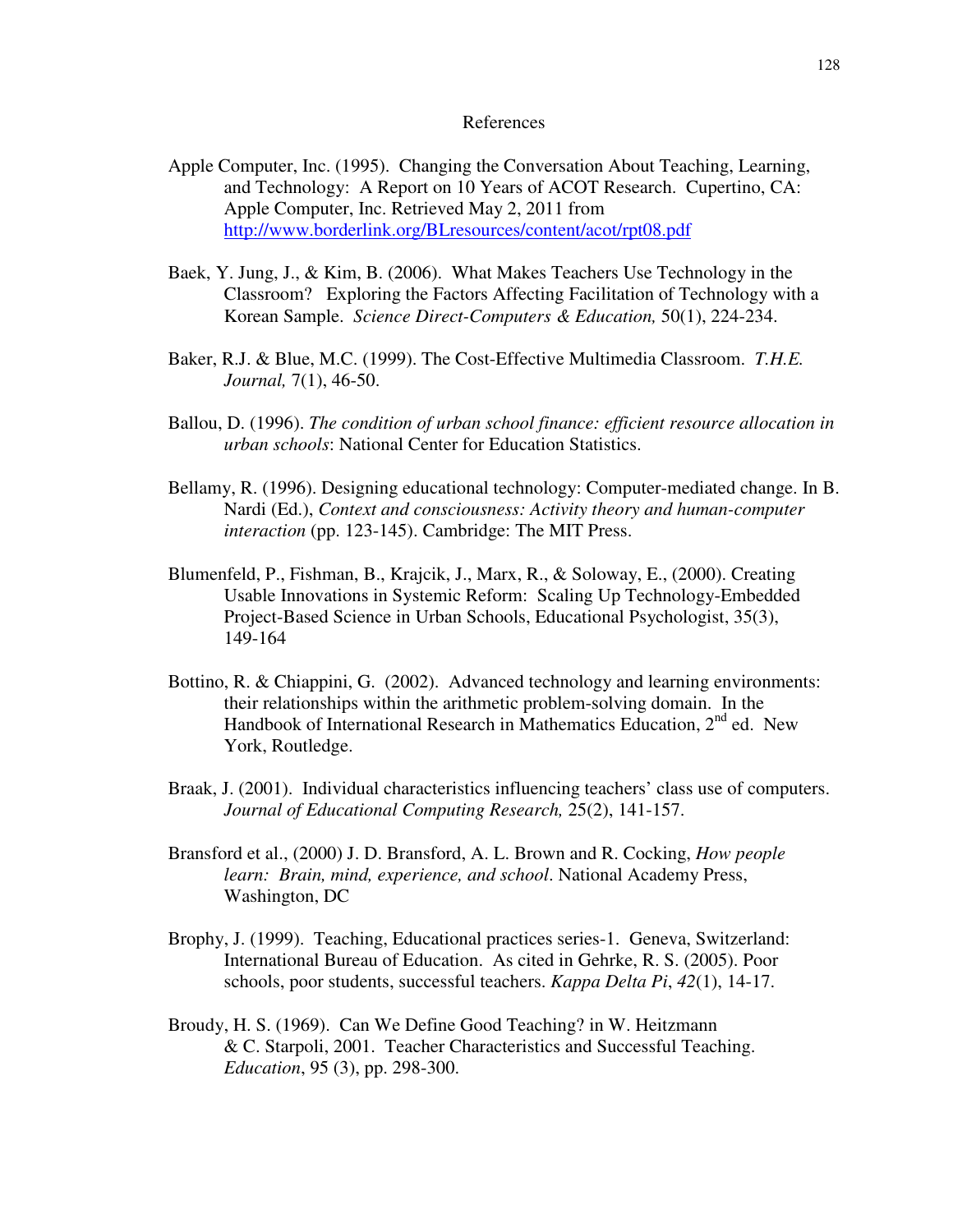- Brown, D. F. (2003), Urban Teachers' Use of Culturally Responsive Management Strategies. *Theory into Practice,* Vol 42, (4), Autumn 2003.
- Byrom, E. & Bingham, M. (2001). Factors Influencing the Effective Use of Technology for Teaching and Learning: Lessons Learned from the SEIR-TEC Intensive Site Schools.  $2^{nd}$  Edition. Communications and Publications Department at SERVE
- Christen, A. (2009). Transforming the Classroom for Collaborative Learning in the  $21<sup>st</sup>$ Century. *Techniques: Connecting Education & Careers*. 28-31.
- Clark, C. M. & Peterson, P. L., (1986). Teachers' thought processes. In M. C. Wittrock *Handbook of research on teaching* (pp. 255-296). New York, NY: Macmillan.
- Cole, M., & Engestrom, Y. (1993). A cultural-historical approach to distributed cognition. In g. Salomon (ed.), *Distributed cognitions: Psychological and educational considerations.* Cambridge, MA: Cambridge University Press.
- Corbin, J., & Strauss, A. (2008), *Basics of qualitative research: Techniques and procedures for developing grounded theory (3rd ed.).* Thousand Oaks, CA: Sage.
- Cradler, J. (1995). *Implementing technology in education: Recent findings from research and evaluation studies*. Far West Laboratory for Educational Research and Development. Retrieved Nov. 2008 from http://www.wested.org/techpolicy/recapproach.html
- Creswell, J. W. (2003). *Research design: Qualitative, quantitative, and mixed methods*   $approaches$ ,  $(2^{nd}$  ed.). Thousand Oaks, CA: Sage.
- Davydov, V. (1999). The content and unsolved problems of activity theory. In Y. Engestrom, R. Miettinen, & R. Punamaki (Eds.), *Perspectives on Activity Theory (pp. 39-52).* New York, NY: Cambridge University Press.
- Divaharan, S. (2002). A framework for analyzing effective IT integration into classrooms by teachers. IN NA (ED.) *International Conference for Computers in Education*, NA. pp. 612
- Dockstader, J. (1999). Teachers of the  $21<sup>st</sup>$  century know the what, why, and how of technology integration. *T. H. E. Journal*, 26, (6), 73-74.
- Draude, B. & Brace, S. (1999). Assessing the impact of technology on teaching and learning: Student perspectives. Proceedings of the Mid-South Instructional Technology Conference, Murfreesboro, TN. (ERIC Document Reproduction Service No. ED436118)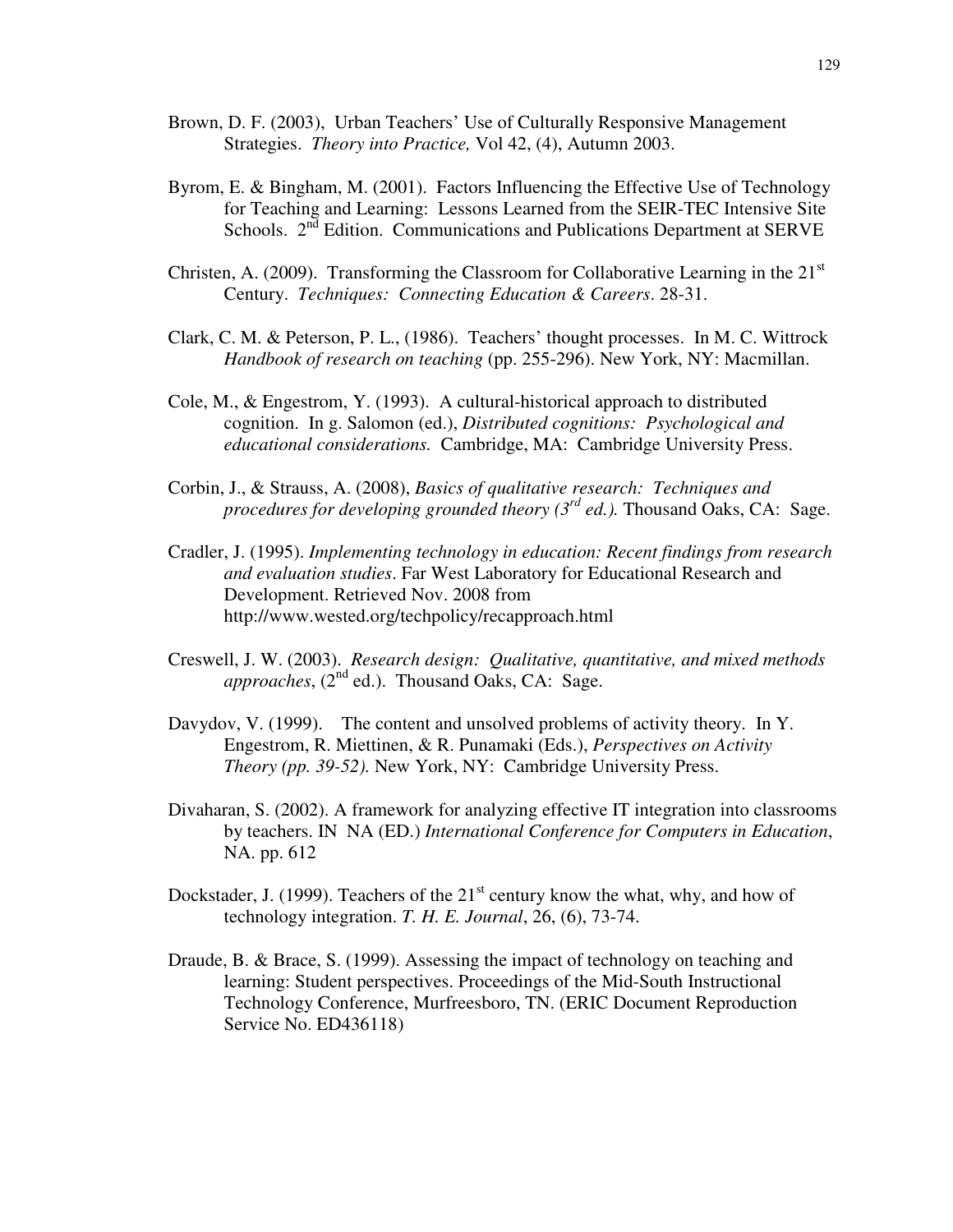Duncan, D. (2005). *Clickers in the Classroom.* San Francisco, CA: Pearson.

- Earle, R. (2002). The Integration of Instructional Technology into Public Education: Promises and Challenges. *Educational Technology,* 42, (1), 5-13.
- Education Counts Database, retrieved November, 2009, from Editorial Projects in Education Research Center. Retrieved from http://www.edweek.org/rc/2007/06/07/edcounts.html
- Engestrom, Y. (1999). Activity theory and individual and social transformation. In Y. Engestrom, R. Miettinen, & R. Punamaki (Eds.), *Perspectives on activity theory (pp. 19-38).* New York, NY: Cambridge University Press.
- English, L. D. (2002). Priority themes and issues in international mathematics education research. In L. D. English (Ed.), Handbook of international research in mathematics education (pp. 3-16). Mahwah, NJ: Lawrence Erlbaum.
- Finkel, L. (1991). Technology Tools in the Information Age Classroom. Wilsonville: OR Franklin, Beedle & Associates, Inc.
- Flanders, N. A., Teacher Influence Pupil Attitudes and Achievement: Studies in Interaction Analysis, University of Minnesota, Minneapolis, 1960. In W. Heitzmann, & C. Starpoli (2001). Teacher Characteristics and Successful Teaching. Education, Vol 95, (3) pp. 298-300.
- Fleming, R. (1992) Teachers' Views of Technology. *The Alberta Journal of Educational Research,* 38(2), 141-153.
- Friedman, T. L. (2007). *The World Is Flat: A Brief History of the 21st Century.* New York, NY: Picador.
- Gehrke, R. S. (2005). Poor schools, poor students, successful teachers. *Kappa Delta Pi Record,* Fall, 14-17.
- Geoghegan, W. H. (1994, July). *Whatever happened to instructional technology?* Paper presented at the 22<sup>nd</sup> Annual Conference of the International Business Schools Computing Association, Baltimore, MD.
- Getzels, J. W., & P. W. Jackson, 1963. The Teacher's Personality and Characteristics, (as cited in W. Heitzmann, & C. Starpoli (2001). Teacher Characteristics and Successful Teaching. *Education*, Vol 95, (3) pp. 298-300.
- Glennan, T. K.,&Melmed, A. (1996). *Fostering the use of educational technology: Elements of a national strategy*. Santa Monica, CA: RAND.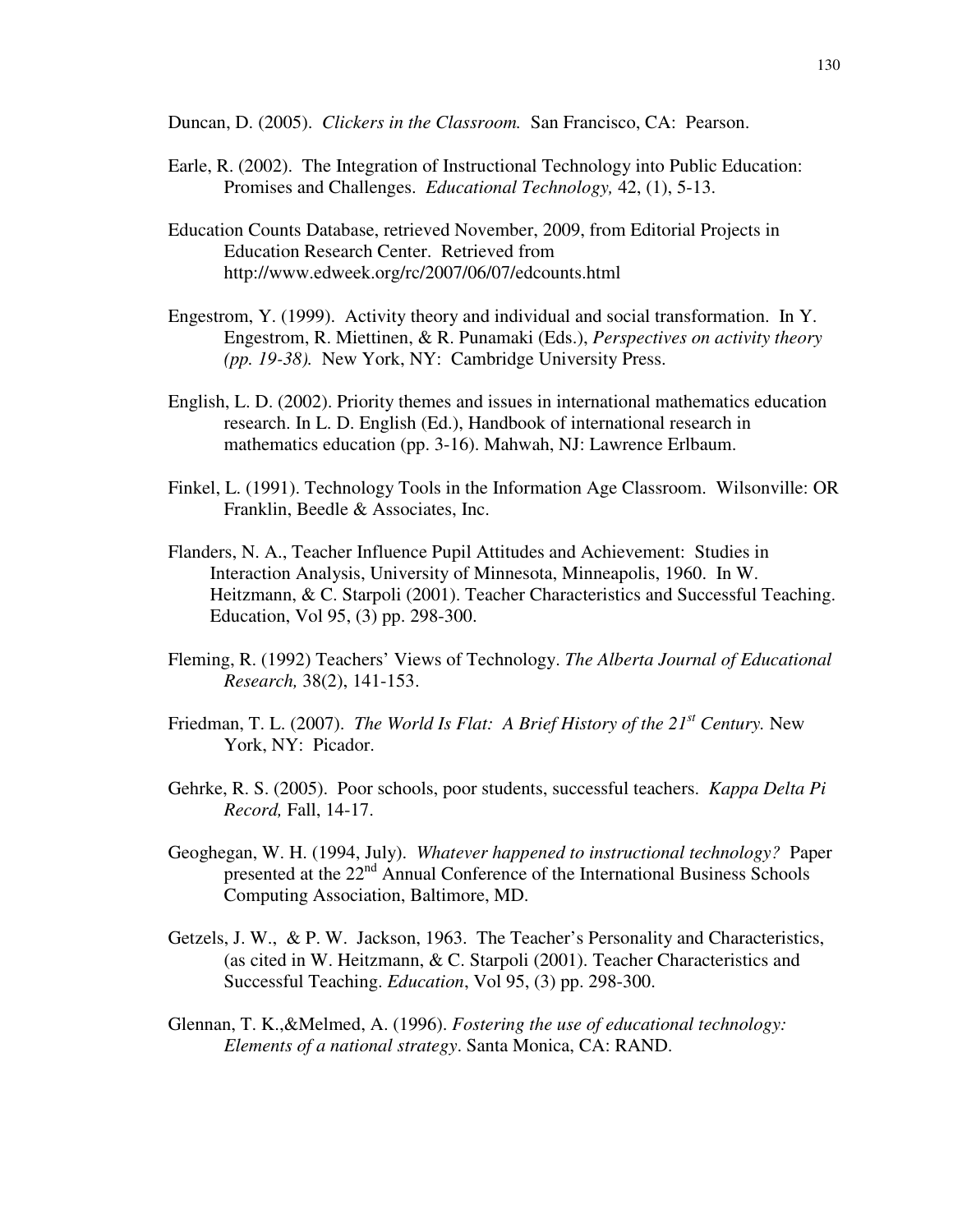- Goheen, R.F., 1966. The Teacher and the University. American Scientist, 54. (as cited in W. Heitzmann, & C. Starpoli (2001). Teacher Characteristics and Successful Teaching. Education, Vol 95, (3) pp. 298-300.
- Guyton, E. (1994). First year teaching experiences of early childhood urban teachers. Paper presented at the Annual Meeting of the American Educational Research Association, April 4-8, New Orleans, ERIC ED 369 856.
- Hancock, V. E. (1993). *Information literacy for lifelong learning. ERIC Digest*. Syracuse, NY: ERIC Clearinghouse on Information Resources. (ERIC Document Reproduction Service No. ED 358 870)
- Hativa, N., & Lesgold, A. (1996). Situational effects in classroom technology implementations: unfulfilled expectations and unexpected outcomes. In S. T. Kerr (Ed.), Technology and the future of schooling: Ninety-fifth Yearbook of the National Society for the Study of Education, part 2 (pp. 131-171). Chicago, IL: University of Chicago Press.
- Heil, L. M., M. Powell, and I. Feifer (1960). Characteristics of Teacher Behavior Related to the Achievement of Children in several Elementary Gamers, U. S. Department of Health, Education and Welfare, Washington, D. C. (as cited in W. Heitzmann, & C. Starpoli (2001). Teacher Characteristics and Successful Teaching. *Education*, Vol 95, (3) pp. 298-300.
- International Society for Technology In Education 2008, ISTE's *Educational Technology Standards for Teachers.* Retrieved September 5, 2008, from http://www.iste.org/Content/NavigationMenu/NETS/Forteachers/2008Standards
- Kaptelinin, V. & B.A. Nardi, Acting with technology : activity theory and interaction design. Acting with technology. 2006, Cambridge, Mass.: MIT Press.
- Katsinas, S. G. & Moeck, P. (2002). The Digital Divide and Rural Community Colleges: Problems and Prospects. *Community College Journal of Research and Practice*, 26 (3), 207- 224
- Keeping the Promise. (1992, March). *Policy Perspectives*, 44(2), 1-8.
- Kent, L. (2008). Six Steps to Success in Teaching with Technology. Bloomington IN. iUniverse.
- Koehler, M. J., & Mishra, P. (2009). What is technological pedagogical content knowledge? *Contemporary Issues in Technology and Teacher Education*, 9(1), 60-70.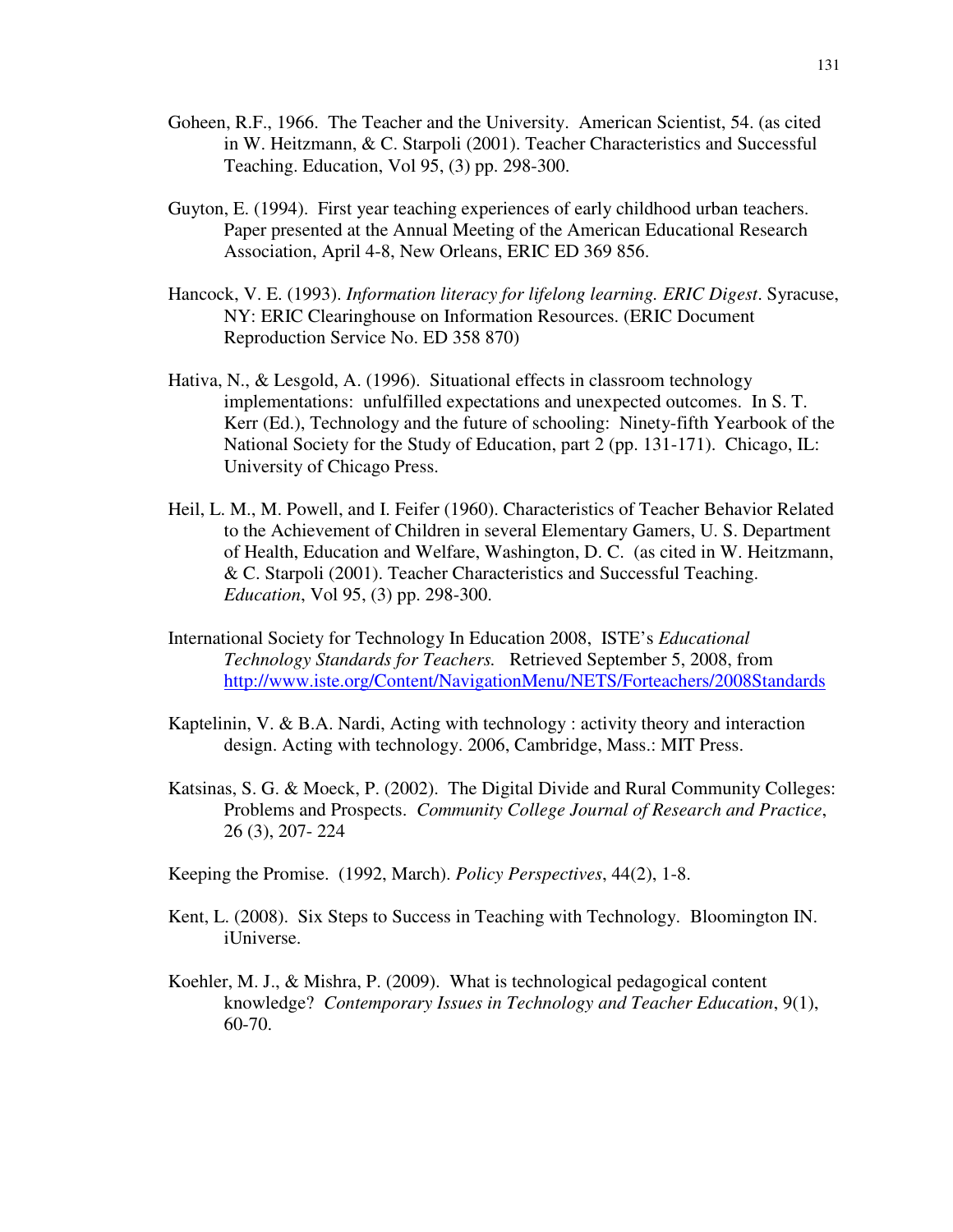- Koszalka, T. A., & Wu, C.-P. (2004). A cultural historical activity theory [CHAT] analysis of technology integration: Case study of two teachers. Retrieved from http://www.eric.ed.gov/ERICDocs/data/ericdocs2sql/content\_storage\_01/0000019 b/80/1b/a6/c1.pdf
- Kuutti, K. (1996). Activity Theory as a Potential Framework for Human Computer Interaction Research. In A. N. Bonnie (ed), *z*. London England: MIT Press.
- Jaffee, D. (1998). *Institutionalized resistance to asynchronous learning networks*, (www document). URL http://www.aln.org/alnweb/journal/vol2\_issue2/jaffee.htm
- Jonassen, D. H. & Rohrer-Murphy, L. (1999). Activity theory as a framework for design constructivist learning environments. *Educational Technology, Research and Development*, 47, 61-80.
- Junginger, C. (2008). Who is training whom? The effect of the millennial generation. *FBI Law Enforcement Bulletin*, September, 19-23.
- Ladson-Billings, G. (1994). *The Dreamkeepers: Successful Teachers of African American Children.* San Francisco, CA. Jossey-Bass Inc.
- Landesman, E. (1999). Visual Technology in the Teaching and Learning of Mathematics, *Syllabaus*, May 1999, pp. 44-46.
- Lauman, D. J. (2000). Student Home Computer Use: A Review of the Literature. *Journal of Research on Computing in Education,* 33 (2), 196-203.
- Lektorsky, V. (1999). Activity theory in a new era. In Y. Engestrom, R. Miettinen, & R. Punamaki (Eds.), *Perspectives on activity theory (pp. 65-69).* New York, NY: Cambridge University Press.
- Levey, R. (2008). It's All About Me. Direct, *Prism Business Media.* November, 15-16.
- Lewis, J.D. (1998). How the Internet expands educational options. *Teaching Exceptional Children,* 30(5), 34-41.
- Lincoln, Y. & Guba, E. (2000). Paradigmatic controversies, contradictions, and emerging confluences. In N. Denzin & Y. Lincoln (Eds.), *Handbook of qualitative research*   $(2<sup>nd</sup> edition)$  (pp. 163-188). Thousand Oaks, CA: Sage.
- Lomotey, K, & Swanson, A. D. (1989). Urban and Rural Schools Research: Implications for School Governance. *Education & Urban Society*, 21, 436-454.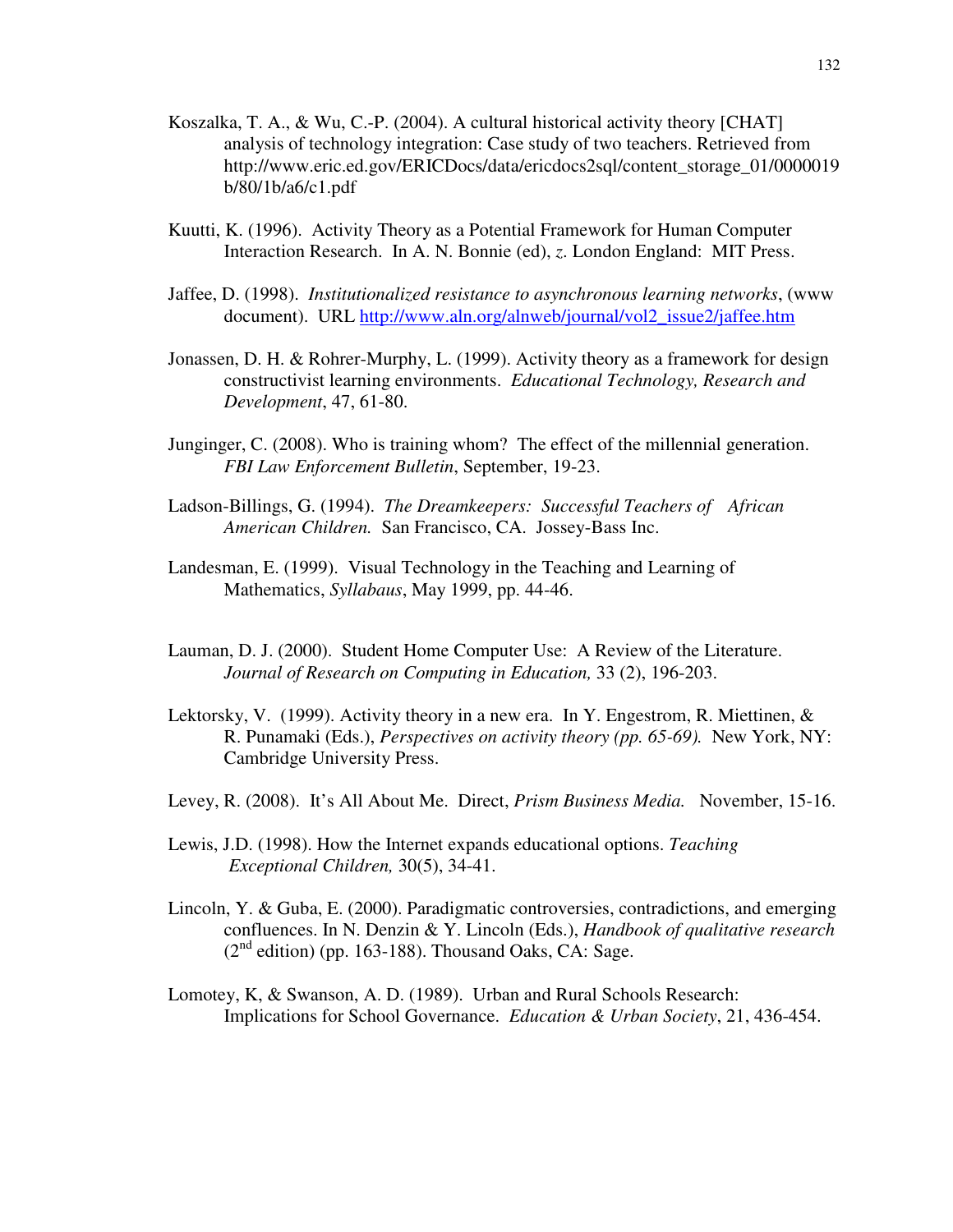- Mann, D., Shakeshaft, C., Becker, J., & Kottkamp, R. (1999). *West Virginia's Basic Skills/Computer Education Program: An Analysis of Student Achievement*. Santa Monica, CA: Milken Family Foundation
- Mariotti, M. A. (2002). The influence of technological advances on students' mathematics learning. In L. D. English, ed.) *Handbook of International Research in Mathematics education.* (pp. 695-723) Hillsdale, NJ: Erlbaum.
- McGlynn, A. (2005). Teaching millennials, our newest cultural cohort. *The Hispanic Outlook in Higher Education*. October, 2005.
- Merriam, S. B. (2001). *Qualitative Research and Case Study Applications In Education.* San Francisco: Jossey-Bass.
- Mertens, D.M., 1998. *Research Methods in Education and Psychology. Integrating Diversity with Quantitative and Qualitative Approaches*. Sage Publications Inc., Thousand Oaks, London, New Delhi.
- Monk, D. (1989). *Using technology to improve the curriculum of small rural schools* (EDO-RC-895). Charleston, WV: ERIC Clearinghouse on Rural Education and Small Schools. (ERIC Document Reproduction Service No. ED 308506)
- Nardi, B. A. (1996). *Context and Consciousness: Activity Theory and Human-Computer Interaction.* London, England: MIT Press.
- National Council of Teachers of Mathematics. (2000). *Principles and Standards for School Mathematics.* Reston, VA: NCTM.
- Niss, M. (1999). Aspects of the nature and state of research in mathematics education. *Educational Studies in Mathematics*, 40, 1-24.
- North Central Regional Educational Laboratories., (2005). *Critical issue: Using technology to improve student achievement.* Learning Point Associates/North Central Regional Educational Laboratory (NCREL). Naperville, Il, 31 pp (ED489521).
- November, A. C. (2008). *Web Literacy for Educators*. Thousand Oaks, CA. Corwin Press.
- November, A. C. (2010). *Empowering Students with Technology*. Thousand Oaks, CA. Corwin Press.
- Office of Technology Assessment. (OTA). (1995). *Teachers and Technology. Making the Connection* (OTA-EHR-616). Washington, DC: U.S. Government Printing Office.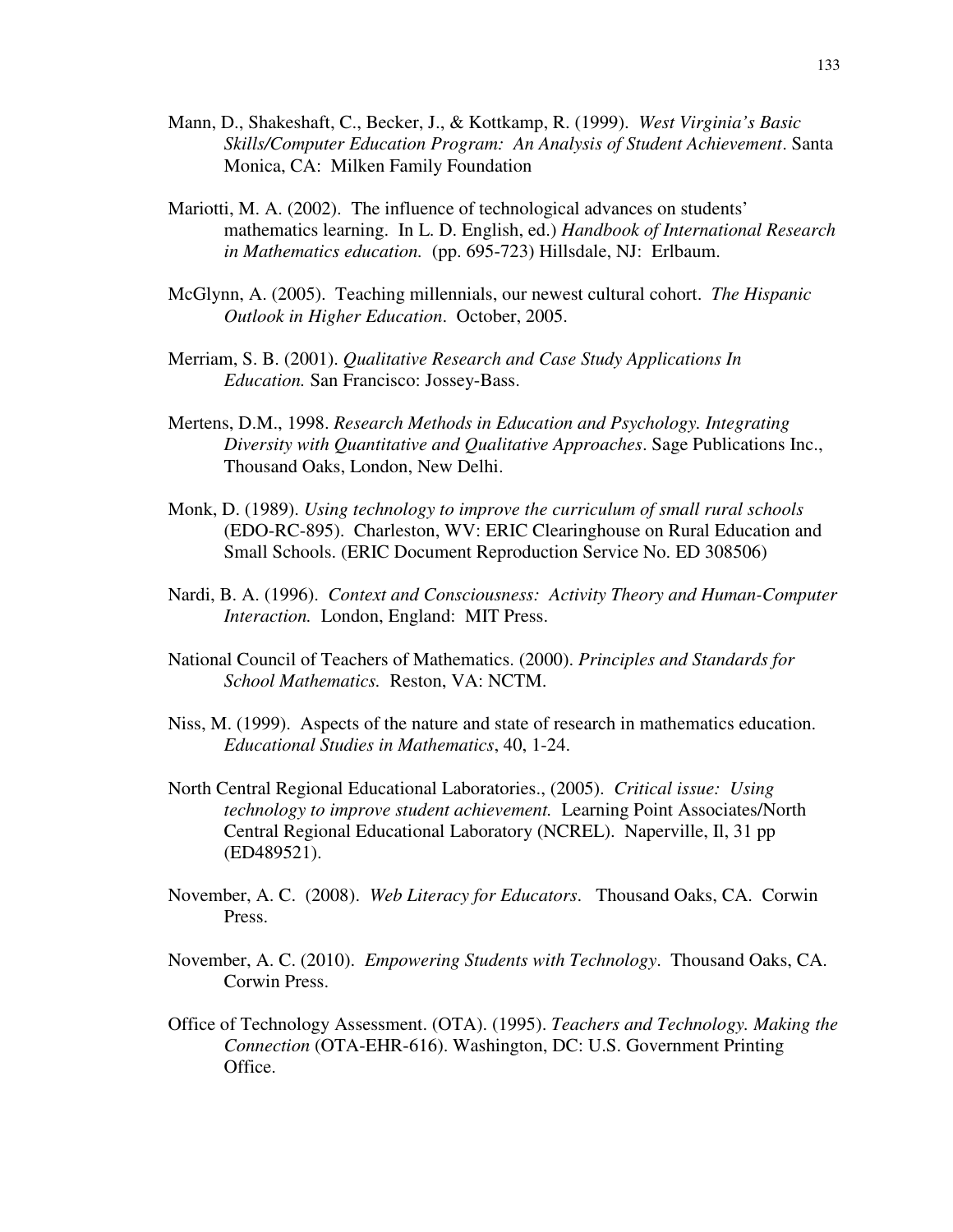- Omar, A. & Kwanbunpumbpen, A. (2008). Hurricane Katrina's Aftermath: The advancement of e-learning. *Academy of Educational Leadership Journal*, 12(3), 107-122.
- Prensky, M. (2001). Digital natives, digital immigrants. Retrieved May 3, 2011, from http://www.marcprensky.com/writing/
- Rakes, G. C., & Casey, H. B. (2002). An analysis of teacher concerns toward instructional technology. *International Journal of Educational Technology*, *3*(1), 1-13.
- Reed, H. B. (1962). Implication for Science Education of a Teacher Competence Research, Science Education, Vol 44, In W. Heitzmann, & C. Starpoli (2001) Teacher Characteristics and Successful Teaching. *Education*, Vol 95, (3) pp. 298- 300.
- Reeves, T. C. (1998). *The impact of media and technology in schools: A research report prepared for The Bertelsmann Foundation*. Retrieved from http://www.athensacademy.org/instruct/media\_tech/reeves0.html
- Ringstaff, C., & Kelley, L. (2002). *The learning return on our education technology investment: A review of findings from research*. San Francisco, CA: WestEd. Retrieved July 21, 2003, from www.WestEd.org/online\_ppubs/ learning\_return.pdf
- Roschelle, J., Kaput, J., & Stroup, W. (2000). SimCalc: Accelerating students' engagement with the mathematics of change. In M. J. Jacobson & R. B. Kozma (eds.), Innovations in science & mathematics education: *Advanced designs for technology of learning* (pp. 47-75). Mahwah, NJ: Lawrence Erlbaum Associates.
- Rossman, G.B. & Rallis, S.F. (1998) *Learning in the Field: An Introduction to Qualitative Research* (Thousand Oaks: Sage).
- Schneiderman, B. (2002). Creating creativity: User interfaces for supporting innovation. In J. M. Carroll (Ed.), *Human-computer interaction in the new millennium* (pp. 235–258). Boston: Addison-Wesley.
- Sheingold, K. (1990). The potential for synergy. In K. Sheingold  $\&$  M. S. Tucker (Eds.), *Restructuring for Learning with Technology*. New York, NY: Center for Technology in Education.
- Sheingold, K. and Hadley, M. (1990). *Accomplished Teachers: Integrating Computers into Classroom Practice.* New York: Centre for Technology in Education, Bank Street College of Education.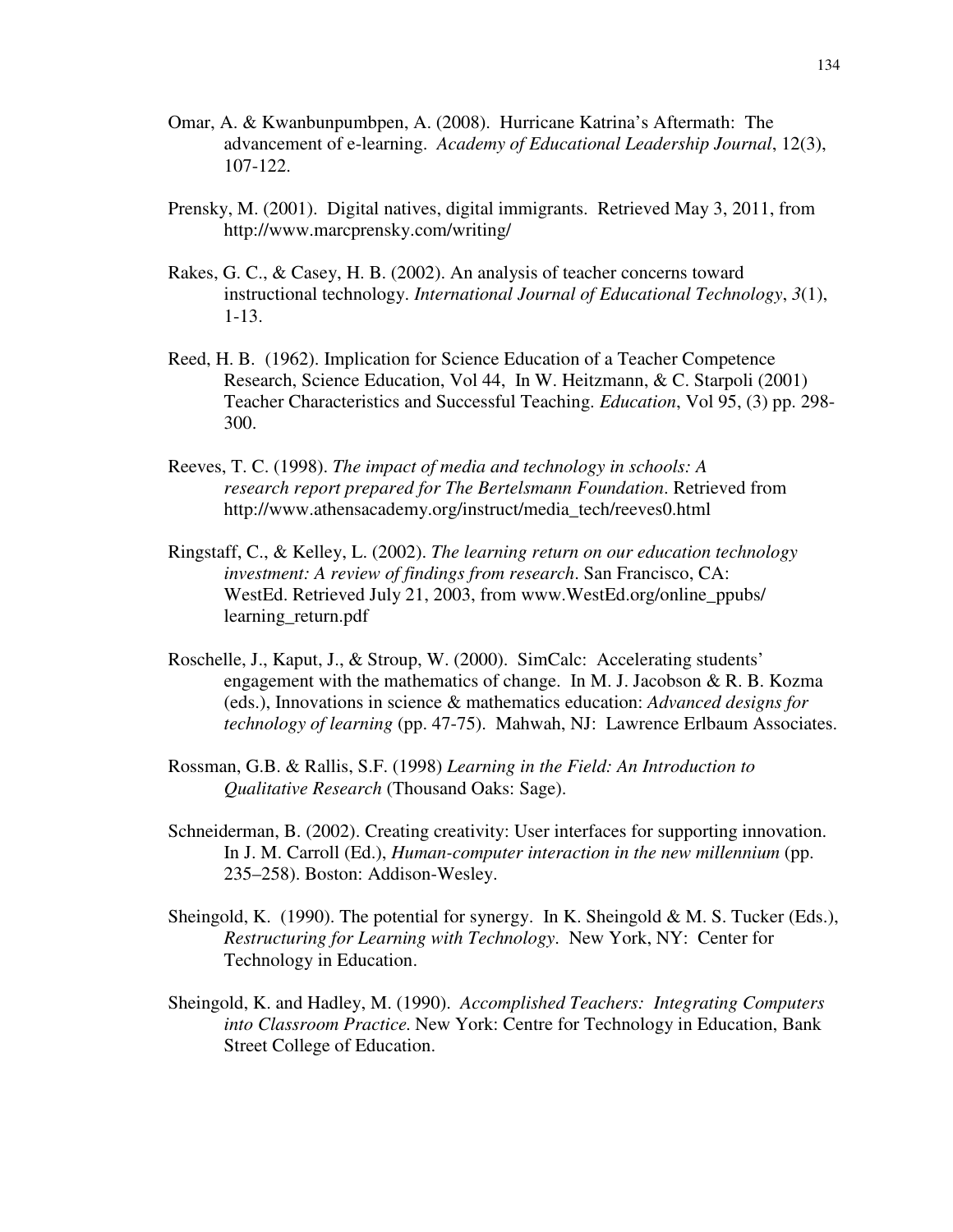- Silvis, H. (2000). Forget Isolation, We're Online Now: Technology and Good Teaching Practices Combine to Connect Rural Students With the Wider World, *Northwest Education*, 6 (2), 43-44.
- Sion, R.T. (1998). The sixth technological revolution shaping today's high school curriculum. *The Educational Forum, 62(4),* 316-322.
- Spires, H. Lee, J., and Turner, K. (Summer, 2008). Having our say: Middle grade student perspectives on school, technologies, and academic engagement. *Journal of Research on Technology in Education*, 40(4), 497-515.
- The Education Alliance Business and Community for Public Schools (2005). Closing the Achievement Gap: Integrating Technology in the K-12 Classroom: Implications for Public Policy. URL educationalliance.org retrieved 11/02/2008.
- Thornburg, D. D. (1999, December). Technology in K-12 education: Envisioning a new future. White paper commissioned for the Forum on Technology in Education: Envisioning the Future, Washington, DC.
- Toulmin, S. (1999). Knowledge as shared procedures. In Y. Engestrom, R. Miettinen, and R. Punamaki, *Perspectives on Activity Theory*. Cambridge: Cambridge University Press.
- Turner, R. L. (1968). Teaching As Problem Solving Behavior: A Strategy,: in B. J.. Biddle and W. J. Ellena, Contemporary research on Teaching Effectiveness, Holt, New York, in W. Heitzmann & C. Starpoli, (2001)..Teacher Characteristics and Successful Teaching, *Education*, Vol 95, (3), pp. 298-300
- Tyler, R. W. (1949). *Basic Principles of Curriculum and Instruction* (Chicago: Univ. of Chicago Press
- U. S. Department of Commerce, Economics and Statistics Administration and National Telecommunication and Information Administration. *Falling Through The Net: Toward Digital Inclusion* (2000). Washington, DC:
- U. S. Department of Education (2000). Office of Educational Technology, *Progress Report on Educational Technology*. Washington, DC: Author.
- U. S. Department of Education. (2002, July). *No child left behind act of 2001:*  Reauthorization of the elementary and secondary education act legislation and policies. Retrieved November, 2008, from http://www.ed.gov/offices/OESE/esea/
- U. S. Department of Education, National Center for Education Statistics. (2002, November). *Technology in schools: Suggestions, tools, and guidelines for assessing technology in elementary and secondary education.* Prepared by the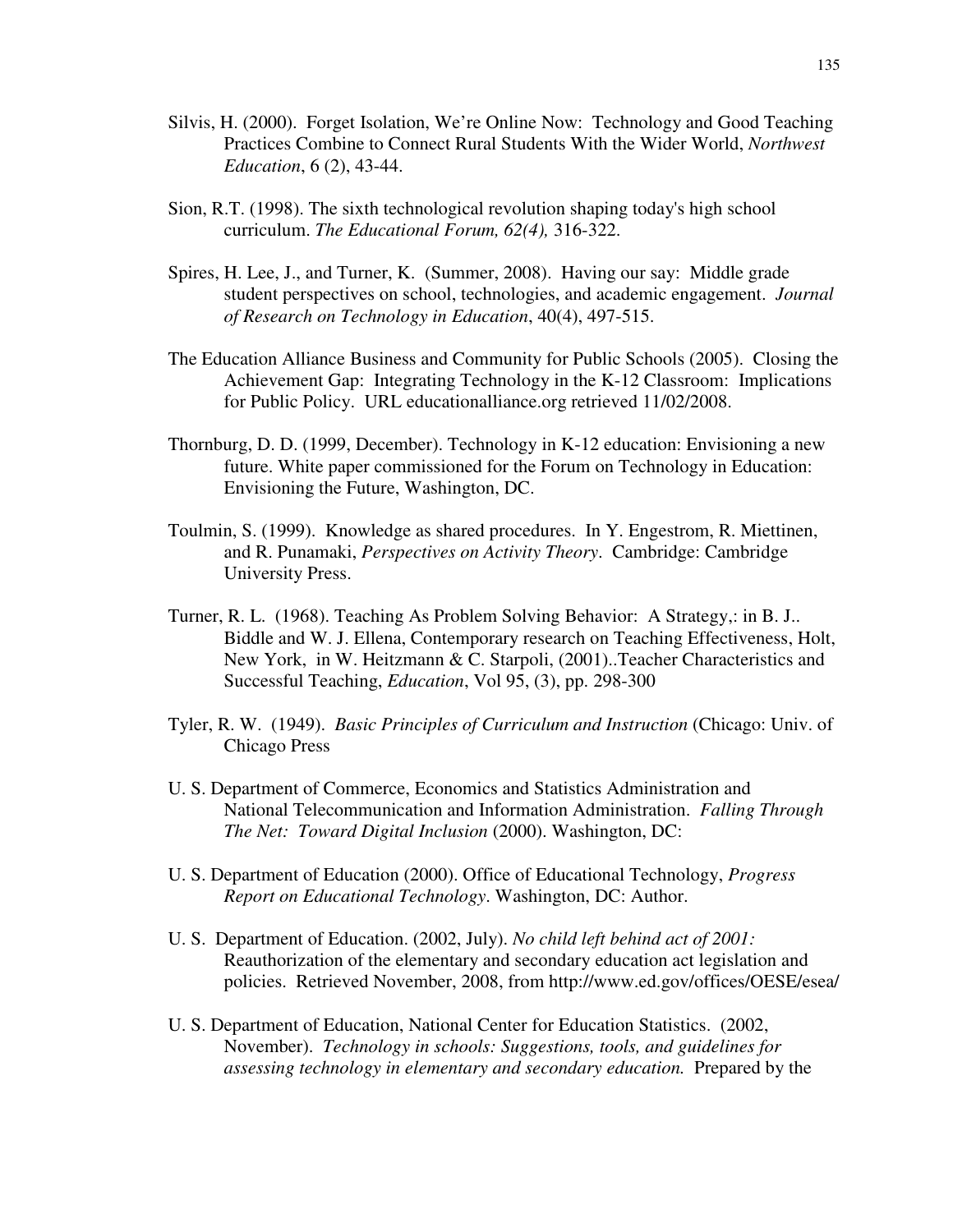Technology in Schools Task Force. Washington, DC: National forum on Education Statistics. (NCES 2003-313).

- Wang, M. C., Haertel, G. D. & Walberg, H. J. (1998). Educational resilience (Laboratory for Student Success Publication Series No. 11). Philadelphia: Temple University Center for Research in Human Development and Education.
- Wang, P., & Chan, P. S. (1995). Advantages, disadvantages, facilitators and inhibitors of computer aided instruction in Singapore's secondary schools. *Computers & Education*, 25(3), 151-162.
- Weiner, L. 1993. *Preparing teachers for urban schools.* New York: Teachers College Press.
- Wenglinsky, H. (1998). *Does it Compute? The Relationship Between Educational Technology and Student Achievement in Mathematics*. Princeton, NJ: Educational Testing Services.
- Wetzel, K. (2001). Preparing Teacher Leaders-A Partnership that Works, Part 2. *Learning & Leading with Technology,* 29(3), 50-52.
- Wickman, L. (2009). The state of IT education. *Certification Magazine*, February, 2009. 28-31.
- Yin, Robert, K. (2003). *Case study research: Design and methods. (3rd ed.).* Thousand Oaks, CA: Sage Publications.
- Yinger, R. J. (1977). *A Study of Teacher Planning: Description and Theory Development Using Ethnographic and Information Processing Methods* (Ph.D. diss., Michigan State Univ., 1977).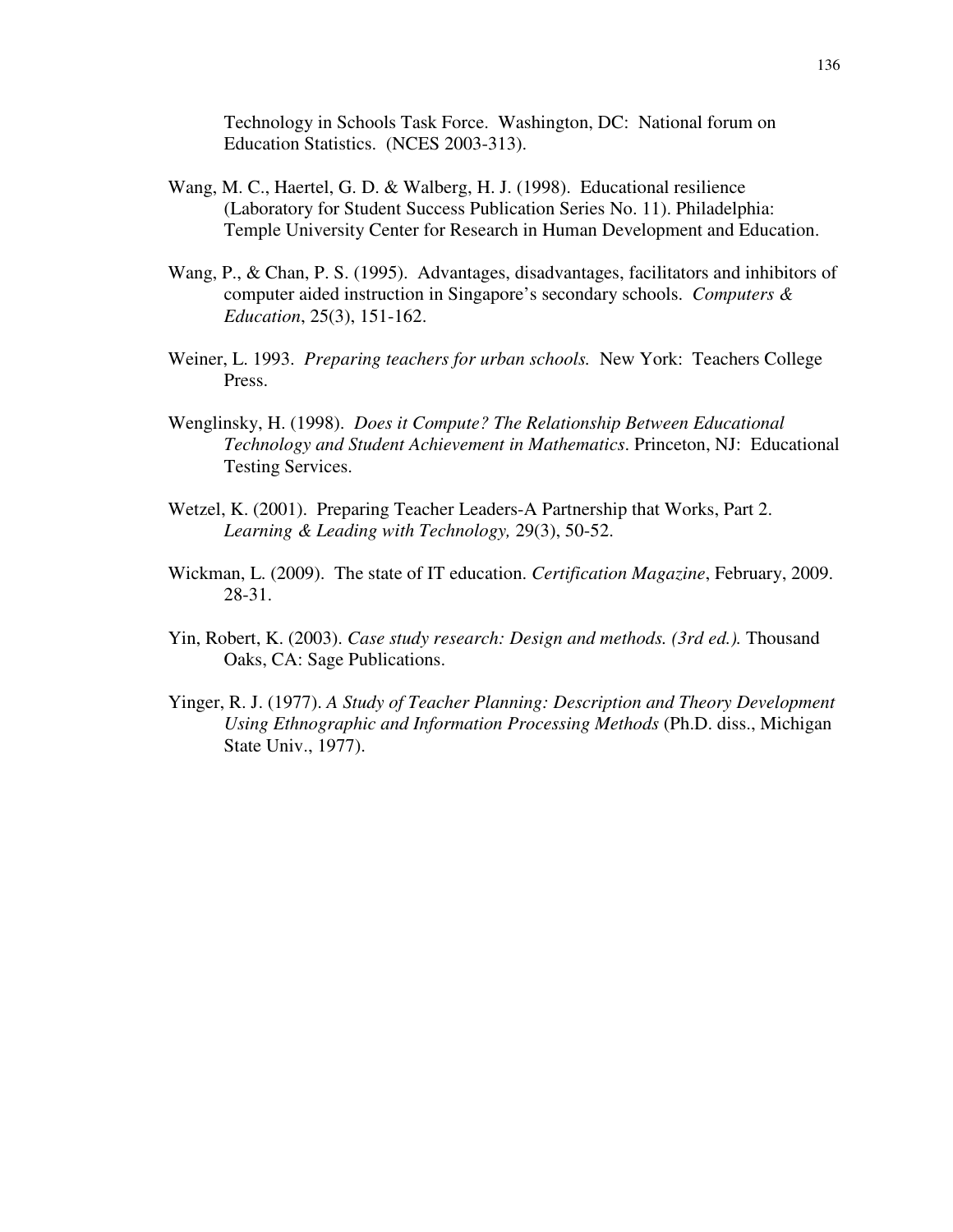### APPENDIXES

## APPENDIX A

# Georgia State University Department of Middle and Secondary Education and Instructional Technology Informed Consent

Title: Strategies for Using Technology in the Urban Middle Grades Mathematics Classroom

| Principal Investigator: | Christine Thomas, Principal Investigator     |
|-------------------------|----------------------------------------------|
|                         | Tammie Scott, Student Principal Investigator |

I. Purpose: The purpose of this study is to investigate how successful teachers in urban middle schools effectively use technology as a tool for advancing mathematics achievement in the classroom.

You are invited to participate in this research study because you have been identified as a veteran mathematics teacher who consistently uses technology in your classroom activities. A total of five participants will be recruited for this study. Participation will require approximately 8 hours of your time over the next four months.

II. Procedures: If you decide to participate, you will undergo a series of six individual interviews. You will be interviewed by the student principal investigator at the beginning of the study, before and after two separate lessons are executed, and at the conclusion of the study. These interviews will be audio taped at a time convenient for you in your classroom after normal school hours. Each interview will last approximately one hour. In addition to the interviews, the student investigator will observe two classroom lessons where you are integrating technology. These observations may also be audio recorded. The student investigator will also take written notes on what is observed in your classroom. There will be no interaction between the student investigator and the student at any time; nor will any interaction take place between the student investigator and the teacher during the observation. The student investigator will discuss the observation in a post interview on the same day the observation occurs after school hours.

III. Risks: In this study, you will not have any more risks than you would in a normal day or life.

IV. Benefits: Participation in this study may not benefit you personally. Overall, we hope to gain information about your methods of integrating technology in the classroom, and use them to benefit those teachers who are not currently using technology, as well as benefit professional development with recommendations for teacher support and training needs.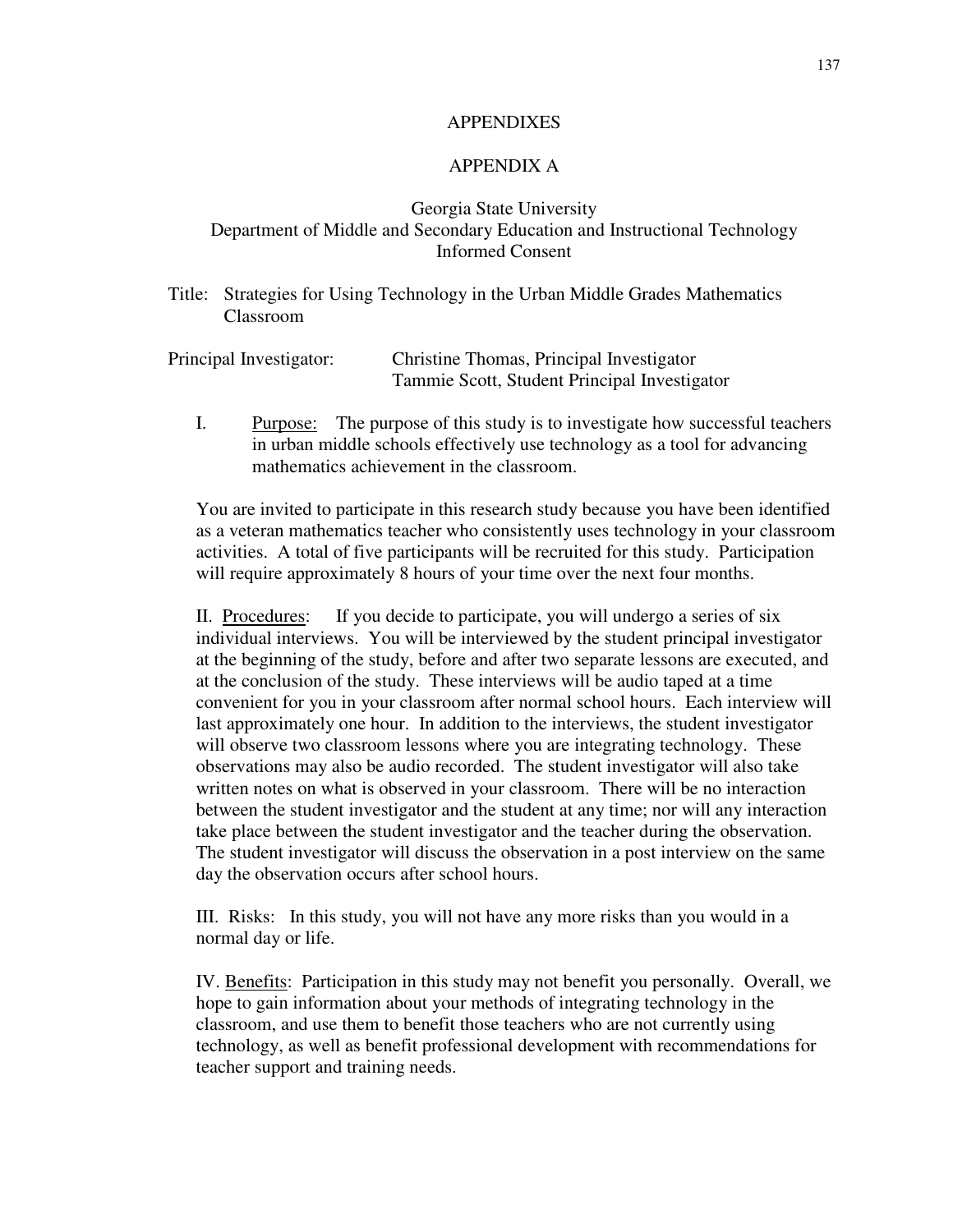- V. Voluntary Participation and Withdrawal: Participation in research is voluntary. You do not have to be in this study. If you decide to be in the study and change your mind, you have the right to drop out at any time. You may skip questions or stop participating at any time. Whatever you decide, you will not lose any benefits to which you are otherwise entitled.
- VI. Confidentiality: We will keep your records private to the extent allowed by law. Dr. Christine Thomas and Tammie Scott will have access to the information you provide. Information may also be shared with those who make sure the study is done correctly (GSU Institutional Review Board, the Office for Human Research Protection (OHRP) and/or the Food and Drug Administration (FDA), and the sponsor). We will use a code name rather than your name on study records. The information you provide will be stored at the student investigator's home in a locked file cabinet. The codes to identify the research participants in this study will be stored separately from the data to protect your privacy. Your name and other facts that might point to you will not appear when we present this study or publish its results. The findings will be summarized and reported in group form. You will not be identified personally. The audio tapes will be stored and kept private in the student investigator's home in a locked file cabinet for one year after the last date of data collection. All information, documents, tapes, and files will be shredded and destroyed one year after all data has been collected for the study.
- VII. Contact Persons: Contact Christine Thomas at 404-413-8065 or via email at cthomas11@gsu.edu, or Tammie Scott at 404-202-7678 or via email at tcravens@atlanta.k12.ga.us if you have questions about this study. If you have questions or concerns about your rights as a participant in this research study, you may contact Susan Vogtner in the Office of Research Integrity at 404-413-3513 or via email at svogtner1@gsu.edu.
- VIII. Copy of Consent Form to Subject:

We will give you a copy of this consent form to keep.

If you are willing to volunteer for this research and be audio recorded, please sign below.

\_\_\_\_\_\_\_\_\_\_\_\_\_\_\_\_\_\_\_\_\_\_\_\_\_\_\_\_\_\_\_\_\_\_\_\_\_\_\_\_\_\_\_\_\_\_\_\_ \_\_\_\_\_\_\_\_\_\_\_\_\_\_\_\_\_\_

Participant Date

\_\_\_\_\_\_\_\_\_\_\_\_\_\_\_\_\_\_\_\_\_\_\_\_\_\_\_\_\_\_\_\_\_\_\_\_\_\_\_\_\_\_\_\_\_\_\_\_\_ \_\_\_\_\_\_\_\_\_\_\_\_\_\_\_\_\_\_

Principal Investigator or Researcher Obtaining Consent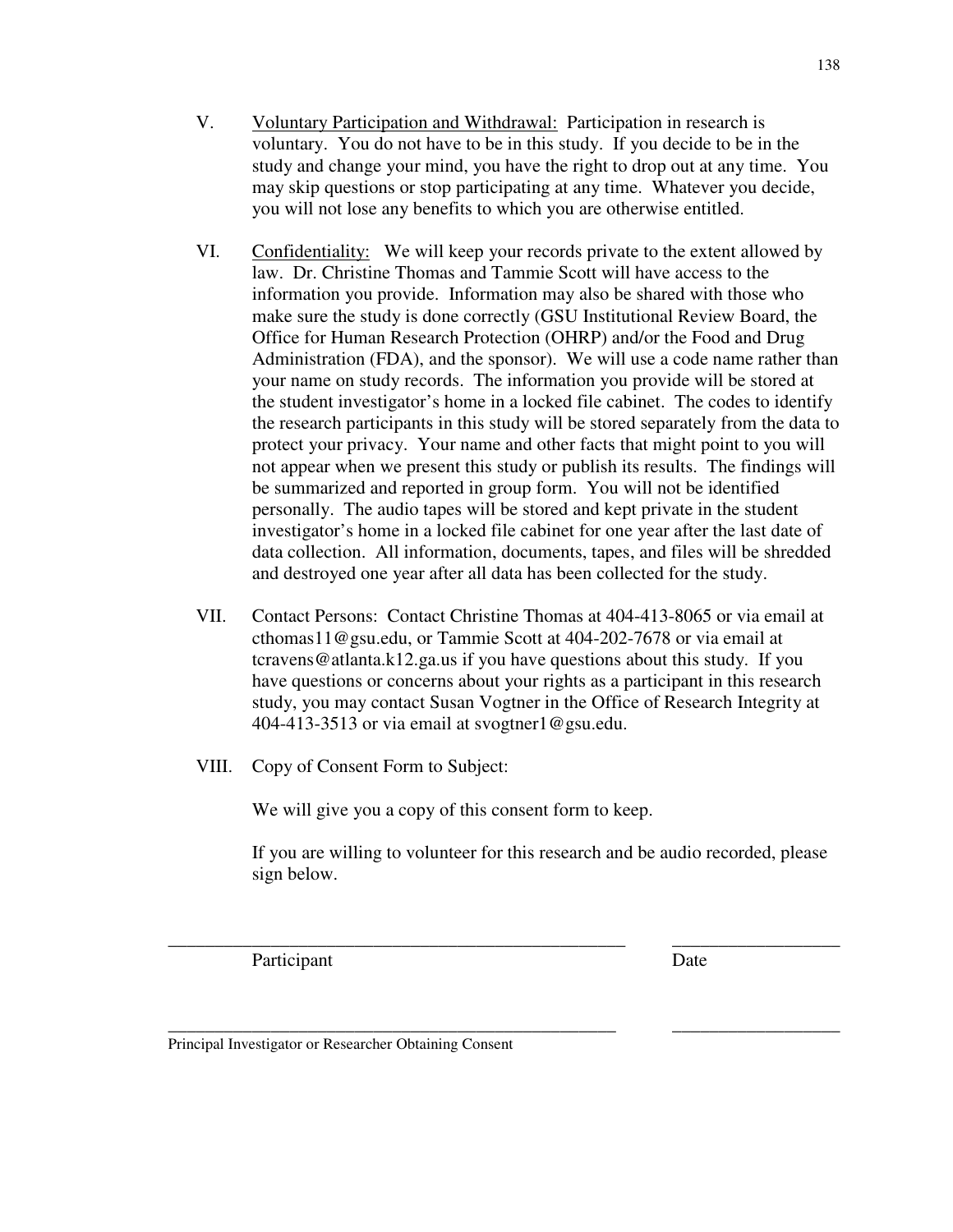## APPENDIX B

#### *Interview Questions*

- 1. How long have you been teaching?
- 2. How often do you use technology in the classroom?
- 3. Is technology easily accessible in your school? What types of technology are available?
- 4. Why do you use technology?
- 5. What types of technology do you use?
- 6. What type of benefit is there in using technology?
- 7. Is there a specific time more appropriate than others when technology is more effective?
- 8. How do you select the technology you use? Describe your approach to selecting technology.
- 9. Is the technology selected during the time you are creating weekly lesson plans? If not, when?
- 10. What do you do with the technology during your instruction?
- 11. How do you determine what the expectation should be when using technology?
- 12. Does the technology always accomplish what you want it to? If not, what are your next steps?